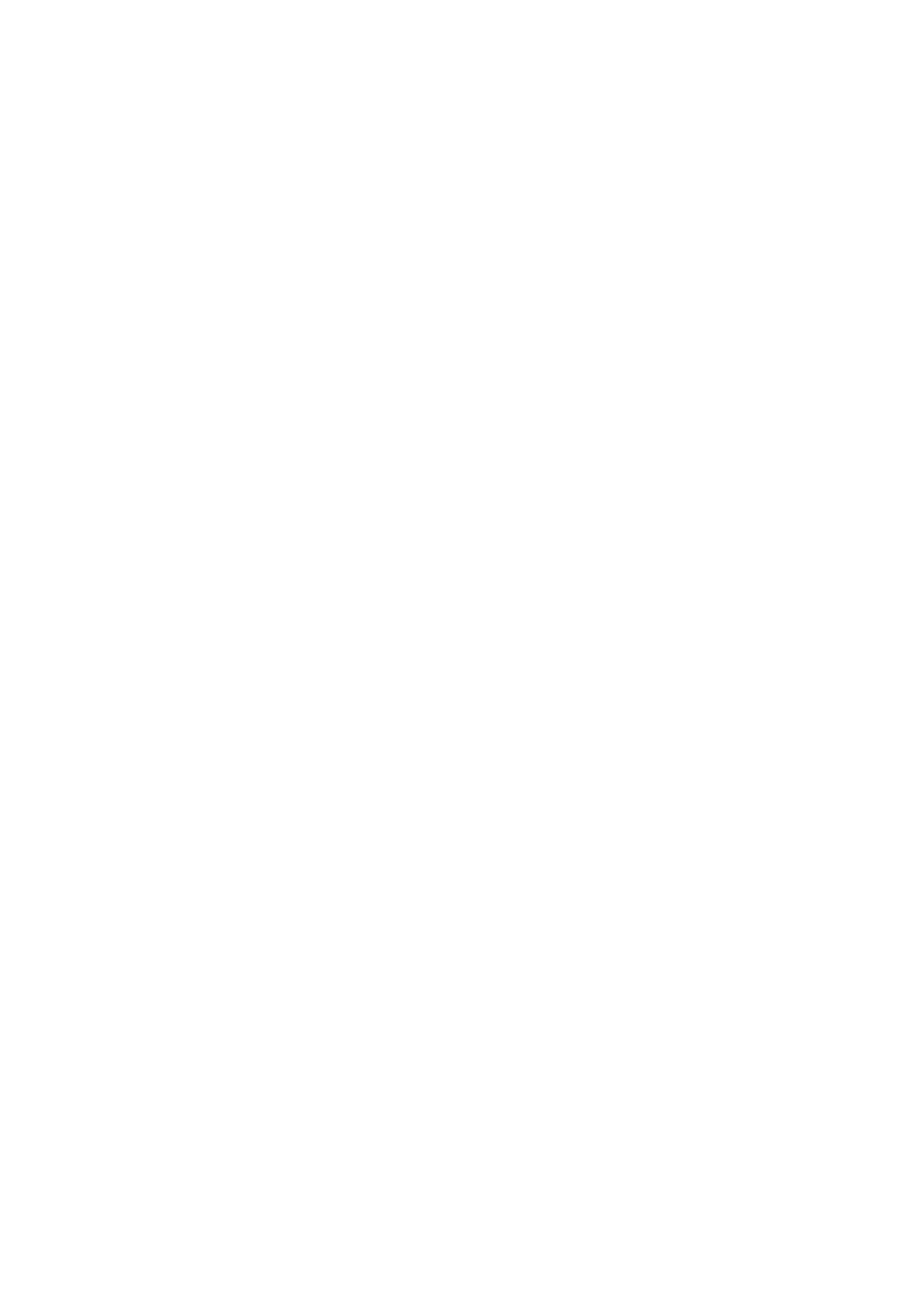

# **Australian Government First Stage Response**

**to the**

## **Australian Law Reform Commission Report 108**

*For Your Information: Australian Privacy Law and Practice*

**October 2009**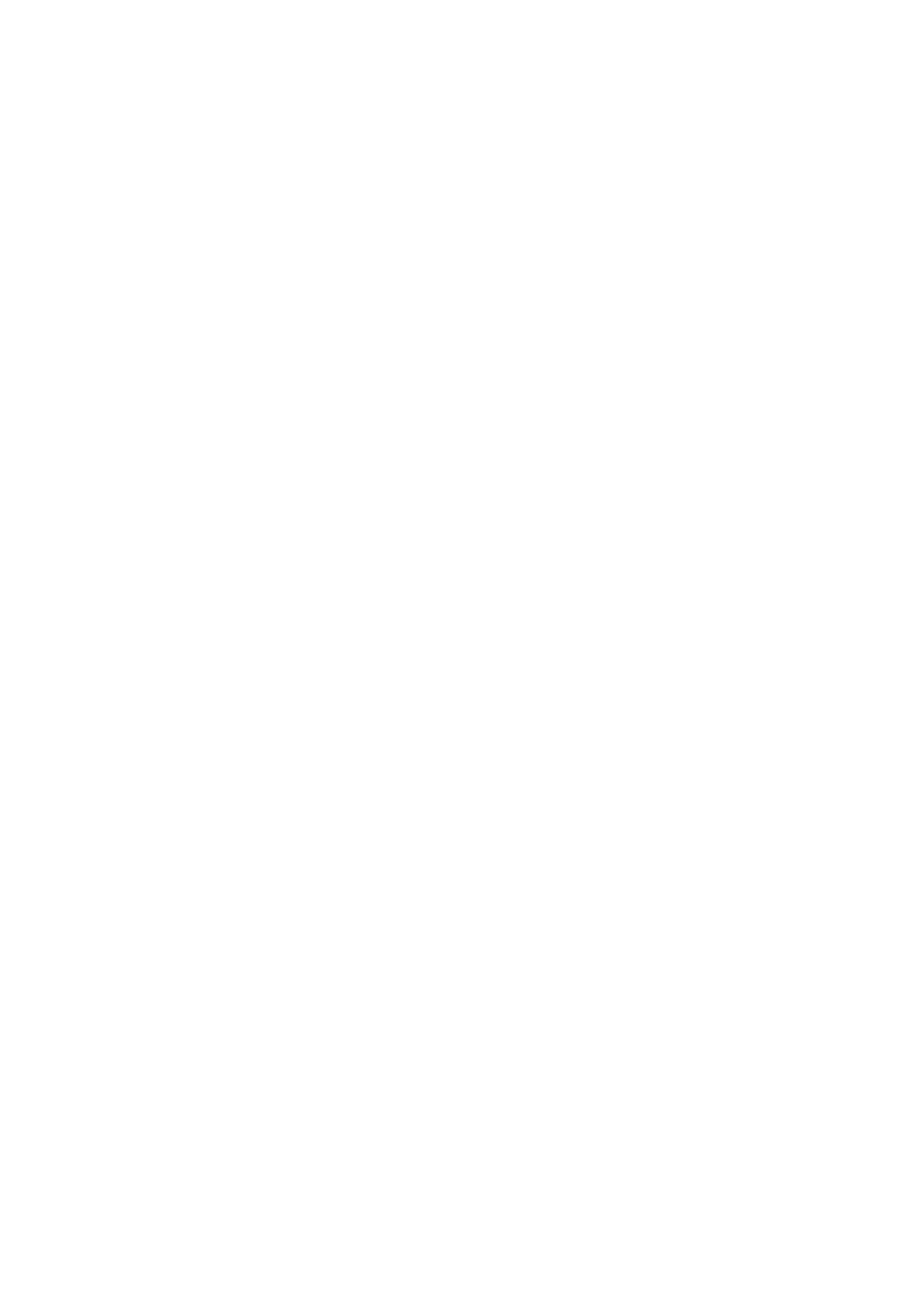### <span id="page-4-0"></span>**Message from the Cabinet Secretary**



I am pleased to announce the Australian Government's first stage of reforms to enhance the protection of personal privacy, responding to the Australian Law Reform Commission's inquiry into the effectiveness of the *Privacy Act 1988*.

In 21<sup>st</sup> century Australia, the dissemination of our personal information is pervasive. Our society is moving further and further away from our traditional means of communicating, yet most Australians don't consider one of our main means of electronically sharing of information - the internet - to be a secure way of providing information.

This push toward greater electronic sharing of information is often desirable, but when it isn't it may be hard to avoid. We are encouraged to create paperless workplaces; we conduct business in a global economy, and in doing so we unknowingly give our information to customer service providers overseas; we log into social networking sites and blog daily, accessing the internet and emails at the click of a button on our mobile phones.

While our personal information is becoming more difficult to control, people are becoming more aware of their right to privacy. However, Australia's laws haven't kept up with the considerable changes in our society that have occurred since the *Privacy Act 1988* was enacted over 20 years ago.

The Rudd Government recognises that we now need a robust and adaptable privacy framework which protects our privacy while also allowing for future technological developments and other improvements that will increase efficiencies in our economy and ensure the safety of our society.

Such a framework must meet community expectations of fairness, transparency, security and individual participation in the handling of personal information. It must also complement government and business activities and allow appropriate flows of personal information that individuals and the community expect, such as information sharing that is necessary to enforce the law and prevent crime.

The Australian Government is responding to these challenges by embarking on the most significant reforms of privacy law since the Privacy Act's inception.

These reforms respond to 197 of the Australian Law Reform Commission's 295 recommendations for improving privacy protection, which were made in its report: *For Your Information: Australian Privacy Law and Practice*. When the report was released in August 2008, the Australian Government committed to responding in two stages.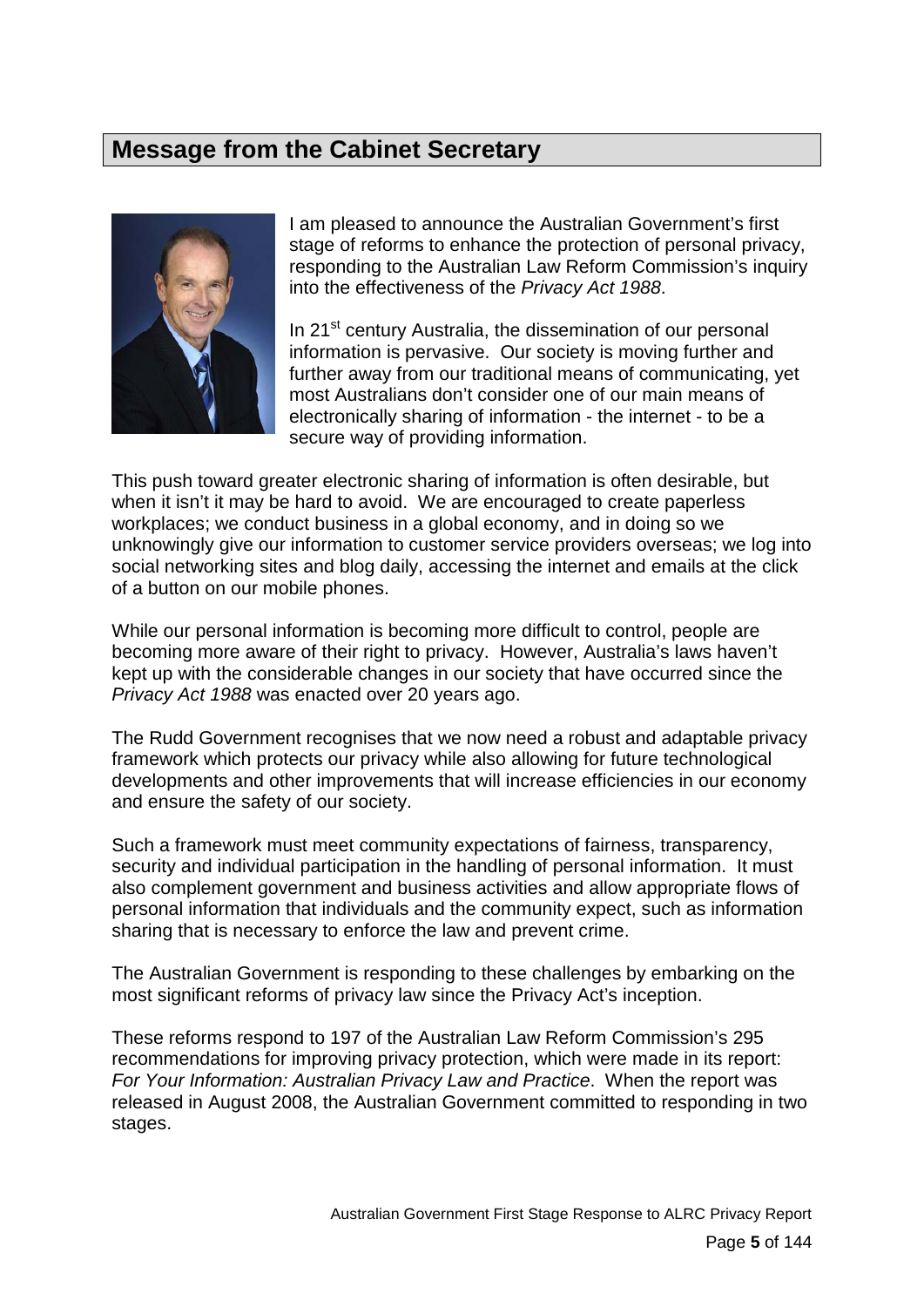This, the Government's first stage response, focuses on establishing the foundations. The Government will outline a clear and simple framework for privacy rights and obligations and build on its commitment to trust and integrity in Government. The Government will:

- create a harmonised set of Privacy Principles which will replace the separate sets of public and private sector principles at the federal level, untangling red tape and marking a significant step on the road to national consistency;
- redraft and update the Privacy Act to make the law clearer and easier to comply with;
- create a comprehensive credit reporting framework which will improve individual credit assessments, complimenting the Government's reforms to responsible lending practices;
- improve health sector information flows, and give individuals new rights to control their health records, contributing to better health service delivery;
- require the public and private sector to ensure the right to privacy will continue to be protected if personal information is sent overseas; and
- strengthen the Privacy Commissioner's powers to conduct investigations, resolve complaints and promote compliance, contributing to more effective and stronger protection of the right to privacy.

These reforms will be technology neutral, providing protection for personal information held in any medium. The Privacy Commissioner will also have an enhanced role in researching, guiding and educating on technologies that enhance or impact on privacy. Even as we find newer and faster ways to interconnect, individuals are unlikely to abandon the right to privacy, or the desire to choose where their information goes. The Government will ensure that the right to privacy is protected well in to the future.

We will start with reforming the foundations. Once these reforms have progressed, the Government will turn to considering the remaining recommendations of the ALRC. These recommendations include sensitive and complex questions around the removal of exemptions and data breach notices. To strike the right balance, reforms in these areas will require extensive consultation and input.

In announcing these reforms, I must acknowledge the significant investment and contribution that stakeholders made to develop these reforms. Thank you to the Australian Law Reform Commission, the Department of the Prime Minister and Cabinet, and all of the stakeholders who contributed their valuable time, energy and experience to this important law reform process. I look forward to your further input on the first stage of reform when I release exposure draft legislation for consultation, and to starting a dialogue on the 'second stage' recommendations in the future.

J Lusing

JOE LUDWIG Cabinet Secretary and Special Minister of State

Enhancing National Privacy Protection Page **6** of 144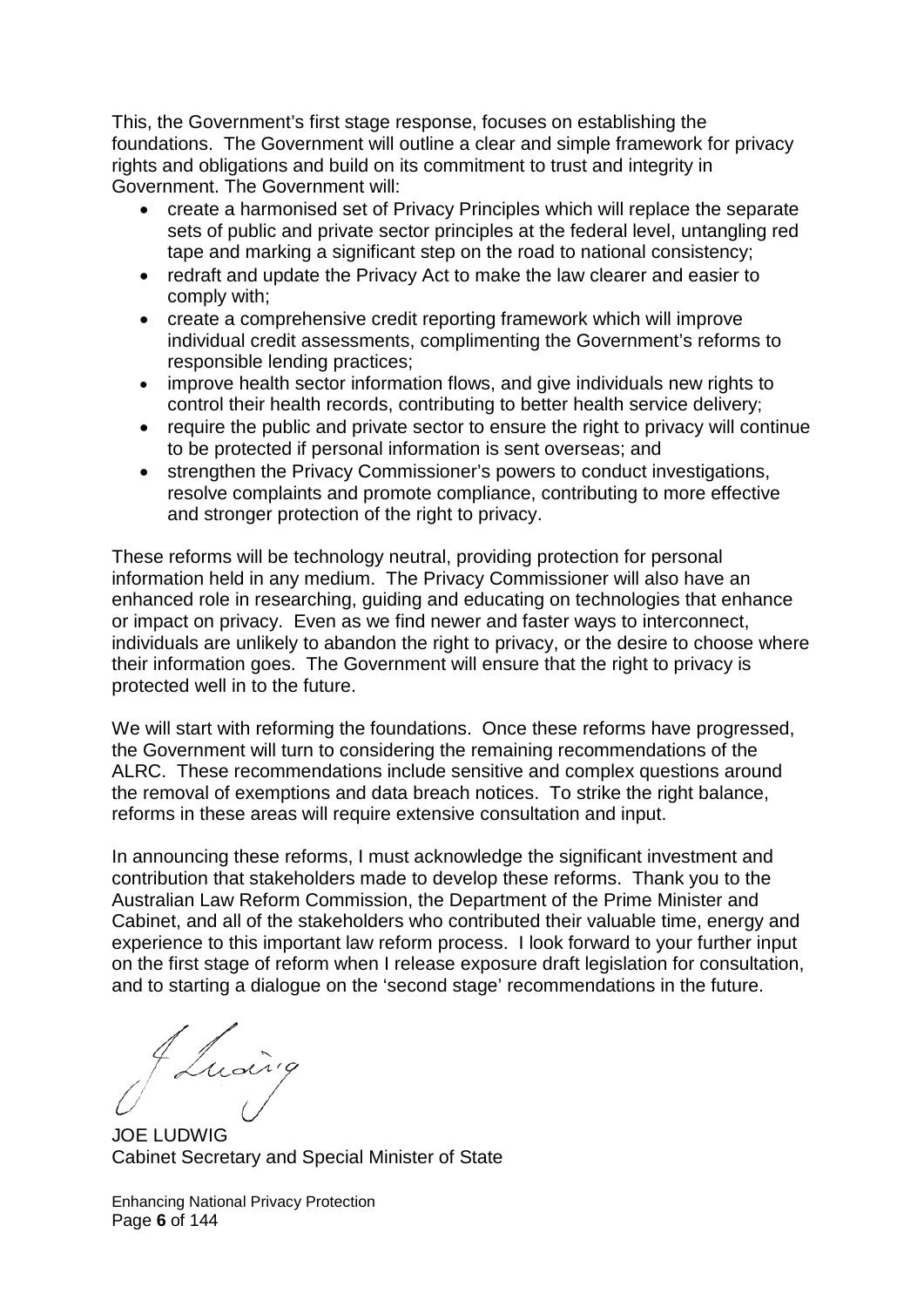### **Table of Contents**

| SUMMARY TABLE OF GOVERNMENT RESPONSE TO RECOMMENDATIONS ADDRESSED IN THE FIRST STAGE 15              |  |
|------------------------------------------------------------------------------------------------------|--|
|                                                                                                      |  |
|                                                                                                      |  |
|                                                                                                      |  |
|                                                                                                      |  |
|                                                                                                      |  |
|                                                                                                      |  |
|                                                                                                      |  |
|                                                                                                      |  |
|                                                                                                      |  |
|                                                                                                      |  |
|                                                                                                      |  |
|                                                                                                      |  |
|                                                                                                      |  |
|                                                                                                      |  |
|                                                                                                      |  |
|                                                                                                      |  |
|                                                                                                      |  |
|                                                                                                      |  |
|                                                                                                      |  |
|                                                                                                      |  |
|                                                                                                      |  |
|                                                                                                      |  |
|                                                                                                      |  |
|                                                                                                      |  |
|                                                                                                      |  |
|                                                                                                      |  |
|                                                                                                      |  |
|                                                                                                      |  |
| 44. New Exemptions or Exceptions (Confidential Alternative Dispute Resolution Processes) 82          |  |
|                                                                                                      |  |
|                                                                                                      |  |
|                                                                                                      |  |
|                                                                                                      |  |
|                                                                                                      |  |
|                                                                                                      |  |
|                                                                                                      |  |
|                                                                                                      |  |
|                                                                                                      |  |
|                                                                                                      |  |
|                                                                                                      |  |
|                                                                                                      |  |
|                                                                                                      |  |
|                                                                                                      |  |
|                                                                                                      |  |
|                                                                                                      |  |
|                                                                                                      |  |
| 63. Privacy (Health Information) Regulations (Health-specific reforms to the Privacy Principles) 133 |  |
|                                                                                                      |  |
|                                                                                                      |  |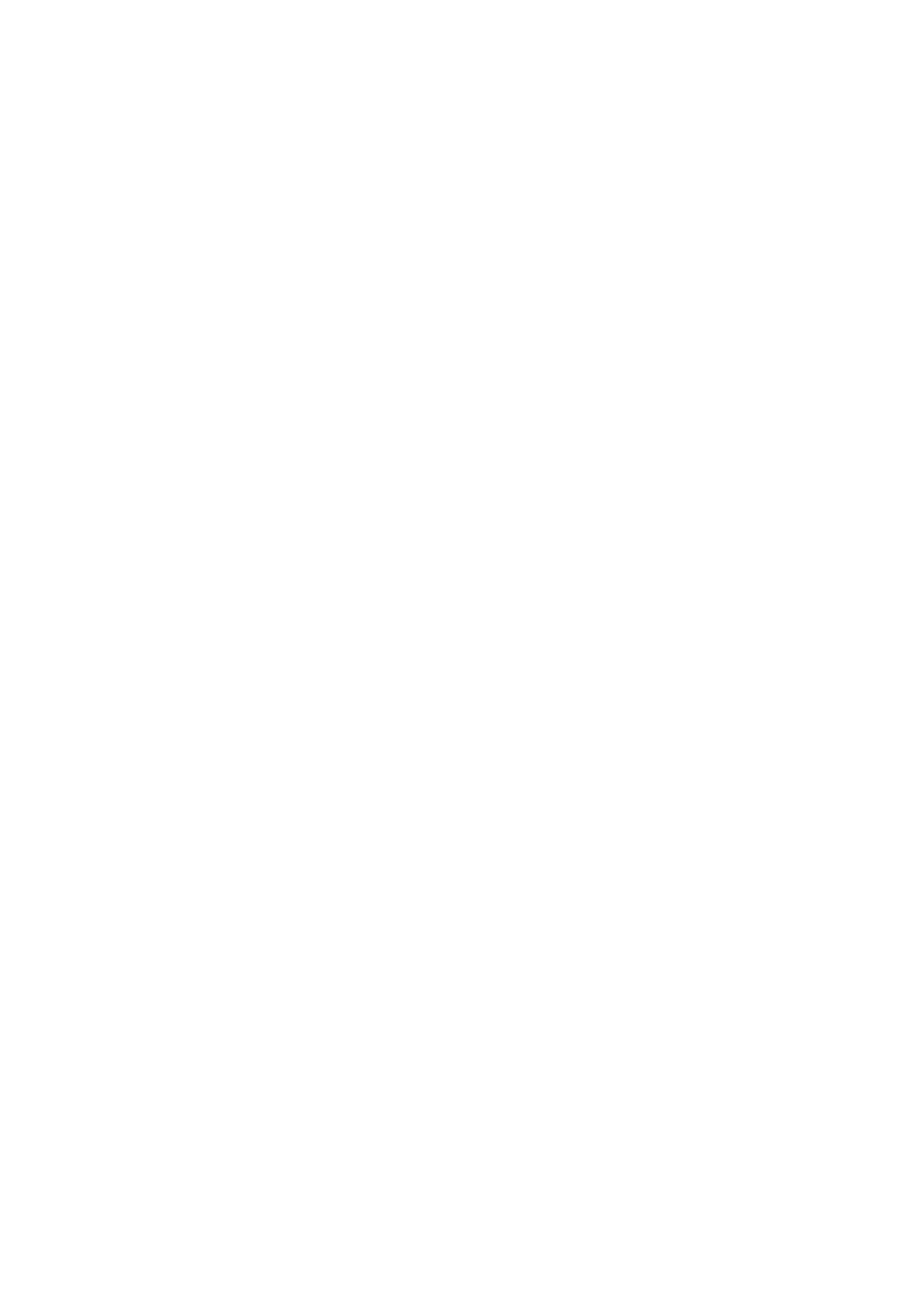### <span id="page-8-0"></span>**Executive Summary**

This is the first stage of the Australian Government's response to the Australian Law Reform Commission's Report 108, *For Your Information: Australian Privacy Law and Practice* ('the ALRC report').

The ALRC report was the product of a comprehensive 28 month inquiry into the effectiveness of the *Privacy Act 1988* ('Privacy Act') and related laws. Released on 11 August 2008, the report involved an extensive research process and the largest community consultation program in the ALRC's history.<sup>[1](#page-8-1)</sup>

The overwhelming message from the ALRC's consultations was that 'Australians do care about privacy, and they want a simple, workable system that provides effective solutions and protections.<sup>[2](#page-8-2)</sup> The ALRC found that 'the Privacy Act has worked well to date, but that it now needs a number of refinements to bring it up to date with the information age.<sup>[3](#page-8-3)</sup> At the same time, the consultations found that there continues to be strong concerns about complexity of the law and confusion around the application of overlapping privacy laws at the federal, state and territory levels.<sup>[4](#page-8-4)</sup>

The Government's first stage response is informed by the ALRC's findings and further consultation which was undertaken by the Department of the Prime Minister and Cabinet. The Department's additional consultations began in October 2008 and included:

- stakeholder roundtables in Canberra, Melbourne and Sydney;
- public submissions; and
- bilateral consultations with agencies, industry and consumer representatives, academics and privacy experts.

The first stage response addresses 197 of the 295 recommendations in the ALRC's report. Of those 197 recommendations:

- the Government has accepted 141, either in full or in principle;
- 34 are accepted with qualification;
- 20 are not accepted; and
- 2 recommendations are noted.

Many of these require legislative amendment to the Privacy Act.

The focus of the first stage response is to establish the foundations for an enhanced privacy framework. The remaining 98 recommendations of the ALRC will be considered in stage two of the Government's response (see below).

<span id="page-8-1"></span> <sup>1</sup> ALRC, Report 108, Executive Summary, 'Extensive public engagement'.

<span id="page-8-2"></span><sup>&</sup>lt;sup>2</sup> ALRC, Report 108, Outline of the Report:  $\frac{http://www.alrc.gov.au/inquiries/title/alc108/outline.html}{3}$ .

<span id="page-8-3"></span>

<span id="page-8-4"></span><sup>4</sup> ALRC, Report 108, Executive Summary, 'Complexity and confusion'.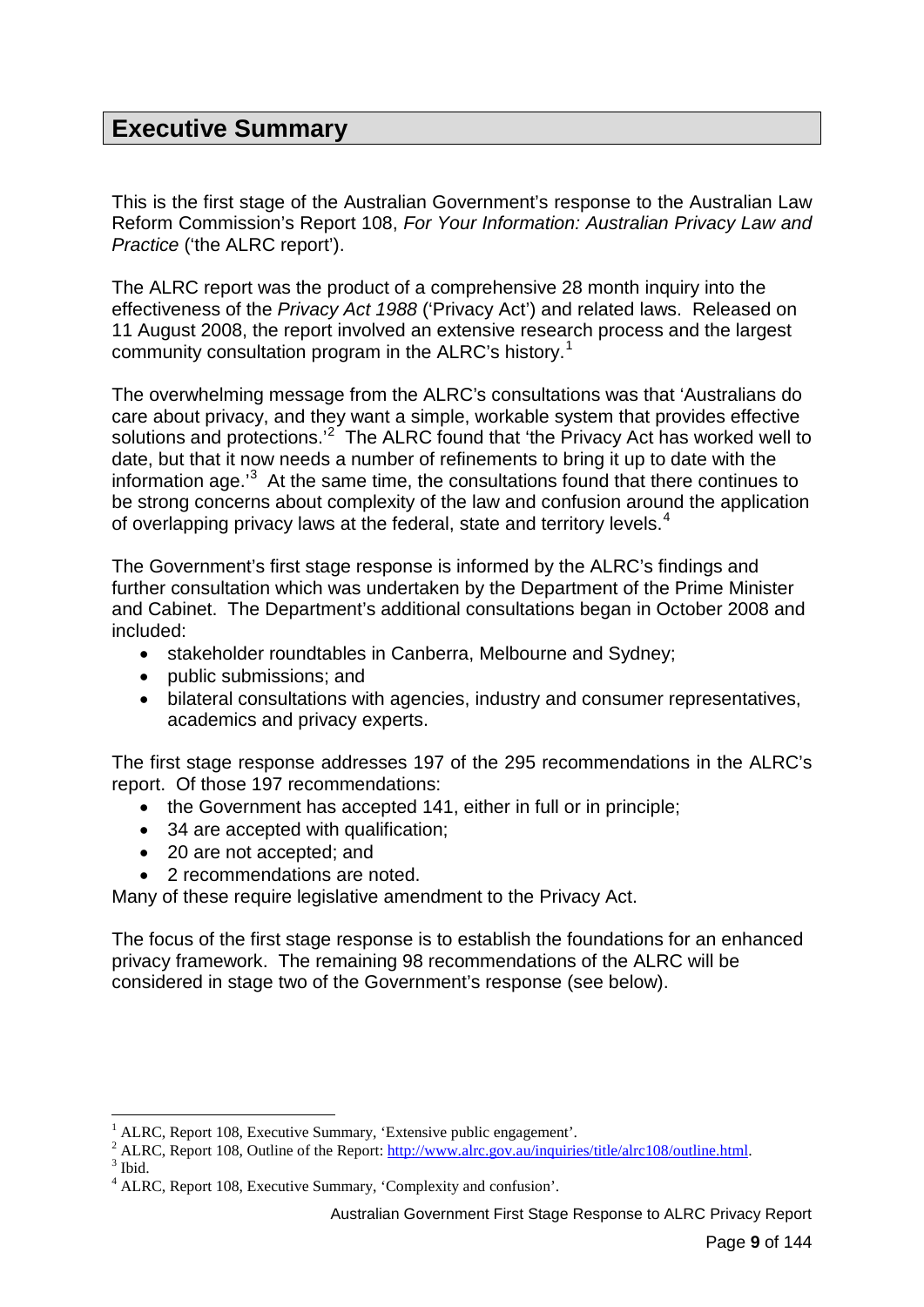#### **Structure of the first stage response**

The Government's first stage response follows the structure of the relevant Parts of the ALRC report, although some titles have changed to better reflect the response.

- **Part A – The Privacy Act: Name, Structure, Objects, Definitions and Scope**
- **Part B – Developing Technology**
- **Part C – Interaction, Inconsistency and Fragmentation**
- **Part D – The Privacy Principles**
- **Part F – Office of the Privacy Commissioner: Powers and Functions**
- **Part G – Credit Reporting Provisions**
- **Part H – Health Services and Research**

Each section of this response sets out the relevant ALRC recommendation, whether the Government accepts it, and any further comments on the Government's position.

#### **Part A – The Privacy Act: Name, Structure, Objects, Definitions, and Scope**

These recommendations primarily relate to introductory issues which underpin a new privacy framework. The Government will redraft the Privacy Act to improve its structure, ensure clarity and consistency. The redrafted Act will include an objects clause to guide interpretation and the exercise of relevant powers and functions. Definitions will also be clarified and brought up-to-date.

#### **Part B – Developing Technology**

These recommendations relate to the interaction between new technologies and privacy, respond to the impact of digital media, to the increasing ability to store and transfer personal information, and to other developments in technology that have occurred since the Privacy Act was enacted over 20 years ago.

The Government's response supports a renewed role for the Privacy Commissioner to conduct research, and to guide and educate Australians on technologies that impact on or enhance privacy. The Privacy Act will be technology neutral and recommendations in other parts of the response will further protect Australians against emerging threats and privacy pitfalls. These include:

- provisions for sector-developed privacy codes, and discretion for the Privacy Commissioner to require codes to be developed where appropriate;
- the Commissioner's ability to establish ad hoc expert advisory panels; and
- the inclusion of biometric information in the definition of 'sensitive information' (reflecting its unique nature and heightened risks of misuse).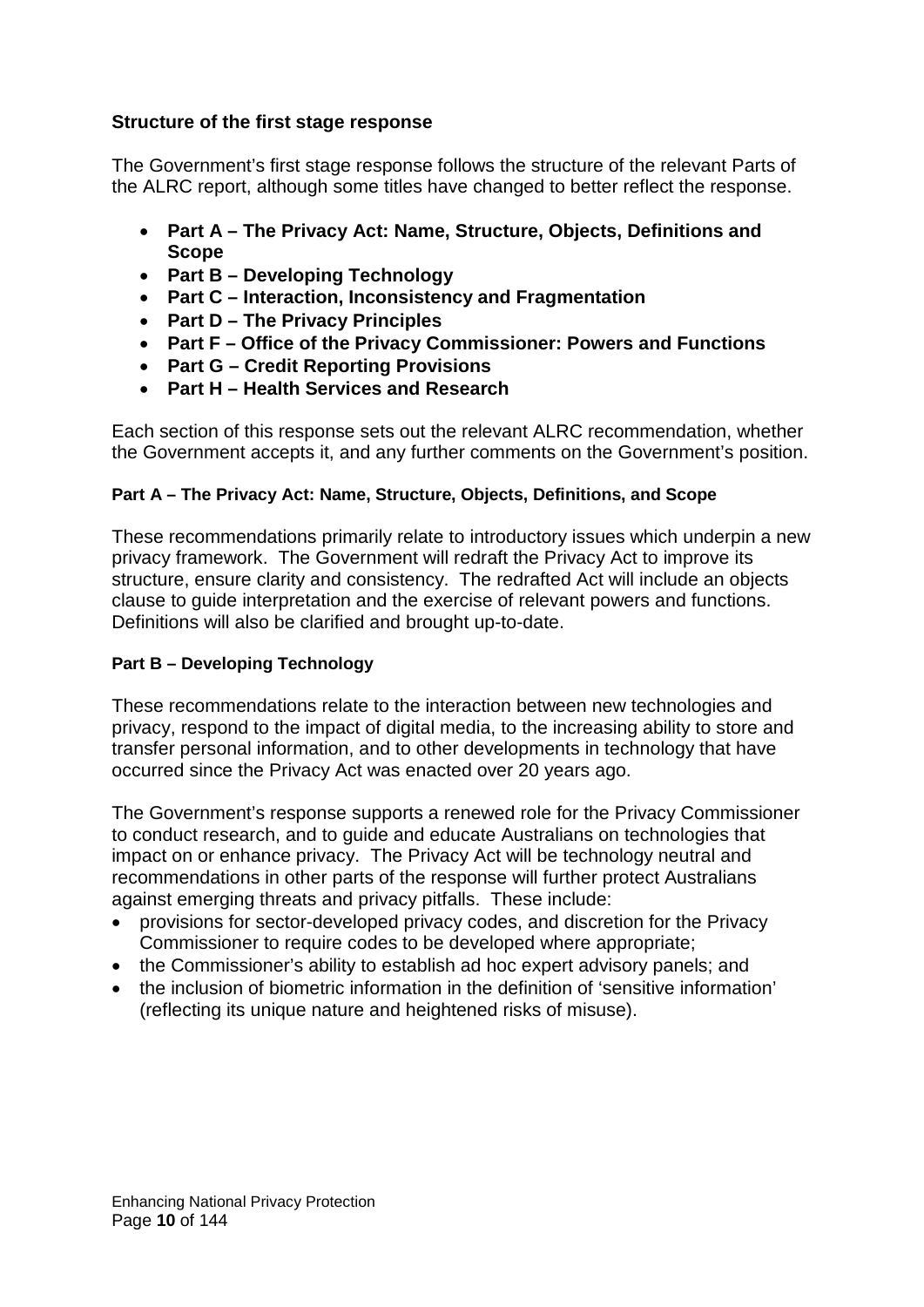#### **Part C – Interaction, Inconsistency and Fragmentation**

Part C of the ALRC's report considers the interaction between the Privacy Act and other federal, state and territory laws. The impact of other laws on the protection of privacy will be considered by the Government and reflected both within the Privacy Act and in other legislation. The Government will continue to consider the impact of other laws on the protection of privacy on an ongoing basis.

#### **Part D – The Privacy Principles**

Underpinning the enhanced protection of privacy is a simple and clear framework. This part of the ALRC's report makes recommendations for a single set of Privacy Principles.

The Government will enact a single set of Privacy Principles to protect personal information held by both Australian Government agencies (agencies) and relevant businesses in the private sector (organisations). These streamlined Privacy Principles (which the ALRC referred to in its report as Uniform Privacy Principles (UPPs)) will replace the existing Information Privacy Principles and National Privacy Principles that currently exist.

The Government agrees with the ALRC that principles-based law remains the best regulatory model for the protection of an individual's privacy in Australia. High-level principles provide baseline protections for personal information held in any form, while giving agencies and organisations the flexibility to tailor information handling practices to their diverse needs. The Privacy Commissioner will continue to play an integral role in guiding agencies, organisations and individuals on the application of the Privacy Principles and the Privacy Act, in addition to oversight and enforcement roles.

The single set of binding Privacy Principles will be structured to better reflect the stages of the information handling process. The Privacy Principles will deal with core aspects of privacy including openness (privacy policies and practices), options for anonymity and pseudonymity, collection, notification, use and disclosure, data quality and security, and access to and correction of personal information.

The Principles will also outline specific requirements for matters such as use and disclosure for the purposes of direct marketing, handling of government identifiers, cross-border data flows (overseas transfer), health and credit reporting information.

New Government proposals for the Privacy Principles include:

- a requirement to take reasonable steps to implement compliance with the Privacy Principles, under the 'openness' principle;
- a 'missing persons' exception under the 'use and disclosure' principle;
- greater accountability for entities that transfer information overseas under the 'cross-border data flows' principle; and
- specific permission to handle Commonwealth, state and territory government identifiers for identity verification purposes under the 'identifiers' principle.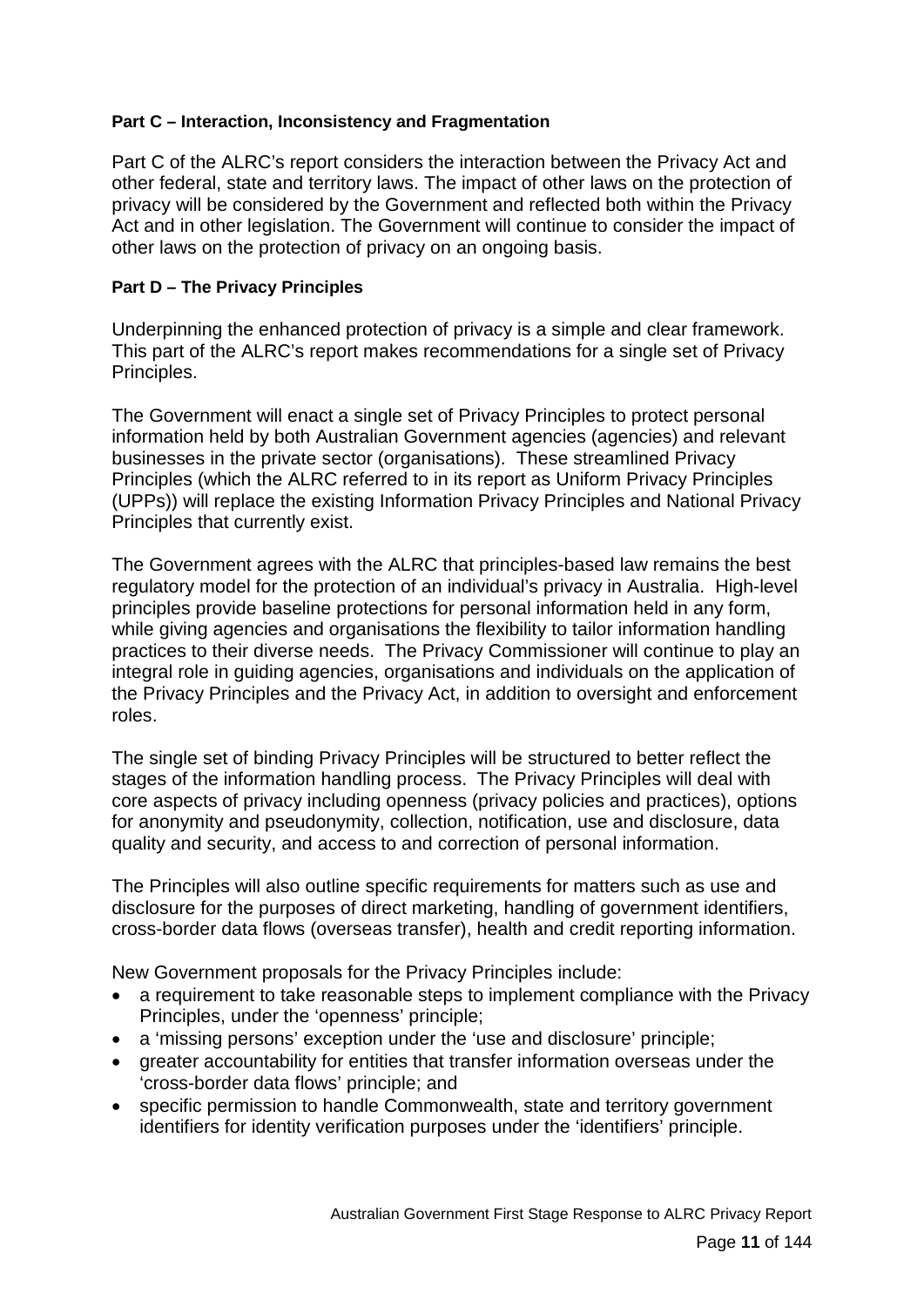*Note:* The ALRC's report provided a proposed model for its recommended UPPs. However, the Government is responding to the policy intent of individual recommendations, and is not responding directly to the form or drafting of the model UPPs. The Government will determine the most appropriate way to give effect to the policy intent when it drafts the necessary amendments to the Privacy Act.

### **Part F – Office of the Privacy Commissioner**

In its report, the ALRC made a number of recommendations relating to the structure, powers, and functions of the Privacy Commissioner. The Government response sets out a range of additional functions and powers that the Privacy Commissioner will have to investigate and resolve complaints and to promote and enforce compliance. This will include discretionary powers to:

- require agencies to conduct 'privacy impact assessments' where appropriate;
- undertake 'privacy performance assessments' of organisations' activities;
- handle complaints and gather information more effectively, compel appearances or production of documents, and accept enforceable undertakings; and
- seek civil penalties for serious or repeated breaches of the Privacy Act.

*Note:* The Privacy Commissioner's role as part of a new Office of the Information Commissioner is explained further below.

### **Part G – Credit Reporting Provisions**

The Government accepts the ALRC's recommendations to introduce comprehensive credit reporting in Australia, which will be supported by the protections in the Privacy Principles along with more specific and different provisions directly related to credit reporting. The Government will introduce five positive datasets into the credit reporting system.<sup>[5](#page-11-0)</sup> This will benefit business and consumers through improved assessment of individual credit worthiness and increased competition between large and small lenders.

To address privacy and consumer concerns around comprehensive credit reporting, repayment history information will not be available until new responsible lending obligations are in place. These new obligations are proposed under the National Consumer Credit Protection Bill 2009.

The Government's response also outlines measures to make the credit regime more flexible and less prescriptive, including:

- requiring the industry to develop a mandatory and binding credit reporting code, with detailed standards for consistent compliance;
- emphasising industry-led complaint resolution through external dispute resolution and greater responsibility on credit providers and credit reporting agencies;
- prohibiting direct marketing using credit information, but permitting pre-screening of direct marketing lists to remove adverse credit risks (with provision to opt-out); and
- reforms to enhance consumer protection and awareness of adverse listings.

<span id="page-11-0"></span> <sup>5</sup> The five new datasets are: the type of each active credit account, date of opening *and* closure of account, account credit limits and credit repayment history (recommendations 55-1 and 55-2 refer).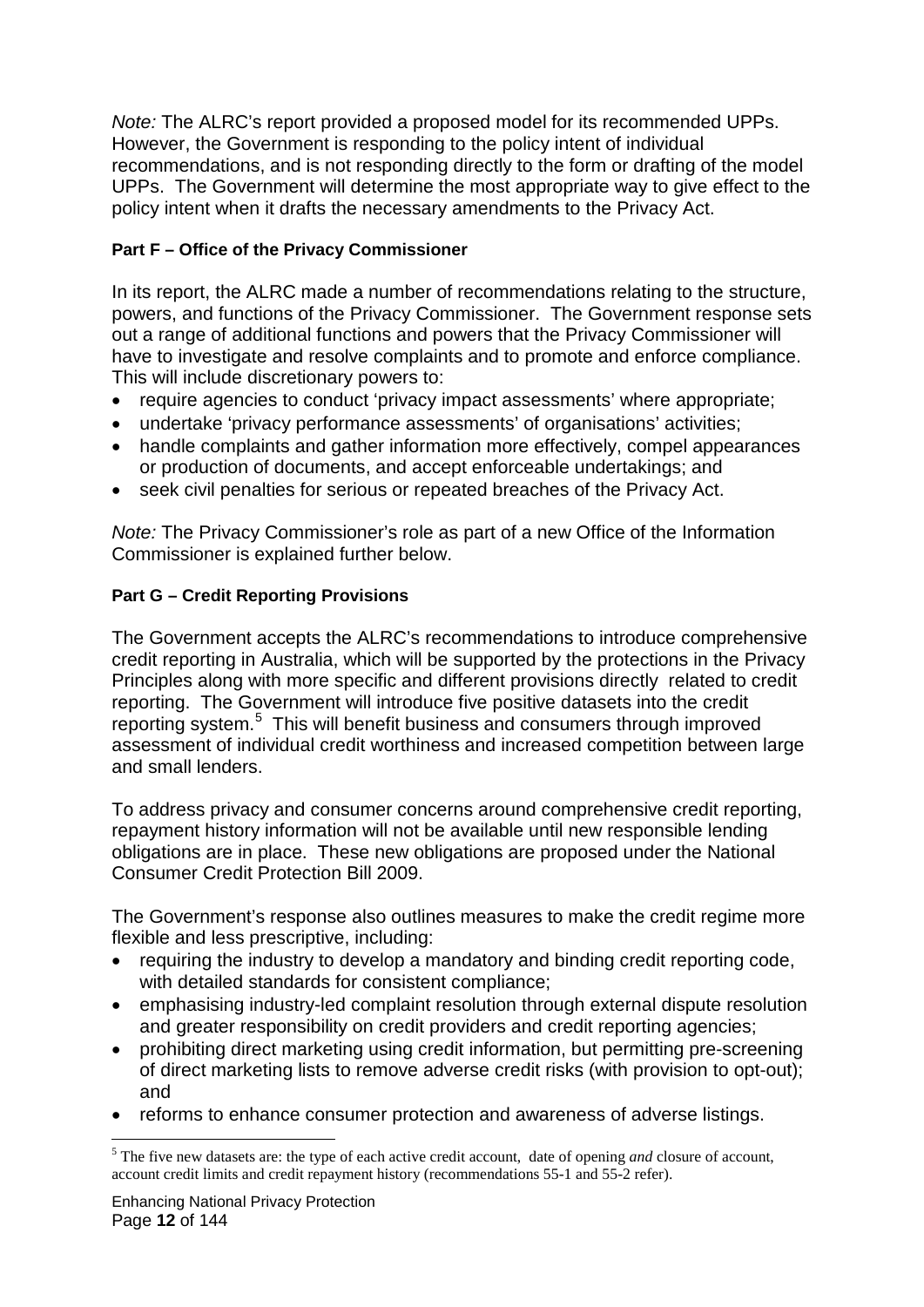#### **Part H – Health Services and Research**

The ALRC made a number of recommendations to clarify definitions and address a range of health privacy issues, while retaining core provisions in line with confidentiality obligations and professional ethics. The Government will amend the Privacy Principles to:

- enact new rights for individuals to have their health records transferred between health service providers (reasonable fees may apply), and to be told what will happen to their health record if their provider closes down or changes hands;
- clarify that providers can share health information that is necessary for healthcare and is within the individual's reasonable expectations, promoting appropriate information flows in the sector; and
- strengthen options for access through an 'intermediary', with a tailored option if direct access to health information seriously threatens life, health or safety.

The Government will also work with other jurisdictions and health ministers to progress national consistency in the public and private health sectors.

The Government's response also supports two central proposals to facilitate research in the public interest, simplify regulation, and protect community expectations of personal privacy:

- a harmonised set of rules for Government and private sector researchers will replace the two sets of binding guidelines on non-consensual handling of personal information; and
- the research provisions will be expanded to allow such handling for any research in the public interest, not just for health and medical research.

Two important parameters of the current regime will also be maintained:

- the public interest in research must 'substantially outweigh' the protection of privacy – requiring a clear choice in favour of the research; and
- the National Health & Medical Research Council and the Privacy Commissioner will retain primary responsibility for issuing and approving the research rules.

#### **Towards national consistency**

The transition to a single set of Privacy Principles will mark a significant step toward consistent privacy laws in Australia. For the first time, a single privacy regime will apply across the private sector and to the Commonwealth public sector.

In giving its first stage response, the Government will create a platform from which it can pursue national harmonisation through discussion with the states and territories.

Ultimately, the aim will be a consistent set of privacy standards for the Commonwealth, state and territory public sectors, as well as the private sector.

Additional national consistency issues will be considered in the Government's second stage response.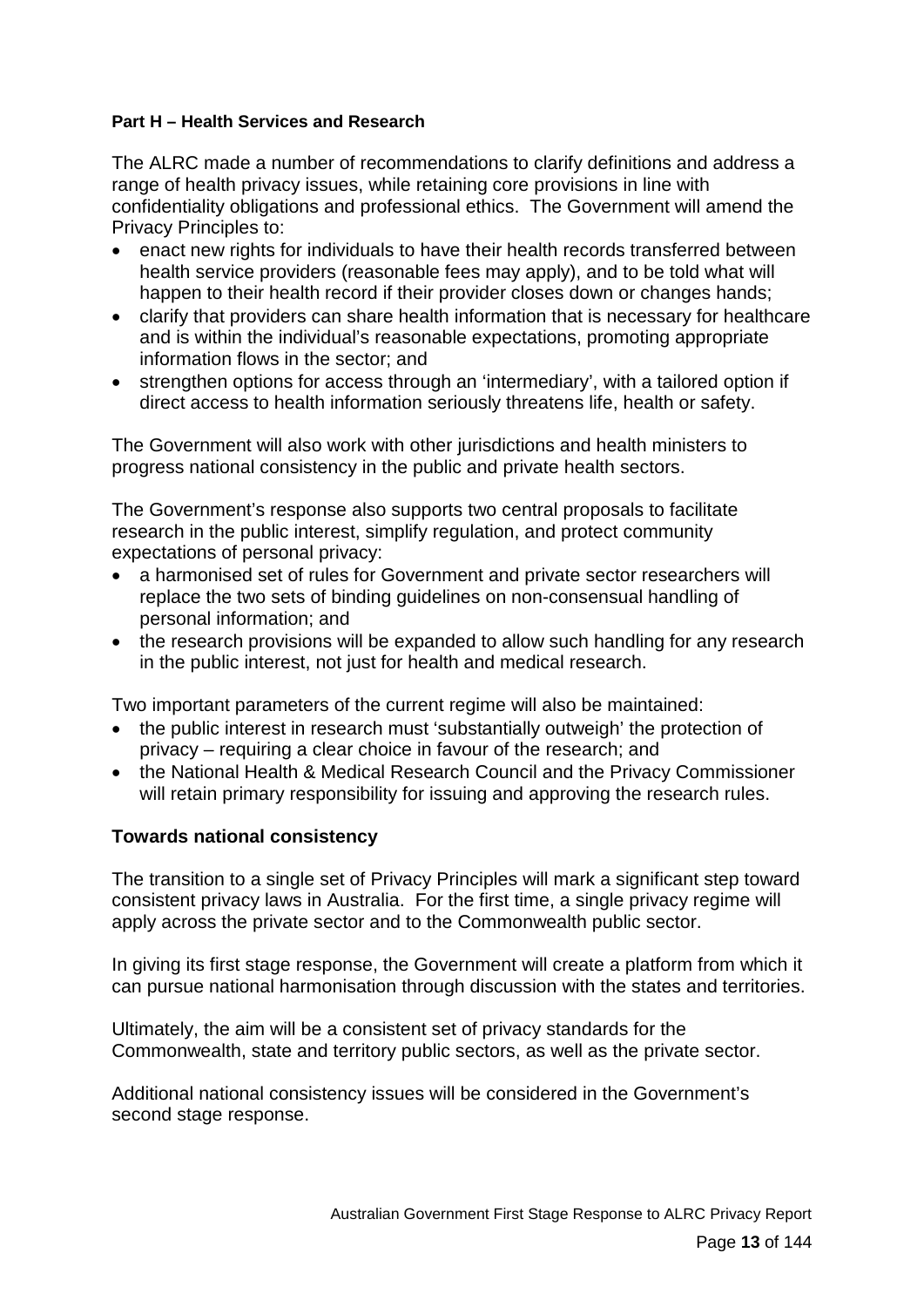#### **Next steps for implementation**

With the release of its first stage response to the ALRC report, the Government will begin preparing exposure draft legislation to implement the proposed changes. The exposure draft will be released in early 2010 for further consultation.

The second stage of the Government's response will consider the remaining 98 recommendations of the ALRC. These recommendations include issues such as:

- proposals to clarify or remove certain exemptions from the Privacy Act (such as the exemptions for small businesses and employee records);
- introducing a statutory cause of action for serious invasion of privacy (beyond 'personal information');
- serious data breach notifications:
- privacy and decision making issues for children and authorised representatives: and
- handling of personal information under the *Telecommunications Act 1997*.

Due to the complexity and sensitivity of the remaining recommendations, the Government will consult extensively with the public and private sectors before responding to the stage two recommendations. This consultation will be undertaken once the first stage of the response has been progressed.

#### **Relationship to the Office of the Information Commissioner reforms**

As part of its 2007 election policy, *Government Information: restoring trust and integrity*, the Government committed to bringing the function of privacy protection within a new Office of the Information Commissioner (OIC) which would be responsible for both privacy and freedom of information (FOI) laws.

In March 2009, the Government released exposure draft legislation to implement this commitment. Under the proposed reforms, the Privacy Commissioner will be one of three independent statutory office-holders in the new agency. The Privacy Commissioner and an FOI Commissioner will operate under the leadership of an Information Commissioner as the agency's CEO.

While formal powers will be vested in the Information Commissioner, the Privacy Commissioner will continue to have a role in exercising relevant powers and functions. For consistency with the ALRC report's recommendations, this response continues to refer to the Privacy Commissioner and the Office of the Privacy Commissioner rather than the Office of the Information Commissioner.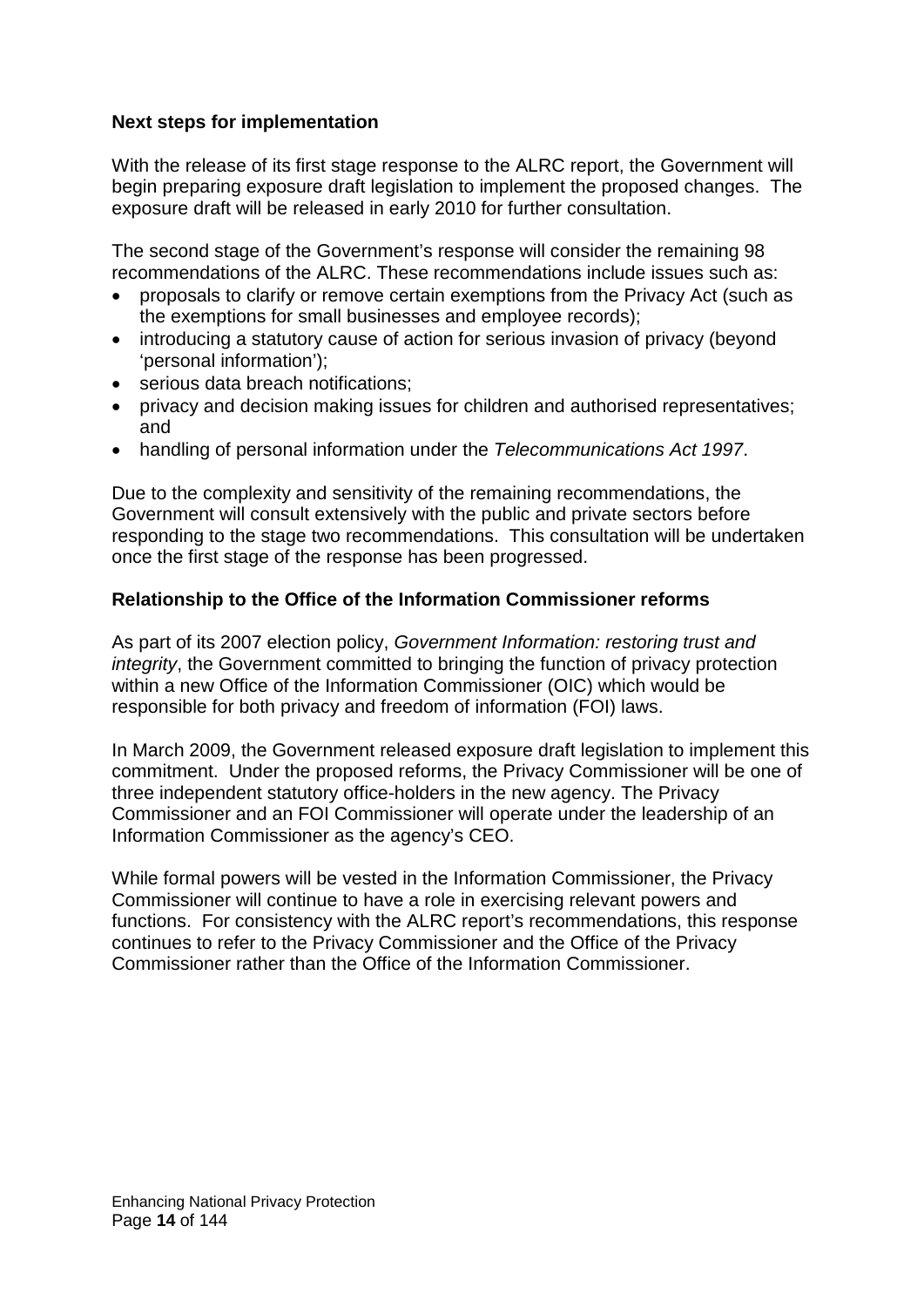### <span id="page-14-0"></span>**Summary table of Government response to recommendations addressed in the first stage**

This table summarises the Government's response to the recommendations from the ALRC report that are being addressed in the first stage of its response.

Of the 197 recommendations that are addressed in the first stage:

- 175 have been accepted, accepted in principle, accepted in part, or accepted with amendment;
- 20 have not been accepted; and
- 2 have been noted.

The remaining 98 recommendations made by the ALRC will be addressed in the second stage of the Government's response.

References in this table to Parts, Chapters and Recommendation numbers generally reflect references used in the ALRC report.

| <b>Part reference</b>           | <b>Chapter reference</b>                | <b>Rec</b> | <b>Response</b>     |
|---------------------------------|-----------------------------------------|------------|---------------------|
|                                 |                                         |            |                     |
| <b>Introduction</b><br>(Part A) | <b>Achieving National Consistency</b>   | $3 - 1$    | Accept in principle |
|                                 |                                         | $3 - 2$    | Accept in principle |
|                                 | The Privacy Act: Name, Structure        | $5 - 1$    | Not accept          |
| (Privacy Act:                   | and Objects                             | $5-2$      | Accept              |
| Structure,                      |                                         | $5-3$      | Not accept          |
| Objects,                        |                                         | $5-4$      | Accept in principle |
| <b>Definitions &amp;</b>        | The Privacy Act: Some Important         | $6 - 1$    | Accept              |
| Scope)                          | <b>Definitions</b>                      | $6 - 2$    | Accept              |
|                                 |                                         | $6 - 3$    | Accept              |
|                                 |                                         | $6 - 4$    | Accept              |
|                                 |                                         | $6-5$      | Accept              |
|                                 |                                         | $6-6$      | Accept              |
|                                 |                                         | $6 - 7$    | Accept              |
|                                 | Privacy Beyond the Individual           | $7 - 1$    | Accept              |
|                                 |                                         | $7 - 2$    | Not accept          |
|                                 | Privacy of Deceased Individuals         | $8 - 1$    | Not accept          |
|                                 |                                         | $8 - 2$    | Not accept          |
|                                 |                                         | $8 - 3$    | Not accept          |
|                                 |                                         |            |                     |
| <b>Developing</b>               | <b>Accommodating Developing</b>         | $10-1$     | Accept              |
| <b>Technology</b>               | Technology in a Regulatory              | $10 - 2$   | Accept              |
| (Part B)                        | Framework                               | $10-3$     | Accept in principle |
|                                 |                                         | $10 - 4$   | Accept              |
|                                 | Individuals, the Internet and           | $11 - 1$   | Accept              |
|                                 | <b>Generally Available Publications</b> | $11 - 2$   | Not accept          |
|                                 |                                         |            |                     |
| Interaction,                    | <b>Federal Information Laws</b>         | $15 - 1$   | Not accept          |
| <b>Inconsistency</b>            |                                         | $15 - 2$   | Accept              |
| and                             |                                         | $15 - 3$   | <b>Noted</b>        |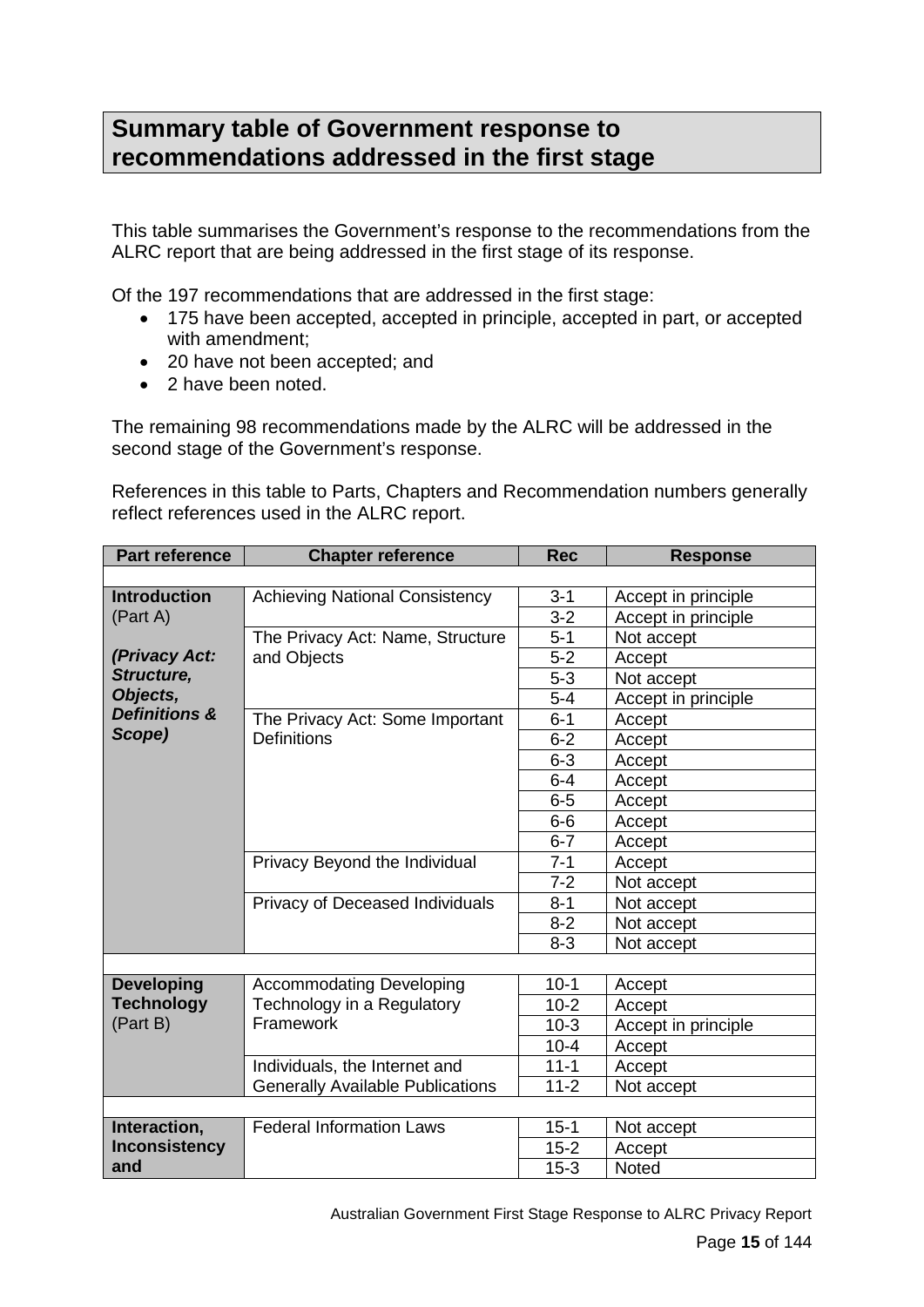| <b>Fragmentation</b>   | Required or Authorised by or     | $16 - 1$ | Accept in principle   |
|------------------------|----------------------------------|----------|-----------------------|
| (Part C)               | <b>Under Law</b>                 | $16 - 2$ | Accept                |
|                        |                                  | $16 - 3$ | Accept                |
|                        |                                  | $16 - 4$ | Accept in principle   |
|                        |                                  |          |                       |
| <b>Unified Privacy</b> | Structural Reform of the Privacy | $18-1$   | Accept                |
| <b>Principles</b>      | Principles                       | $18-2$   | Accept                |
| (Part D)               | Consent                          | $19-1$   | Accept with amendment |
|                        | Anonymity and Pseudonymity       | $20 - 1$ | Accept                |
|                        |                                  | $20 - 2$ | Accept                |
|                        | Collection                       | $21 - 1$ | Accept                |
|                        |                                  | $21 - 2$ | Accept                |
|                        |                                  | $21 - 3$ | Accept                |
|                        |                                  | $21 - 4$ | Accept                |
|                        |                                  | $21 - 5$ | Accept                |
|                        | Sensitive Information            | $22 - 1$ | Accept                |
|                        |                                  | $22 - 2$ | Accept                |
|                        |                                  | $22-3$   | Accept in part        |
|                        | Notification                     | $23-1$   | Accept                |
|                        |                                  | $23 - 2$ | Accept with amendment |
|                        |                                  | $23 - 3$ | Accept                |
|                        | Openness                         | $24 - 1$ | Accept with amendment |
|                        |                                  | $24 - 2$ | Accept                |
|                        |                                  | $24-3$   | Accept                |
|                        | Use and Disclosure               | $25 - 1$ | Accept                |
|                        |                                  | $25 - 2$ | Accept with amendment |
|                        |                                  | $25 - 3$ | Accept with amendment |
|                        | <b>Direct Marketing</b>          | $26-1$   | Accept with amendment |
|                        |                                  | $26 - 2$ | Accept                |
|                        |                                  | $26-3$   | Accept with amendment |
|                        |                                  | $26 - 4$ | Accept in part        |
|                        |                                  | $26 - 5$ | Accept with amendment |
|                        |                                  | $26 - 6$ | Accept with amendment |
|                        |                                  | $26 - 7$ | Accept                |
|                        | Data Quality                     | $27 - 1$ | Accept                |
|                        | Data Security                    | $28-1$   | Accept                |
|                        |                                  | $28 - 2$ | Noted                 |
|                        |                                  | $28-3$   | Accept                |
|                        |                                  | $28 - 4$ | Accept                |
|                        |                                  | $28 - 5$ | Accept                |
|                        | <b>Access and Correction</b>     | $29-1$   | Accept                |
|                        |                                  | $29 - 2$ | Accept                |
|                        |                                  | $29-3$   | Accept with amendment |
|                        |                                  | $29 - 4$ | Accept                |
|                        |                                  | $29 - 5$ | Accept                |
|                        |                                  | $29-6$   | Accept in principle   |
|                        |                                  | $29 - 7$ | Accept with amendment |
|                        |                                  | $29 - 8$ | Accept with amendment |
|                        |                                  | 29-9     | Accept                |
|                        | Identifiers                      | $30 - 1$ | Accept                |
|                        |                                  | $30 - 2$ | Accept in principle   |
|                        |                                  | $30-3$   | Not accept            |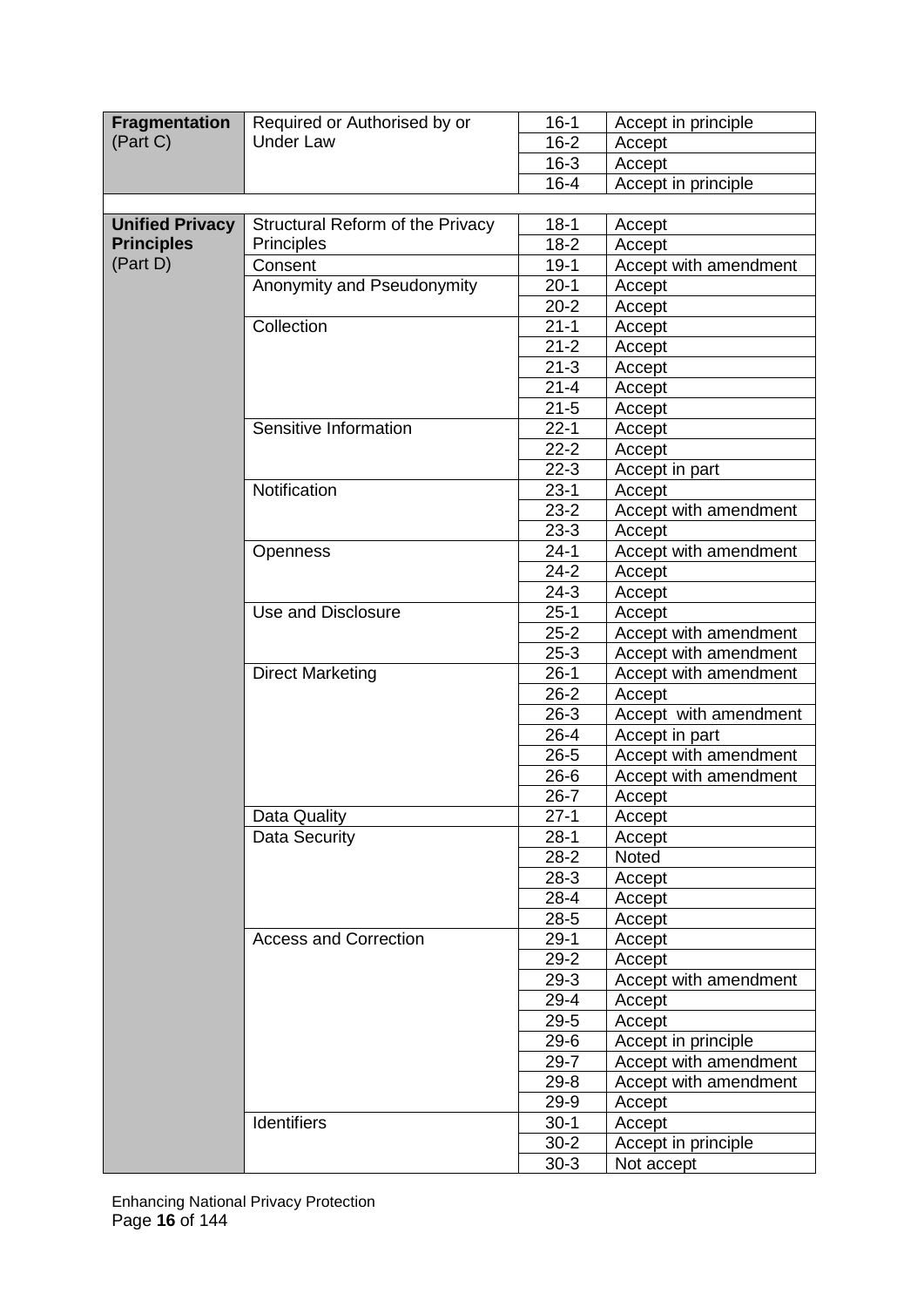|                      |                                           | $30 - 4$<br>$30-5$ | Accept in principle   |
|----------------------|-------------------------------------------|--------------------|-----------------------|
|                      |                                           |                    | Accept in principle   |
|                      |                                           | $30-6$             | Accept in principle   |
|                      |                                           | $30 - 7$           | Accept                |
|                      | <b>Cross-border Data Flows</b>            | $31 - 1$           | Accept                |
|                      |                                           | $31 - 2$           | Accept with amendment |
|                      |                                           | $31 - 3$           | Accept                |
|                      |                                           | $31 - 4$           | Accept                |
|                      |                                           | $31 - 5$           | Accept                |
|                      |                                           | $31 - 6$           | Accept                |
|                      |                                           | $31 - 7$           | Accept                |
|                      |                                           | $31 - 8$           | Accept                |
|                      | New Exemptions or Exceptions              | $44 - 1$           | Accept                |
|                      | (Confidential ADR processes) <sup>6</sup> | $44 - 2$           | Accept                |
|                      |                                           |                    |                       |
| Office of the        | Structure of the Office of the            | $46 - 1$           | Not accept            |
| <b>Privacy</b>       | <b>Privacy Commissioner</b>               | $46 - 2$           | Not accept            |
| <b>Commissioner</b>  |                                           | $46 - 3$           | Accept                |
| (Part F)             |                                           | $46 - 4$           | Accept with amendment |
|                      |                                           | $46 - 5$           | Accept                |
| (Structure and       | Powers of the Office of the               | $47 - 1$           | Accept                |
| <b>Powers of the</b> | <b>Privacy Commissioner</b>               | $47 - 2$           | Accept                |
| <b>Privacy</b>       |                                           | $47 - 3$           | Accept                |
| <b>Commissioner)</b> |                                           | $47 - 4$           | Accept                |
|                      |                                           | $47 - 5$           | Accept                |
|                      |                                           | $47 - 6$           | Accept                |
|                      |                                           | $47 - 7$           | Accept                |
|                      |                                           | $47 - 8$           | Accept in principle   |
|                      | <b>Privacy Codes</b>                      | $48 - 1$           | Accept in principle   |
|                      | Investigation and Resolution of           | $49 - 1$           | Accept                |
|                      | <b>Privacy Complaints</b>                 | 49-2               | Accept                |
|                      |                                           | $49-3$             | Not accept            |
|                      |                                           | 49-4               | Accept                |
|                      |                                           | 49-5               | Accept with amendment |
|                      |                                           | 49-6               | Accept in principle   |
|                      |                                           | 49-7               | Accept in principle   |
|                      |                                           | 49-8               | Accept                |
|                      |                                           | 49-9               | Accept                |
|                      |                                           | 49-10              | Accept                |
|                      |                                           | 49-11              |                       |
|                      |                                           | 49-12              | Accept                |
|                      |                                           |                    | Accept                |
|                      |                                           | 49-13<br>$50-1$    | Accept                |
|                      | <b>Enforcing the Privacy Act</b>          | $50 - 2$           | Accept                |
|                      |                                           |                    | Accept in principle   |
|                      |                                           | $50-3$             | Accept                |
|                      |                                           | $50 - 4$           | Accept                |
|                      |                                           |                    |                       |
| <b>Credit</b>        | Approach to Reform                        | $54-1$             | Not accept            |
| <b>Reporting</b>     |                                           | $54-2$             | Accept                |
| (Part G)             |                                           | $54-3$             | Accept                |
|                      |                                           | $54 - 4$           | Accept                |

<span id="page-16-0"></span> $\overline{6}$ This recommendation was in Part E –Exemptions of the ALRC's report.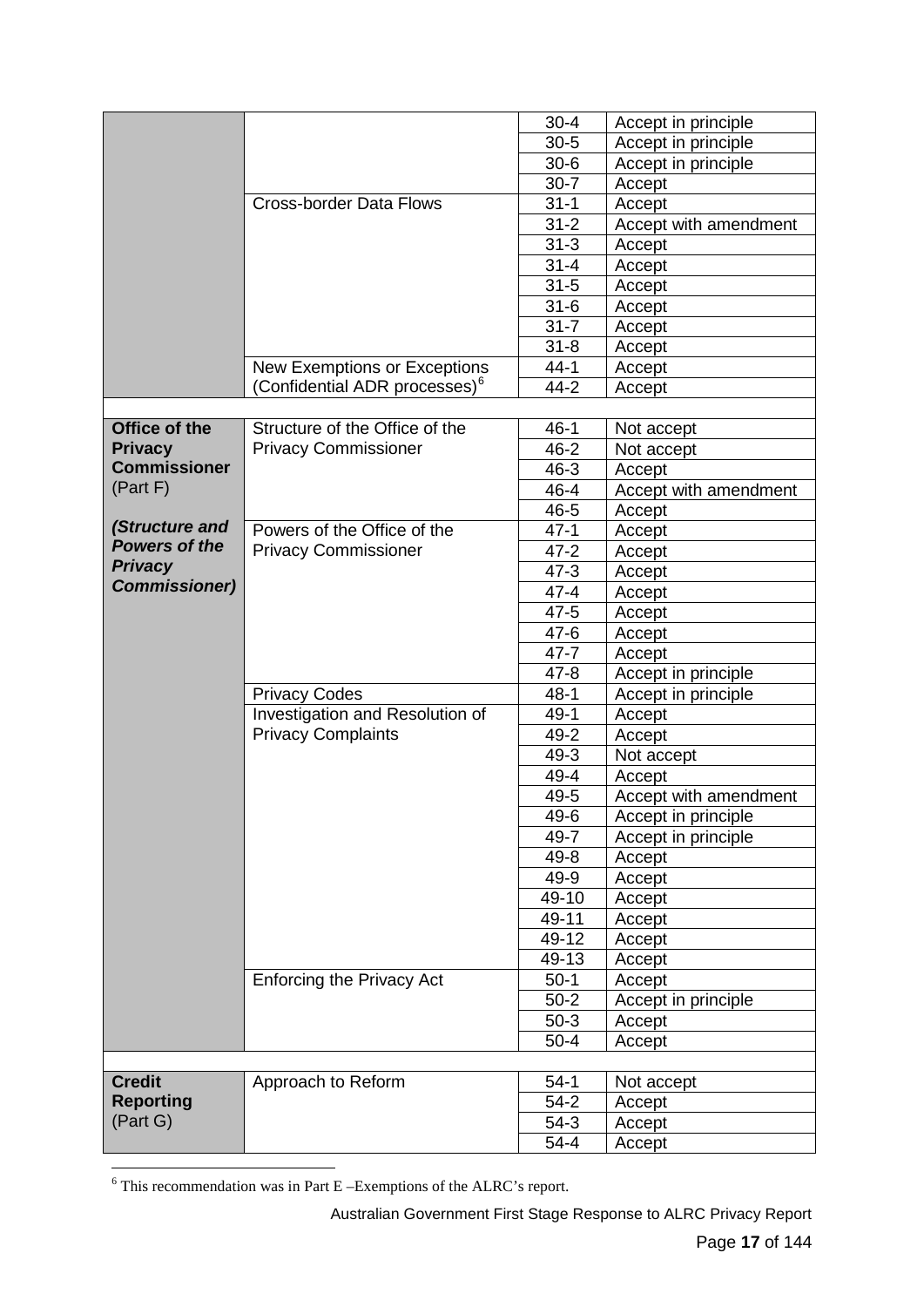|                     |                                                        | $54 - 5$  | Accept                |
|---------------------|--------------------------------------------------------|-----------|-----------------------|
|                     |                                                        | $54-6$    | Accept in principle   |
|                     |                                                        | $54 - 7$  | Not accept            |
|                     |                                                        | $54 - 8$  | Accept in principle   |
|                     |                                                        | 54-9      | Accept with amendment |
|                     | More Comprehensive Credit                              | $55-1$    | Accept                |
|                     | Reporting                                              | $55 - 2$  | Accept                |
|                     |                                                        | $55-3$    | Accept                |
|                     |                                                        | $55 - 4$  | Accept in principle   |
|                     |                                                        | $55 - 5$  | Accept                |
|                     | <b>Collection and Permitted Content</b>                | $56-1$    | Accept                |
|                     | of Credit Reporting Information                        | $56-2$    | Accept                |
|                     |                                                        | $56-3$    | Accept                |
|                     |                                                        | $56 - 4$  | Accept in principle   |
|                     |                                                        | $56 - 5$  | Accept                |
|                     |                                                        | $56-6$    | Accept                |
|                     |                                                        | $56 - 7$  | Accept in principle   |
|                     |                                                        | $56 - 8$  | Accept                |
|                     |                                                        | 56-9      | Accept                |
|                     |                                                        | 56-10     | Accept                |
|                     |                                                        | $56 - 11$ | Accept with amendment |
|                     | Use and Disclosure of Credit                           | $57-1$    | Accept                |
|                     | <b>Reporting Information</b>                           | $57-2$    | Not accept            |
|                     |                                                        | $57-3$    | Accept in part        |
|                     |                                                        | $57 - 4$  | Accept in principle   |
|                     |                                                        | $57 - 5$  | Accept                |
|                     |                                                        | $57-6$    | Not accept            |
|                     | Data Quality and Security                              | $58-1$    | Accept                |
|                     |                                                        | $58-2$    | Accept                |
|                     |                                                        | $58-3$    | Accept                |
|                     |                                                        | 58-4      | Accept                |
|                     |                                                        | $58 - 5$  | Accept                |
|                     |                                                        | 58-6      | Accept with amendment |
|                     | Access and Correction,                                 | $59-1$    | Accept                |
|                     | <b>Complaint Handling and Penalties</b>                | $59-2$    | Accept in principle   |
|                     |                                                        | $59-3$    | Accept                |
|                     |                                                        | $59-4$    | Accept                |
|                     |                                                        | $59-5$    | Accept in part        |
|                     |                                                        | 59-6      | Accept                |
|                     |                                                        | $59 - 7$  | Accept with amendment |
|                     |                                                        | $59 - 8$  | Accept                |
|                     |                                                        | 59-9      | Accept                |
|                     |                                                        |           |                       |
| <b>Health</b>       | <b>Regulatory Framework for Health</b>                 | $60 - 1$  | Not accept            |
| <b>Services and</b> | Information                                            | $60 - 2$  | Not accept            |
| <b>Research</b>     |                                                        | $60 - 3$  | Accept in principle   |
| (Part H)            | <b>Electronic Health Information</b><br><b>Systems</b> | $61 - 1$  | Accept in principle   |
|                     | <b>Health Information</b>                              | $62 - 1$  | Accept                |
|                     |                                                        | $62 - 2$  | Accept with amendment |
|                     | Overall Reform for Health Privacy                      | $63-1$    | Accept                |
|                     |                                                        | $63 - 2$  | Accept                |
|                     |                                                        |           |                       |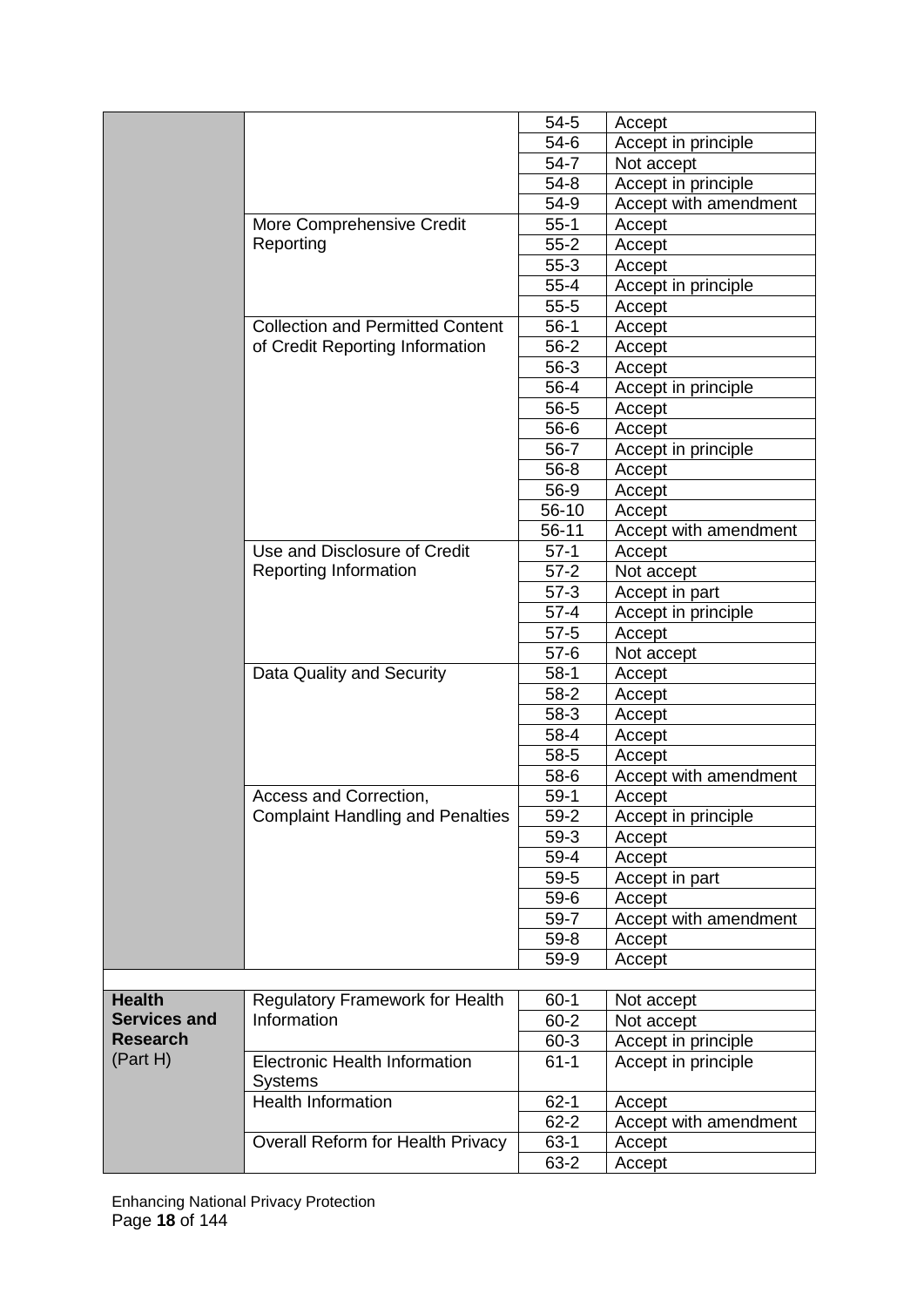|  |                               | $63 - 3$ | Accept with amendment |
|--|-------------------------------|----------|-----------------------|
|  |                               | $63 - 4$ | Not accept            |
|  |                               | $63 - 5$ | Accept with amendment |
|  |                               | 63-6     | Accept with amendment |
|  |                               | $63 - 7$ | Accept with amendment |
|  |                               | $63 - 8$ | Accept                |
|  |                               | 63-9     | Accept with amendment |
|  |                               | 63-10    | Not accept            |
|  |                               |          |                       |
|  | Research: Recommendations for | $65-1$   | Accept with amendment |
|  | Reform                        | $65 - 2$ | Accept                |
|  |                               | $65 - 3$ | Accept                |
|  |                               | $65 - 4$ | Accept with amendment |
|  |                               | $65 - 5$ | Accept in part        |
|  |                               | $65 - 6$ | Accept                |
|  |                               | $65 - 7$ | Accept                |
|  |                               | $65 - 8$ | Accept with amendment |
|  |                               | $65-9$   | Accept with amendment |
|  | Research: Databases and Data  | 66-1     | Accept in principle   |
|  | Linkage                       | 66-2     | Accept in principle   |
|  |                               | 66-3     | Accept in principle   |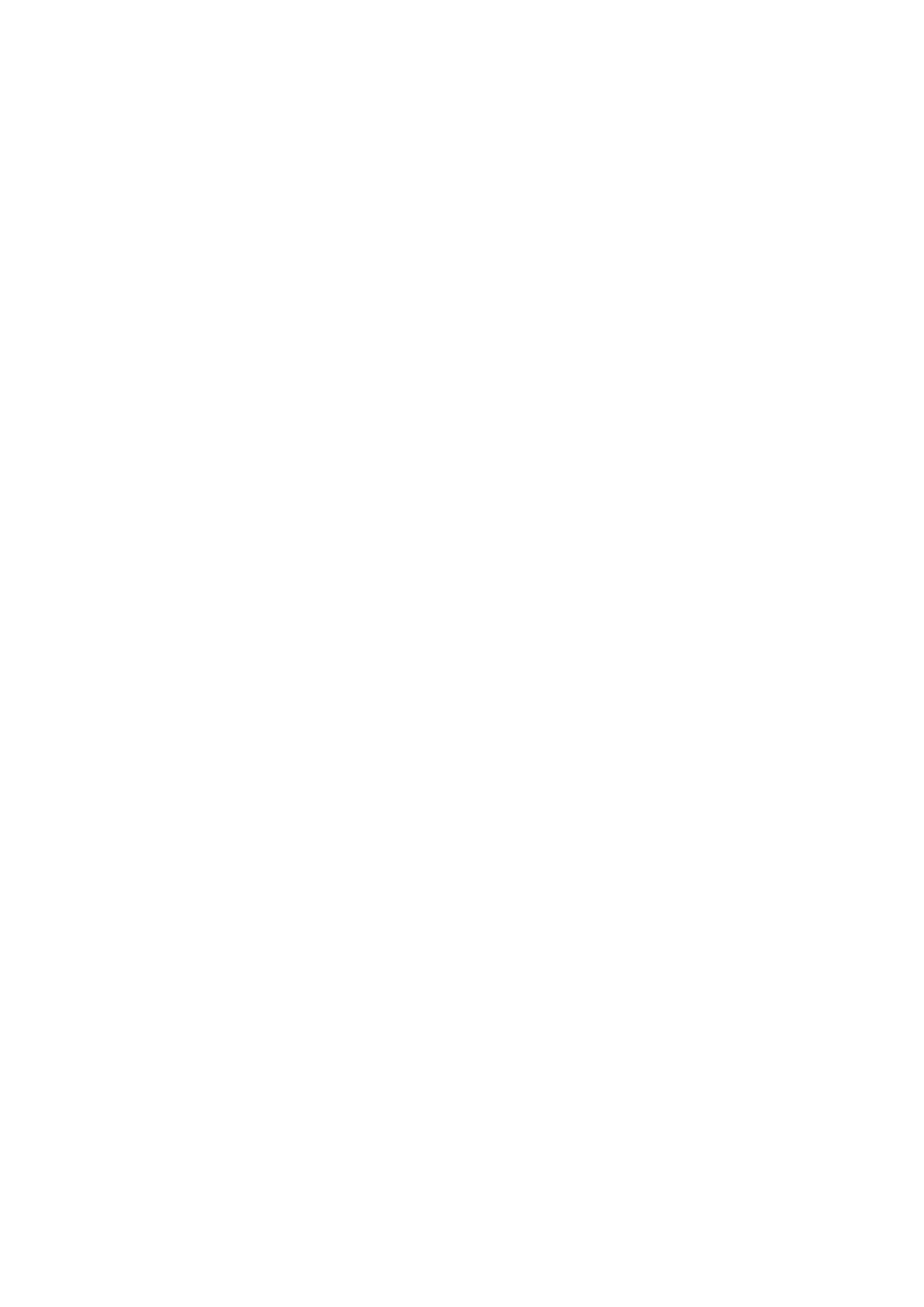### <span id="page-20-0"></span>**Government response to recommendations**

### <span id="page-20-1"></span>**PART A – INTRODUCTION (Privacy Act: Structure, Objects, Definitions and Scope)**

### <span id="page-20-2"></span>**3. Achieving National Consistency**

**Recommendation 3–1** The *Privacy Act* should be amended to provide that the Act is intended to apply to the exclusion of state and territory laws dealing specifically with the handling of personal information by organisations. In particular, the following laws of a state or territory would be excluded to the extent that they apply to organisations:

- (a) *Health Records and Information Privacy Act 2002* (NSW);
- (b) *Health Records Act 2001* (Vic);
- (c) *Health Records (Privacy and Access) Act 1997* (ACT); and
- (d) any other laws prescribed in the regulations.

#### **Response: Accept in principle**

The Government recognises there are clear benefits of nationally consistent privacy regulation in the private sector, including the health sector. The Government will work with its state and territory counterparts to progress this matter through further discussions in appropriate fora.

**Recommendation 3–2** States and territories with information privacy legislation that purports to apply to organisations should amend that legislation so that it no longer applies to organisations.

#### **Response: Accept in principle**

This is a matter for state and territory governments and will be the subject of further discussions with those governments at the appropriate time.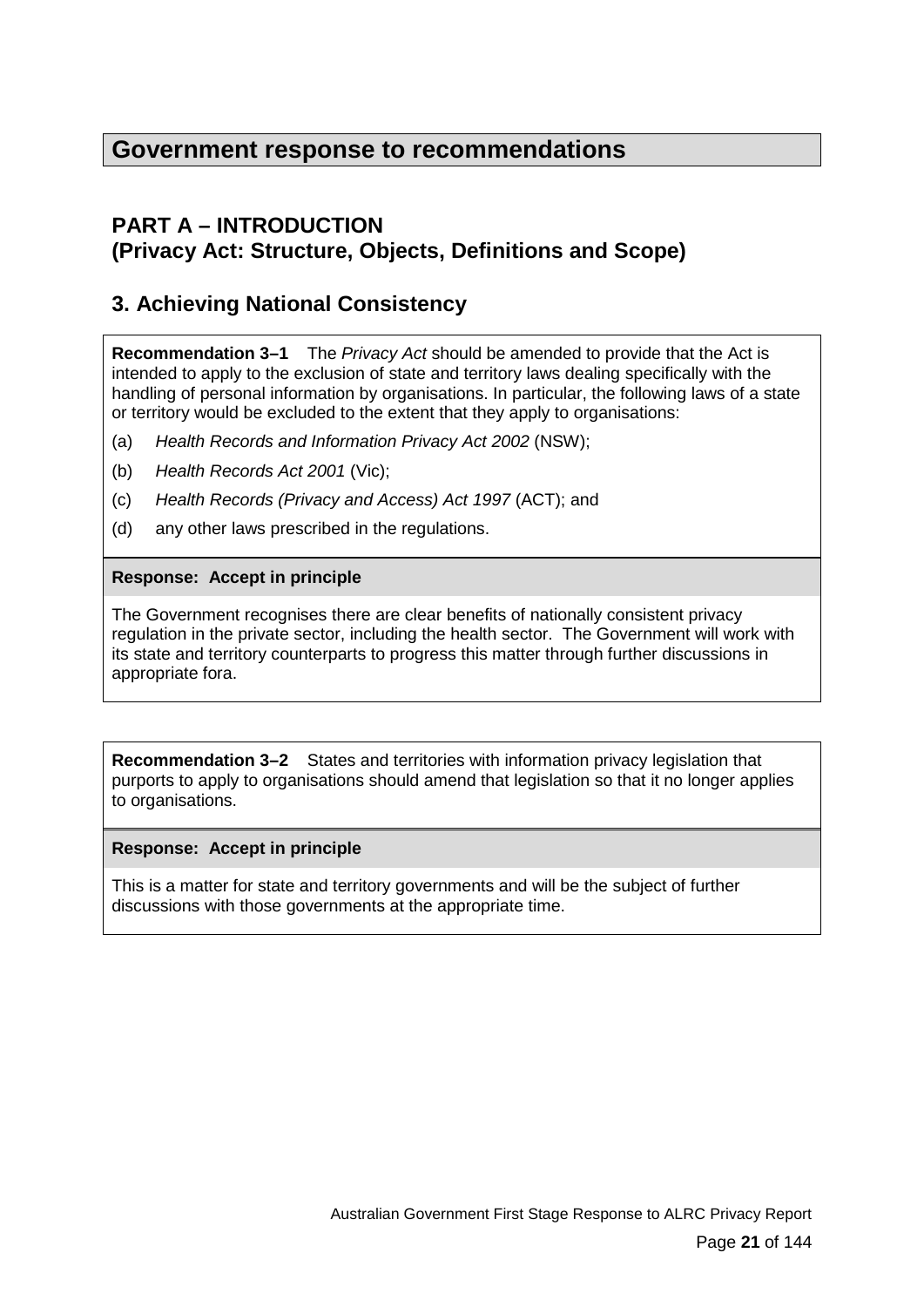### <span id="page-21-0"></span>**5. The Privacy Act: Name, Structure and Objects**

**Recommendation 5–1** The regulation-making power in the Privacy Act should be amended to provide that the Governor-General may make regulations, consistent with the Act, modifying the operation of the model Unified Privacy Principles (UPPs) to impose different or more specific requirements, including imposing more or less stringent requirements, on agencies and organisations than are provided for in the UPPs.

#### **Response: Not accept**

The Government considers modification of the Privacy Principles should, wherever possible, be contained in the Privacy Act to ensure that Parliament has an express role in determining whether changes are made to fundamental privacy protections. This will ensure that any significant changes to the application of the Privacy Principles are in the primary legislation. This approach will reduce any complexity and confusion that could result from having multilayered regulation of privacy as proposed by the ALRC.

Changes to the operation of the Privacy Principles will only be made in clearly defined circumstances by specific regulation, but otherwise will be modified within the Privacy Act itself. The Privacy Commissioner will continue to be able to modify the application of the Privacy Principles in discrete circumstances by making a public interest determination (PID). The PID process provides sufficient flexibility for the Privacy Act to accommodate changing circumstances, as necessary. However any significant modifications to the Privacy Principles should occur within primary legislation.

**Recommendation 5–2** The *Privacy Act* should be redrafted to achieve greater logical consistency, simplicity and clarity.

#### **Response: Accept**

Given the number of amendments which are intended to be made to the Privacy Act in response to the ALRC recommendations, some elements of the Act will require extensive redrafting (most notably the consolidation of the Information Privacy Principles and the National Privacy Principles into the Privacy Principles). These amendments will provide an opportunity to redraft the Privacy Act to make it more user-friendly for individuals, organisations and agencies.

**Recommendation 5–3** The *Privacy Act* should be renamed the *Privacy and Personal Information Act*. If the *Privacy Act* is amended to incorporate a cause of action for invasion of privacy, however, the name of the Act should remain the same.

#### **Response: Not accept**

The Government does not consider that it is necessary to rename the Privacy Act. The Government believes that the public is generally aware of the scope and application of the Act. The current name has been in place for over 20 years, provides a clear and simple message about the Act's objectives and sufficiently differentiates the Act from the legislation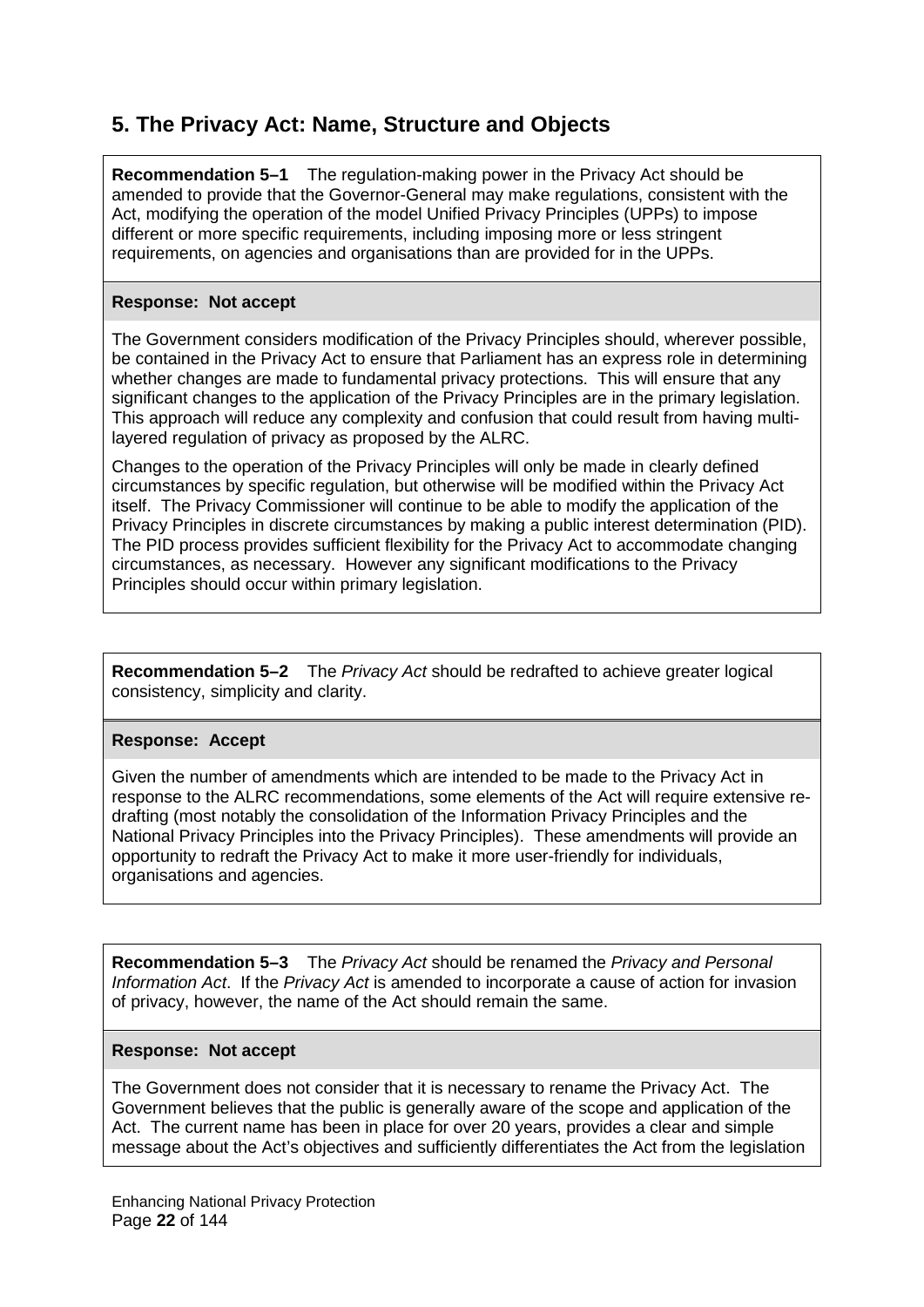in other jurisdictions.

The Government also notes that it is responding to the ALRC's report in two stages, with consideration of the statutory cause of action for invasion of privacy deferred until the second stage. It would be inappropriate to change the name of the Act prior to considering this recommendation.

**Recommendation 5–4** The *Privacy Act* should be amended to include an objects clause. The objects of the Act should be specified to:

- (a) implement, in part, Australia's obligations at international law in relation to privacy;
- (b) recognise that individuals have a right to privacy and to promote the protection of that right;
- (c) recognise that the right to privacy is not absolute and to provide a framework within which to balance that right with other human rights and to balance the public interest in protecting the privacy of individuals with other public interests;
- (d) provide the basis for nationally consistent regulation of privacy and the handling of personal information;
- (e) promote the responsible and transparent handling of personal information by agencies and organisations;
- (f) facilitate the growth and development of electronic transactions, nationally and internationally, while ensuring respect for the right to privacy;
- (g) establish the Australian Privacy Commission and the position of the Privacy Commissioner; and
- (h) provide an avenue for individuals to seek redress when there has been an alleged interference with their privacy.

#### **Response: Accept in principle**

The Government acknowledges that it is desirable to have an objects clause which clearly outlines the underlying purpose of the Privacy Act in order to assist in its interpretation. The Government notes that the proposed objects clause as recommended by the ALRC is based broadly on the current application of the Privacy Act along with changes proposed by the ALRC.

While the Government broadly supports the proposed objects, the objects clause will be drafted to reflect the Government's position on the recommendations in this first stage response. For example, paragraph (g) may need to be revised to reflect the Government's establishment of the Office of the Information Commissioner.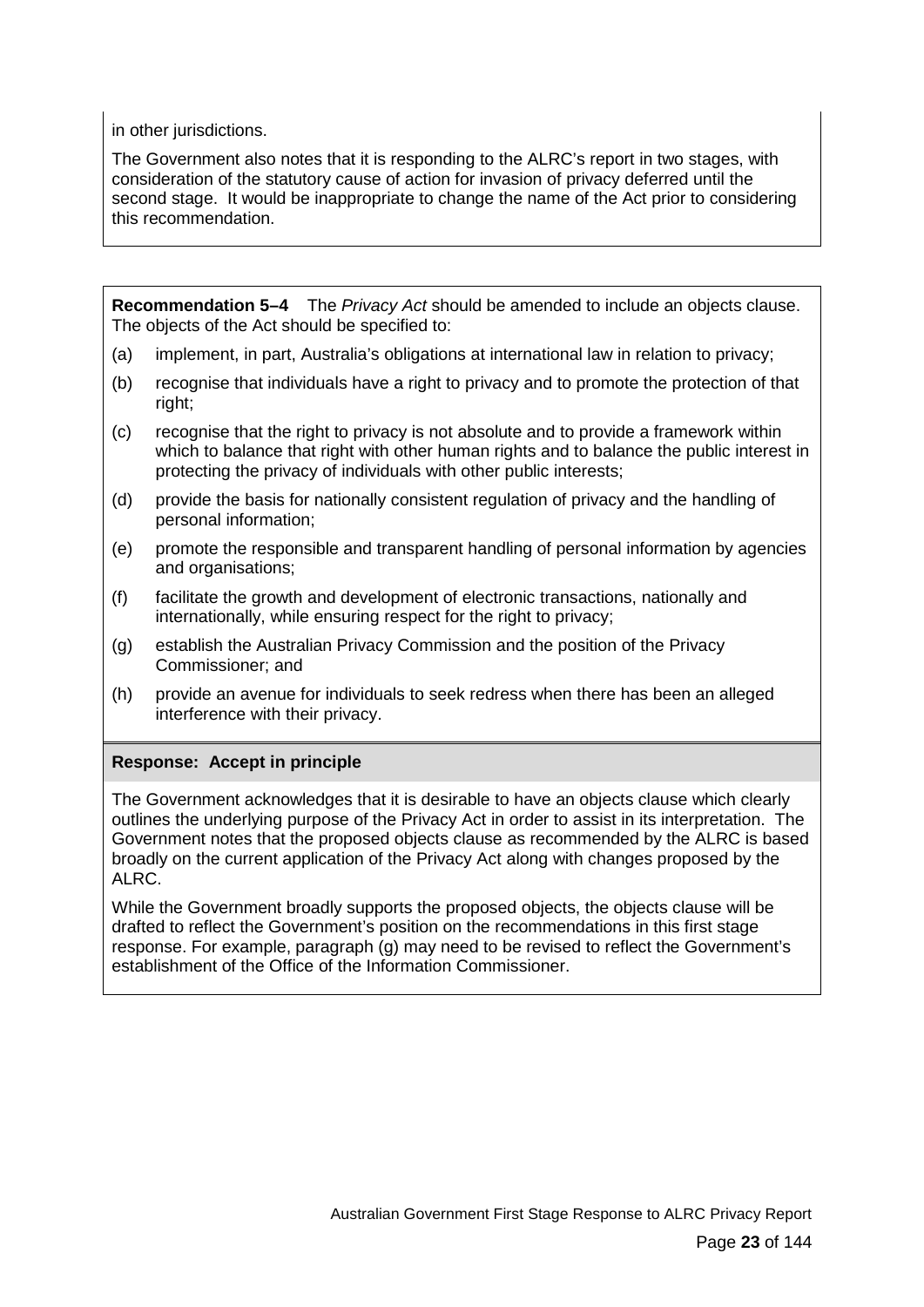### <span id="page-23-0"></span>**6. The Privacy Act: Some Important Definitions**

**Recommendation 6–1** The *Privacy Act* should define 'personal information' as 'information or an opinion, whether true or not, and whether recorded in a material form or not, about an identified or reasonably identifiable individual'.

#### **Response: Accept**

The Government agrees it is important for the definition of personal information to be sufficiently flexible and technology-neutral to encompass changes in the way that information that identifies an individual is collected and handled. The ALRC's recommended definition continues to allow this approach and also brings the definition in line with international standards and precedents.

The proposed definition does not significantly change the scope of what is considered to be personal information. The application of 'reasonably identifiable' ensures the definition continues to be based on factors which are relevant to the context and circumstances in which the information is collected and held. The Government proposes that this element of the definition will be informed by whether it would be reasonable and practicable to identify the individual from both the information itself and other reasonably accessible information.

**Recommendation 6–2** The Office of the Privacy Commissioner should develop and publish guidance on the meaning of 'identified or reasonably identifiable'.

#### **Response: Accept**

The Government encourages the development and publication of appropriate guidance by the Office of the Privacy Commissioner, noting that the decision to provide guidance is a matter for the Privacy Commissioner.

The Government agrees that guidance issued by the Office of the Privacy Commissioner would play an important role in assisting organisations, agencies and individuals to understand the application of the new definition, especially given the contextual nature of the definition.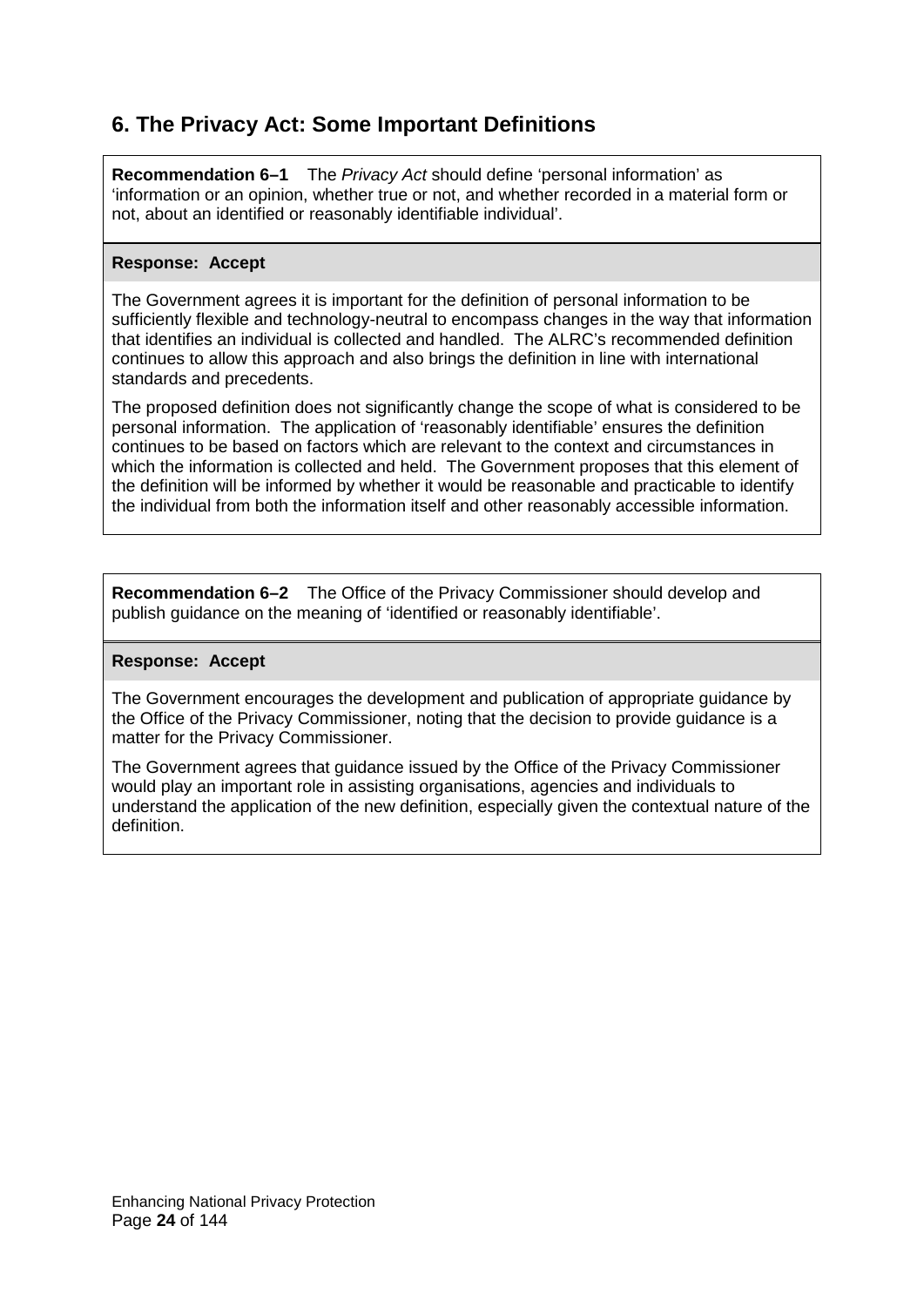**Recommendation 6–3** The Office of the Privacy Commissioner should develop and publish guidance on the meaning of 'not reasonably identifiable'.

#### **Response: Accept**

The Government encourages the development and publication of appropriate guidance by the Office of the Privacy Commissioner, noting that the decision to provide guidance is a matter for the Privacy Commissioner.

The Government notes that this recommendation is directly related to any guidance issued in relation to recommendation 6-2 and recommendation 28-5 (that the Office of the Privacy Commissioner should develop and publish guidance on the manner in which information is rendered non-identifiable for the purpose of the 'data security' principle). Guidance would allow for a more flexible and nuanced approach to determining when personal information is 'de-identified' and does not make the individual 'reasonably identifiable'.

**Recommendation 6–4** The definition of 'sensitive information' in the *Privacy Act* should be amended to include:

- (a) biometric information collected for the purpose of automated biometric verification or identification; and
- (b) biometric template information.

#### **Response: Accept**

The Government recognises the importance of attributing a higher level of protection to personal information which is sensitive in nature. The Government agrees that biometric information has similar attributes to other sensitive information and it is desirable to provide it with a higher level of protection.

Given the broad nature of what can be considered biometric information, the definition should make clear that the additional protections should only extend to that biometric information which is specifically being collected to identify or verify an individual through biometric processes.

**Recommendation 6–5** The definition of 'sensitive information' in the *Privacy Act* should be amended to refer to 'sexual orientation and practices' rather than 'sexual preferences and practices'.

#### **Response: Accept**

The Government notes that this is a minor change which is not intended to change the meaning of the definition but will ensure consistency with other Commonwealth, state and territory legislation.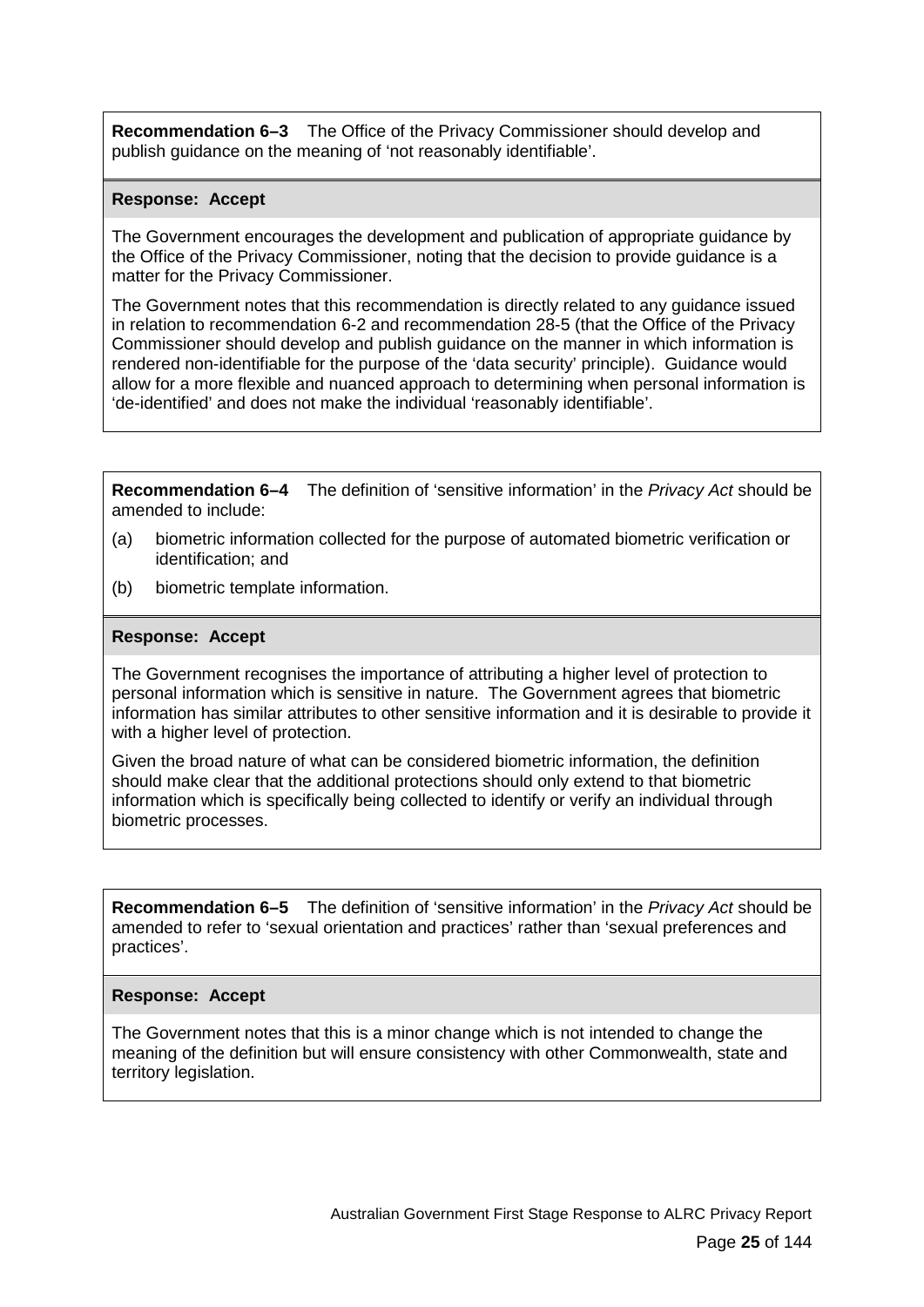**Recommendation 6–6** The definition of 'record' in the *Privacy Act* should be amended to make clear that a record includes:

- (a) a document (as defined in the *Acts Interpretation Act 1901* (Cth)); and
- (b) information stored in electronic or other format.

#### **Response: Accept**

The Government notes that the ALRC's recommendation is not intended to expand the scope of the current definition of record. The recommendation aims to streamline the definition to ensure that it is consistent with its use in similar legislation.

The Government agrees that the definition should be inclusive and encompass a broad range of recorded information, including information held in electronic format. This will ensure that the definition is sufficiently flexible to encompass how information will be recorded and stored in the future.

**Recommendation 6–7** The definition of 'generally available publication' in the *Privacy Act* should be amended to clarify that a publication is 'generally available' whether or not a fee is charged for access to the publication.

#### **Response: Accept**

The Government agrees that this amendment will clarify the application of the definition of 'generally available publication'.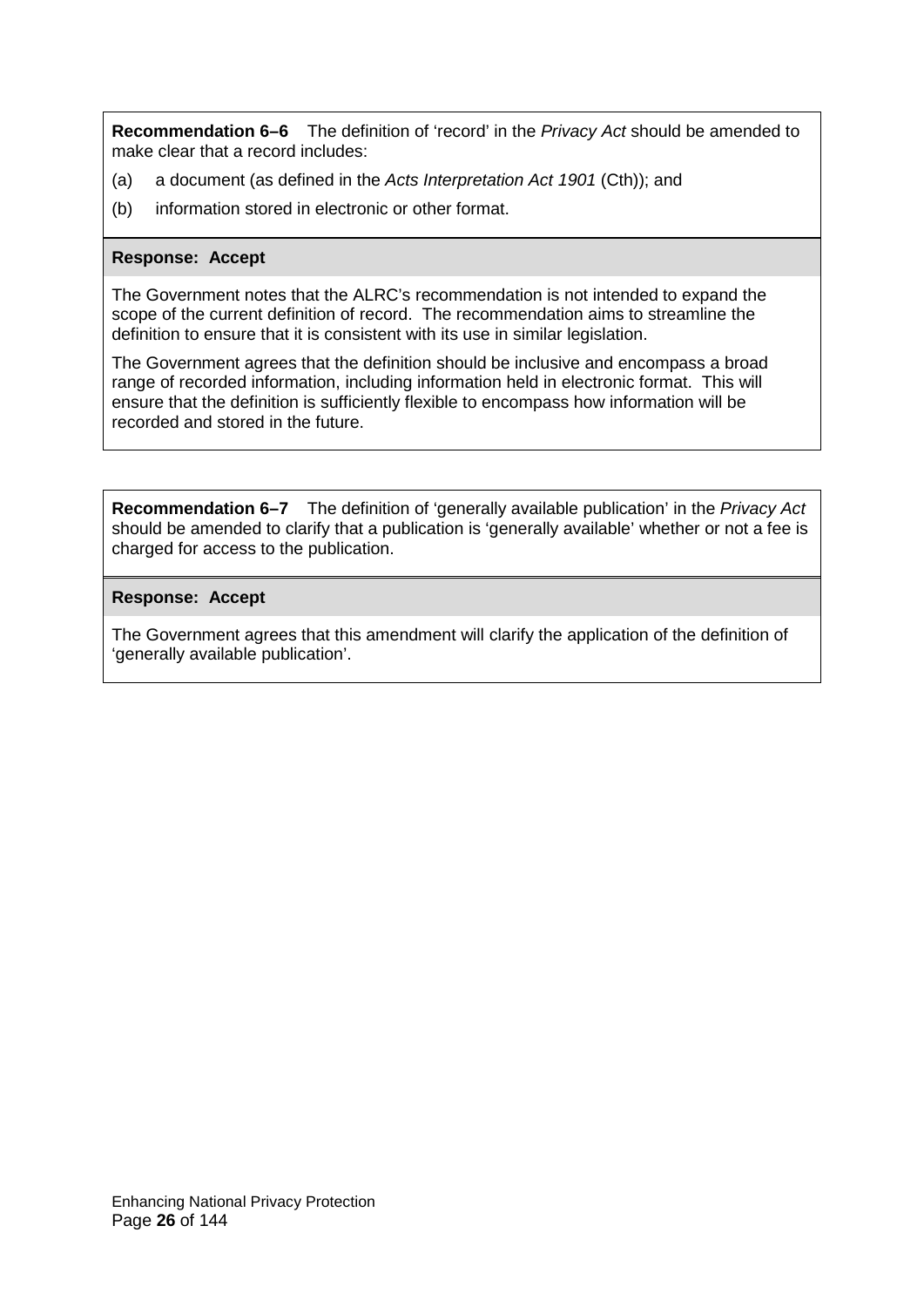### <span id="page-26-0"></span>**7. Privacy Beyond the Individual**

**Recommendation 7–1** The Office of the Privacy Commissioner should encourage and assist agencies and organisations to develop and publish protocols, in consultation with Indigenous groups and representatives, to address the particular privacy needs of Indigenous groups.

#### **Response: Accept**

The Government acknowledges the important role the Office of the Privacy Commissioner plays in assisting agencies and organisations to develop appropriate mechanisms to protect privacy. The Government encourages the Office to provide assistance to develop protocols for Indigenous groups where appropriate and necessary and in consultation with appropriate Indigenous bodies.

**Recommendation 7–2** The Australian Government should undertake an inquiry to consider whether legal recognition and protection of Indigenous cultural rights is required and, if so, the form such recognition and protection should take.

#### **Response: Not accept**

This recommendation is outside the ALRC's Terms of Reference for the report.

The Government notes that both Commonwealth intellectual property and cultural heritage legislation provide protections for Aboriginal and Torres Strait Islander peoples' cultural rights. Government agencies are working closely together to develop approaches to address the complex issues around protecting cultural rights at both the domestic and international level.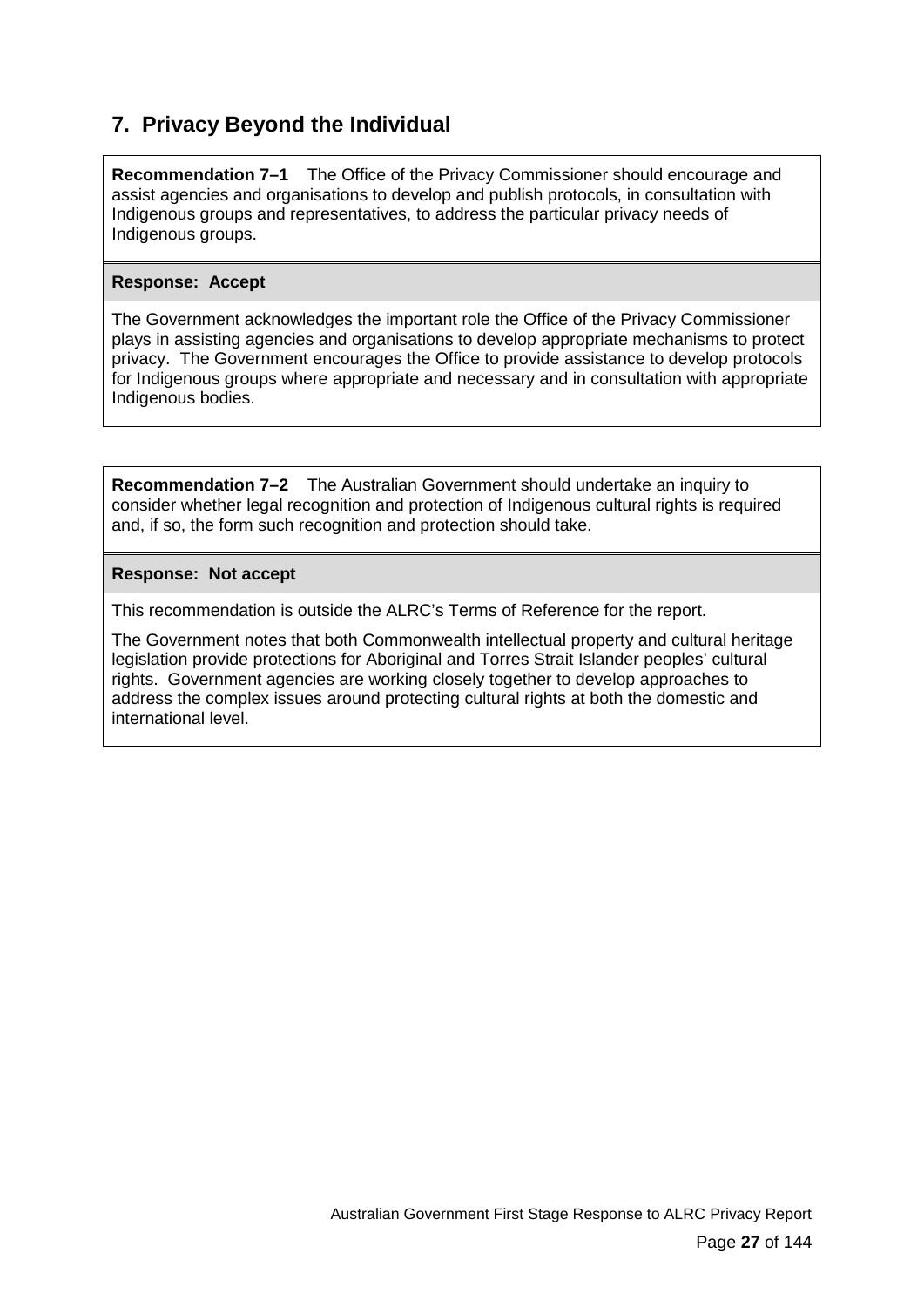### <span id="page-27-0"></span>**8. Privacy of Deceased Individuals**

**Recommendation 8–1** The *Privacy Act* should be amended to include provisions dealing with the personal information of individuals who have been dead for 30 years or less where the information is held by an organisation. The Act should provide as follows:

#### (a) Use and Disclosure

Organisations should be required to comply with the 'Use and Disclosure' principle in relation to the personal information of deceased individuals. Where the principle would have required consent, the organisation should be required to consider whether the proposed use or disclosure would involve an unreasonable use or disclosure of personal information about any person, including the deceased person. The organisation must not use or disclose the information if the use or disclosure would involve an unreasonable use or disclosure of personal information about any person, including the deceased person.

#### (b) Access

Organisations should be required to provide third parties with access to the personal information of deceased individuals in accordance with the access elements of the 'Access and Correction' principle, except to the extent that providing access would have an unreasonable impact on the privacy of other individuals, including the deceased individual.

#### (c) Data Quality

Organisations should be required to comply with the use and disclosure elements of the 'Data Quality' principle in relation to the personal information of deceased individuals.

#### (d) Data Security

Organisations should be required to comply with the 'Data Security' principle in relation to the personal information of deceased individuals.

#### **Response: Not accept**

The Government acknowledges that there are arguments both for and against extending privacy protections to personal information about deceased persons where held by organisations. Having taken further advice on this issue, the Government is aware of the significant constitutional limitations on the Commonwealth's power to legislate in this area. The Government therefore does not accept the ALRC's recommendations 8-1 to 8-3.

The Privacy Act will continue to apply to living persons only (with the exception of Part VIA on declared emergencies). Existing sectoral laws and professional duties will continue to apply to personal information about deceased persons. This includes obligations of confidentiality, testamentary and estates law, records retention regulations and other relevant Commonwealth, state and territory laws.

The *Freedom of Information Act 1982* and the *Archives Act 1983* will continue to apply to information about deceased persons that is held by Australian Government agencies.

The Government encourages the Office of the Privacy Commissioner to provide ongoing education regarding the fact that the Privacy Act does not apply to information about deceased persons, and any other guidance on this issue that the Privacy Commissioner deems appropriate.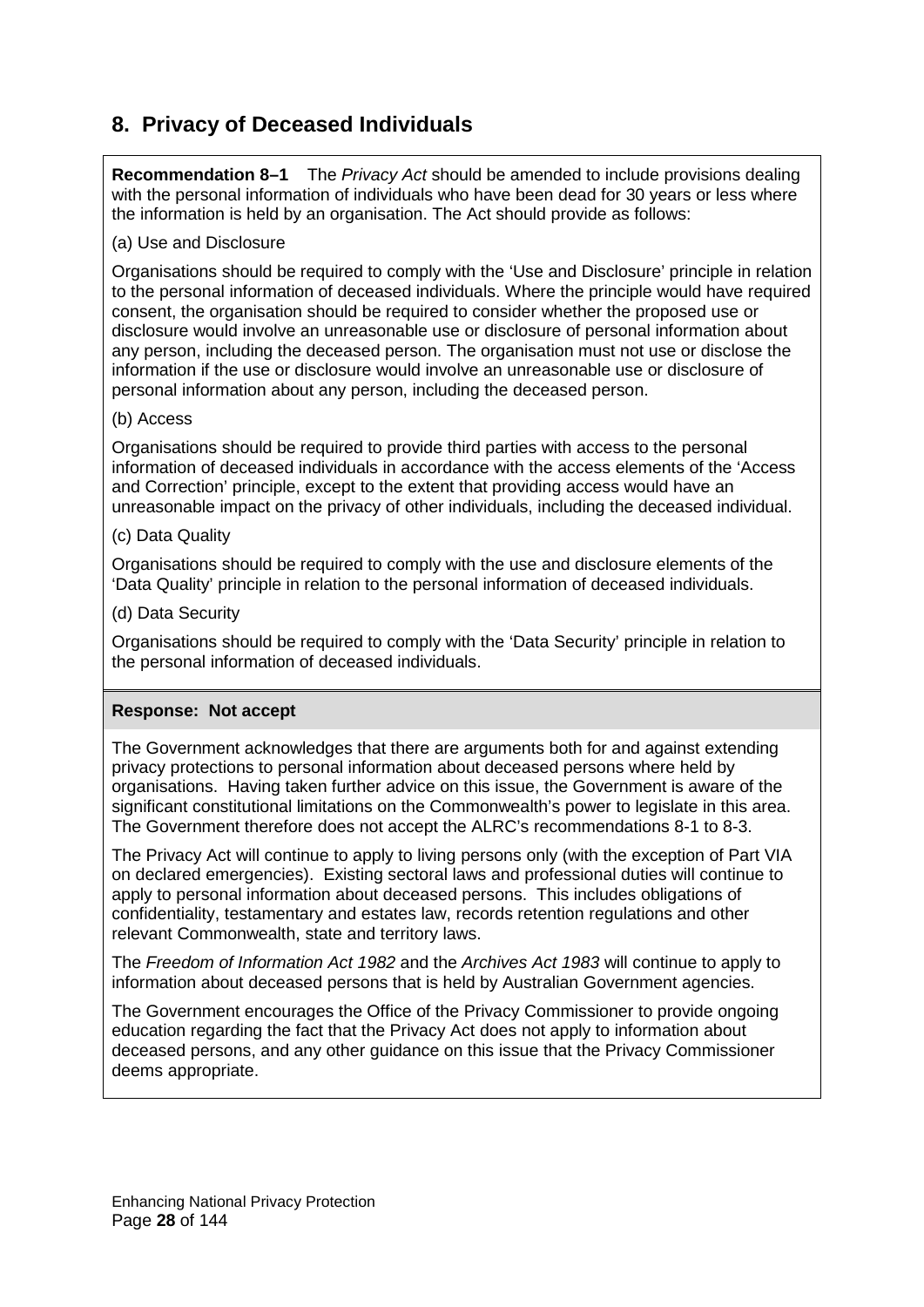**Recommendation 8–2** The *Privacy Act* should be amended to provide that the content of National Privacy Principle 2.1(ea) on the use and disclosure of genetic information to genetic relatives—to be moved to the new *Privacy (Health Information) Regulations* in accordance with Recommendation 63–5—should apply to the use and disclosure of genetic information of deceased individuals.

#### **Response: Not accept**

As outlined in response to recommendation 8-1, the Privacy Act will continue to apply to personal information about living persons only.

**Recommendation 8–3** Breach of the provisions relating to the personal information of a deceased individual should be considered an interference with privacy under the *Privacy Act*. The following individuals should have standing to lodge a complaint with the Privacy Commissioner:

- (a) in relation to an alleged breach of the use and disclosure, access, data quality or data security provisions—the deceased individual's parent, child or sibling who is aged 18 or over, spouse, de facto partner or legal personal representative; and
- (b) in relation to an alleged breach of the access provision—the parties in paragraph (a) and any person who has made a request for access to the personal information of a deceased individual where that request has been denied.

#### **Response: Not accept**

As outlined in response to recommendation 8-1, the Privacy Act will continue to apply to personal information about living persons only.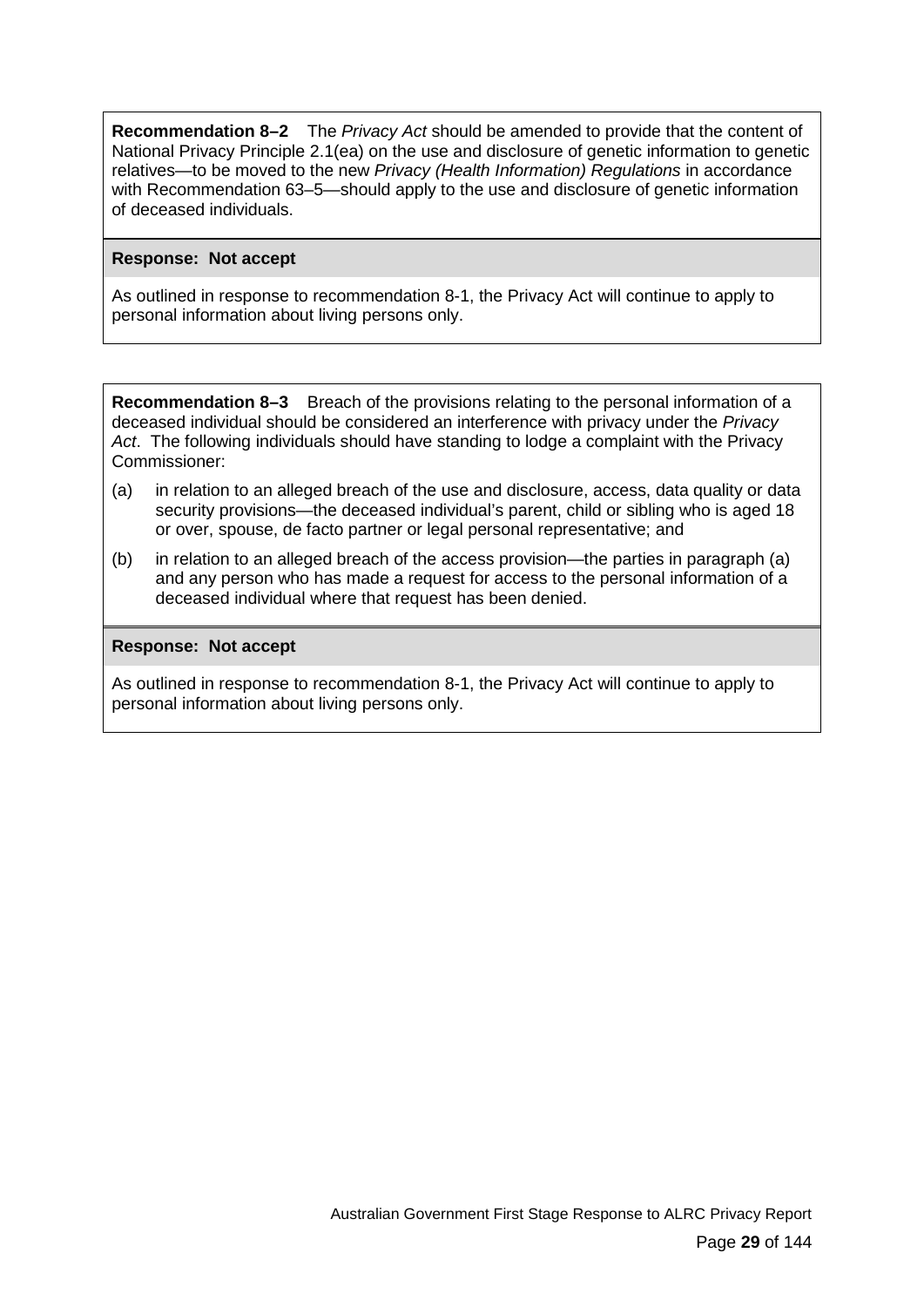### <span id="page-29-0"></span>**PART B – DEVELOPING TECHNOLOGY**

### <span id="page-29-1"></span>**10. Accommodating Developing Technology in a Regulatory Framework**

**Recommendation 10–1** In exercising its research and monitoring functions, the Office of the Privacy Commissioner should consider technologies that can be deployed in a privacyenhancing way by individuals, agencies and organisations.

#### **Response: Accept**

The Government encourages the Privacy Commissioner to exercise his or her discretion in conducting research on matters relating to privacy, including privacy enhancing technologies.

It would assist in promoting good privacy practice for such research to be made publicly available where appropriate.

**Recommendation 10–2** The Office of the Privacy Commissioner should develop and publish educational materials for individuals, agencies and organisations about specific privacy-enhancing technologies and the privacy-enhancing ways in which technologies can be deployed.

#### **Response: Accept**

The Government encourages the development and publication of appropriate guidance by the Office of the Privacy Commissioner, noting that the decision to provide guidance is a matter for the Privacy Commissioner.

Such materials should be developed in consultation with relevant government bodies (including of the states and territories), consumer and industry stakeholders.

To ensure consistency in approaches to guidance materials, agencies with functions relating to privacy and new technologies should consider cooperative approaches to the development and publication of relevant educational materials.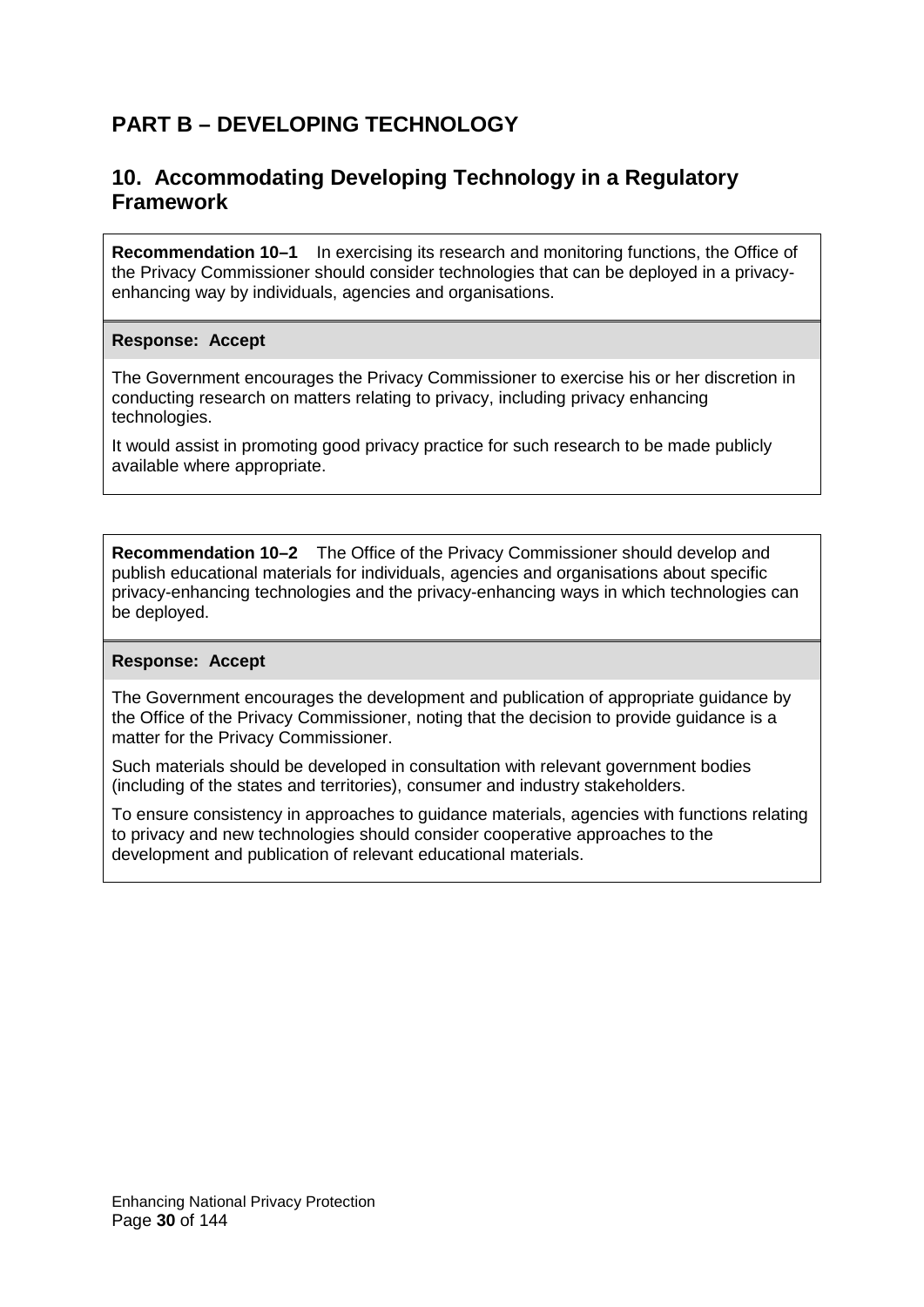**Recommendation 10–3** The Office of the Privacy Commissioner should develop and publish guidance in relation to technologies that impact on privacy. This guidance should incorporate relevant local and international standards. Matters that such guidance should address include:

- (a) developing technologies such as radio frequency identification (RFID) or datacollecting software such as 'cookies';
- (b) when the use of a certain technology to collect personal information is not done by 'fair means' and is done 'in an unreasonably intrusive way';
- (c) when the use of a certain technology will require agencies and organisations to notify individuals at or before the time of collection of personal information;
- (d) when agencies and organisations should notify individuals of certain features of a technology used to collect information (for example, how to remove an RFID tag contained in clothing; or error rates of biometric systems);
- (e) the type of information that an agency or organisation should make available to an individual when it is not practicable to provide access to information in an intelligible form (for example, the type of biometric information that is held as a biometric template); and
- (f) when it may be appropriate for an agency or organisation to provide human review of a decision made by automated means.

#### **Response: Accept in principle**

The Government encourages the development and publication of appropriate guidance by the Office of the Privacy Commissioner, noting that the decision to provide guidance is a matter for the Privacy Commissioner.

The guidance developed and published by the Office of the Privacy Commissioner should take into account relevant local and international standards, provided that such standards do not derogate from privacy protections afforded under the Privacy Act.

In regard to paragraph (f), it should be noted that the Government has already published the *Automated Assistance in Administrative Decision-Making: Better Practice Guide* (February 2007) (published jointly by the Australian Government Information Management Office, Australian National Audit Office, the Commonwealth Ombudsman and the Office of the Privacy Commissioner).

**Recommendation 10–4** The Office of the Privacy Commissioner should develop and publish guidance for organisations on the privacy implications of data-matching.

#### **Response: Accept**

The Government encourages the development and publication of appropriate guidance by the Office of the Privacy Commissioner, noting that the decision to provide guidance is a matter for the Privacy Commissioner.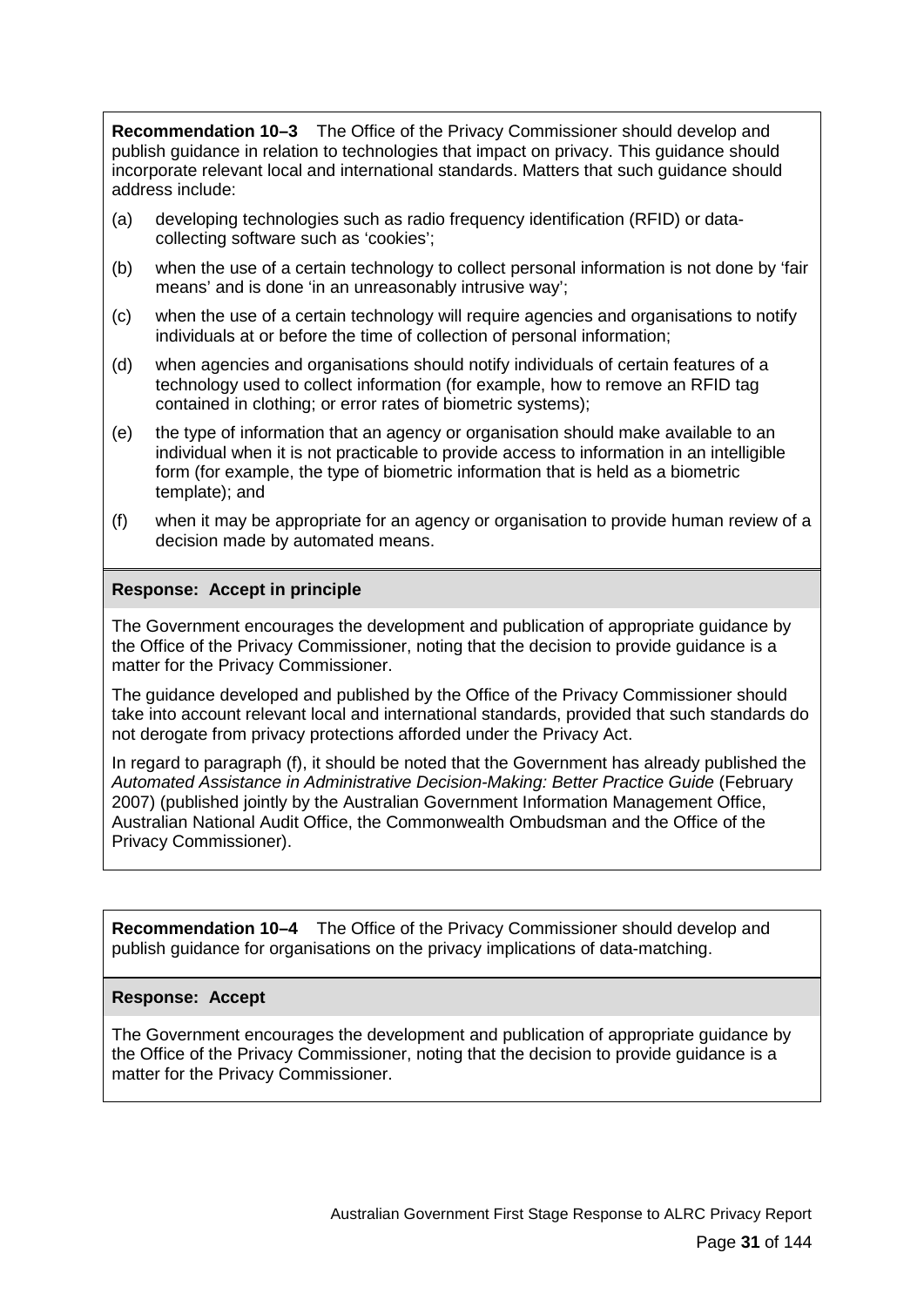### <span id="page-31-0"></span>**11. Individuals, the Internet and Generally Available Publications**

**Recommendation 11–1** The Office of the Privacy Commissioner should develop and publish guidance that relates to generally available publications in an electronic format. This guidance should:

- (a) apply whether or not the agency or organisation is required by law to make the personal information publicly available;
- (b) set out the factors that agencies and organisations should consider before publishing personal information in an electronic format (for example, whether it is in the public interest to publish on a publicly accessible website personal information about an identified or reasonably identifiable individual); and
- (c) clarify the application of the model Unified Privacy Principles to the collection of personal information from generally available publications for inclusion in a record or another generally available publication.

#### **Response: Accept**

The Government encourages the development and publication of appropriate guidance by the Office of the Privacy Commissioner, noting that the decision to provide guidance is a matter for the Privacy Commissioner.

**Recommendation 11–2** The Australian Government should ensure that federal legislative instruments establishing public registers containing personal information set out clearly any restrictions on the electronic publication of that information.

#### **Response: Not accept**

Given the potential scope of this recommendation and the existing standards followed by Commonwealth legislative drafters, the Government does not consider it necessary to implement this recommendation.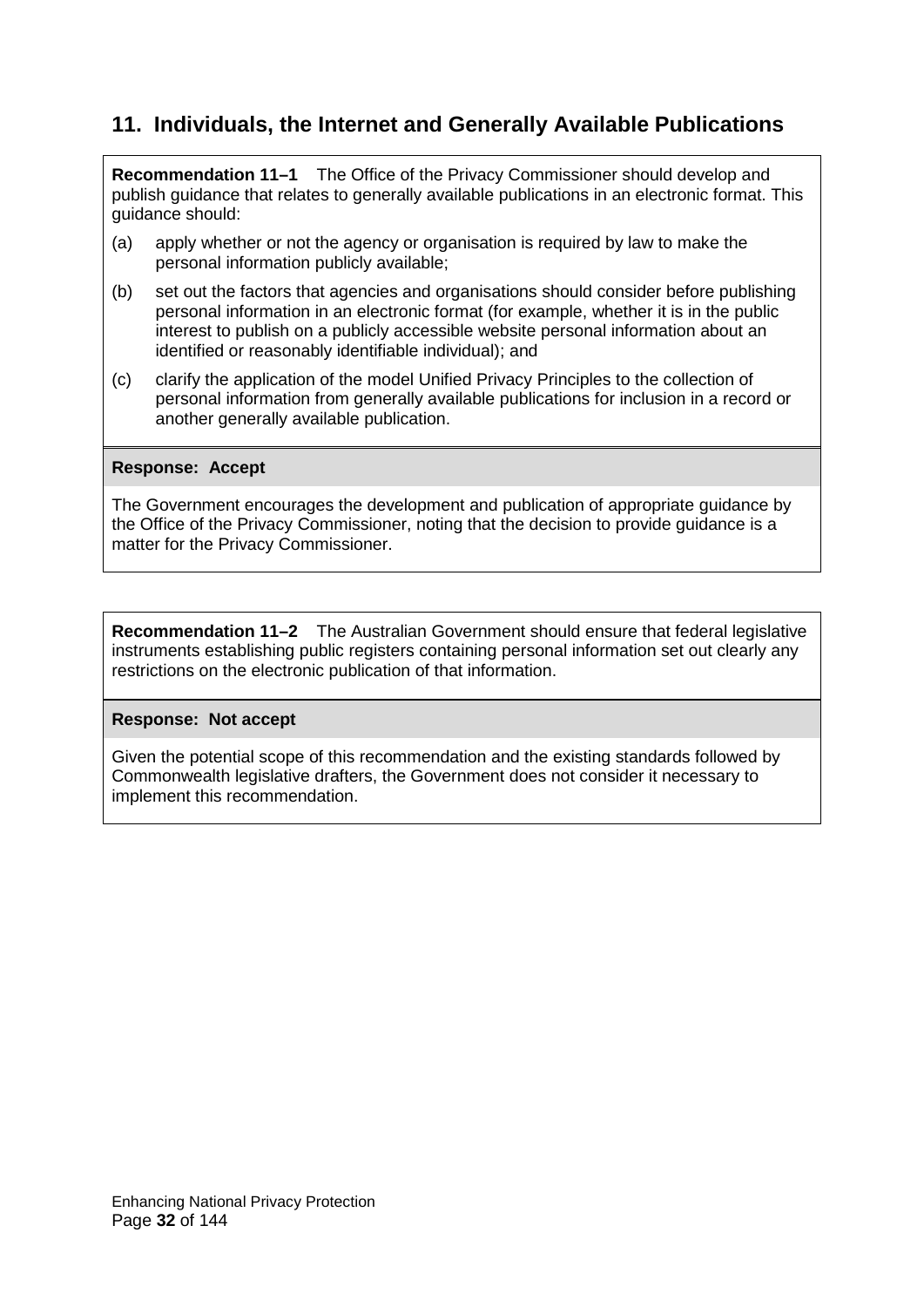### <span id="page-32-0"></span>**PART C – INTERACTION, INCONSISTENCY AND FRAGMENTATION**

### <span id="page-32-1"></span>**15. Federal Information Laws**

**Recommendation 15–1** The *Freedom of Information Act 1982* (Cth) should be amended to provide that disclosure of personal information in accordance with the *Freedom of Information Act* is a disclosure that is required or authorised by or under law for the purposes of the 'Use and Disclosure' principle under the *Privacy Act*.

#### **Response: Not accept**

The Government considers that the release of personal information in accordance with the *Freedom of Information Act 1982* (FOI Act) is a disclosure that is required or authorised by or under law and is therefore a permitted disclosure under the Privacy Act.

The Government is of the view that disclosure under the FOI Act is a clear example of an action which is required or authorised by law and that it is unnecessary to amend the FOI Act to provide further certainty on this issue.

**Recommendation 15–2** The Australian Government should undertake a review of secrecy provisions in federal legislation. This review should consider, among other matters, how each of these provisions interacts with the *Privacy Act*.

#### **Response: Accept**

On 5 August 2008, the Attorney-General issued a reference to the ALRC to review relevant laws and practices relating to the protection of Commonwealth information, including the scope and appropriateness of legislative provisions regarding secrecy and confidentiality. The ALRC is due to provide its report to the Attorney-General by 31 October 2009.

**Recommendation 15–3** Part VIII of the *Privacy Act* (Obligations of confidence) should be repealed.

#### **Response: Noted**

The ALRC has based this recommendation on the proviso that the Government enact a statutory cause of action for a serious invasion of privacy. The Government notes that it will consider its response to the statutory cause of action in its second stage consideration of the ALRC's report and will therefore consider this recommendation as part of that response.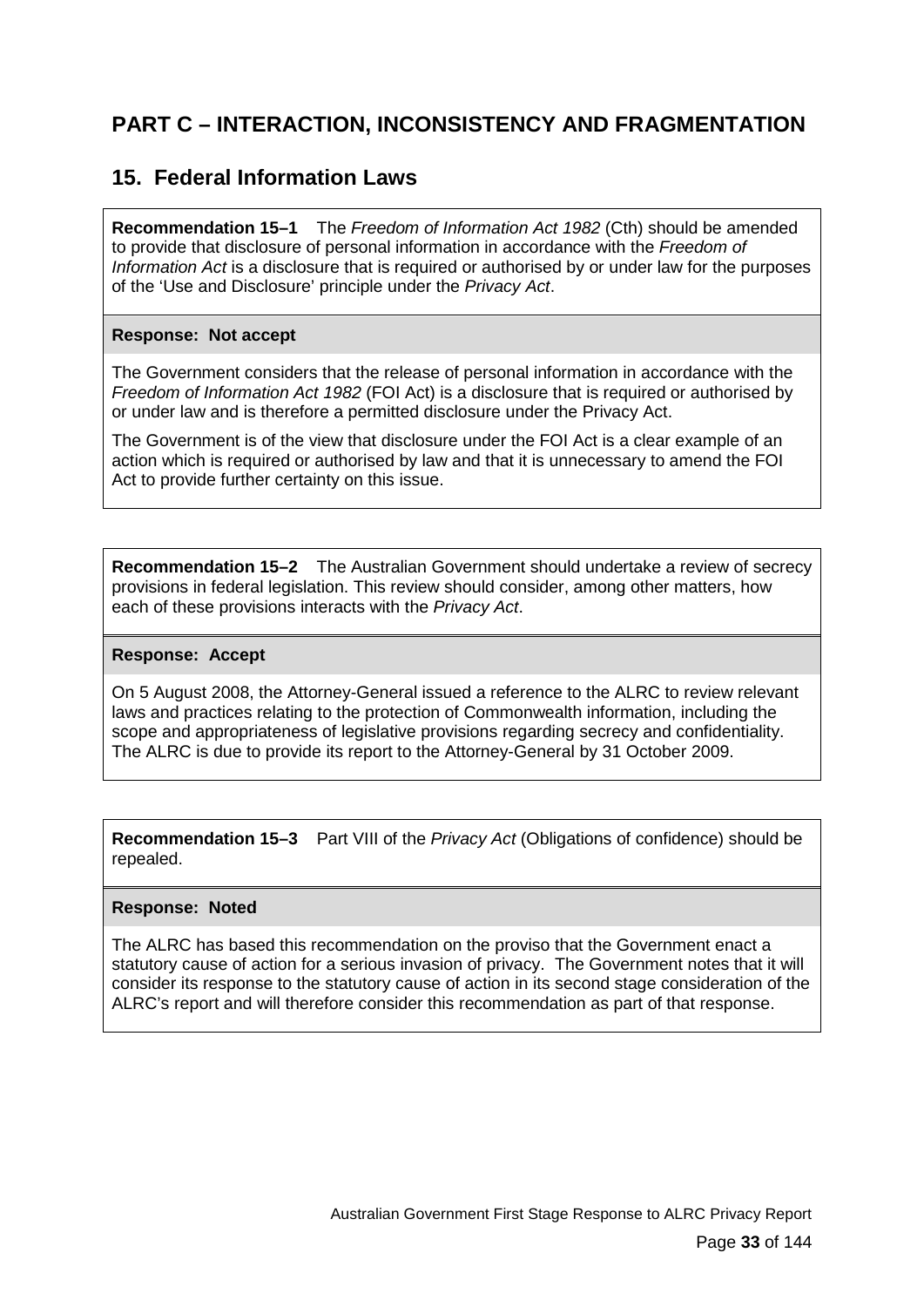### <span id="page-33-0"></span>**16. Required or Authorised by or Under Law**

**Recommendation 16–1** The *Privacy Act* should be amended to provide that 'law', for the purposes of determining when an act or practice is required or authorised by or under law, includes:

- (a) Commonwealth, state and territory Acts and delegated legislation;
- (b) a duty of confidentiality under common law or equity (including any exceptions to such a duty);
- (c) an order of a court or tribunal; and
- (d) documents that are given the force of law by an Act, such as industrial awards.

#### **Response: Accept in principle**

The Government broadly agrees with the proposed definition. However, given the inclusive nature of the definition, the Government does not agree that the reference to common law or equitable duties should be restricted to the duty of confidentiality. Instead a reference should be made to 'common law or equitable duties' in the proposed definition of 'law'. In order to address concerns about the breadth of these duties, in particular, concerns that this will allow parties to contract out of obligations under the Privacy Act, the definition will specifically exclude contracts.

The Government also notes that while a definition will provide a degree of clarity, the meaning of 'law' within the required or authorised exception is best determined on a caseby-case basis. To determine whether a law, in whatever form, will allow an agency or organisation to conduct an action which is contrary to the Privacy Act it is necessary to consider:

- (i) whether or not the law applies to the agency or organisation; and
- (ii) whether the law actually requires or authorises the proposed act.

The Government considers these factors are important not only in determining the application of the exception but also in determining whether an applicable law is relevant under the Privacy Act.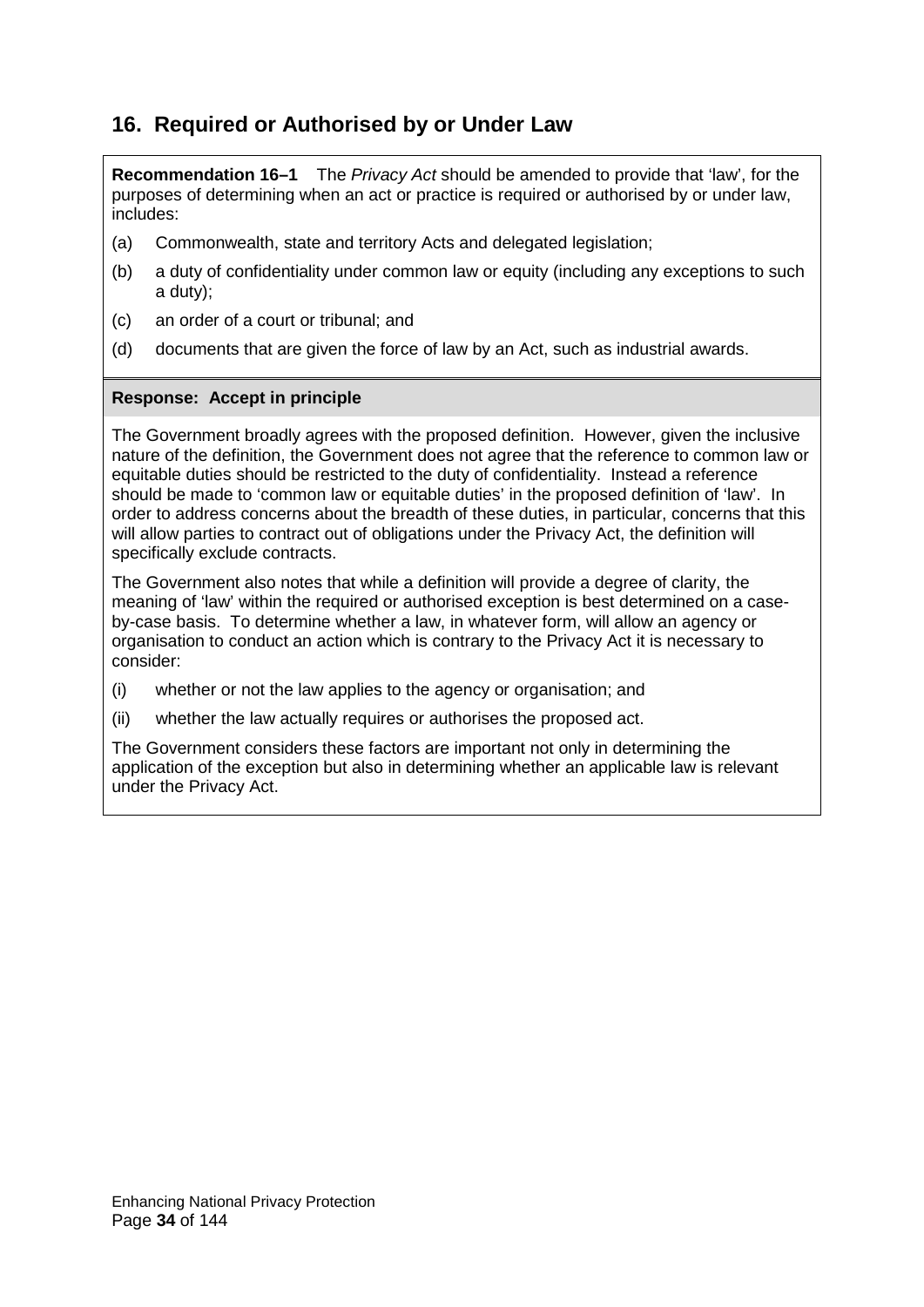**Recommendation 16–2** The Office of the Privacy Commissioner should develop and publish guidance to clarify when an act or practice will be required or authorised by or under law. This guidance should include:

- (a) a list of examples of laws that require or authorise acts or practices in relation to personal information that would otherwise be regulated by the *Privacy Act*; and
- (b) a note to the effect that the list is intended to be a guide only and that omission from the list does not mean that a particular law cannot be relied upon for the purposes of a 'required or authorised by or under law' exception in the model Unified Privacy Principles.

#### **Response: Accept**

The Government encourages the development and publication of appropriate guidance by the Office of the Privacy Commissioner, noting that the decision to provide guidance is a matter for the Privacy Commissioner.

**Recommendation 16–3** The Australian Electoral Commission and state and territory electoral commissions, in consultation with the Office of the Privacy Commissioner, state and territory privacy commissioners and agencies with responsibility for privacy regulation, should develop and publish protocols that address the collection, use, storage and destruction of personal information shared for the purposes of the continuous update of the electoral roll.

#### **Response: Accept**

The Government is in favour of data-matching with strong privacy protections.

The Government encourages the development and publication of appropriate protocols by the Australian Electoral Commission and state and territory electoral commissions in order to establish more consistent privacy protections for the sharing of personal information for the continuous update of the electoral roll.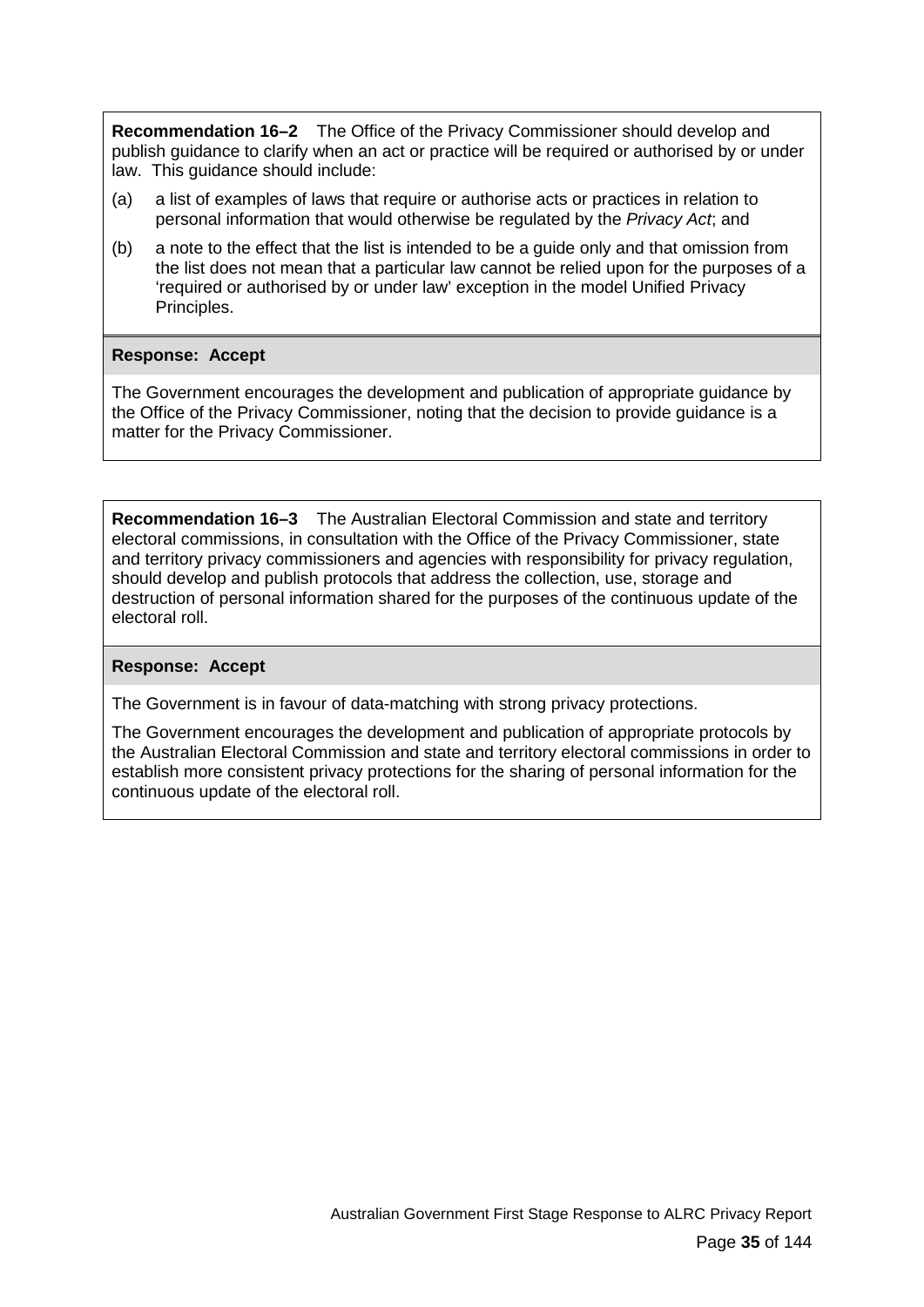**Recommendation 16–4** The review under s 251 of the *Anti-Money Laundering and Counter-Terrorism Financing Act 2006* (Cth) should consider, in particular, whether:

- (a) reporting entities and designated agencies are handling personal information appropriately under the legislation;
- (b) the number and range of transactions for which identification is required should be more limited than currently provided for under the legislation:
- (c) it remains appropriate that reporting entities are required to retain information for seven years;
- (d) the use of the electoral roll by reporting entities for the purpose of identification verification is appropriate; and
- (e) the handling of information by the Australian Transaction Reports and Analysis Centre is appropriate, particularly as it relates to the provision of access to other bodies, including bodies outside Australia.

#### **Response: Accept in principle**

The Government supports strong anti-money laundering and counter-terrorism financing laws that meet our international obligations.

The Government will consider the issues raised in this recommendation in its review of the *Anti-Money Laundering and Counter-Terrorism Financing Act 2006* to the extent that they remain relevant and appropriate.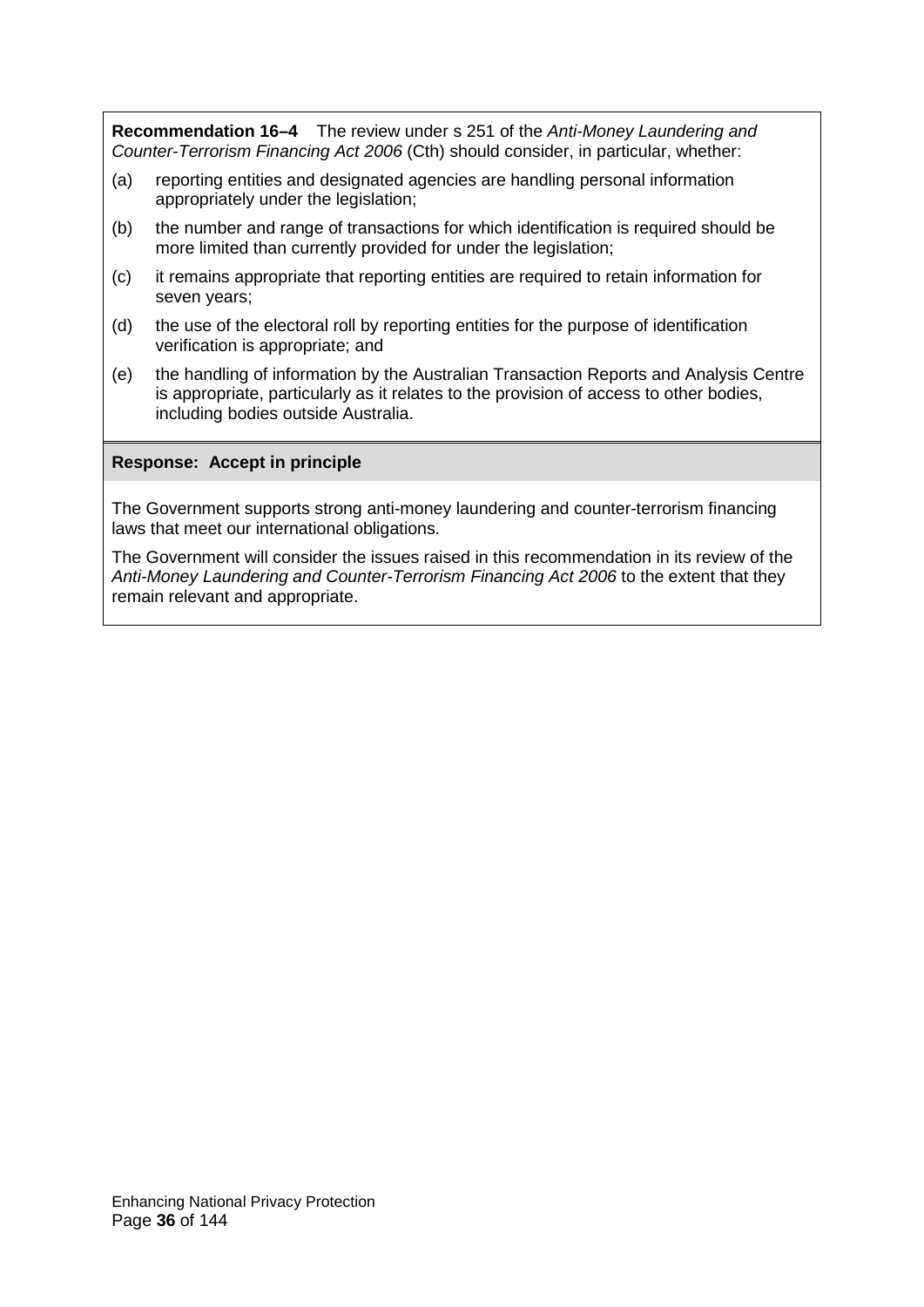# **PART D – THE PRIVACY PRINCIPLES**

# **18. Structural Reform of the Privacy Principles**

**Recommendation 18–1** The privacy principles in the *Privacy Act* should be drafted to pursue, as much as practicable, the following objectives:

- (a) the obligations in the privacy principles generally should be expressed as high-level principles;
- (b) the privacy principles should be technology neutral;
- (c) the privacy principles should be simple, clear and easy to understand and apply; and
- (d) the privacy principles should impose reasonable obligations on agencies and organisations.

#### **Response: Accept**

The Government strongly agrees with this recommendation.

**Recommendation 18–2** The *Privacy Act* should be amended to consolidate the current Information Privacy Principles and National Privacy Principles into a single set of privacy principles, referred to in this Report as the model Unified Privacy Principles.

#### **Response: Accept**

The Government strongly supports reforming the Privacy Act to create a single set of Privacy Principles which will apply to both agencies and organisations, where appropriate.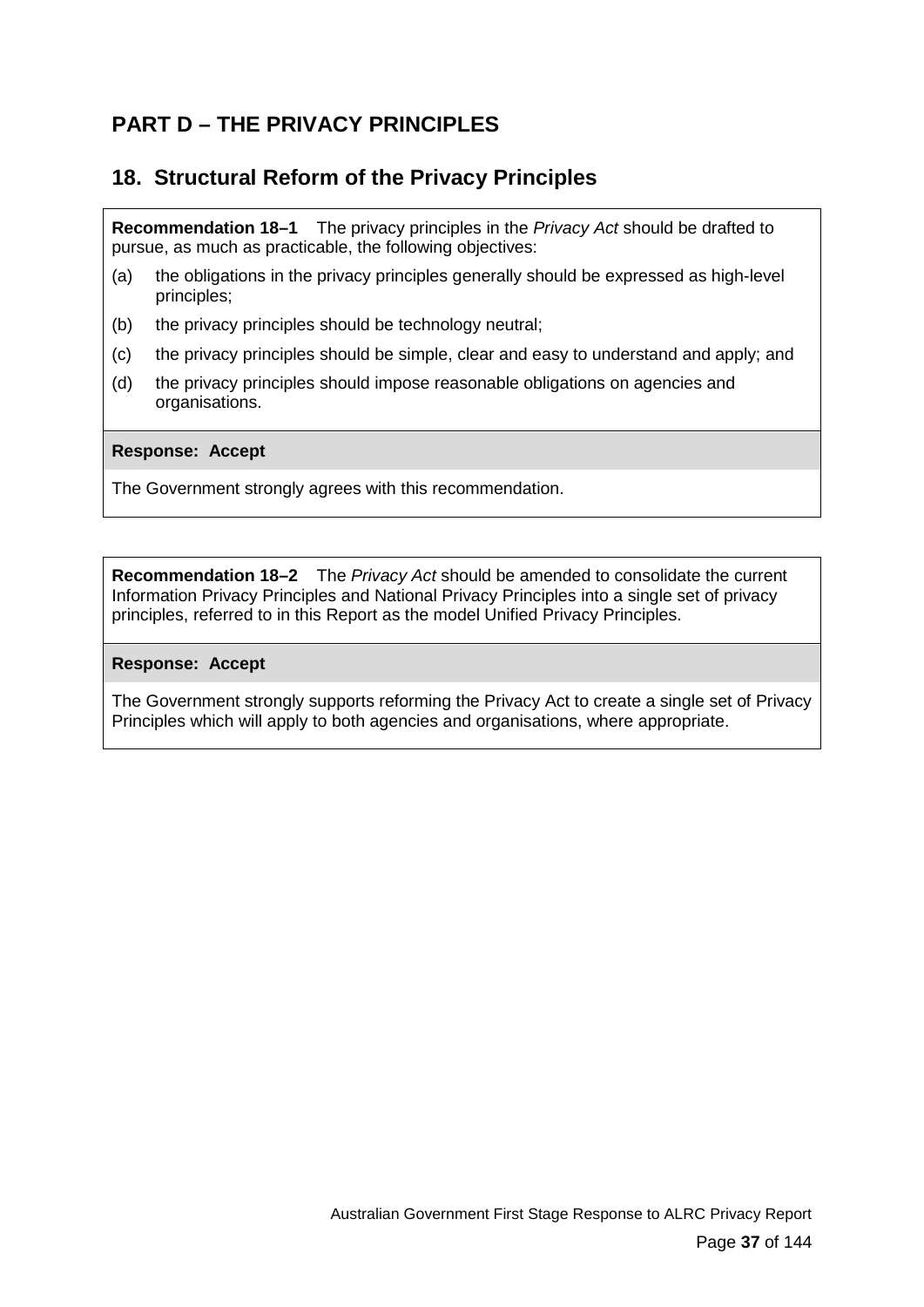## **19. Consent**

**Recommendation 19–1** The Office of the Privacy Commissioner should develop and publish further guidance about what is required of agencies and organisations to obtain an individual's consent for the purposes of the *Privacy Act*. This guidance should:

- (a) address the factors to be taken into account by agencies and organisations in assessing whether consent has been obtained;
- (b) cover express and implied consent as it applies in various contexts; and
- (c) include advice on when it is and is not appropriate to use the mechanism of 'bundled consent'.

#### **Response: Accept with amendment**

The Government encourages the development and publication of appropriate guidance by the Office of the Privacy Commissioner, noting that the decision to provide guidance is a matter for the Privacy Commissioner.

In addition to accepting recommendation 19-1, the Government will expand the definition of 'consent' to clarify that an individual may withdraw consent where it is lawful to do so. When consent can be withdrawn 'lawfully' would include where it is in accordance with the principles of common or contractual law.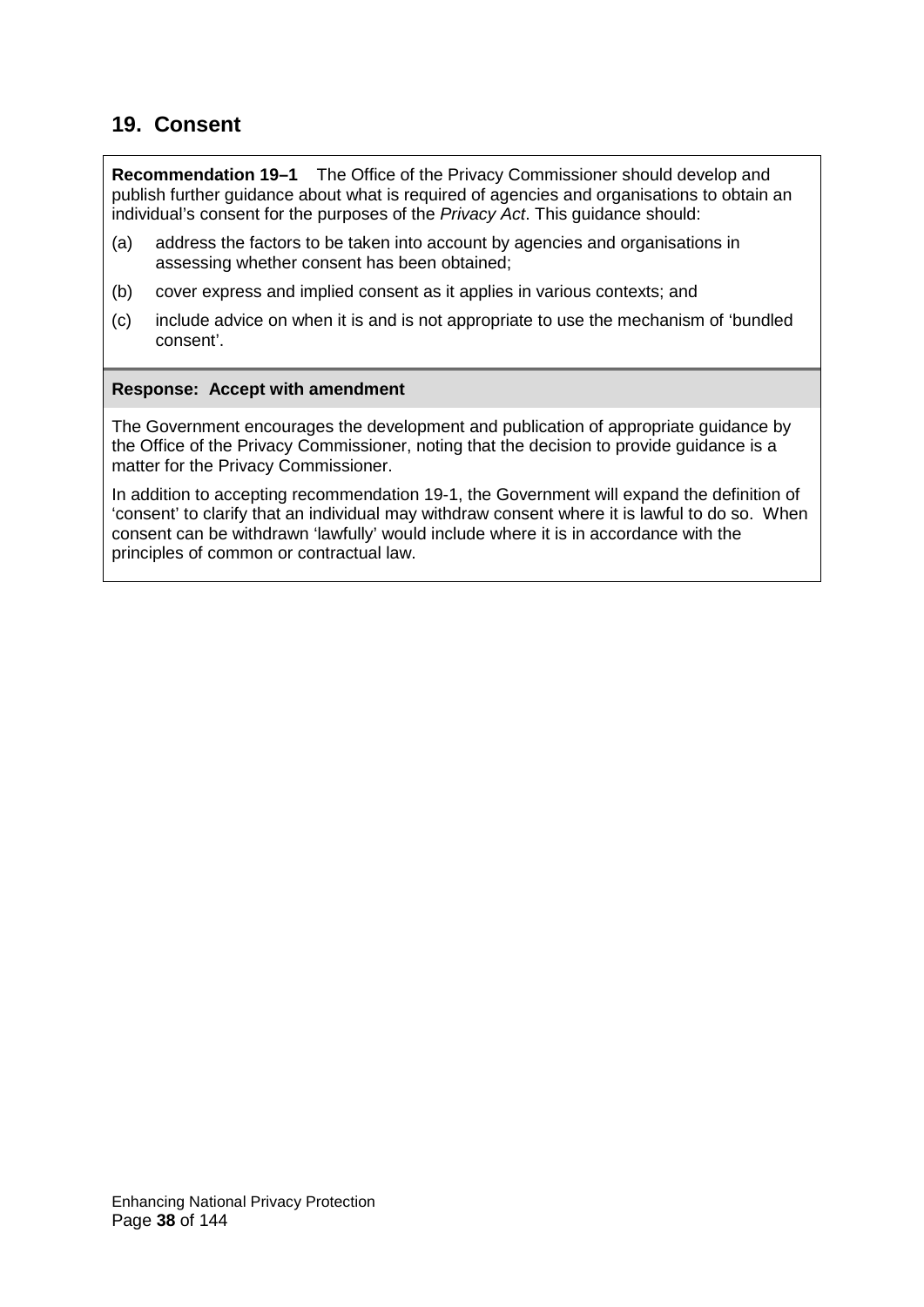# **20. Anonymity and Pseudonymity**

**Recommendation 20–1** The model Unified Privacy Principles should contain a principle called 'Anonymity and Pseudonymity' that requires an agency or organisation to give individuals the clear option to interact anonymously or pseudonymously, where this is lawful and practicable in the circumstances.

### **Response: Accept**

Giving individuals the option to interact anonymously or by using a pseudonym is an effective way to protect individuals' privacy by ensuring that personal information is only collected where necessary.

This obligation should be limited to where it is lawful and practicable for agencies and organisations to allow anonymous or pseudonymous interaction.

**Recommendation 20–2** The Office of the Privacy Commissioner should develop and publish guidance on:

- (a) when it is and is not 'lawful and practicable' to give individuals the option to interact anonymously or pseudonymously with agencies or organisations;
- (b) what is involved in providing a 'clear option' to interact anonymously or pseudonymously; and
- (c) the difference between providing individuals with the option to interact anonymously and pseudonymously.

### **Response: Accept**

The Government encourages the development and publication of appropriate guidance by the Office of the Privacy Commissioner, noting that the decision to provide guidance is a matter for the Privacy Commissioner.

Guidance on this issue will be very important in explaining that the right to interact anonymously or pseudonymously is limited to where it is lawful and practicable in the circumstances. For example, anonymous or pseudonymous interactions will usually not be practicable or lawful for the delivery and administration of many government services, benefits and entitlements, as well as in compliance, enforcement and investigative contexts.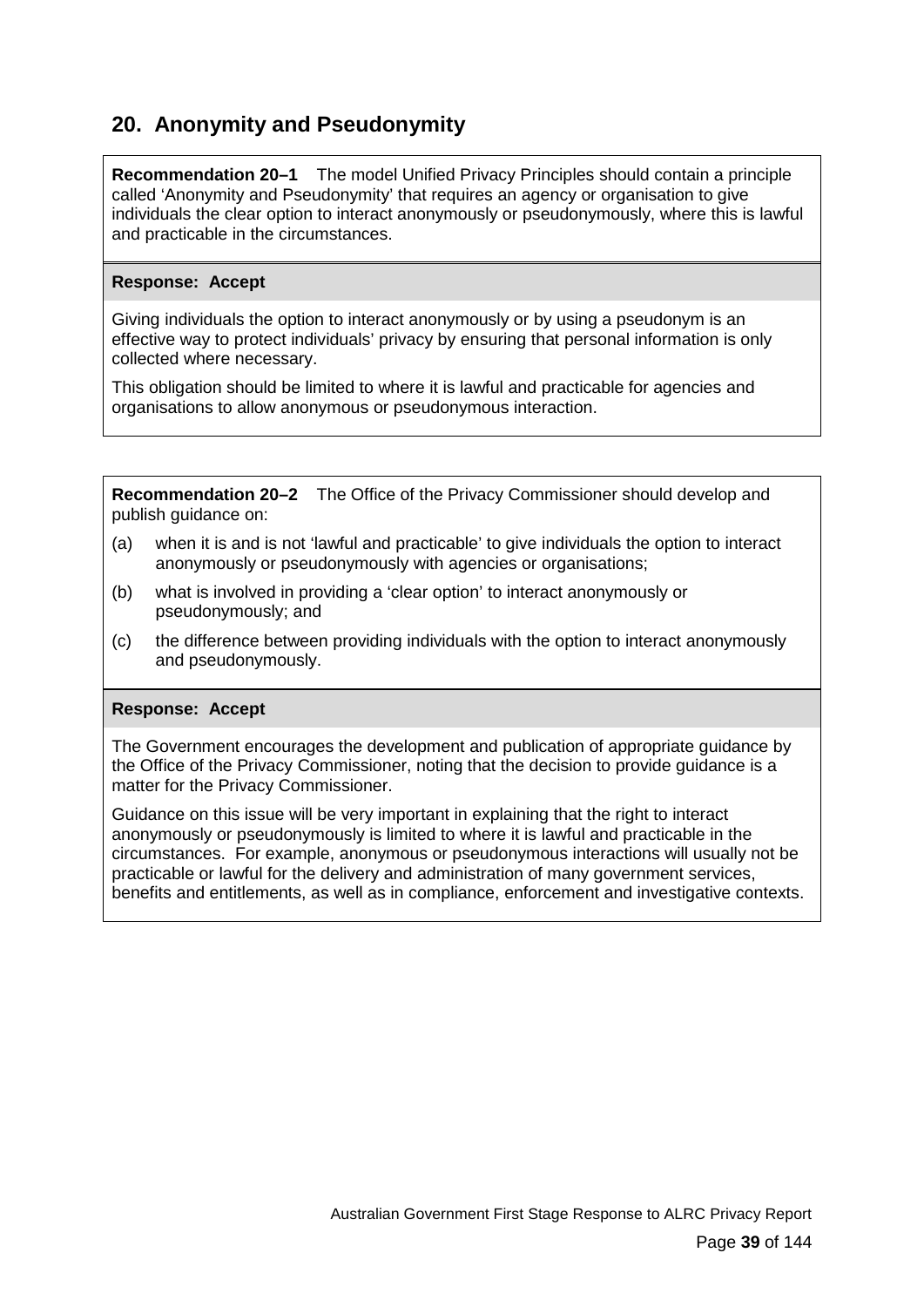# **21. Collection**

**Recommendation 21–1** The model Unified Privacy Principles should contain a principle called 'Collection' that requires agencies and organisations, where reasonable and practicable, to collect personal information about an individual only from the individual concerned.

### **Response: Accept**

The Government agrees that an agency or organisation should only collect personal information about an individual from that individual unless it is not reasonable and practicable to do so.

Collecting personal information directly from the individual can help to ensure the individual is aware their information has been collected. It can also assist in ensuring the personal information collected is accurate, complete and up-to-date.

The Government agrees with the ALRC that there will be many situations, particularly for agencies, where it will not be reasonable or practicable to collect personal information directly from the individual concerned. In such circumstances, the principle will not impose any requirement that personal information be collected directly from the relevant individual.

**Recommendation 21–2** The Office of the Privacy Commissioner should develop and publish further guidance to clarify when it would not be reasonable and practicable to collect personal information about an individual only from the individual concerned. In particular, the guidance should address collection:

- (a) of personal information by agencies pursuant to the exercise of their coercive information-gathering powers or in accordance with their intelligence-gathering, investigative, and compliance functions;
- (b) of statistical data;
- (c) of personal information in circumstances in which it is necessary to verify an individual's personal information;
- (d) of personal information in circumstances in which the collection process is likely to, or will, disclose the personal information of multiple individuals; and
- (e) from persons under the age of 18, persons with a decision-making incapacity and those authorised to provide personal information on behalf of the individual.

### **Response: Accept**

The Government encourages the development and publication of appropriate guidance by the Office of the Privacy Commissioner, noting that the decision to provide guidance is a matter for the Privacy Commissioner.

Guidance on this issue will be of particular importance in explaining those matters specified in paragraphs (a) to (e). Such guidance should recognise there are many circumstances where it will not be reasonable or practicable to collect personal information directly from an individual, particularly when personal information is collected by an agency.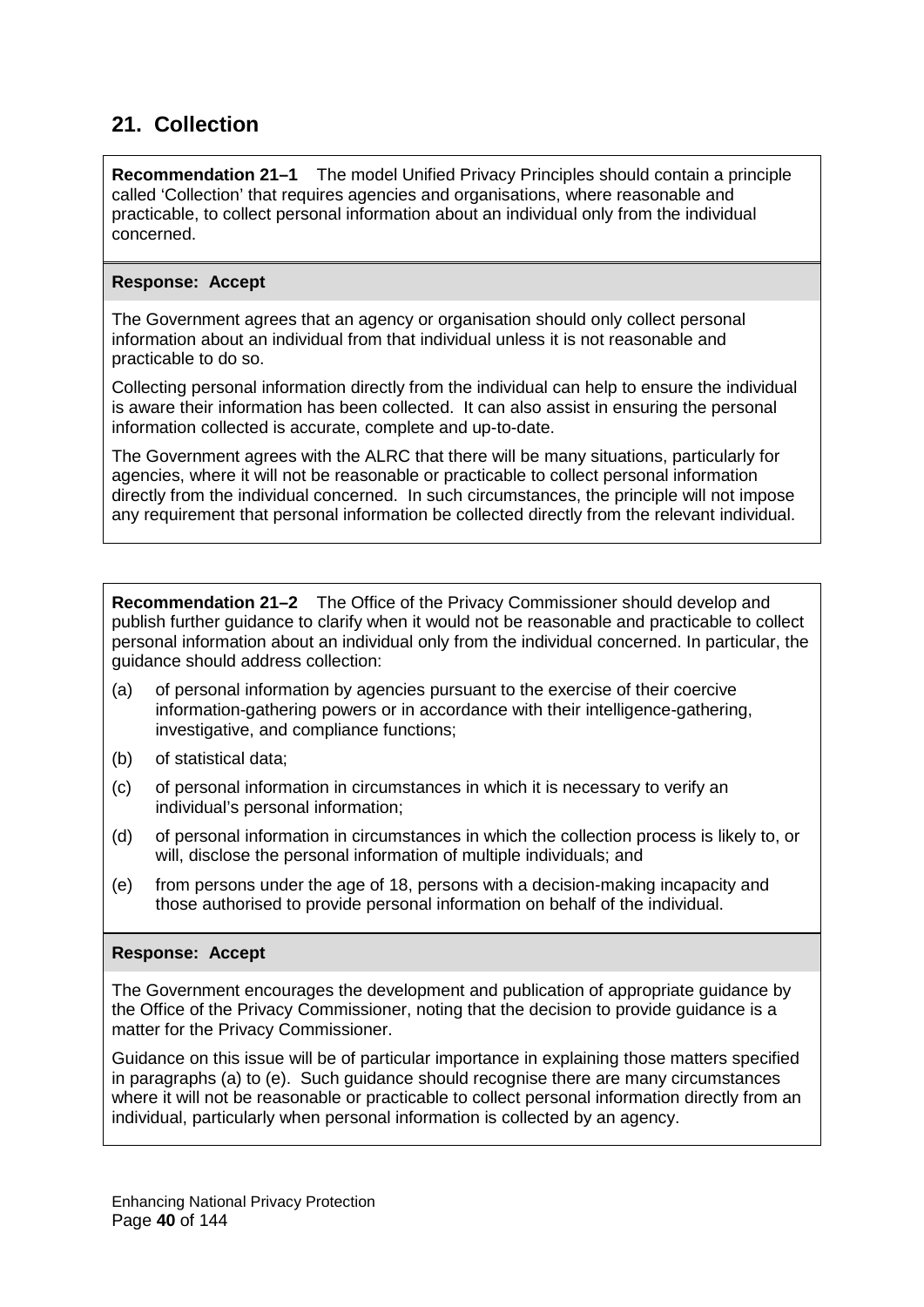**Recommendation 21–3** The 'Collection' principle should provide that, where an agency or organisation receives unsolicited personal information, it must either:

- (a) if lawful and reasonable to do so, destroy the information as soon as practicable without using or disclosing it except for the purpose of determining whether the information should be retained; or
- (b) comply with all relevant provisions in the model Unified Privacy Principles that apply to the information in question, as if the agency or organisation had taken active steps to collect the information.

#### **Response: Accept**

The Government agrees that personal information that is received by an agency or organisation should still be afforded privacy protections, even where the agency or organisation has done nothing to solicit the information.

If unsolicited personal information is not necessary for an agency or organisation's functions or activities, it should be destroyed or de-identified where lawful and practicable to do so. This would apply to unsolicited information received by the organisation or agency from either the individual the information relates to or from any other third party.

If an agency or organisation is required, or decides, to retain unsolicited personal information, then it should comply with all of the Privacy Principles in respect of that information, as if the agency or organisation had taken active steps to collect the information.

In complying with the relevant Privacy Principles, an organisation or agency should properly consider the application of any qualifications or exceptions to those principles.

**Recommendation 21–4** The Office of the Privacy Commissioner should develop and publish guidance about the meaning of 'unsolicited' in the context of the 'Collection' principle.

#### **Response: Accept**

The Government encourages the development and publication of appropriate guidance by the Office of the Privacy Commissioner, noting that the decision to provide guidance is a matter for the Privacy Commissioner.

It would be important for such guidance to explain how this principle may apply to unsolicited personal information that is necessary for compliance, enforcement and regulatory functions, including where confidential 'tip-offs' are received.

The guidance should recognise that the requirement to comply with relevant Privacy Principles in respect of unsolicited personal information encompasses a consideration of any qualifications or exceptions to those principles. For example, the 'notification' principle provides that there are circumstances where it can be reasonable not to tell an individual that their personal information has been collected.

Guidance from the Office of the Privacy Commissioner would also clarify that the proposed principle does not affect the operation of the *Archives Act 1983* in relation to agencies.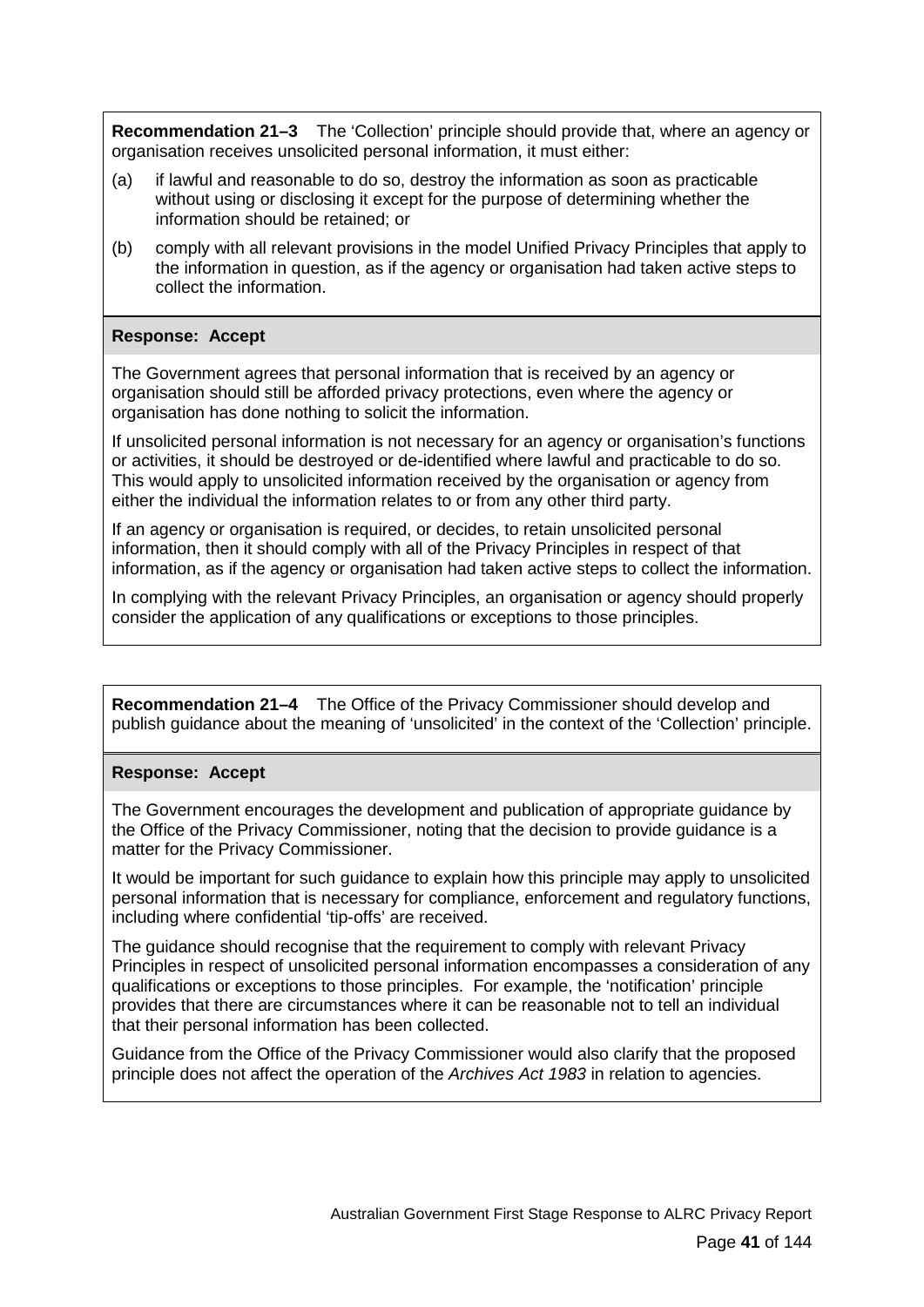**Recommendation 21–5** The 'Collection' principle in the model Unified Privacy Principles should provide that an agency or organisation must not collect personal information unless it is necessary for one or more of its functions or activities.

### **Response: Accept**

Ensuring that personal information is only collected where necessary for a function or activity of an agency or organisation is an effective measure to protect privacy. The Government notes that an agency or organisation should be able to clearly identify the relevant functions or activities which it relies on to collect the information.

'Necessary' should be interpreted objectively and in a practical sense. If an agency or organisation cannot, in practice, effectively pursue a function or activity without collecting personal information, then that personal information would be regarded as necessary for that function or activity. An agency or organisation should not collect personal information on the off chance that it may become necessary for one of its functions or activities in the future, or that it may be merely helpful.

The Government notes that in addition to this requirement, agencies and organisations should only collect personal information by lawful and fair means and in a way that is not unreasonably intrusive.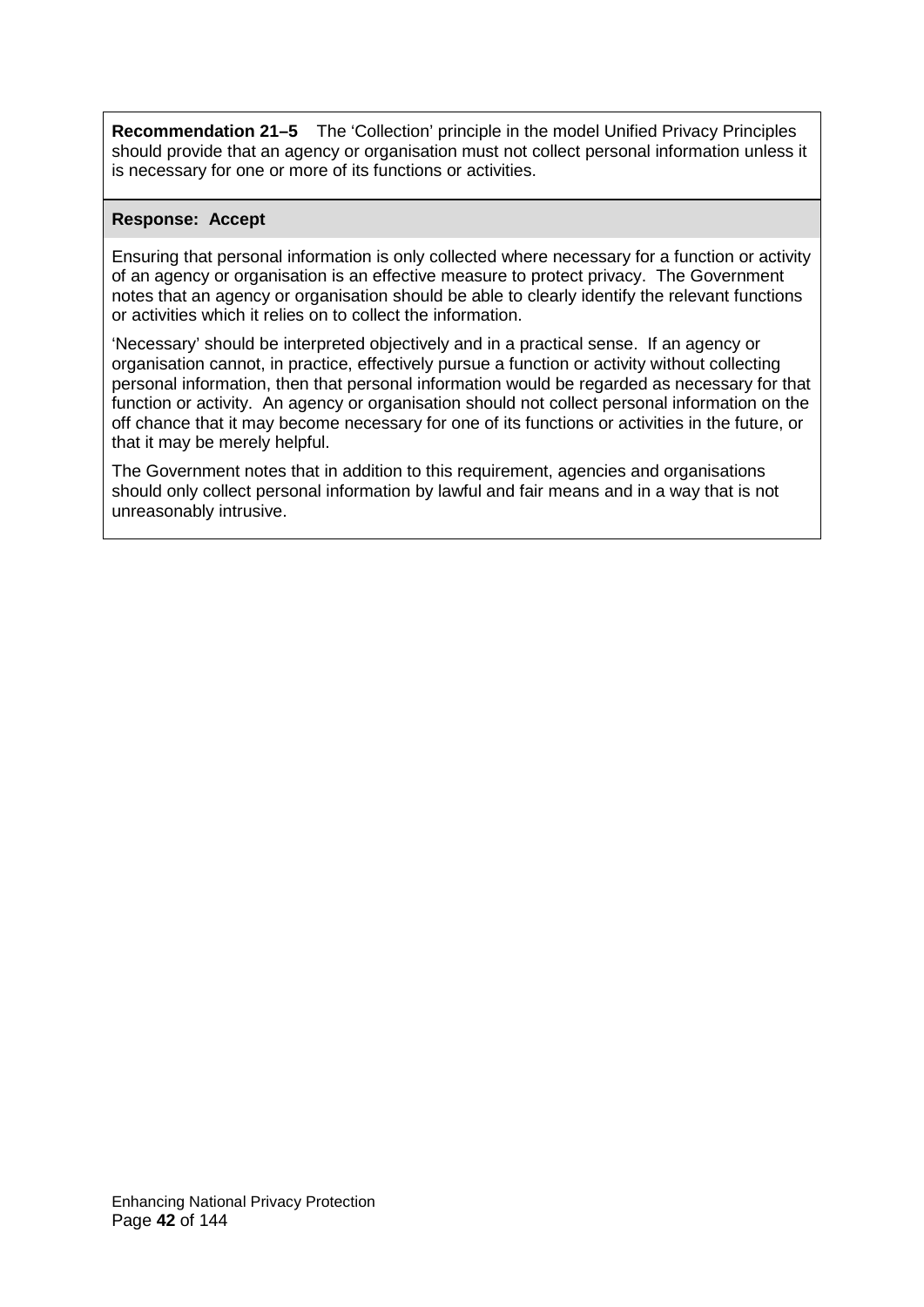# **22. Sensitive Information**

**Recommendation 22–1** The model Unified Privacy Principles should set out the requirements of agencies and organisations in relation to the collection of personal information that is defined as 'sensitive information' for the purposes of the *Privacy Act*. These requirements should be located in the 'Collection' principle.

### **Response: Accept**

The Government agrees with the ALRC that the community expects 'sensitive information' to be afforded higher privacy protections than personal information that is not sensitive.

These protections should apply regardless of whether sensitive information is held by agencies or organisations.

These requirements include that sensitive information may not be collected except where permitted by specified exceptions. This requirement is applicable to unsolicited sensitive information.

In addition to the exceptions set out in recommendations 22-2 and 22-3, the collection of sensitive information should also be permitted:

- (i) where the relevant individual has consented;
- (ii) for the investigation of various matters that align with existing exceptions in National Privacy Principle (NPP) 2.1(f) and (h);
- (iii) for collection by non-profit organisations, subject to the conditions that align with NPP 10.1(d); or
- (iv) where necessary for a legal or equitable claim.

Items (i), (iii) and (iv) above mirror existing exceptions in NPP 2 and the proposed exceptions in the ALRC's proposed Unified Privacy Principles.

**Recommendation 22–2** The sensitive information provisions should contain an exception permitting the collection of sensitive information by an agency or organisation where the collection is required or authorised by or under law.

### **Response: Accept**

Sensitive information should be able to be collected by agencies or organisations where that collection is required or authorised by or under law.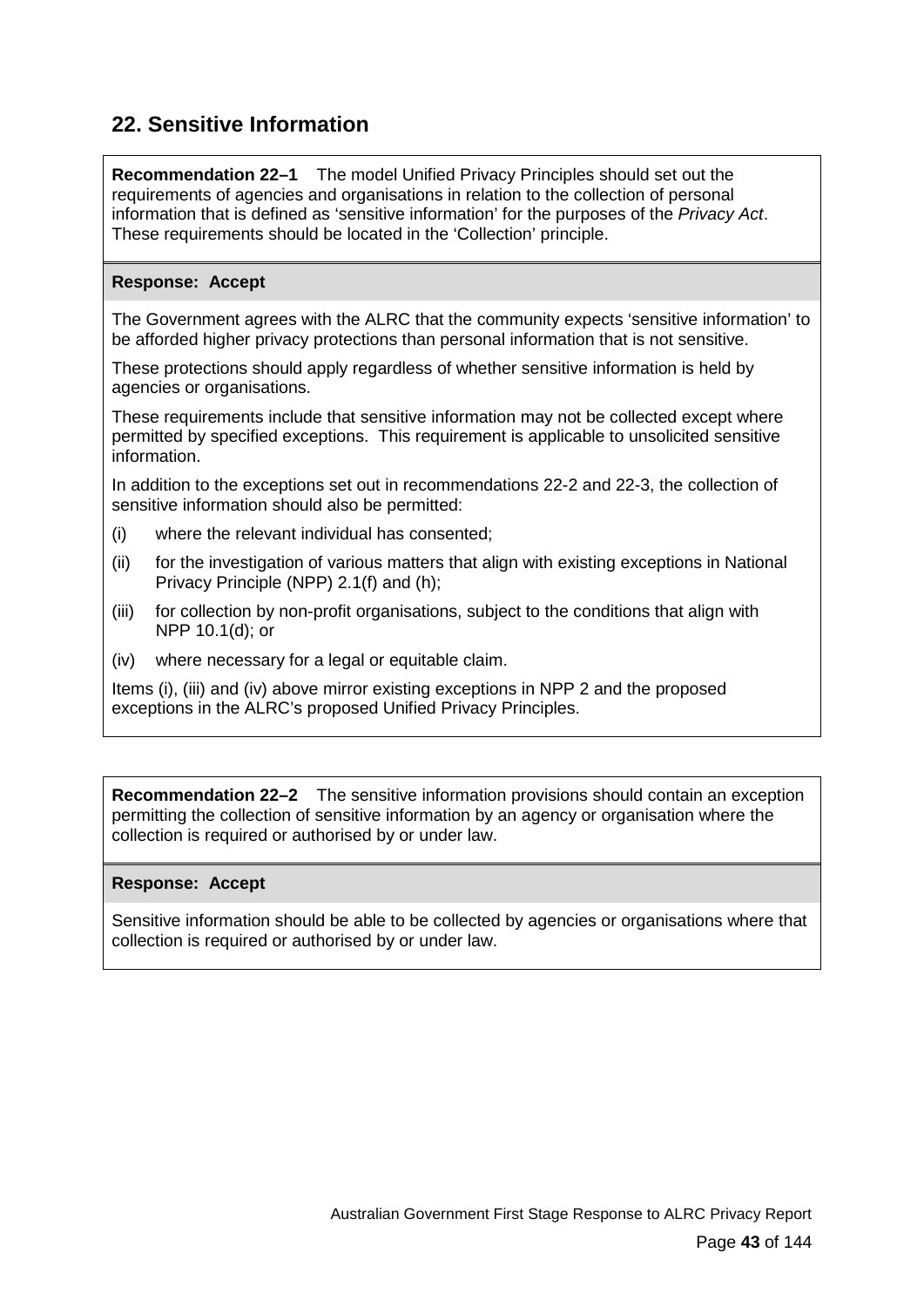**Recommendation 22–3** The sensitive information provisions should contain an exception permitting the collection of sensitive information by an agency or organisation where the collection is necessary to lessen or prevent a serious threat to the life or health of any individual, where the individual whom the information concerns is legally or physically incapable of giving or communicating consent.

### **Response: Accept in part**

Agencies and organisations should be permitted to collect sensitive information about an individual where the collection is necessary to lessen or prevent a serious threat to the life, health or safety of any individual, and it would be unreasonable or impracticable to obtain the individual's consent.

The fact that an individual lacks capacity to give consent, or is physically unable to communicate consent, would go to determining whether it is reasonable or practicable to seek consent.

As noted in the response to recommendation 25-3, the Government considers that, for consistency, a 'serious threat' should refer to 'life, health or safety'.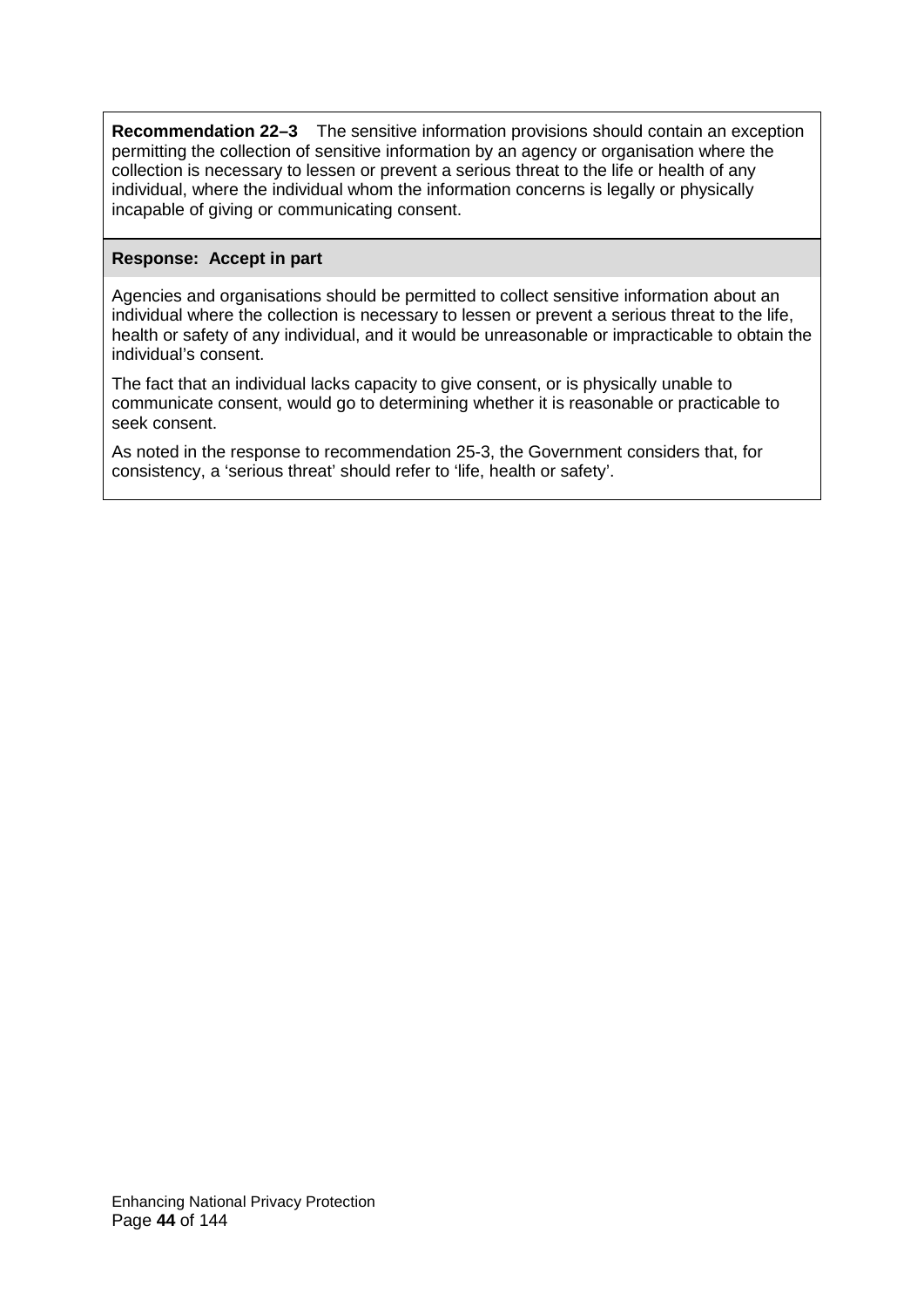# **23. Notification**

**Recommendation 23–1** The model Unified Privacy Principles should contain a principle called 'Notification' that sets out the requirements on agencies and organisations to notify individuals or otherwise ensure they are aware of particular matters relating to the collection and handling of personal information about the individual.

### **Response: Accept**

Notifying individuals about how their personal information will be handled is important to ensuring that they are fully informed and are able to make decisions about their personal information.

The Government supports, subject to amendment, the approach taken in recommendation 23-2 below.

**Recommendation 23–2** The 'Notification' principle should provide that, at or before the time (or, if that is not practicable, as soon as practicable after) an agency or organisation collects personal information about an individual from the individual or from someone other than the individual, it must take such steps, if any, as are reasonable in the circumstances to notify or otherwise ensure that the individual is aware of the:

- (a) fact and circumstances of collection where the individual may not be aware that his or her personal information has been collected;
- (b) identity and contact details of the agency or organisation;
- (c) rights of access to, and correction of, personal information provided by these principles;
- (d) purposes for which the information has been collected;
- (e) main consequences of not providing the information;
- (f) actual, or types of, agencies, organisations, entities or persons to whom the agency or organisation usually discloses personal information of the kind collected;
- (g) fact that the avenues of complaint available to the individual if he or she has a complaint about the collection or handling of his or her personal information are set out in the agency's or organisation's Privacy Policy; and
- (h) fact, where applicable, that the collection is required or authorised by or under law.

### **Response: Accept with amendment**

The Government agrees the proposed 'notification' principle should provide that there may be circumstances where it is reasonable to take no steps to notify an individual about the collection of their personal information. These circumstances include those matters specified under recommendation 23-3, about which the Office of the Privacy Commissioner would be encouraged to provide guidance.

On recommendation 23-2(a), the Government notes that this information need only be provided in specific circumstances. Accordingly, the intent of this principle may be better expressed by reversing the clause so that the specified matter is: 'where the individual may not be aware that his or her personal information has been collected, the fact and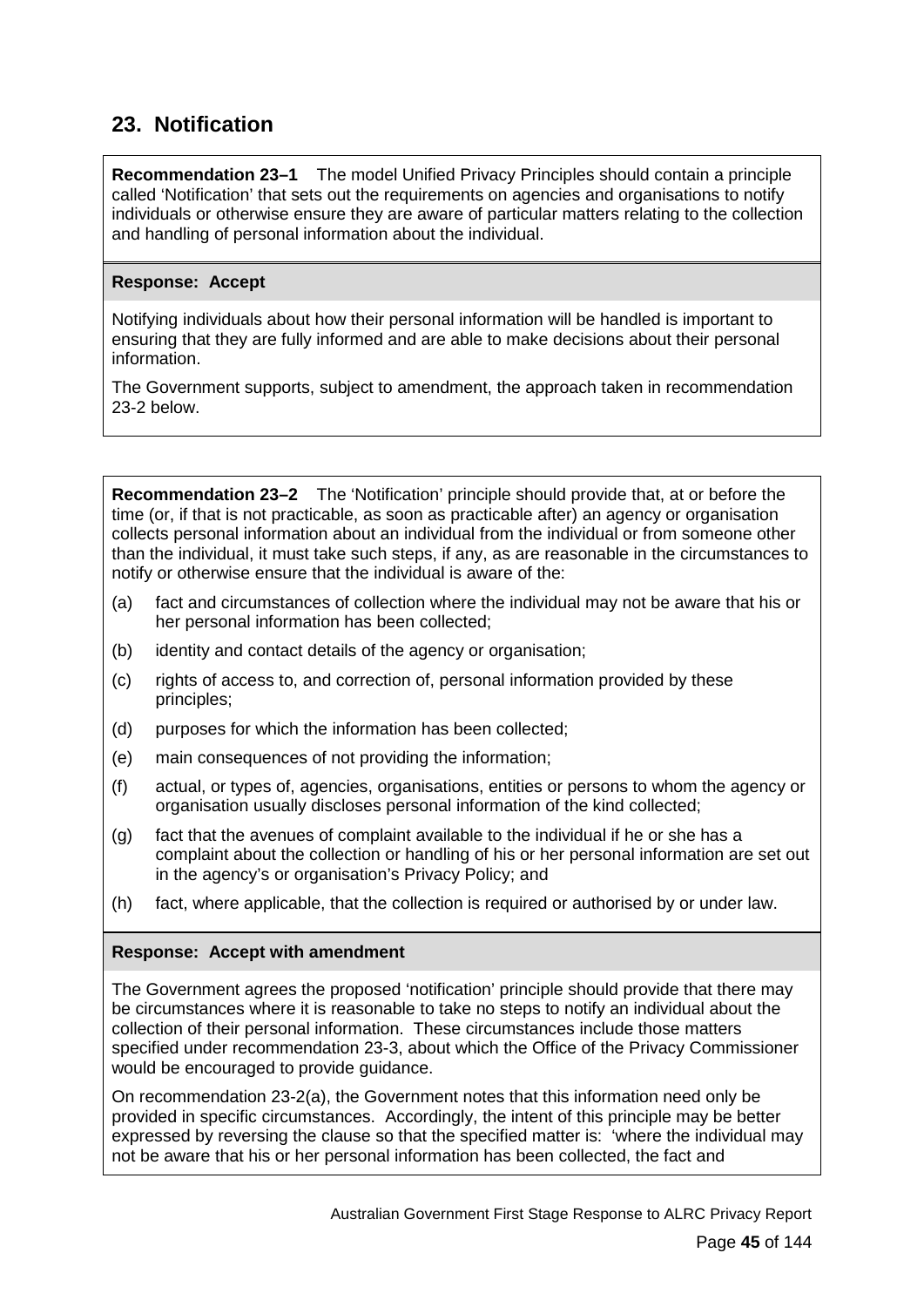circumstances of collection'.

On recommendation 23-2(h), agencies or organisations should identify the specific law that requires or authorises the collection of information, though it would not be necessary to identify a specific provision.

The Government notes community concern regarding the flow of personal information overseas. Accordingly, in addition to the matters specified in recommendation 23-2, agencies and organisations should also take such steps, if any, as are reasonable in the circumstances to notify individuals if their personal information is reasonably likely to be transferred overseas and to where it may be transferred.

This requirement would be qualified by the 'reasonable steps' test. For example, an agency or organisation would not need to include this information in a collection notice if it did not reasonably know at the time of collection whether information will be transferred overseas.

Further, it would not be reasonable to provide specific information if the organisation or agency does not reasonably know to which specific jurisdiction personal information may be transferred.

**Recommendation 23–3** The Office of the Privacy Commissioner should develop and publish guidance to assist agencies and organisations in complying with the 'Notification' principle. In particular, the guidance should address:

- (a) the circumstances when it would and would not be reasonable for an agency or organisation to take no steps to notify individuals about the matters specified in the 'Notification' principle. In this regard, the guidance should address the circumstances when:
	- (i) notification would prejudice the purpose of collection, for example, where it would prejudice:
		- the prevention, detection, investigation, and prosecution of offences, breaches of law imposing a penalty or seriously improper conduct;
		- the enforcement of laws; or
		- the protection of the public revenue;
	- (ii) the collection of personal information is required or authorised by or under law for statistical or research purposes;
	- (iii) the personal information is collected from an individual on repeated occasions;
	- (iv) an individual has been made aware of the relevant matters by the agency or organisation which disclosed the information to the collecting agency or organisation;
	- (v) non-compliance with the principle is authorised by the individual concerned;
	- (vi) the taking of no steps is required or authorised by or under law;
	- (vii) notification would pose a serious threat to the life or health of any individual; and
	- (viii) health services collect family, social or medical histories;
- (b) the appropriate level of specificity when notifying individuals about anticipated disclosures to agencies, organisations, entities and persons; and
- (c) the circumstances in which an agency or organisation can comply with specific limbs of the 'Notification' principle by alerting an individual to specific sections of its Privacy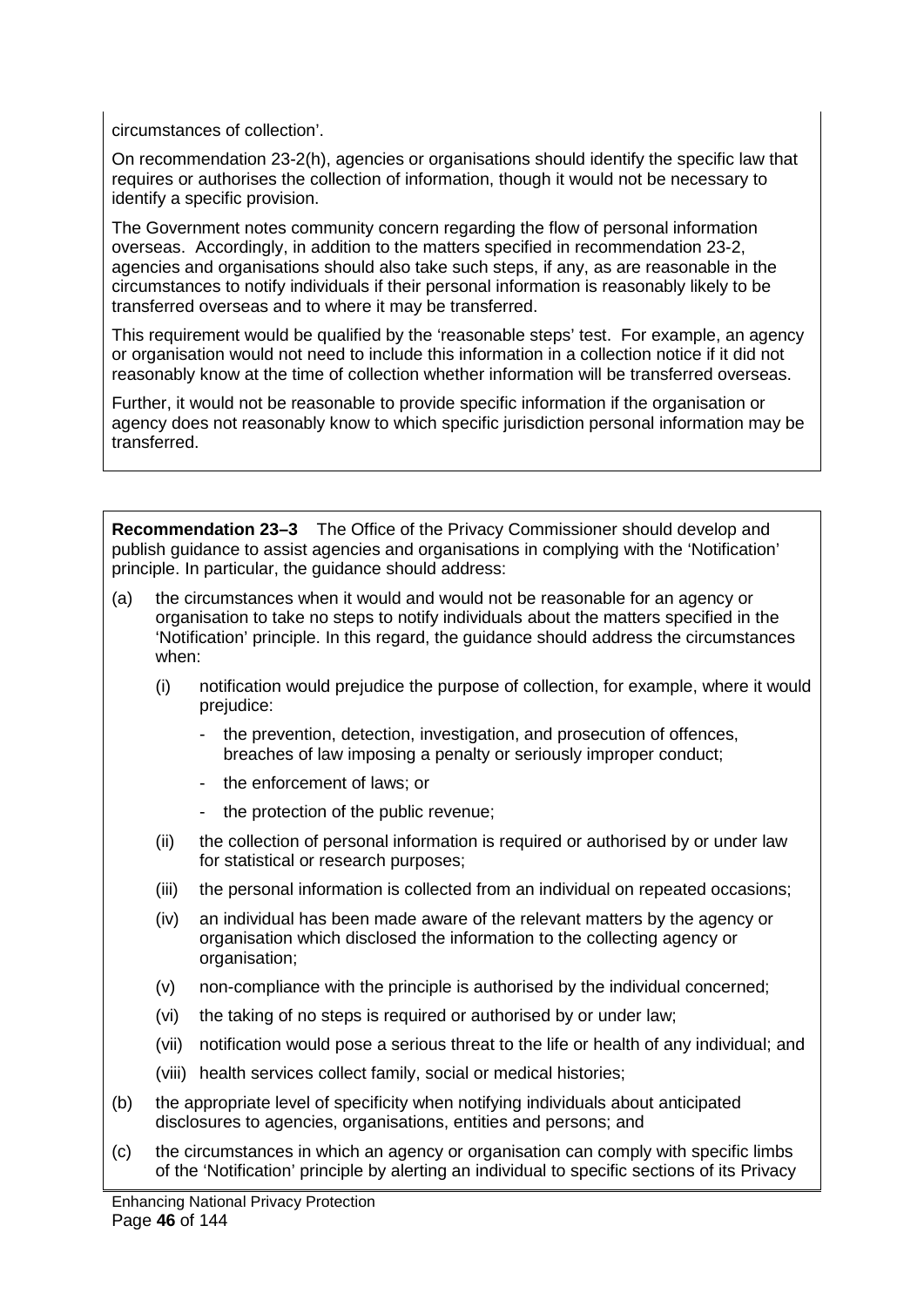Policy or to other general documents.

#### **Response: Accept**

The Government encourages the development and publication of appropriate guidance by the Office of the Privacy Commissioner, noting that the decision to provide guidance is a matter for the Privacy Commissioner.

This guidance would be important in clarifying that the intent of the principle is to promote consumer awareness and trust in how agencies and organisations handle personal information, and that the principle should not be interpreted in such a way as to impose unnecessary regulatory burden.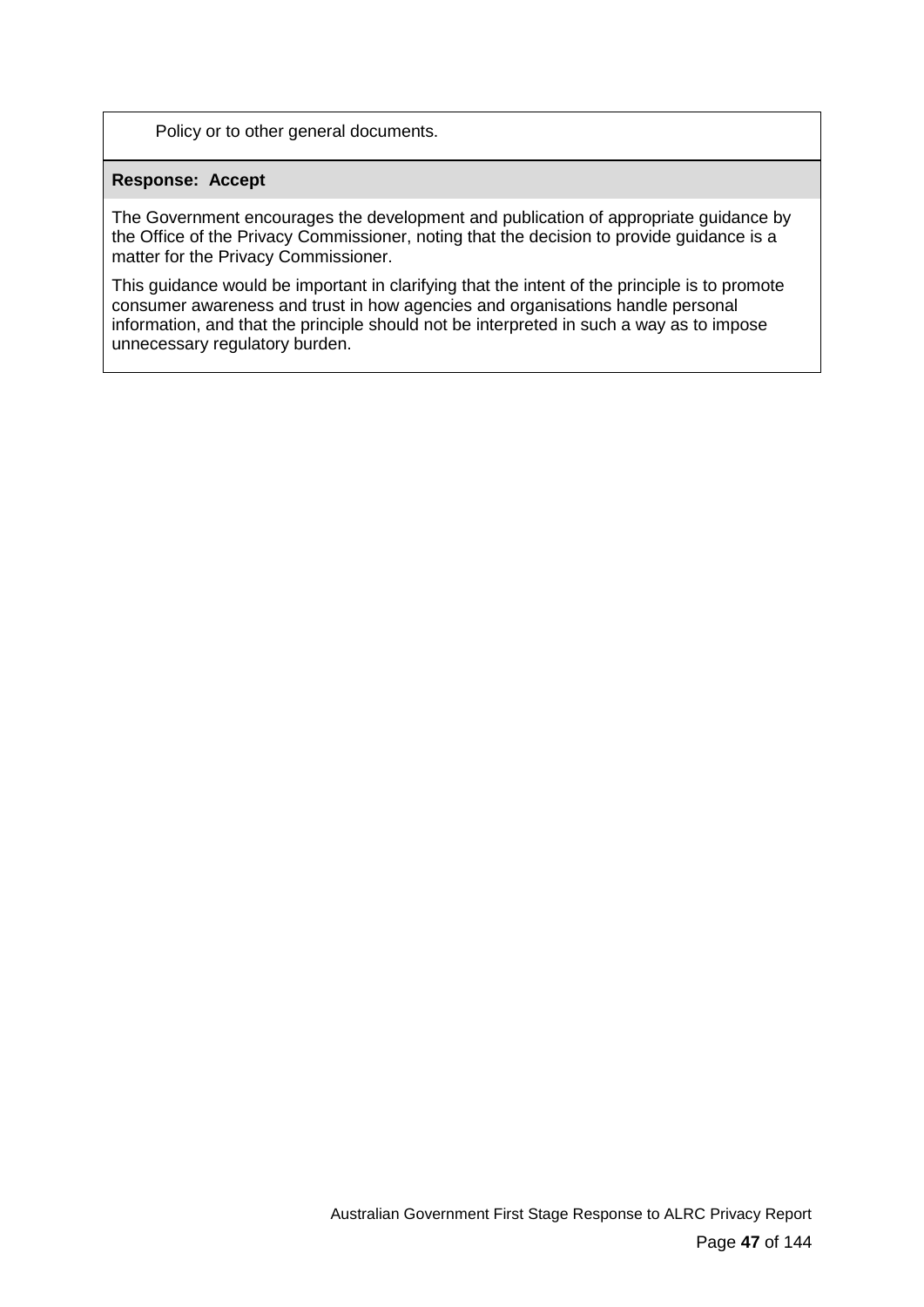# **24. Openness**

**Recommendation 24–1** The model Unified Privacy Principles should contain a principle called 'Openness'. The principle should set out the requirements on an agency or organisation to operate openly and transparently by setting out clearly expressed policies on its handling of personal information in a Privacy Policy, including how it collects, holds, uses and discloses personal information. This document also should include:

- (a) what sort of personal information the agency or organisation holds;
- (b) the purposes for which personal information is held;
- (c) the steps individuals may take to access and correct personal information about them held by the agency or organisation; and
- (d) the avenues of complaint available to individuals in the event that they have a privacy complaint.

## **Response: Accept with amendment**

The Government agrees that organisations and agencies should consider their personal information handling policies and practices and clearly set these out in a Privacy Policy available to all individuals. This helps to promote transparency in the handling of personal information, as well as consumer control, choice and trust in how their information will be handled.

The Government also agrees that requiring agencies and organisations to express in their Privacy Policies how they handle personal information at each stage of the information cycle, will encourage them to consider how the Privacy Principles apply to their activities.

Consistent with the ALRC's proposed model Unified Privacy Principle 4.1(e) and recommendation 31-8, a Privacy Policy should also outline whether personal information is likely to be transferred outside Australia and the countries to which such information is likely to be transferred.

The 'openness' principle should reflect the diverse characteristics of agencies and organisations, and the potential differences in information handling practices, by specifying a non-exhaustive range of matters for inclusion in Privacy Policies. Where agencies or organisations have particularly significant information handling practices, these should be included in their Privacy Policies by clearly setting out how they collect, hold, use and disclose personal information. For example, where agencies or organisations have specific information retention or destruction obligations, these should be described as a necessary part of how they handle personal information.

## *Requirement to maintain the Privacy Policy*

To reflect that information handling practices may change over time, the 'openness' principle should require agencies and organisations to 'maintain' their Privacy Policy by updating the document if policies and practices change. This recognises a Privacy Policy is a living document and that information handling policies should be kept under review.

## *Role of the 'openness' principle in the information cycle*

The Government notes the ALRC's intention to align the order of the Privacy Principles with the stages of the information handling cycle. As noted above, a Privacy Policy should express an agency or organisation's consideration of how it handles personal information at each stage of the information cycle, and how the Privacy Principles apply to its activities. This consideration of information handling needs and practices should ideally occur before personal information is collected, that is, at the beginning of the information cycle. To reflect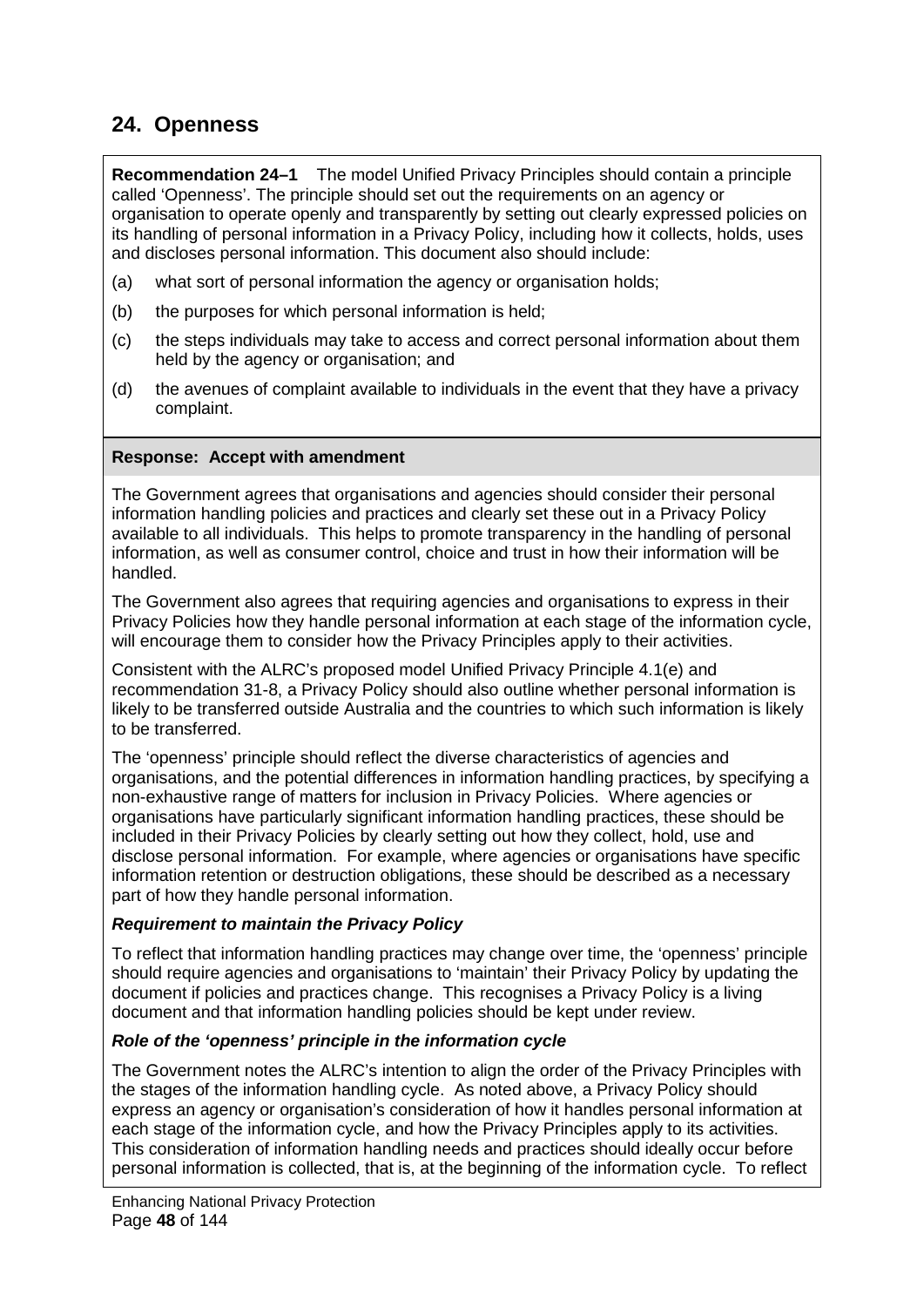this, the 'openness' principle should therefore be the first enumerated privacy principle.

### *Requirement to implement compliance measures*

A Privacy Policy is intended to communicate to the public an agency or organisation's expressed information handling policies and practices. However, this document will be of little value if it does not reflect internal compliance measures and practices implemented by the agency or organisation.

In addition to the obligations proposed by the ALRC, the 'openness' principle should also require agencies and organisations to take reasonable steps, having regard to the circumstances of the agency or organisation, to develop and implement internal policies and practices that enable compliance with the Privacy Principles. These policies and practices could include:

- (i) training staff and communicating to staff information about the agency or organisation's policies and practices;
- (ii) establishing procedures to receive and respond to complaints and inquiries;
- (iii) developing information to explain the agency or organisation's policies and procedures; and
- (iv) establishing procedures to identify and manage privacy risks and compliance issues, including in designing and implementing systems or infrastructure for the collection and handling of personal information by the agency or organisation.

This additional requirement is intended to strengthen the 'openness' principle, by recognising that the publicly available Privacy Policy should be grounded in the actual internal policies and practices of the agency or organisation.

The underlying emphasis of the 'openness' principle is on the process of the agency or organisation considering how it handles personal information at each stage of the information cycle and how the Privacy Principles apply to its activities. As noted by the ALRC, this process may assist agencies and organisations to structure their operations so as to comply with the Privacy Principles.

Developing and implementing internal policies and procedures to enable compliance with the Privacy Principles, and developing a publicly available Privacy Policy, would both be outputs from the same process of consideration. However, the Privacy Policy would be communicating general information on how the agency or organisation manages personal information (providing transparency of personal information-handling practices), which may not always require the same level of detail as internal policies and practices.

The Government is of the view that this process of considering information handling and privacy compliance requirements needs to be encouraged further, by giving greater recognition in the Privacy Principles to the need for a proactive approach to privacy compliance.

This additional obligation would be a general obligation to take reasonable steps to implement policies and practices that try to ensure compliance with the Privacy Principles. It would not diminish the overriding obligation in the Privacy Act not to breach the Privacy Principles.

The specific policies and practices identified above in paragraphs (i) to (iv) are basic policies or practices that most agencies and organisations would need to implement to enable compliance. However, the obligation to implement such policies and practices would be qualified by a 'reasonable steps' test, as well as having regard to the circumstances of the agency or organisation, recognising that the appropriate steps to take will depend upon the circumstances of each agency or organisation.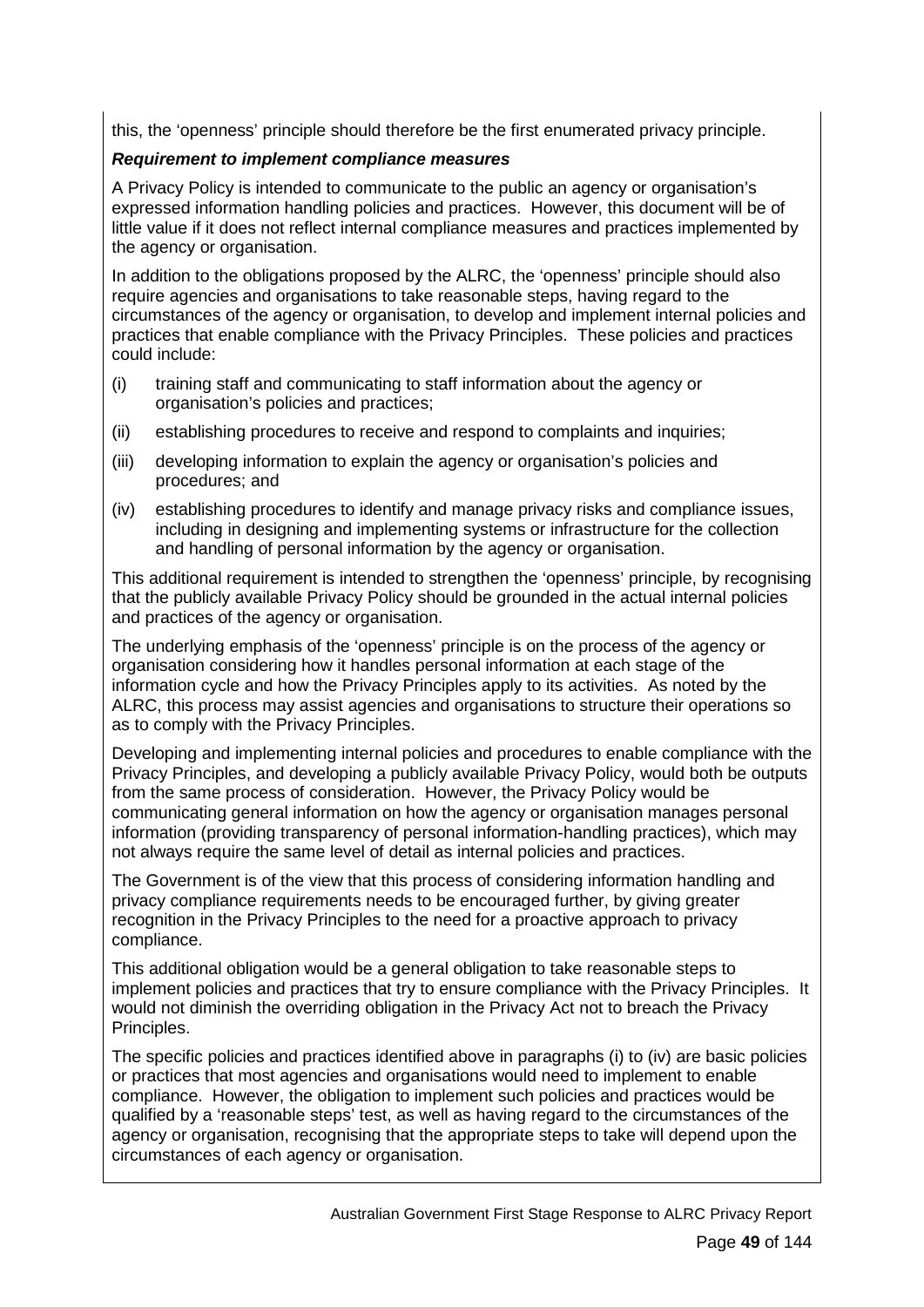In this way, the additional requirement adopts a risk-based approach, whereby an agency or organisation would consider what internal practices and policies to implement with regard to such matters as the volume of personal information it handles, the sensitivity of that information and the purpose for which the information is collected, used and disclosed.

In addition to considering the level of risk in their information handling needs and practices, agencies and organisations would also consider what is reasonable for them to do with regard to their size and available resources, the type of functions or activities they undertake, and the extent to which they have already established internal policies and practices.

This additional supporting obligation to the 'openness' principle would expressly recognise what is only implicit in the existing Privacy Principles: that agencies and organisations need to take positive steps to ensure they comply with the Privacy Principles. However, it reflects what many agencies and organisations currently do in practice to ensure they meet their obligations under the Privacy Act. It is therefore not intended to impose any unreasonable additional burden on agencies and organisations.

### *Guidance*

The Government encourages the development and publication of appropriate guidance by the Office of the Privacy Commissioner, noting that the decision to provide guidance is a matter for the Privacy Commissioner.

Guidance on the 'openness' principle, in particular the additional requirements outlined above, would be important in assisting agencies and organisations to understand the nature and scope of the principle.

**Recommendation 24–2** An agency or organisation should take reasonable steps to make its Privacy Policy, as referred to in the 'Openness' principle, available without charge to an individual electronically; and, on request, in hard copy or in an alternative form accessible to individuals with special needs.

### **Response: Accept**

The free availability of a Privacy Policy in the most appropriate form is essential to informing individuals how their personal information may be handled.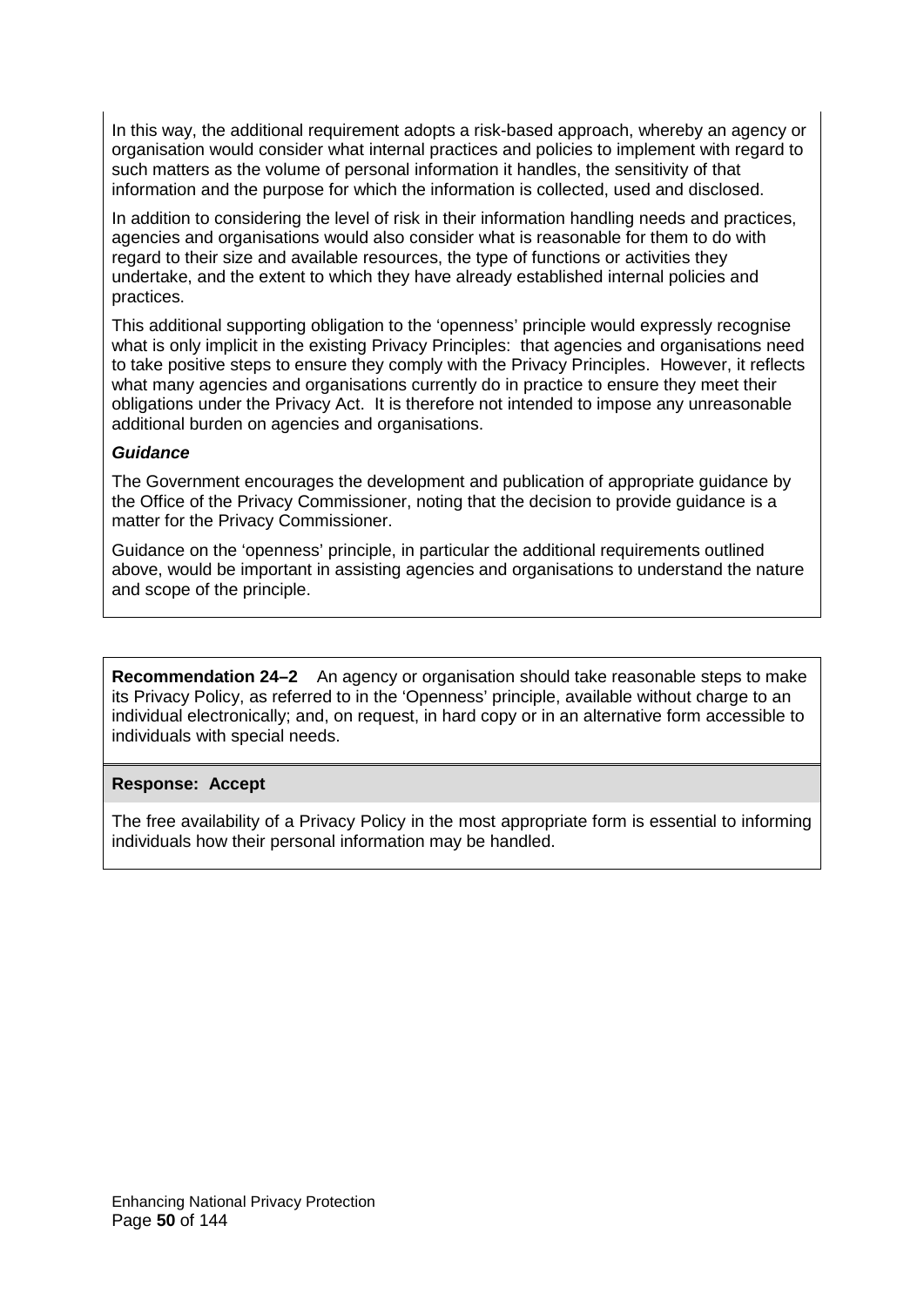**Recommendation 24–3** The Office of the Privacy Commissioner should continue to encourage and assist agencies and organisations to make available short form privacy notices summarising their personal information-handling practices. Short form privacy notices should be seen as supplementing the more detailed information that is required to be made available to individuals under the *Privacy Act*.

#### **Response: Accept**

The Government encourages the development and publication of appropriate guidance by the Office of the Privacy Commissioner, noting that the decision to provide guidance is a matter for the Privacy Commissioner.

Short form privacy notices can provide a practical way to promote openness and transparency in how personal information may be handled.

The Office of the Privacy Commissioner should also provide guidance on the general application of the 'openness' principle.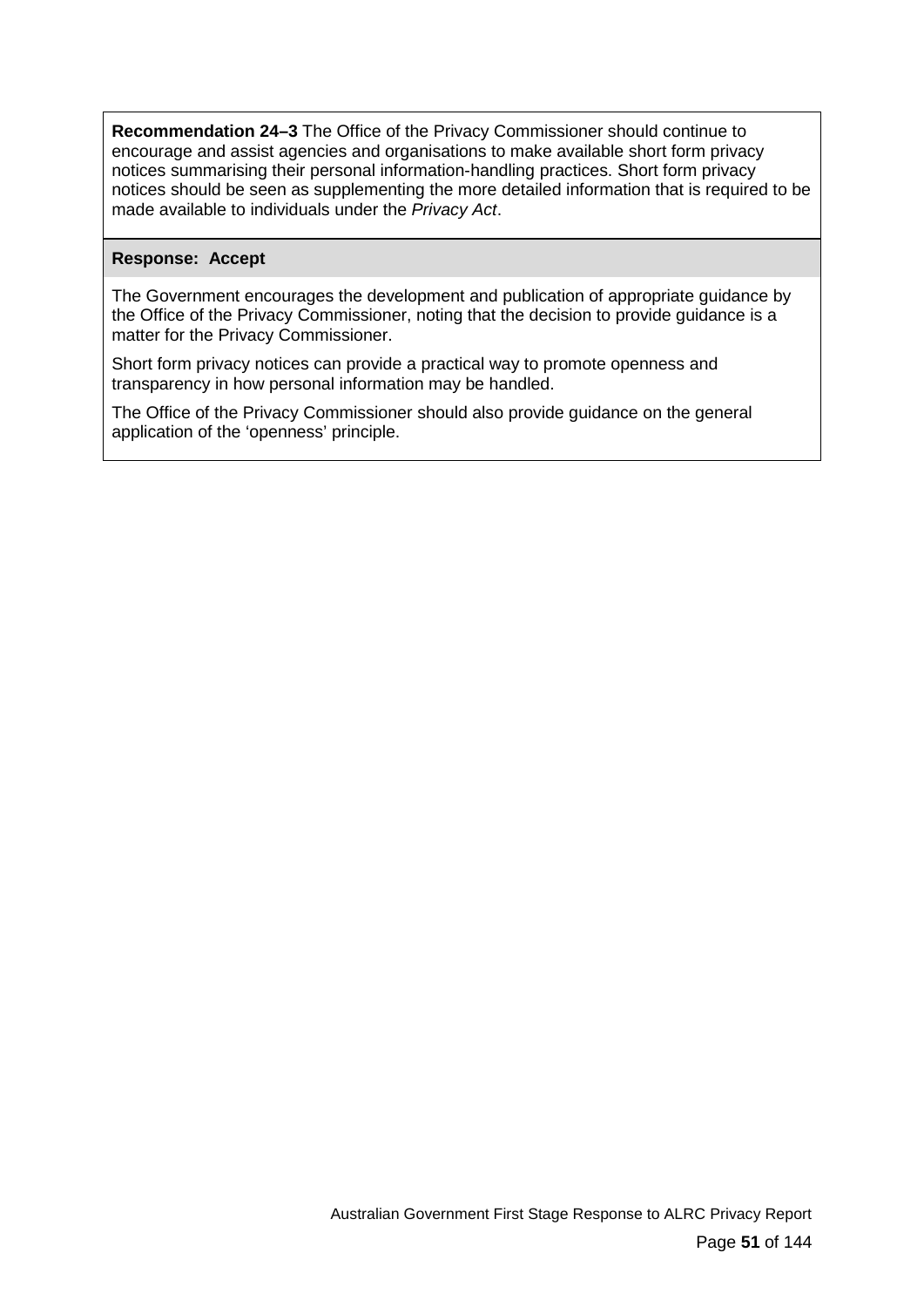# **25. Use and Disclosure**

**Recommendation 25–1** The model Unified Privacy Principles should contain a principle called 'Use and Disclosure' that sets out the requirements on agencies and organisations in respect of the use and disclosure of personal information for a purpose other than the primary purpose of collection.

### **Response: Accept**

Appropriate limits on the use and disclosure of personal information by agencies and organisations provide important privacy protections.

These requirements should be balanced so as to recognise other important public interests that may, on occasion, compete with the public interest in maintaining the individual's privacy.

Harmonising the requirements that apply to how agencies and organisations may use or disclose personal information is an essential element in promoting consistent and simple privacy regulation.

**Recommendation 25–2** The 'Use and Disclosure' principle should contain an exception permitting an agency or organisation to use or disclose an individual's personal information for a purpose other than the primary purpose of collection (the secondary purpose), if the:

- (a) secondary purpose is related to the primary purpose and, if the personal information is sensitive information, directly related to the primary purpose of collection; and
- (b) individual would reasonably expect the agency or organisation to use or disclose the information for the secondary purpose.

### **Response: Accept with amendment**

The Government agrees with recommendation 25-2.

In addition to the exceptions provided in this recommendation and in recommendation 25-3, agencies and organisations should also be permitted to use or disclose personal information for certain purposes other than the purpose for which it was initially collected.

These other exceptions include:

- (i) where the individual consents to the use or disclosure;
- (ii) where unlawful activity or serious misconduct is suspected and the agency or organisation uses or discloses personal information as a necessary part of its own investigation of the matter or in reporting its concerns to relevant persons or authorities;
- (iii) where the use or disclosure is required or authorised by or under law; and
- (iv) where the organisation or agency reasonably believes that the use or disclosure is reasonably necessary for the prevention, investigation, detection or prosecution of breaches of a law by or on behalf of an enforcement body.

Items (i) to (iv) above mirror existing exceptions in National Privacy Principle 2 and the proposed exceptions in the ALRC's model Unified Privacy Principles.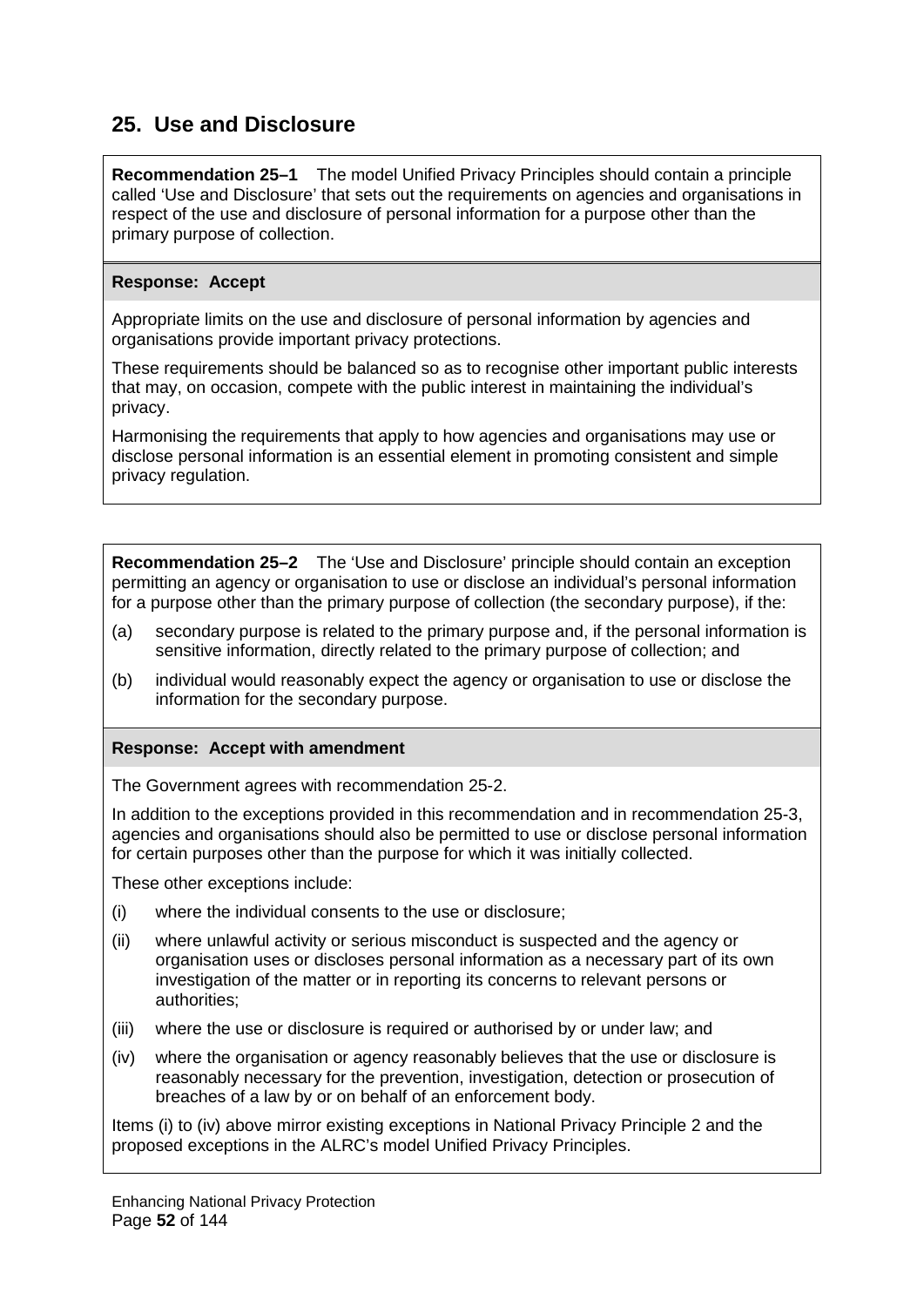Further, additional exceptions should provide for those matters addressed in the Government response to the following recommendations:

- (v) recommendation 44-1, where the use or disclosure is necessary for the purpose of a confidential alternative dispute resolution process;
- (vi) recommendations 65-2, 65-4, 65-5 and 65-9 concerning the use and disclosure of personal information for research purposes; and
- (vii) recommendations 63-3, 63-5 and 63-9 concerning the use and disclosure of personal information for the purpose of providing a health service.

### *Use and disclosure for the purpose of locating missing persons*

The Government notes the ALRC considered but declined to recommend that agencies and organisations should be permitted to use or disclose personal information for the purpose of locating a reported missing person. The ALRC did not find that such an exception was necessary, arguing that other exceptions, including the revised 'serious threat' exception, could be relied on in many cases.

While the Government agrees that using or disclosing personal information to locate missing persons may often be permitted by other exceptions, it is of the view that an express exception should also apply for those instances where the application of other exceptions is unclear.

The Government recognises the particular sensitivity that may attach to the personal information of individuals who have been reported missing. Such individuals may have exercised their free choice to disassociate themselves from friends and family for legitimate reasons, including removing themselves from harmful environments. Therefore, it is appropriate that any discretion for agencies and organisations to use or disclose personal information about reported missing persons should not be unfettered.

Accordingly, the 'use and disclosure' principle should include an exception that permits, though does not require, agencies or organisations to use or disclose personal information where necessary for the purpose of locating reported missing persons. Any such uses or disclosures should be in accordance with binding rules issued by the Privacy Commissioner. These rules will be in the form of a legislative instrument and therefore subject to the scrutiny of Parliament.

Matters which the Privacy Commissioner's rules should address include:

- that uses and disclosures should only be in response to requests from appropriate bodies with recognised authority for investigating reported missing persons;
- that, where reasonable and practicable, the individual's consent should be sought before using or disclosing their personal information;
- where it is either unreasonable or impracticable to obtain consent from the individual, any use or disclosure should not go against any known wishes of the individual;
- disclosure of personal information should be limited to that which is necessary to offer 'proof of life' or contact information; and
- agencies and organisations should take reasonable steps to assess whether disclosure would pose a serious threat to any individual.

Consistent with the requirements of the *Legislative Instruments Act 2003*, the Privacy Commissioner should consult with relevant stakeholders in making these rules.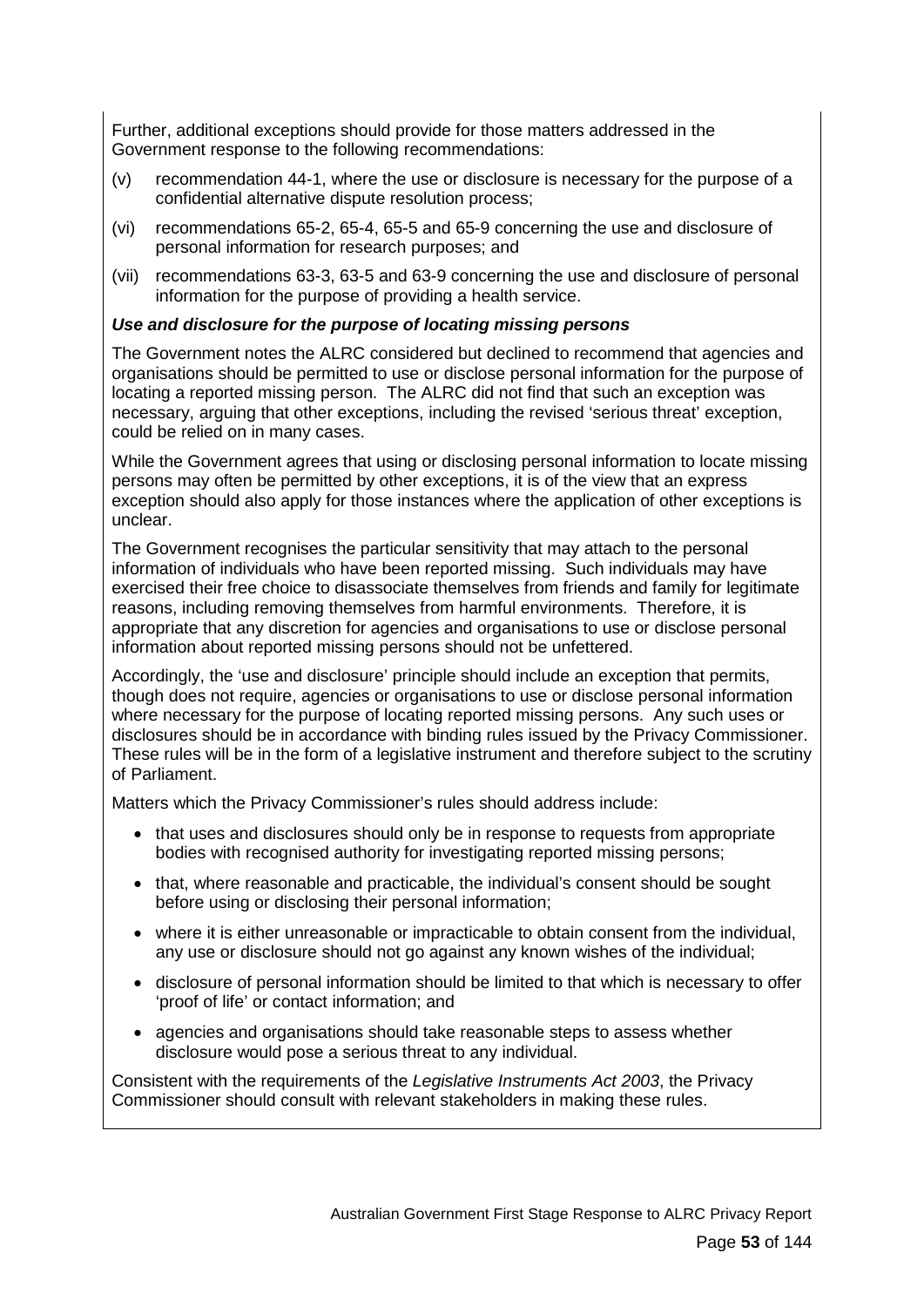**Recommendation 25–3** The 'Use and Disclosure' principle should contain an exception permitting an agency or organisation to use or disclose an individual's personal information for a purpose other than the primary purpose of collection (the secondary purpose) if the agency or organisation reasonably believes that the use or disclosure for the secondary purpose is necessary to lessen or prevent a serious threat to: (a) an individual's life, health or safety; or (b) public health or public safety.

## **Response: Accept with amendment**

The Government accepts the 'use and disclosure' principle should include an exception allowing use or disclosure where an agency or organisation reasonably believes the use or disclosure is necessary to lessen or prevent a serious threat to: (a) an individual's life, health or safety; or (b) public health or public safety.

The Government notes that this recommendation removes the current requirement in the equivalent principles that a serious threat also be imminent. The Government agrees that the test of 'imminence' can be too restrictive.

At the same time, the Government recognises the concerns of a number of stakeholders that the removal of the 'imminence' requirement would excessively broaden the exception and remove an important safeguard against the mishandling of personal information.

Accordingly, the Government has determined that a compromise position should be pursued, which is less restrictive than currently applied, though prevents excessive broadening of the exception.

Agencies and organisations should be permitted to use or disclose personal information in the circumstances set out in the recommendation only after consent has first been sought, where that is reasonable and practicable.

For the purposes of this exception, whether it was 'reasonable' to seek consent would include whether it is realistic or appropriate to seek consent. This might include whether it could be reasonably anticipated that the individual would withhold consent (such as where the individual has threatened to do something to create the serious risk). It would also likely be unreasonable to seek consent if there is an element of urgency that required quick action. Whether the individual had, or could be expected to have, capacity to give consent would also be a factor in determining whether it was 'reasonable' to seek consent.

Seeking consent would not be 'practicable' in a range of contexts. These could include when the individual's location is unknown or they cannot be contacted. If seeking consent would impose a substantial burden then it may not be practicable. It may also not be practicable to seek consent if the use or disclosure relates to the personal information of a very large number of individuals.

In assessing whether it is 'reasonable or practicable' to seek consent, agencies and organisations could also take into account the potential consequences and nature of the serious threat.

This approach creates a presumption that agencies and organisations should consider seeking consent before using or disclosing personal information in the circumstances set out in the recommendation.

The Government notes that this amended exception will also apply to the collection of sensitive information under the proposed 'collection' principle.

The Government notes that several Privacy Principles provide for collection, use or disclosure of personal information where there is a 'serious threat'. However, there are differences across the existing National Privacy Principles and the ALRC's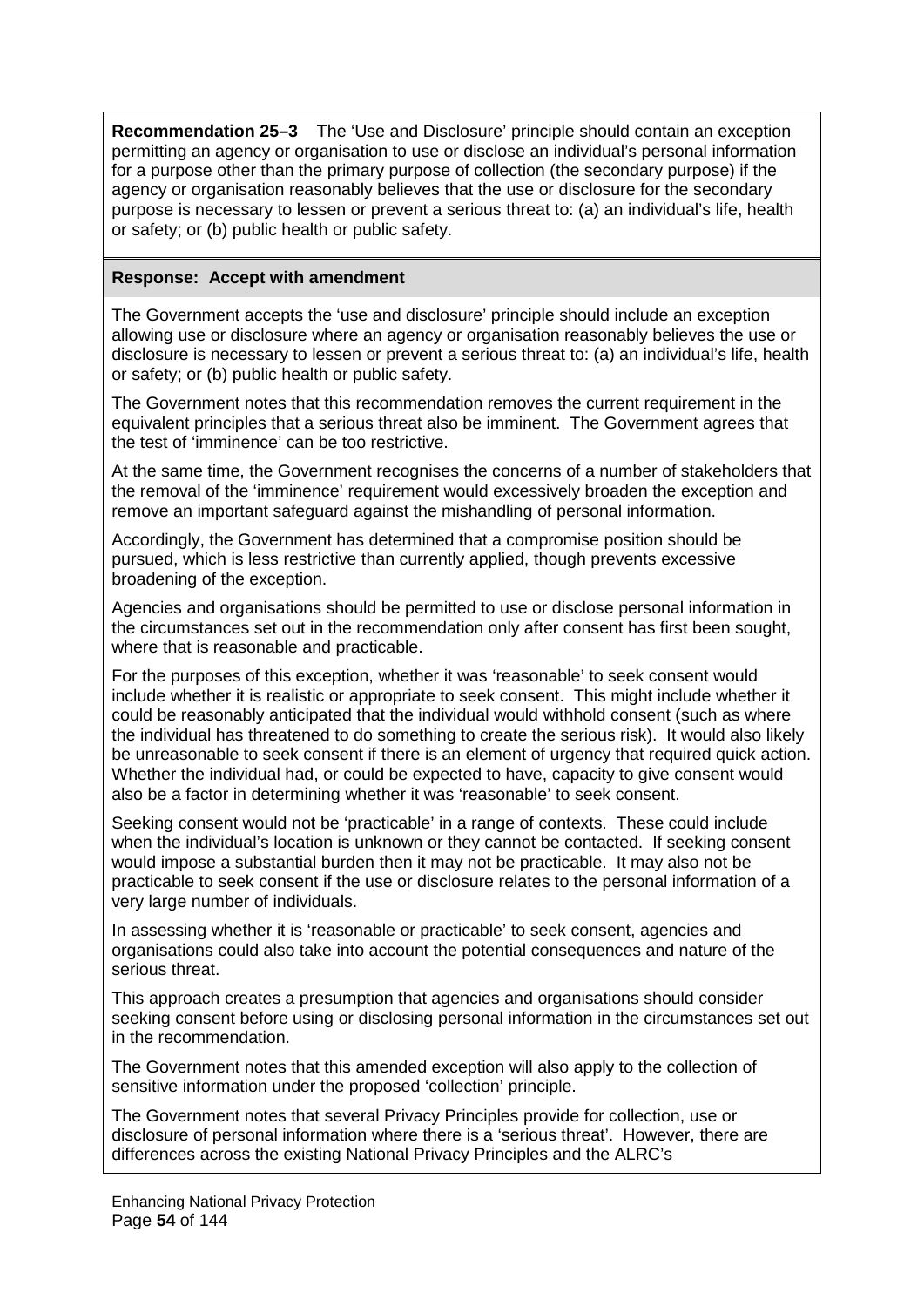recommendations as to whether the 'serious threat' relates to 'life or health' or 'life, health or safety'. The Government considers there should be consistency across the Privacy Principles and that the 'safety' of individuals and third parties should be included as a relevant consideration in relation to serious threats. See also recommendations 22-3, 29-3, 63-5 and 63-6, which all refer to a 'serious threat'.

The Government encourages the development and publication of appropriate guidance by the Office of the Privacy Commissioner, noting that the decision to provide guidance is a matter for the Privacy Commissioner. Guidance from the Office of the Privacy Commissioner on the application of this recommendation would be important in assisting agencies and organisations to understand their obligations.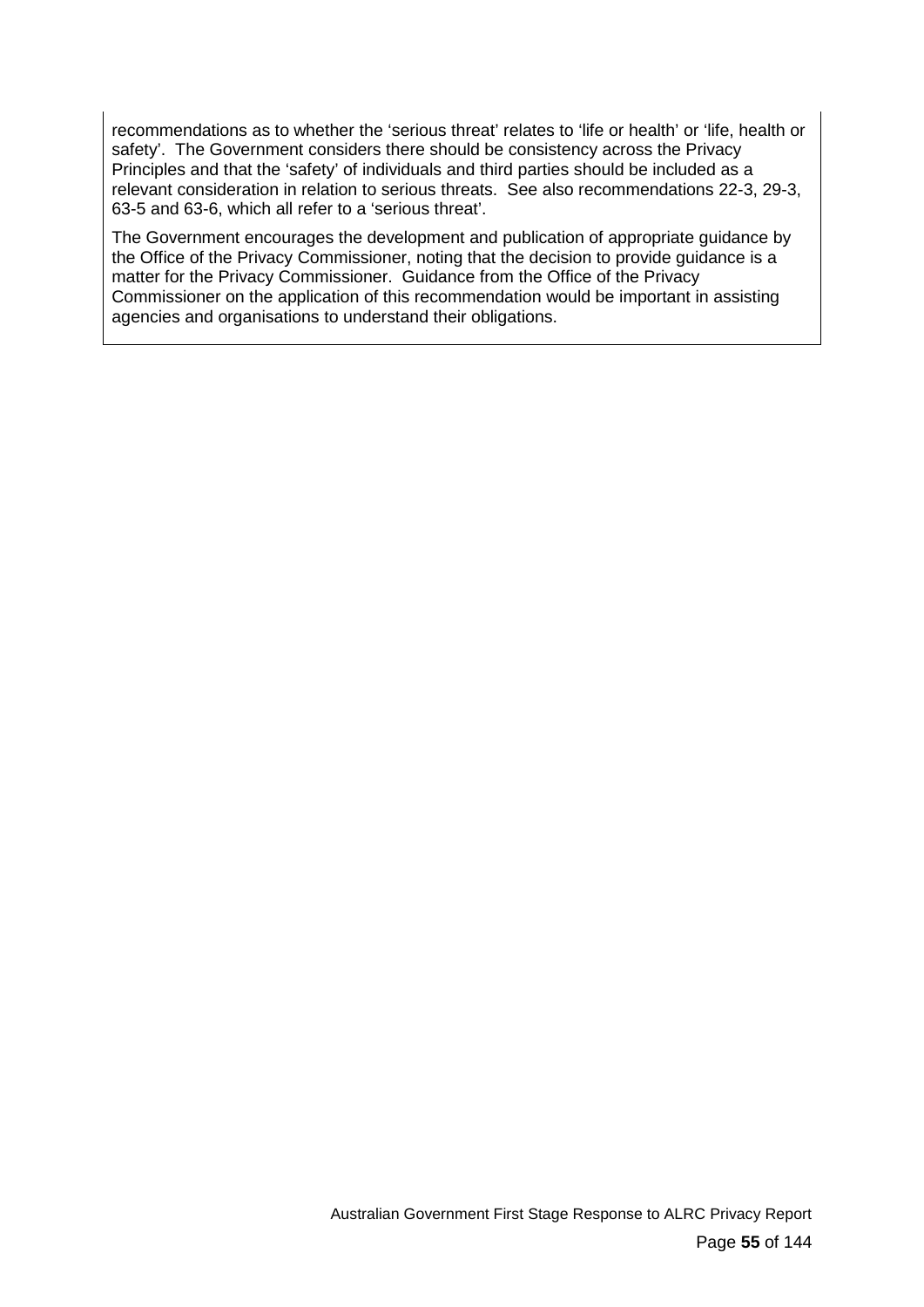# **26. Direct Marketing**

**Recommendation 26–1** The model Unified Privacy Principles should regulate direct marketing by organisations in a discrete privacy principle, separate from the 'Use and Disclosure' principle. This principle should be called 'Direct Marketing' and it should apply regardless of whether the organisation has collected the individual's personal information for the primary purpose or a secondary purpose of direct marketing. The principle should distinguish between direct marketing to individuals who are existing customers and direct marketing to individuals who are not existing customers.

## **Response: Accept with amendment**

The Government agrees that a separate principle should regulate the use and disclosure of personal information for the purpose of direct marketing. This will provide greater clarity regarding the regulation of personal information for such activities. Applying different standards to individuals who have an established relationship with an organisation and those individuals who do not, appropriately reflects the level of concern individuals may have about how their personal information is handled in each case.

Some stakeholders have expressed the view that the 'direct marketing' principle should extend to agencies. The Government agrees with the ALRC that this would generally not be appropriate.

However, the Government notes that section 7A of the Privacy Act provides that acts of certain agencies are to be treated as the acts of organisations. The policy intent of section 7A is that bodies operating in the commercial sphere should operate on a level playing field. Where agencies are engaged in commercial activities, they should be required to comply with the Privacy Principles just like private sector organisations. A note should accompany the 'direct marketing' principle that draws attention to the role of section 7A.

Additionally, the Government notes that individuals may have a broad range of relationships with different types of organisations. The term 'customer' might not best characterise the relationship in all contexts. Accordingly, 'customer' should be construed in a broad sense to recognise the types of relationships individuals may have with a range of organisations, including social groups and clubs, charities, religious organisations and private educational institutions, each of which may conduct direct marketing. The Government will seek the advice of the Office of Parliamentary Counsel about reflecting this intent in the amendment legislation.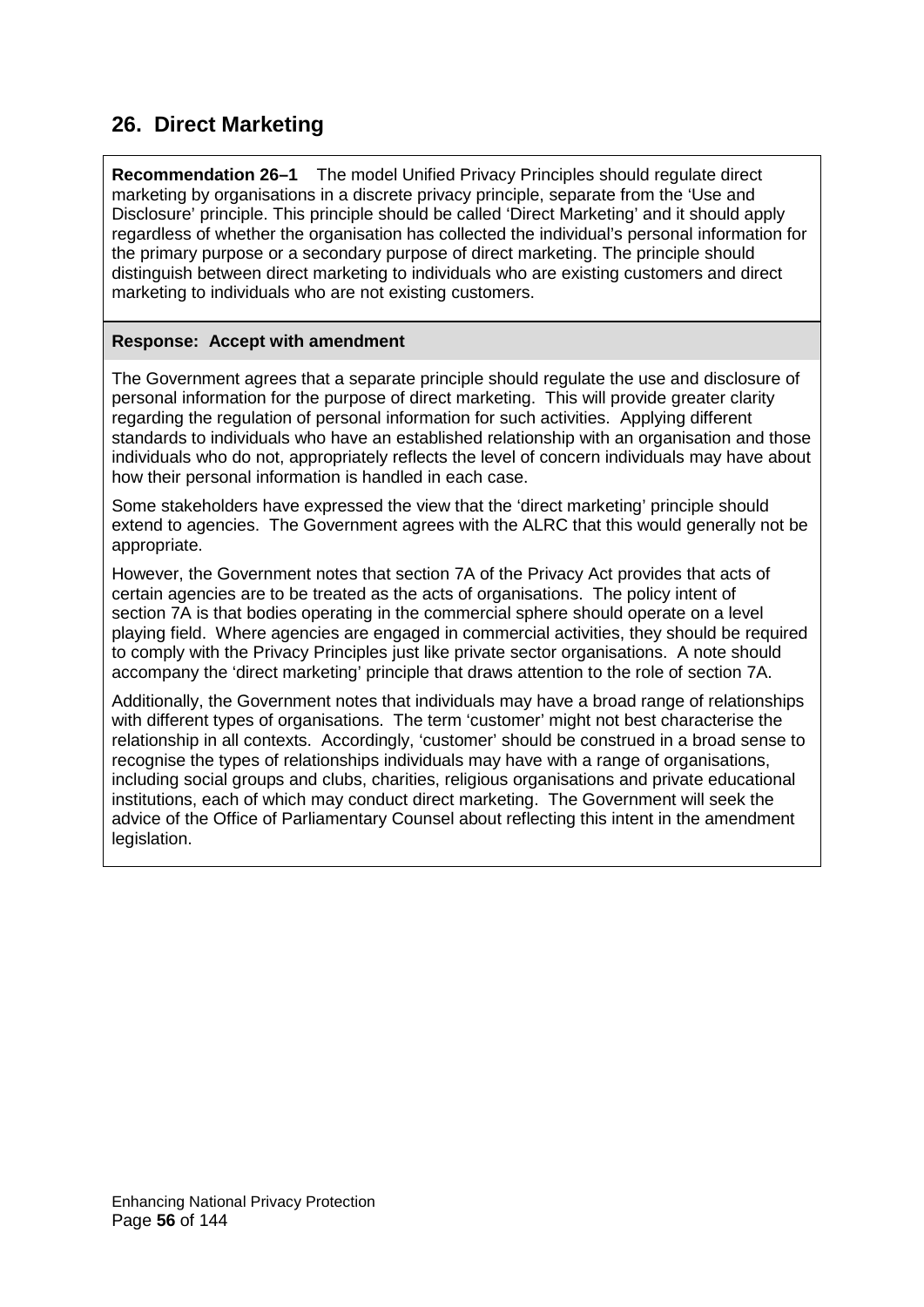**Recommendation 26–2** The 'Direct Marketing' principle should set out the generally applicable requirements for organisations engaged in the practice of direct marketing. These requirements should be displaced, however, to the extent that more specific sectoral legislation regulates a particular aspect or type of direct marketing.

### **Response: Accept**

The Government agrees that the general requirements of the 'direct marketing' principle should be displaced by more specific sectoral legislation that regulates the handling of personal information for direct marketing.

The relationship between the Privacy Act, *Spam Act 2003* and *Do Not Call Register Act 2006* can result in unnecessary complexity in the regulation of personal information for different forms of direct marketing. Recommendation 26-2 will assist in resolving this potential complexity.

**Recommendation 26–3** The 'Direct Marketing' principle should provide that an organisation may use or disclose personal information about an individual who is an existing customer aged 15 years or over for the purpose of direct marketing only where the:

- (a) individual would reasonably expect the organisation to use or disclose the information for the purpose of direct marketing; and
- (b) organisation provides a simple and functional means by which the individual may advise the organisation that he or she does not wish to receive any direct marketing communications.

### **Response: Accept with amendment**

The Government agrees that organisations should be permitted to use or disclose personal information for the purpose of direct marketing to existing customers in accordance with the obligations set out in paragraphs (a) and (b) of the recommendation.

In addition, recommendation 26-4(a)(i) states that personal information that falls within the class of defined 'sensitive information' should only be used or disclosed for direct marketing to individuals who are not existing customers or who are under 15 years of age with their consent.

The Government believes that sensitive information, including health information, should only be used or disclosed for direct marketing purposes with the individual's consent in all circumstances, including where the individual is an existing customer of an organisation.

The Government recognises that some individuals, including some children under 15 years of age, may be less able than others to appropriately recognise commercial influence.

The Government notes that concerns have been raised about the potential effect of certain types of direct marketing on children, particularly via email and SMS. The provisions of the Privacy Act, in effect, primarily relate to postal direct marketing. Direct marketing via means such as email and SMS is regulated by the *Spam Act 2003*.

There is insufficient evidence that postal direct marketing to young people has resulted in substantial adverse consequences.

Recommendation 26-3 would also establish an obligation for all organisations that conduct direct marketing to know if an individual is 15 years of age or older. The organisation may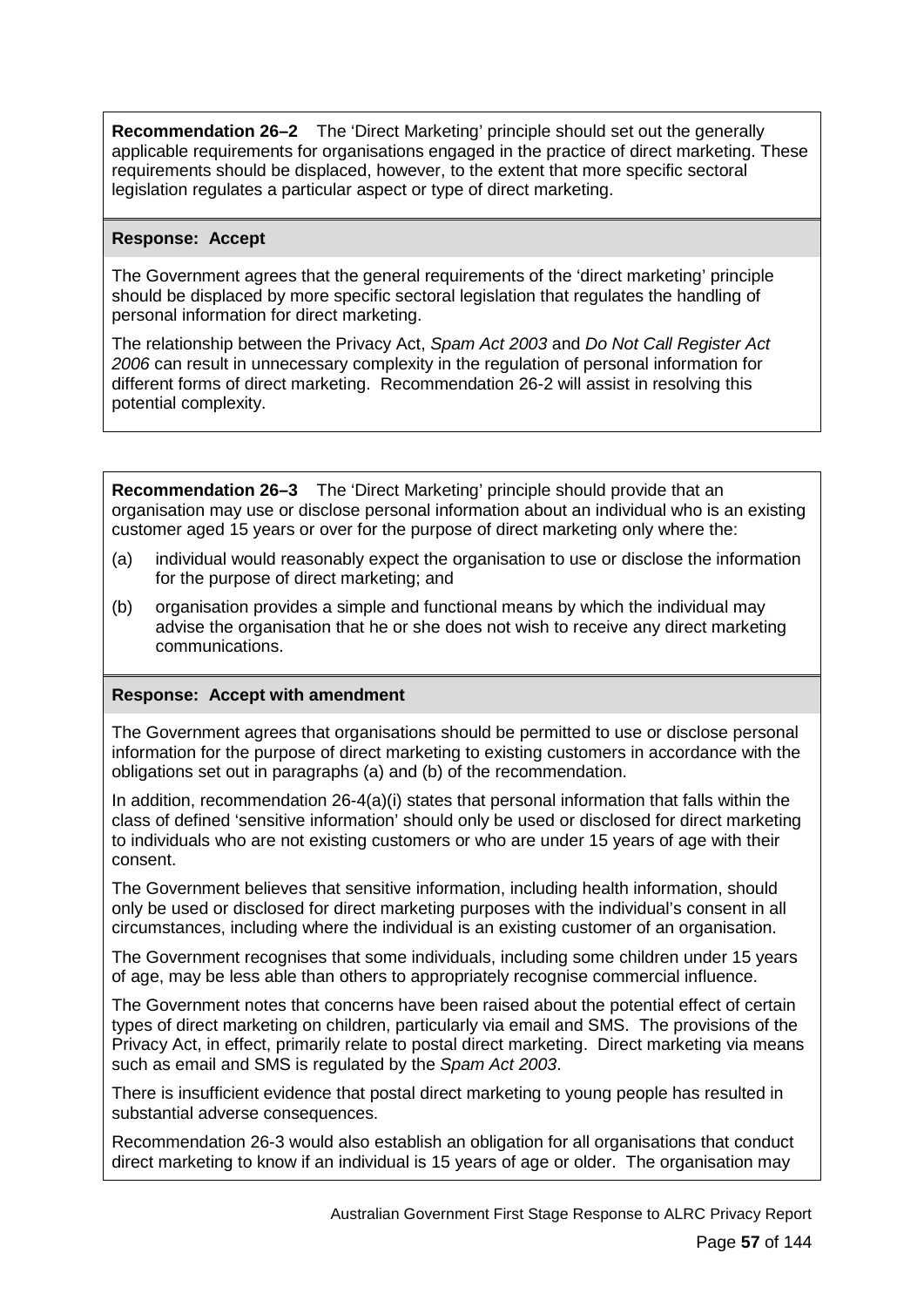not currently collect this information, nor need it for any other purpose. Therefore, this approach would likely result in the undesirable outcome of more personal information being collected about individuals than is otherwise necessary.

Accordingly, the Government is not convinced that there is sufficient justification for distinguishing direct marketing obligations on the basis of an individual's age. Such a measure would impose an unnecessary regulatory burden and added complexity, without substantial benefit.

**Recommendation 26–4** The 'Direct Marketing' principle should provide that an organisation may use or disclose personal information about an individual who is not an existing customer or is under 15 years of age for the purpose of direct marketing only in the following circumstances:

- (a) either:
	- (i) the individual has consented; or
	- (ii) the information is not sensitive information and it is impracticable for the organisation to seek the individual's consent before that particular use or disclosure;
- (b) in each direct marketing communication, the organisation draws to the individual's attention, or prominently displays, a notice advising the individual that he or she may express a wish not to receive any direct marketing communications; and
- (c) the organisation provides a simple and functional means by which the individual may advise the organisation that he or she does not wish to receive any direct marketing communications.

### **Response: Accept in part**

The Government agrees that individuals who are not existing customers of an organisation should be told they can opt-out of their personal information being used for direct marketing and that such a right should be simple to exercise.

In line with the Government's response to recommendation 26-3, the Government does not agree that an age-based distinction should be incorporated in the principle.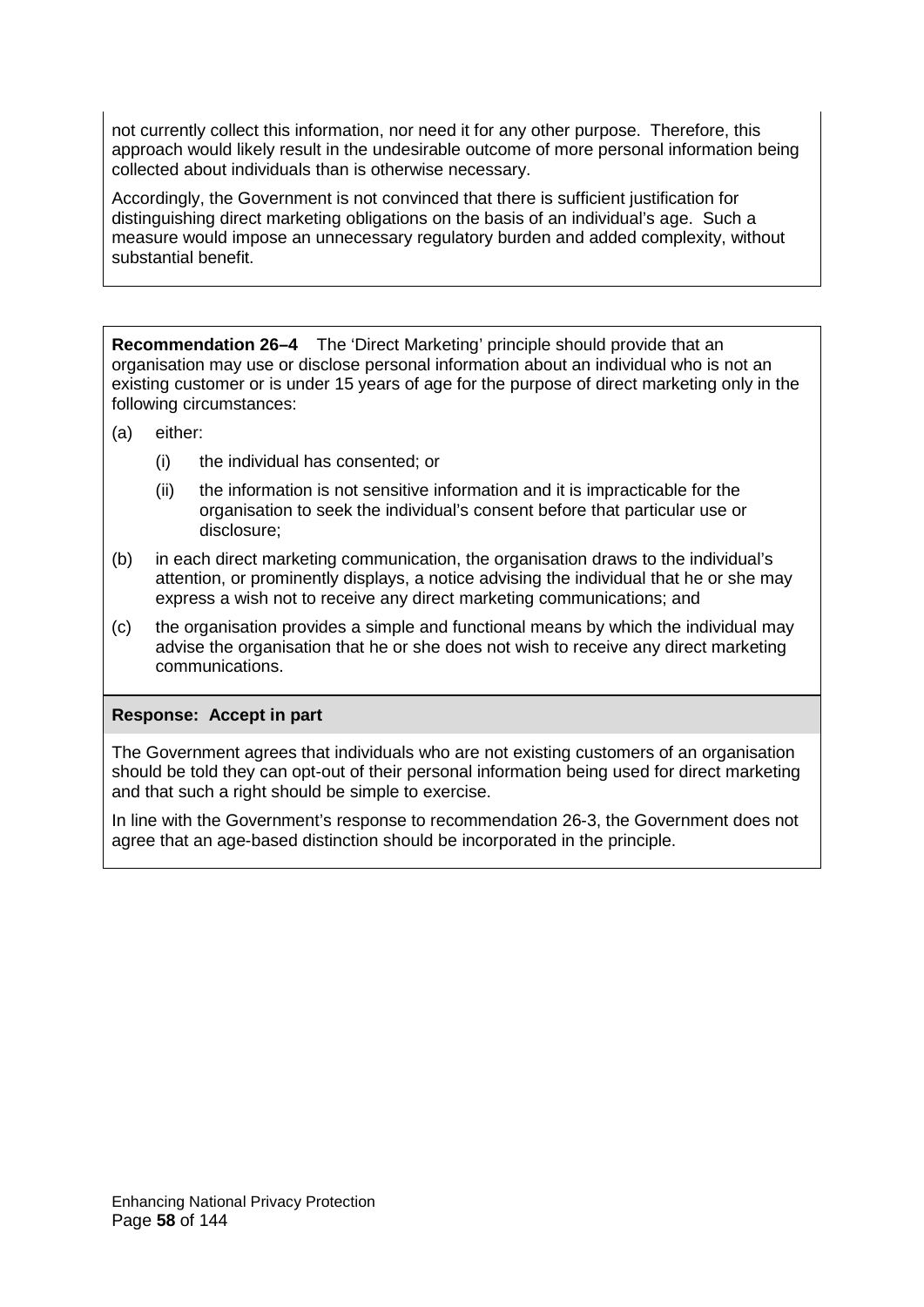**Recommendation 26–5** The 'Direct Marketing' principle should provide that an organisation involved in direct marketing must comply, within a reasonable period of time, with an individual's request not to receive further direct marketing communications and must not charge the individual for giving effect to such a request.

#### **Response: Accept with amendment**

The Government agrees that organisations should be obliged to stop using or disclosing personal information for the purpose of direct marketing where requested by an individual.

There should be no charge for giving effect to such a request, nor should there be any charge for making such a request.

This obligation should extend to any organisation that uses or discloses personal information to send or to facilitate the sending of direct marketing. This includes any organisation who is identified as the 'source' of personal information which facilitated the direct marketing. (Note recommendation 26-6 requires that individuals be told of the 'source' of their information when they receive direct marketing from an organisation of which they are not an existing customer).

**Recommendation 26–6** The 'Direct Marketing' principle should provide that an organisation that has made direct marketing communications to an individual who is not an existing customer or is under 15 years of age must, where reasonable and practicable and where requested to do so by the individual, advise the individual of the source from which it acquired the individual's personal information.

### **Response: Accept with amendment**

The Government agrees that individuals should have a right to be told the specific source from which their personal information was obtained when they are contacted by an organisation with which they have not had a customer relationship. This obligation should apply where practicable for the organisation.

This recommendation should be read in conjunction with recommendation 26-5, where the Government has indicated that individuals should also have the right to ask the organisation who is the relevant source not to use or disclose the individual's personal information for direct marketing, including to facilitate direct marketing.

In line with the Government's response to recommendation 26-3, the Government does not agree that an age-based distinction should be incorporated in the principle.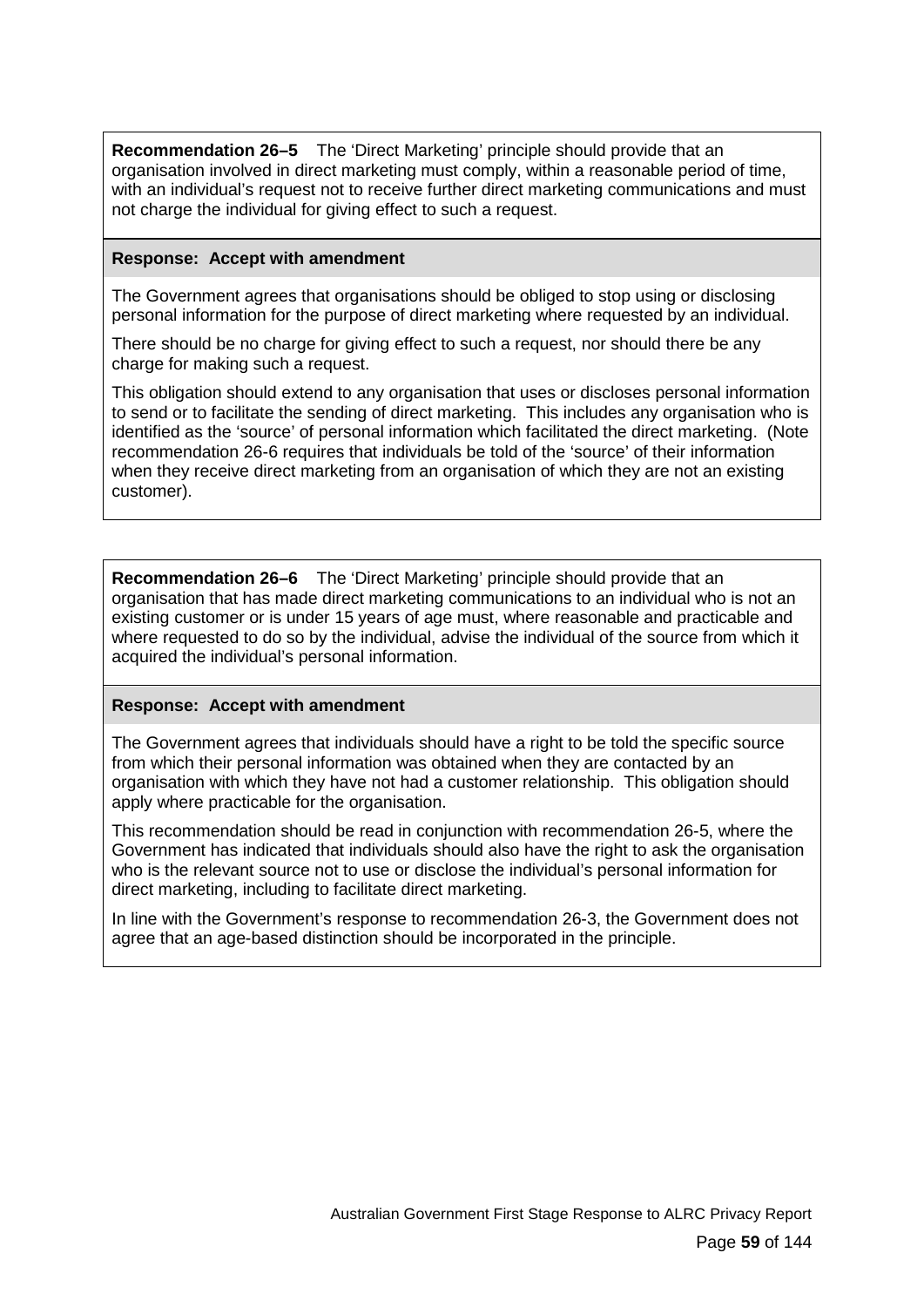**Recommendation 26–7** The Office of the Privacy Commissioner should develop and publish guidance to assist organisations in complying with the 'Direct Marketing' principle, including:

- (a) what constitutes an 'existing customer';
- (b) the types of direct marketing communications which are likely to be within the reasonable expectations of existing customers;
- (c) the kinds of circumstances in which it will be impracticable for an organisation to seek consent in relation to direct marketing to an individual who is not an existing customer or is under the age of 15 years;
- (d) the factors for an organisation to consider in determining whether it is reasonable and practicable to advise an individual of the source from which it acquired the individual's personal information; and
- (e) the obligations of organisations involved in direct marketing under the *Privacy Act* in dealing with vulnerable people.

### **Response: Accept**

The Government encourages the development and publication of appropriate guidance by the Office of the Privacy Commissioner, noting that the decision to provide guidance is a matter for the Privacy Commissioner.

In relation to paragraph (c), the Government notes that, in line with the Government's response to recommendation 26-3 regarding the use of an age-based distinction for different direct marketing obligations, it will not be necessary for the Office of the Privacy Commissioner to provide guidance on the kinds of circumstances in which it will be impracticable for an organisation to seek consent in relation to direct marketing to an individual under the age of 15 years.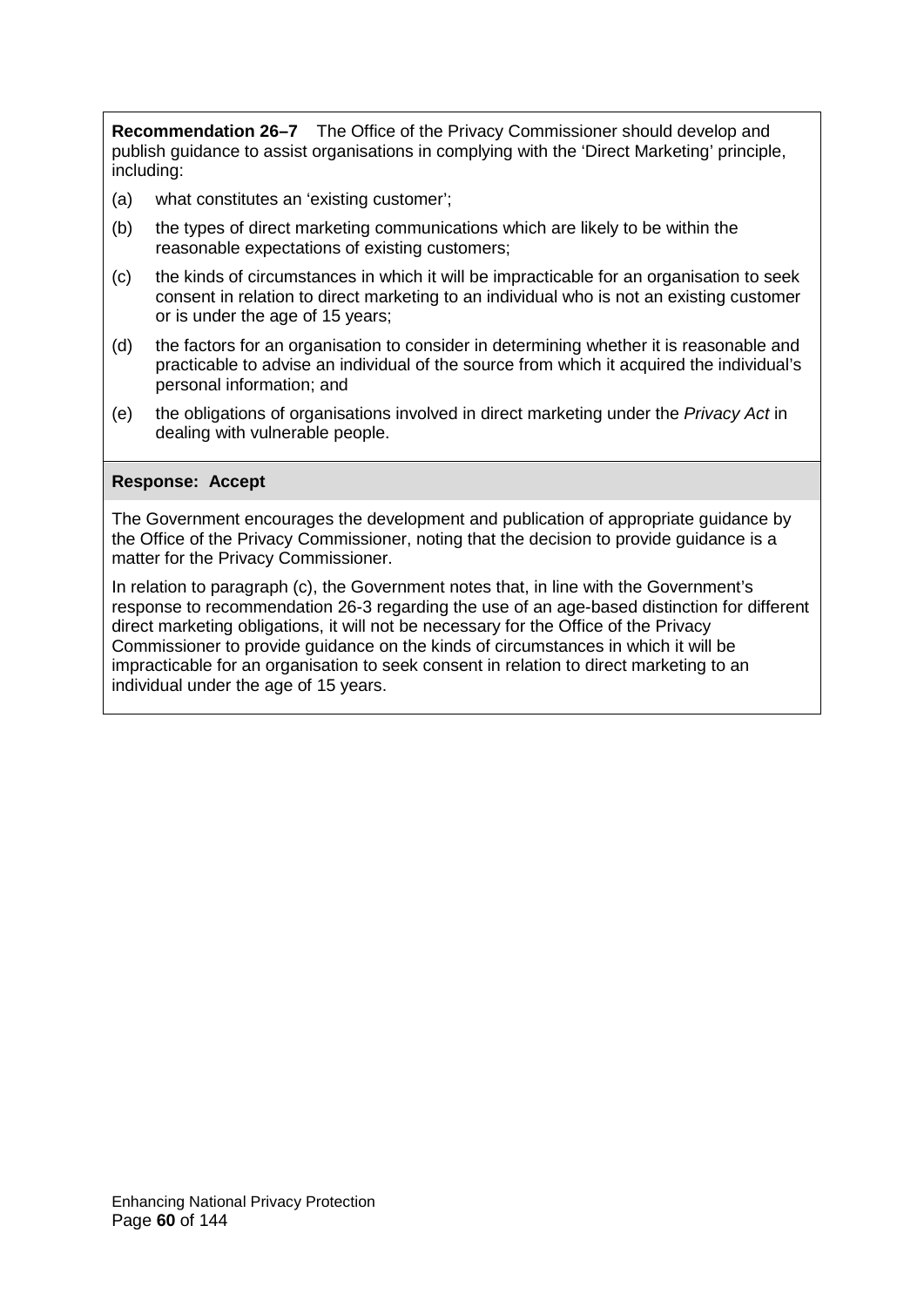# **27. Data Quality**

**Recommendation 27–1** The model Unified Privacy Principles should contain a principle called 'Data Quality' that requires an agency or organisation to take reasonable steps to make certain that the personal information it collects, uses or discloses is, with reference to the purpose of that collection, use or disclosure, accurate, complete, up-to-date and relevant.

### **Response: Accept**

Agencies and organisations should take reasonable steps to make certain that the personal information they collect, use or disclose is, with reference to the purpose of that collection, use or disclosure, accurate, complete, up-to-date and relevant.

This requirement would apply at the time of collection, use and disclosure. As it would be qualified by a 'reasonable steps' requirement and assessed by reference to the purpose of collection, use or disclosure, it would be reasonable to take no steps in some circumstances, reflecting the intended proportional approach to compliance with this principle.

It would be helpful for the Office of the Privacy Commissioner to publish guidance on the application of the 'data quality' principle. This could include guidance on what may constitute 'reasonable steps' for the purposes of the principle.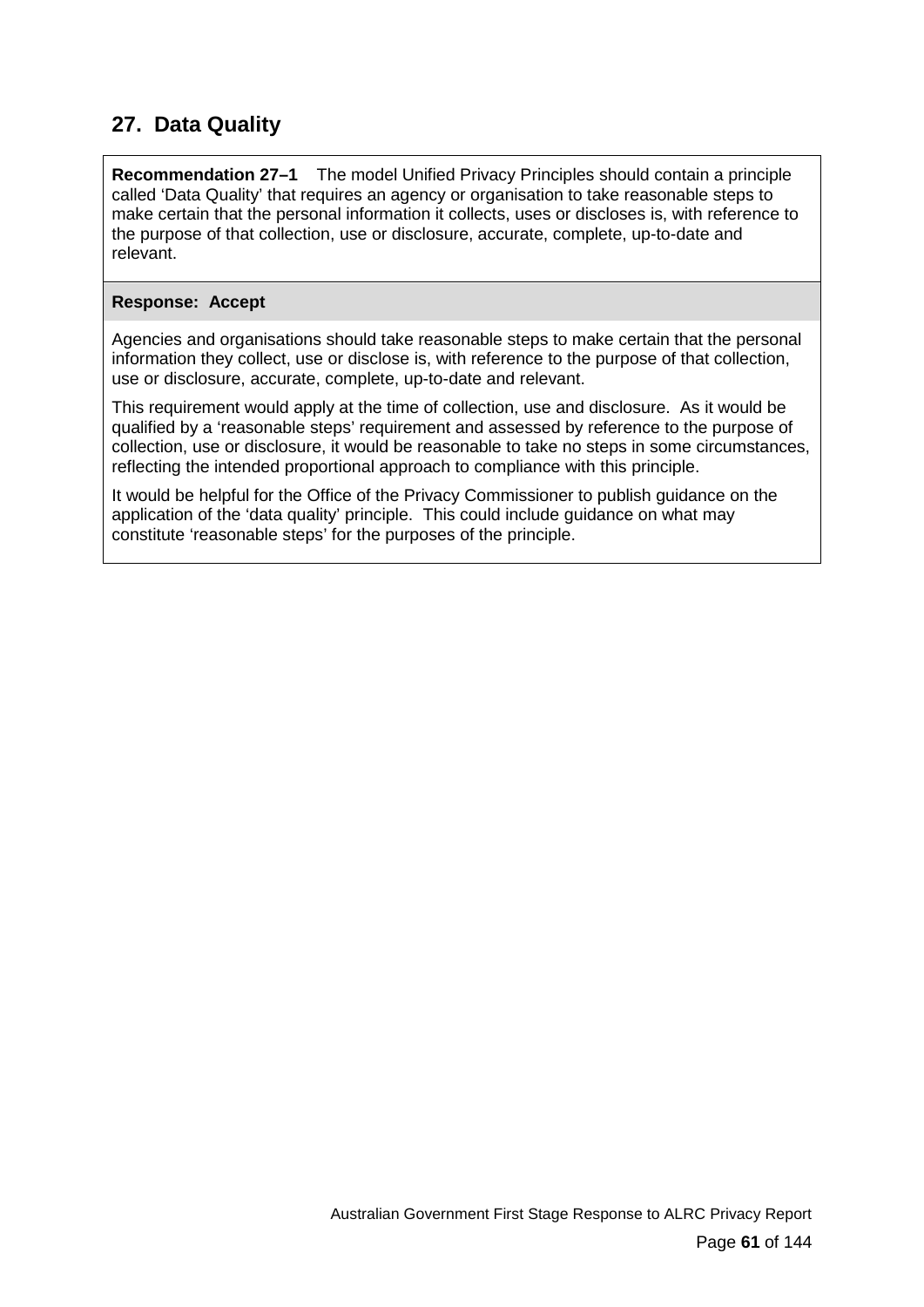# **28. Data Security**

**Recommendation 28–1** The model Unified Privacy Principles should contain a principle called 'Data Security' that applies to agencies and organisations.

### **Response: Accept**

The 'data security' principle should require an agency or organisation to protect the personal information it holds from misuse and loss and from unauthorised access, modification or disclosure.

The 'data security' principle should also contain the matters set out in recommendation 28-4.

**Recommendation 28–2** A note should be inserted after the 'Data Security' principle crossreferencing to the data breach notification provisions.

### **Response: Noted**

It would be premature to accept this recommendation in advance of the Government considering the ALRC's recommendations regarding data breach notification provisions.

This recommendation should be considered in the second stage of the Government's response to the ALRC's report.

**Recommendation 28–3** The Office of the Privacy Commissioner should develop and publish guidance about the 'reasonable steps' agencies and organisations should take to prevent the misuse and loss of personal information. This guidance should address matters such as the:

- (a) factors that should be taken into account in determining what are 'reasonable steps', including: the likelihood and severity of harm threatened; the sensitivity of the information; the cost of implementation; and any privacy infringements that could result from such data security steps; and
- (b) relevant security measures, including privacy-enhancing technologies such as encryption, the security of paper-based and electronic information, and organisational policies and procedures.

### **Response: Accept**

The Government encourages the development and publication of appropriate guidance by the Office of the Privacy Commissioner, noting that the decision to provide guidance is a matter for the Privacy Commissioner.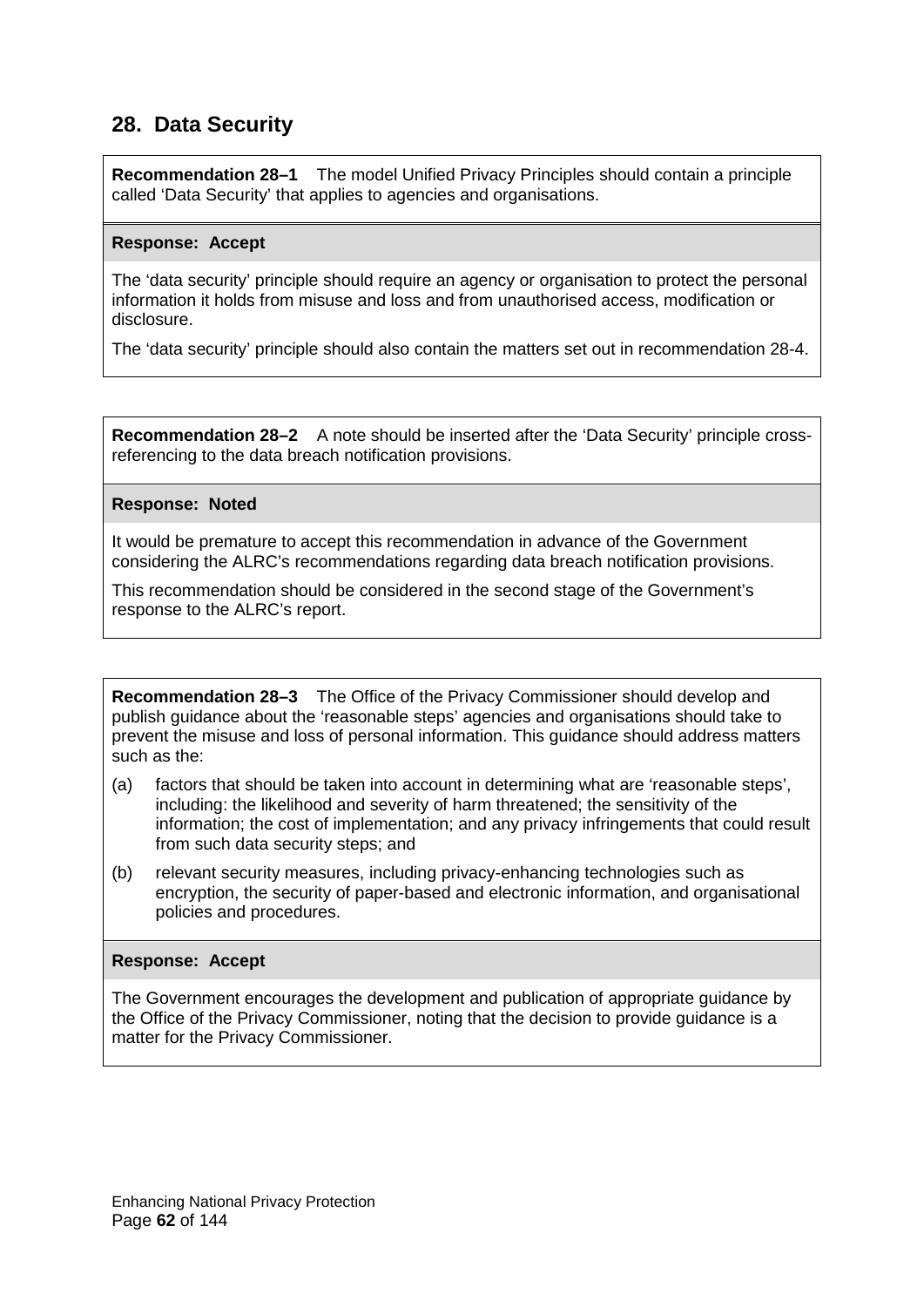**Recommendation 28–4** (a) The 'Data Security' principle should require an agency or organisation to take reasonable steps to destroy or render non-identifiable personal information if:

- (i) it is no longer needed for any purpose for which it can be used or disclosed under the model Unified Privacy Principles; and
- (ii) retention is not required or authorised by or under law.

(b) The obligation to destroy or render non-identifiable personal information is not 'required by law' for the purposes of s 24 of the *Archives Act 1983* (Cth).

## **Response: Accept**

Keeping personal information for only as long as is reasonably necessary is an effective way of reducing the risk that it may be mishandled.

This recommendation does not affect the operation of the *Archives Act 1983* on how agencies retain personal information.

**Recommendation 28–5** The Office of the Privacy Commissioner should develop and publish guidance about the destruction of personal information, or rendering such information non-identifiable. This guidance should address matters such as:

- (a) when it is appropriate to destroy or render non-identifiable personal information, including personal information that:
	- (i) forms part of a historical record; and
	- (ii) may need to be preserved, in some form, for the purpose of future dispute resolution;
- (b) the interaction between the data destruction requirements and legislative records retention requirements; and
- (c) the manner in which personal information should be destroyed or rendered nonidentifiable.

### **Response: Accept**

The Government encourages the development and publication of appropriate guidance by the Office of the Privacy Commissioner, noting that the decision to provide guidance is a matter for the Privacy Commissioner.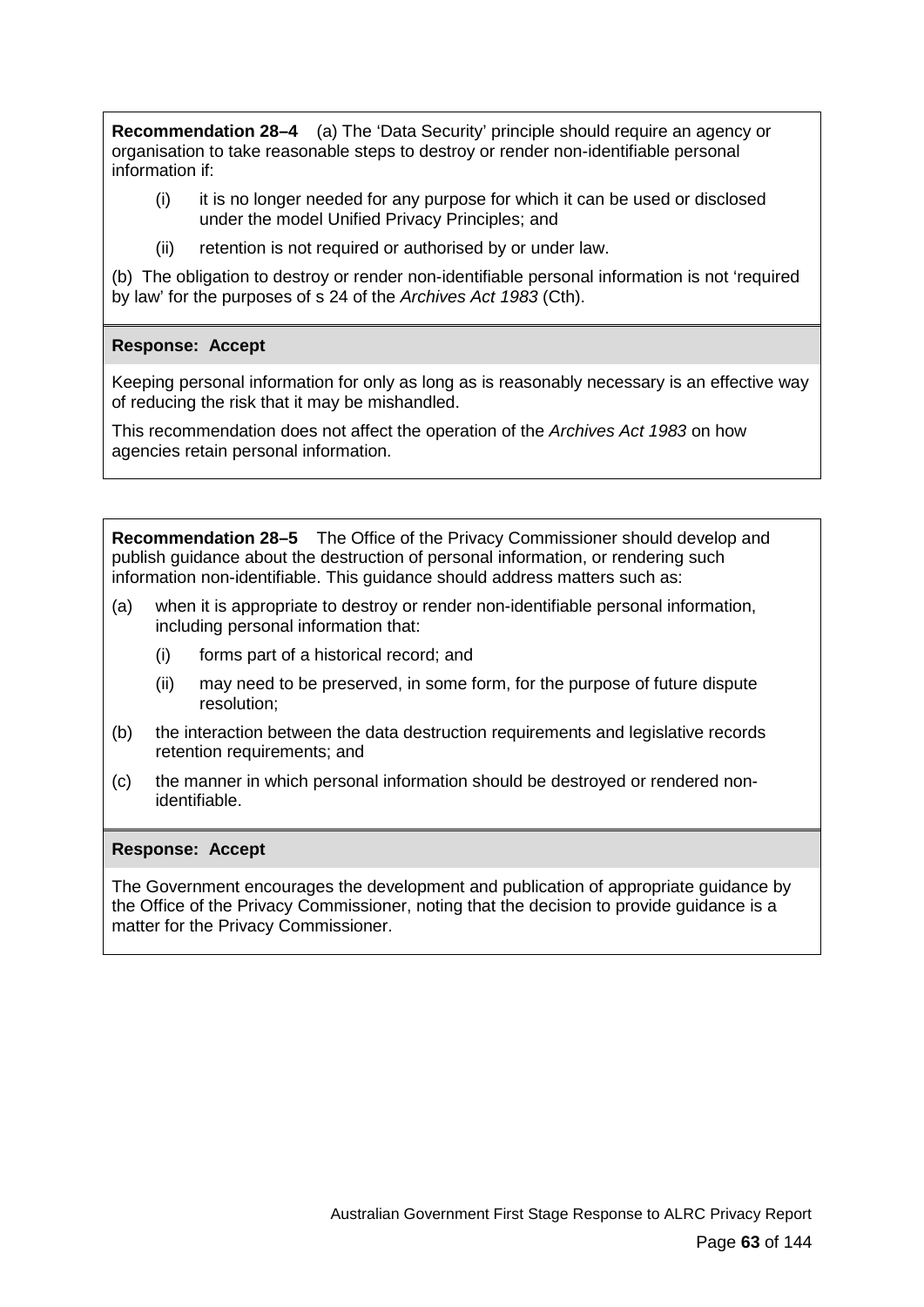# **29. Access and Correction**

**Recommendation 29–1** The model Unified Privacy Principles should contain a principle called 'Access and Correction' that, subject to Recommendation 29–2, applies consistently to agencies and organisations.

## **Response: Accept**

The Government agrees that an individual's rights of access and correction to his or her own personal information held by agencies and organisations should, to the extent possible, be provided for under a single principle.

The Government notes the implications this raises for the interaction between the Privacy Act and the *Freedom of Information Act 1982* (FOI Act), and makes the following additional comments on the proposed approach to this interaction between the two Acts.

## *Enforceable right of access and correction in the Privacy Act*

As part of its proposed reforms to the FOI Act, the Government announced on 24 March 2009 a proposal to amend the Privacy Act to enact an enforceable right of access to, and correction of, an individual's own personal information, rather than maintain this right through the FOI Act.

The proposed 'access and correction' principle will provide this enforceable right. Consistent with the culture of pro-disclosure of Government information the FOI Act reforms seek to promote, the proposed Privacy Act reforms will seek to facilitate easier access and correction to an individual's own personal information held by agencies. In this regard, the Government agrees that the Privacy Act should provide a simple and user-friendly mechanism for individuals to access and correct their own personal information.

## *Single privacy principle to provide for access and correction*

In creating a unified set of Privacy Principles applying to both the public and private sectors alike, the Government agrees that an individual's rights of access and correction to his or her own personal information held by agencies and organisations should, to the extent possible, be provided for under a single principle.

However, it will be necessary for the 'access and correction' principle to recognise the additional responsibilities of Government in relation to disclosures of some categories of information and documents (such as documents affecting national security, defence or international relations). The Privacy Act should not allow individuals to obtain access to information that would not otherwise be able to be accessed under the FOI Act or other applicable Commonwealth laws.

## *Privacy Act to provide primary avenue for access and correction rights*

The existing overlap between the FOI Act and Privacy Act has been interpreted as making the FOI Act the primary avenue for individuals to access and correct their own personal information held by agencies.

The Government proposes that guidance and legislative amendment make clear that the Privacy Act is the primary avenue for access to, and correction of, an individual's own personal information. These changes are intended to make the Privacy Act the key Commonwealth law for the collection, handling, disclosure and accessing of personal information. As a result, the focus of the FOI Act is intended to be on access to documents held by government other than an individual's own personal information.

However, in recognition that there will be circumstances where documents held by agencies contain a mixture of: (a) an individual's personal information; (b) the personal information of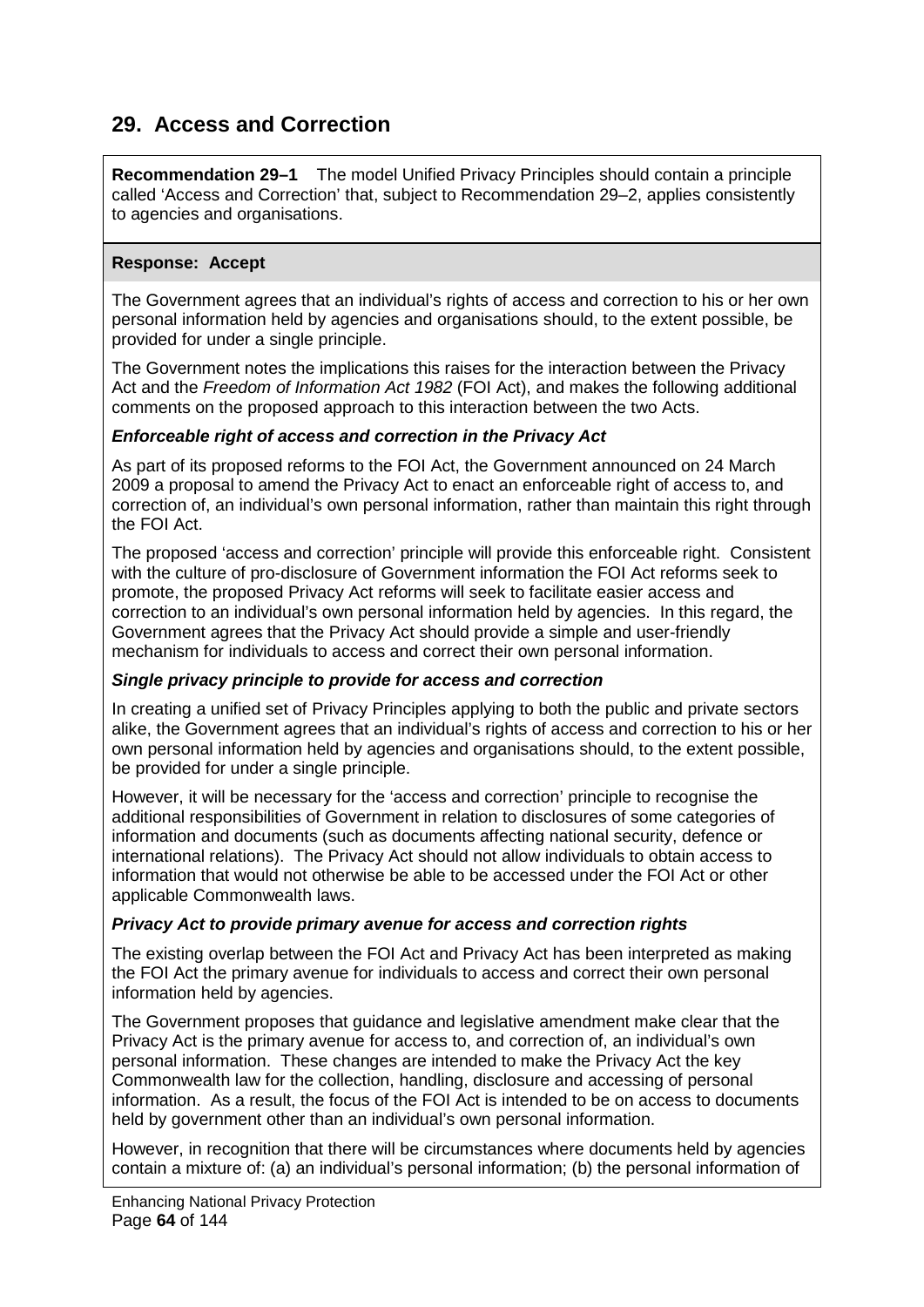third parties; and (c) non-personal information, in such a way as to make it difficult to release only the individual's personal information, or that individuals may make access requests for files that contain such a mixture of information, the Government agrees that rights to access some personal information should be retained under the FOI Act. Agencies will need to establish administrative processes for dealing with the different access and correction requests that will arise under the Privacy and FOI Acts, having regard to the types of records and information they hold. As noted below, guidance on the interaction between the two Acts will be critical for agencies.

## *Correction rights – FOI Act amendments*

As with the access rights, the existing rights of amendment and annotation are proposed to be retained in the FOI Act to allow for the circumstances outlined above. Given the differences between the correction and annotation rights available under the Privacy and FOI Acts that currently exist, the Government proposes to amend the FOI Act to achieve greater consistency of these rights between the two Acts. This would implement recommendations from the joint ALRC and Administrative Review Council report *Open Government: A Review of the Federal Freedom of Information Act 1982, ALRC 77 (1995).* 

## *Enforcement and review rights*

The proposed 'access and correction' principle will provide individuals with an enforceable right of access and correction through the complaints process to the Privacy Commissioner.

Some stakeholders have expressed concerns that, with the Privacy Act taking over from the FOI Act to provide individuals with access and correction of their own personal information held by agencies, the Privacy Act should provide equivalent rights of review as are available under the FOI Act in relation to agency decisions on granting access or making corrections.

Under the FOI Act, agency decisions about access and correction can be subject to internal review by the agency as well as external review by the Administrative Appeals Tribunal (AAT). Reforms to the FOI Act and the establishment of the Office of the Information Commissioner (OIC) will also provide for the ability to have an initial external review by the Information Commissioner before AAT review.

The intention is for processes around reviews of agency access and correction decisions under the Privacy Act to align as closely as possible with reviews of access and correction decisions under the FOI Act, in line with the proposed operation of the OIC.

As part of this, the Government proposes that, for complaints from individuals about an agency's decision to refuse access, or correction of, personal information, the Privacy Commissioner will be required to review the agency's decision and make a decision on the review (affirming, varying or substituting the agency's decision). This review process for access and correction complaints will not apply more generally in respect of complaints about agencies' acts or practices relating to other Privacy Principles.

Complaints from individuals about an organisation's decision to refuse access to their personal information will be dealt with under the general complaint handling processes applying to complaints relating to other Privacy Principles, including conciliation and the option of the Commissioner making a determination. The Government notes the proposal in its response to recommendation 49-5, that there should be an ability for individuals to make an application directly to the Federal Court alleging interference with their privacy where they are not satisfied with a conciliated outcome or a decision of the Privacy Commissioner to decline to investigate, or investigate further, their complaint.

## *Privacy Policy – outline access and correction rights*

Agencies and organisations would be required by the proposed 'openness' principle to develop and publish a Privacy Policy, setting out how they collect, hold, use and disclose personal information (see recommendation 24-1). This will include outlining the steps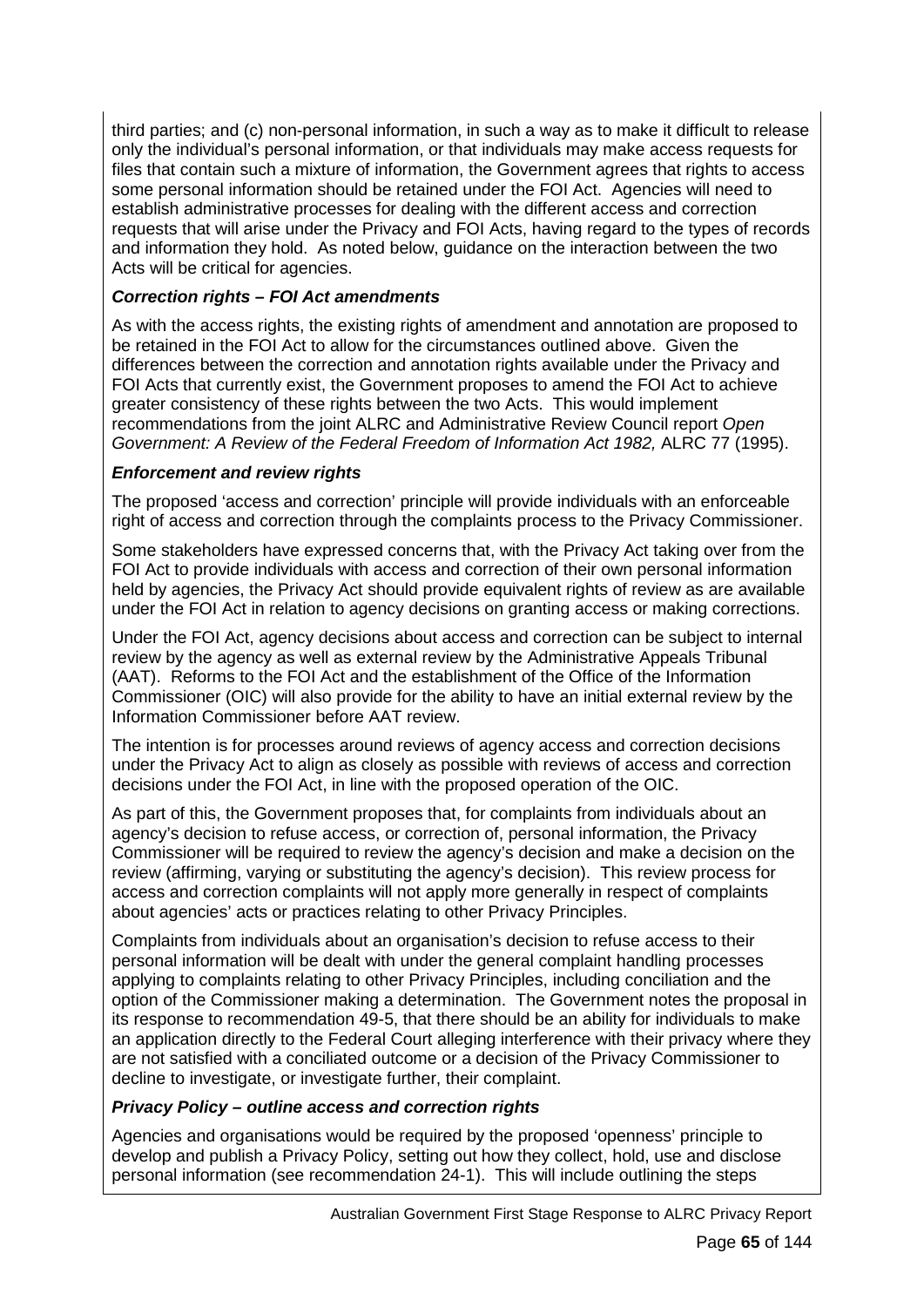individuals may take to gain access to and correct their personal information. As part of such policies, agencies could outline their administrative processes for responding to access and correction requests under both the Privacy and FOI Acts.

## *Guidance*

The Government notes recommendation 29-9 and emphasises that guidance will be critical in clarifying the interaction of rights of access and correction under the 'access and correction' principle in the Privacy Act with the rights of access and correction to be retained under the FOI Act.

## *Office of the Information Commissioner – FOI and Privacy co-located*

The Government's proposed FOI reforms include establishing a new Office of the Information Commissioner that will bring together an Information Commissioner, an FOI Commissioner and the Privacy Commissioner. The co-location of FOI and Privacy in this new structure will strengthen and elevate the role and importance of privacy laws.

In particular, this co-location will assist in the development of guidance and policy on issues relating to the interaction between the two Acts, and contribute to efforts to ensure individuals are able to obtain access to their own personal information through simple and user-friendly processes.

## *Future review*

As part of the Government's proposed reforms to the FOI Act, the Government committed to undertake a comprehensive review of the FOI Act two years after the commencement of the FOI reform legislation. This review could provide an opportunity to consider how the interaction between the Privacy Act and FOI Act is developing.

**Recommendation 29–2** The 'Access and Correction' principle should provide that:

- (a) if an agency holds personal information about an individual, the individual concerned is entitled to have access to that personal information, except to the extent that the agency is required or authorised to refuse to provide the individual with access to that personal information under the applicable provisions of any law of the Commonwealth that provides for access by persons to documents; and
- (b) subject to Recommendation 29–3, if an organisation holds personal information about an individual, the individual concerned shall be entitled to have access to that personal information, except to the extent that one of the exceptions to the right of access presently set out in National Privacy Principle 6.1 or 6.2 applies.

## **Response: Accept**

The Government agrees that the 'access and correction' principle should provide different exceptions to an individual's right of access, depending on whether the information is held by an agency or organisation. In relation to whether personal information is 'held', the principle should include information in the constructive possession of an agency or organisation.

The exceptions applying to Government agencies should be consistent with exceptions under the *Freedom of Information Act 1982* (FOI Act) and the *Archives Act 1983* (Archives Act). Individuals should not be able to compel access to information under the Privacy Act that would otherwise be exempt under the FOI Act, Archives Act or other applicable Commonwealth laws.

The Government's proposed reforms to the FOI Act are intended to modernise the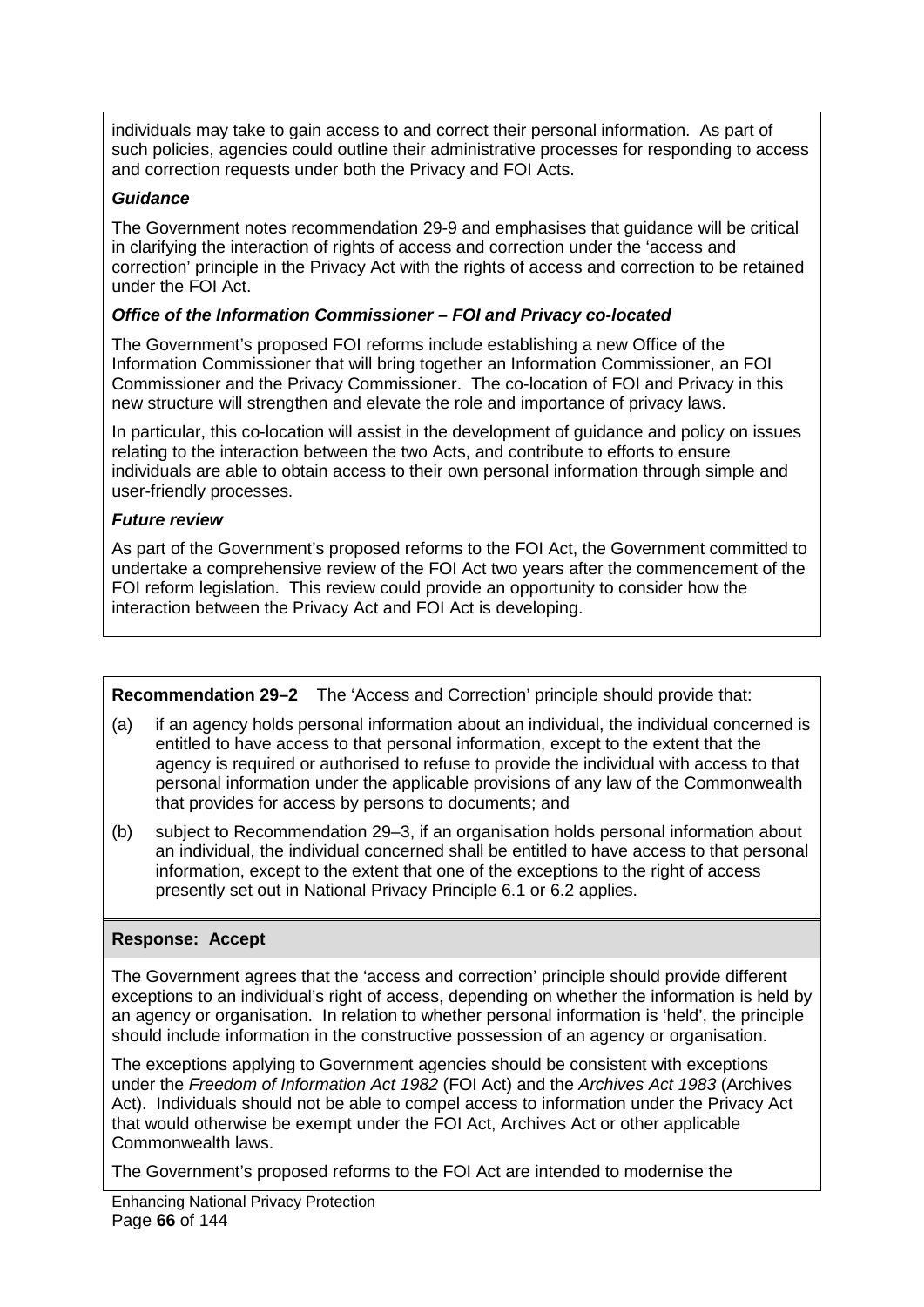legislation. The streamlined provisions of the FOI Act may assist agencies in their consideration of the exemptions when responding to access requests under the 'access and correction' principle.

The Government recognises that guidance and legislative amendment will be required to clarify how the exemptions in the FOI Act and other applicable Commonwealth laws will be applied to access requests under the Privacy Act (see recommendation 29-9).

**Recommendation 29–3** The 'Access and Correction' principle should provide that, where an organisation holds personal information about an individual, it is not required to provide access to the information to the extent that providing access would be reasonably likely to pose a serious threat to the life or health of any individual.

### **Response: Accept with amendment**

The Government agrees that individuals should not be entitled to obtain access to personal information that an organisation holds about them if providing access would pose a serious threat to the life or health of any individual (including the individual seeking access).

As noted in the response to recommendation 25-3, the Government considers that, for consistency, a 'serious threat' should refer to 'life, health or safety'.

The Government notes that this recommendation removes the current requirement in the equivalent principle (National Privacy Principle 6.1(a)) that a serious threat also be imminent. In recommendations 22-3 and 25-3 the ALRC has proposed that this 'imminence' requirement also be amended in the context of the proposed 'collection' and 'use and disclosure' principles. The Government notes that the amendments it has proposed in response to those recommendations would not be applicable in the context of the 'access and correction' principle.

In accepting this recommendation, the Government acknowledges the importance of the obligation outlined in recommendation 29-4 that agencies and organisations should take reasonable steps to provide individuals with access to as much information as possible, as an alternative to complete denial of access where an exception applies (recognising that this may not be possible in all circumstances).

**Recommendation 29–4** The 'Access and Correction' principle should provide that, where an agency or organisation is not required to provide an individual with access to his or her personal information, the agency or organisation must take such steps, if any, as are reasonable to provide the individual with as much of the information as possible, including through the use of a mutually agreed intermediary.

### **Response: Accept**

The Government agrees that the 'access and correction' principle should include a strengthened requirement to enable individuals to have access to their personal information to the greatest extent possible.

An agency or organisation's consideration of whether an exception applies should be followed by a proper consideration of whether some form of access can nevertheless be provided, notwithstanding it may be in a reduced form or indirect manner. Although there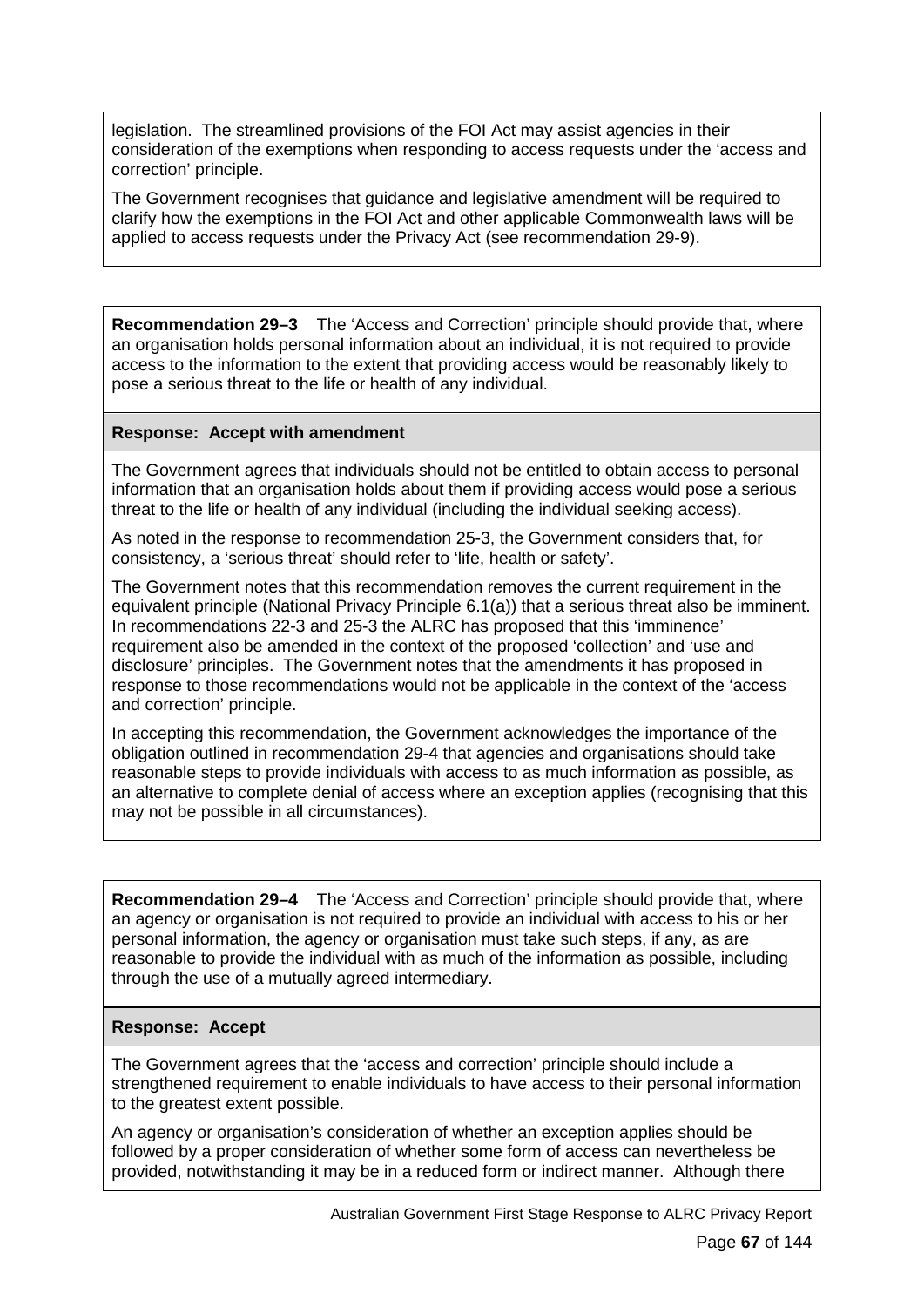will be some circumstances where access can legitimately be denied in its entirety, the existence of grounds to refuse access to some personal information should not always provide grounds for complete denial of access.

The Government emphasises that this requirement would be based on taking 'reasonable steps' to provide access, recognising there will be circumstances where it is reasonable to take no steps to provide access.

For example, where an agency is investigating unlawful activity, taking no steps to provide access may be appropriate if anything other than a complete refusal of the individual's access request would undermine the investigation. However, access requests would need to be considered on a case-by-case basis.

Guidance from the Office of the Privacy Commissioner will be important for assisting agencies and organisations to comply with this requirement (see recommendation 29-9). Such guidance could outline other means of providing access in addition to the use of a mutually agreed intermediary. For example, providing a verbal summary of information in a document or an edited copy of the document, excluding the information covered by the exception.

It is important to note that this provision would not be intended to provide a mechanism to reduce access if access would otherwise be required (consistent with the expressed intent of National Privacy Principle 6.3).

**Recommendation 29–5** The 'Access and Correction' principle should provide that, if an individual seeks to have personal information corrected under the principle, an agency or organisation must take such steps, if any, as are reasonable to:

- (a) correct the personal information so that, with reference to a purpose for which the information is held, it is accurate, relevant, up-to-date, complete and not misleading; and
- (b) notify other entities to whom the personal information has already been disclosed, if requested to do so by the individual and provided such notification would be practicable in the circumstances.

### **Response: Accept**

The Government agrees that agencies and organisations should, if an individual requests personal information to be corrected, take reasonable steps to correct personal information so that, with reference to a purpose for which the information is held, it is accurate, relevant, up-to-date, complete and not misleading.

Agencies and organisations should also take reasonable steps to correct information that they become aware of as being incorrect other than through an individual seeking access (for example, when notified of a correction to personal information by another party).

It would be necessary for the Office of the Privacy Commissioner to publish guidance on the application of this principle. As has been noted in response to recommendation 29-9, the Office of the Privacy Commissioner could provide additional guidance on the manner in which personal information can be corrected.

## *Requirement to notify third parties of corrections*

Agencies and organisations should, where they have corrected personal information, notify other entities to which the personal information has already been disclosed by the agency or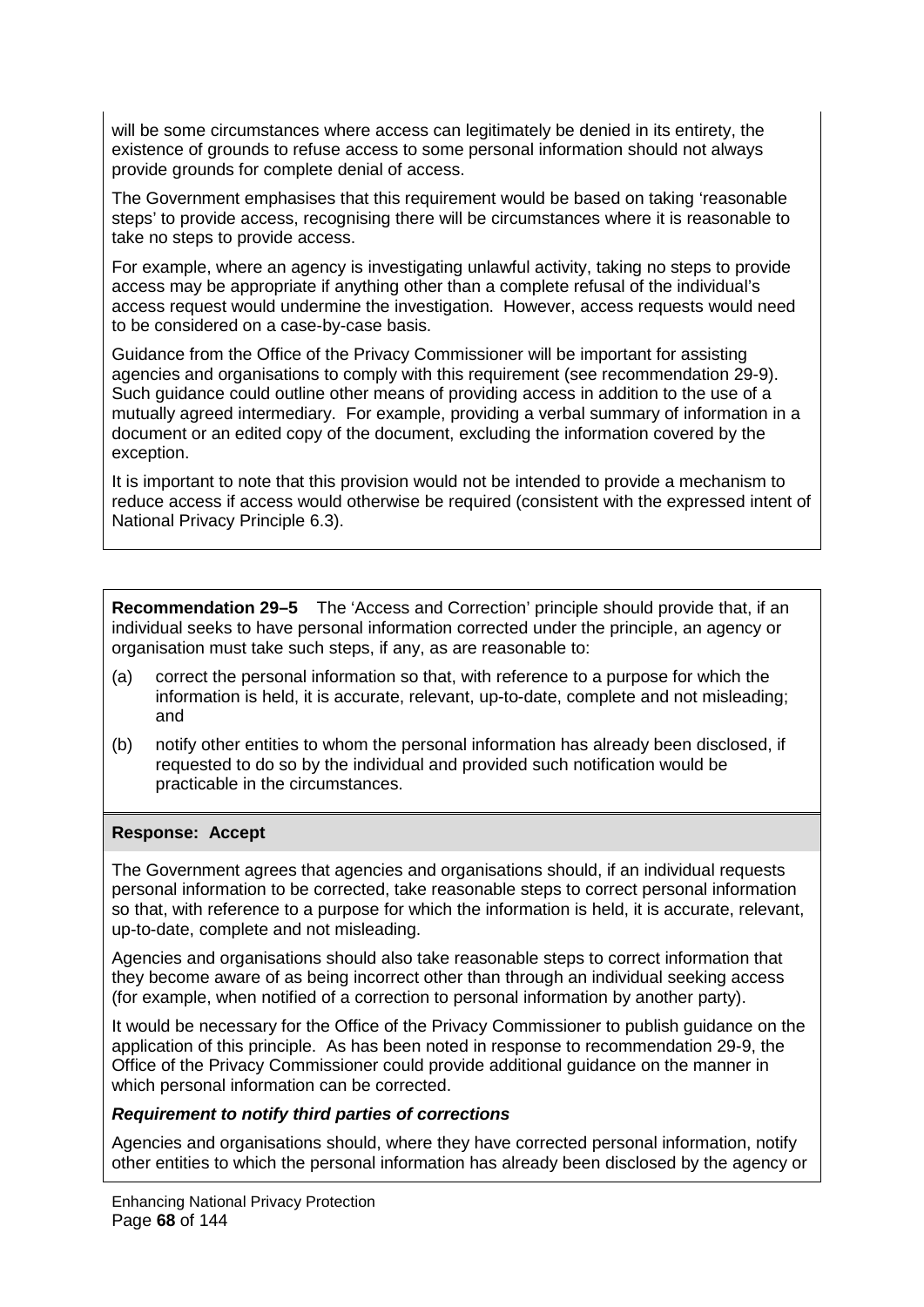organisation, if requested to do so by the individual and provided such notification would be practicable in the circumstances.

As this requirement would be based on taking 'reasonable steps', then a range of factors would be relevant to considering what steps, if any, to take to notify third parties of a correction made. Such factors could include the materiality of the correction and the potential for adverse consequences to the individual if incorrect information is used or disclosed.

An agency or organisation's Privacy Policy could outline information relevant to notifying third parties of corrections as part of outlining the steps individuals may take to access and correct personal information held about them by the agency or organisation, as would be required by the 'openness' principle (see recommendation 24-1).

Guidance from the Office of the Privacy Commissioner would be helpful to assist agencies and organisations in responding to notifications they receive regarding corrections to an individual's personal information.

**Recommendation 29–6** The 'Access and Correction' principle should provide that an agency or organisation must, in the following circumstances, if requested to do so by the individual concerned, take reasonable steps to associate with the record a statement of the correction sought:

- (a) if the agency or organisation that holds personal information is not willing to correct personal information in accordance with a request by the individual concerned; and
- (b) where the personal information is held by an agency, no decision or recommendation to the effect that the record should be amended wholly or partly in accordance with that request has been made under the applicable provisions of a law of the Commonwealth.

### **Response: Accept in principle**

Agencies and organisations should be required to take reasonable steps to 'associate' with a disputed record of personal information a statement of the correction sought by the individual.

This statement should be associated in such a way that it is apparent to subsequent users of the disputed information.

The Government accepts this recommendation in principle, as it may not be necessary to include paragraph (b) in the proposed 'access and correction' principle.

### *Amend rights of amendment and annotation in the* **Freedom of Information Act 1982**

In addition to recommendations 29-5 and 29-6, which would amend the rights of correction and annotation of personal information held by agencies, the Government proposes that the provisions of Part V of the FOI Act that set out rights of amendment and annotation should be made consistent with the rights under the Privacy Act.

The ALRC and Administrative Review Council, in its joint report *Open Government: A Review of the Federal Freedom of Information Act 1982*, ALRC 77 (1995), made a series of recommendations in relation to the rights of amendment and annotation of personal information under the FOI Act.

Through the proposed 'access and correction' principle applying to agencies, a number of these recommendations would, in effect, be implemented in relation to correction of personal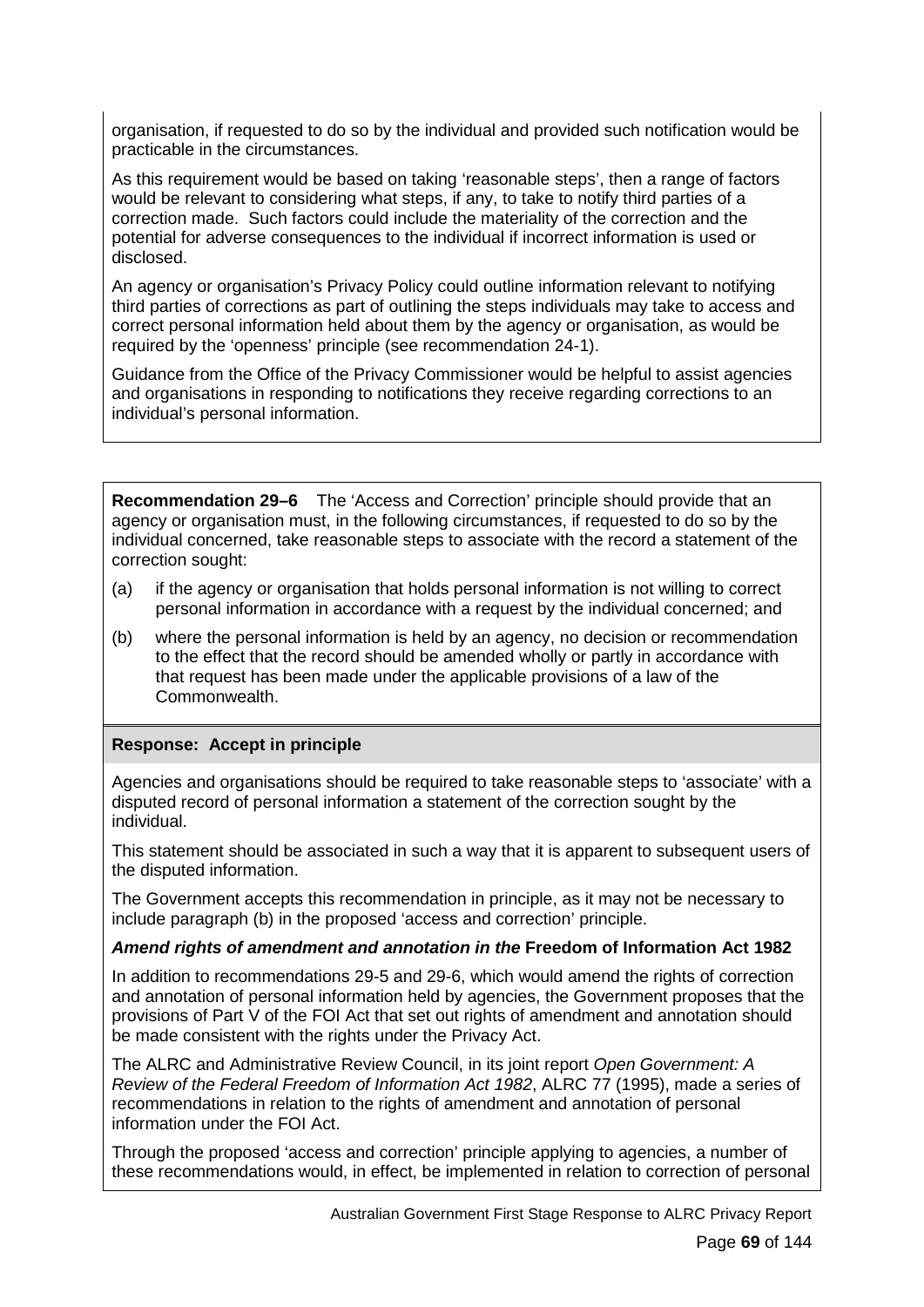information held by agencies.

The Government proposes to implement recommendations 77 to 80 of ALRC 77 to amend the FOI and Privacy Acts to address these issues of consistency of correction and annotation rights.

**Recommendation 29–7** The 'Access and Correction' principle should provide that an agency or organisation must:

- (a) respond within a reasonable period of time to a request from an individual for access to his or her personal information held by the agency or organisation; and
- (b) provide access in the manner requested by the individual, where reasonable and practicable.

#### **Response: Accept with amendment**

The Government agrees that the 'access and correction' principle should include general requirements in relation to the procedural matters outlined in the recommendation.

Consistent with principles-based regulation, these requirements should not be overly prescriptive and should be able to apply across the diverse range of agencies and organisations covered by the Privacy Act.

Guidance from the Office of the Privacy Commissioner on procedural matters in responding to requests for access and correction will be important (see recommendation 29-9).

The Government notes that the recommendation does not refer to the additional procedural matter of charging fees for access.

Consistent with the ALRC's views expressed in the report and existing National Privacy Principle 6.4, the Government agrees that the principle should provide that, where an organisation imposes a charge for providing access to personal information, the charge must not be excessive and must not apply to lodging a request for access.

This provision should not apply to agencies. Consistent with the Government's commitment to allow individuals to access their own personal information free of charge under the *Freedom of Information Act 1982* (FOI Act), which is being progressed in the Government's reform of the FOI Act, agencies should not be permitted to charge an individual for access to his or her own personal information under the Privacy Act.

For the sake of clarity, the Government notes that agencies and organisations should not be able to charge fees for corrections and annotations of personal information, consistent with the existing approach under the Privacy Act and FOI Act.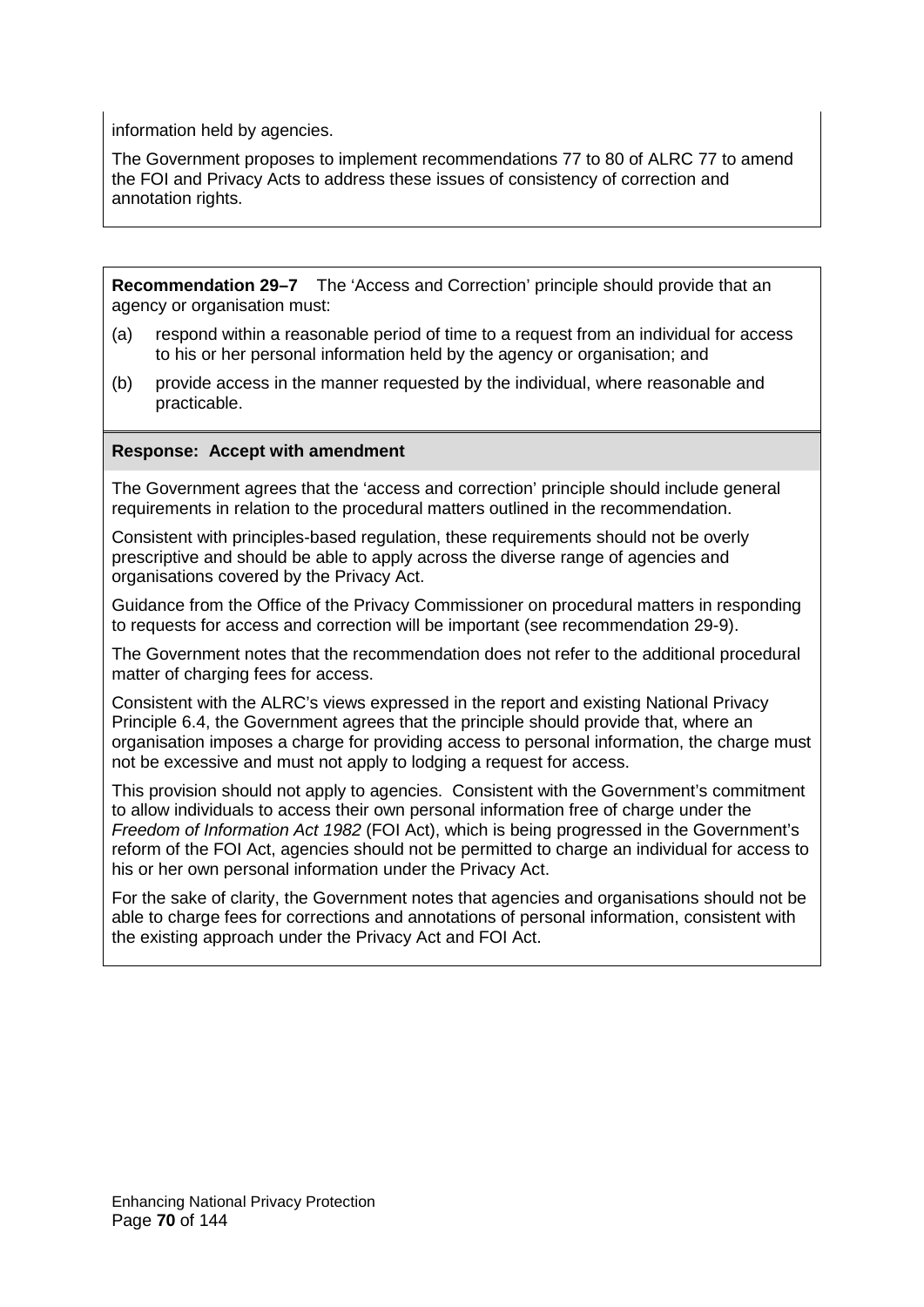**Recommendation 29–8** The 'Access and Correction' principle should provide that where an agency or organisation denies a request for access, or refuses to correct personal information, it must provide the individual with:

- (a) reasons for the denial of access or refusal to correct personal information, except to the extent that providing such reasons would undermine a lawful reason for denying access or refusing to correct the personal information; and
- (b) notice of potential avenues for complaint.

### **Response: Accept with amendment**

The Government agrees it is an important element of procedural fairness for individuals to be provided with the reasons for an adverse decision. Further, a requirement to provide reasons can encourage greater care in decision-making by agencies and organisations and enhance the ability for individuals to assess whether a decision could be challenged through the complaints process.

The principle should explicitly provide for situations where providing reasons would undermine the reasons for denying the request for access or correction (such as where specifying the exception being relied on would prejudice an investigation into unlawful activity).

Additionally the principle should recognise that, where reasons can be provided for an adverse decision, the reasons should specify any relevant exceptions, requirements or authorisations relied on in making the decision.

The 'access and correction' principle is to entitle individuals to have access to their personal information, except to the extent an exception applies (organisations) or it is required or authorised to refuse access (agencies) (see recommendation 29-2).

Proper compliance with the principle would require an appropriate exception, requirement or authorisation to have been identified to be able to reach a decision to refuse access. It would therefore not be an additional burden to communicate to the individual the specific exception, requirement or authorisation relied on to the extent that it has already been identified.

It is appropriate that, in giving reasons for an adverse decision, agencies and organisations also provide notice of the potential avenues for complaint available to an individual. The Government notes that agencies and organisations would be required to:

- outline in their Privacy Policy the avenues of complaint available to individuals in relation to privacy complaints (under the proposed 'openness' principle); and
- include in collection notices the fact that avenues of complaint are available, referring to the additional information available in its Privacy Policy (under the proposed 'notification' principle).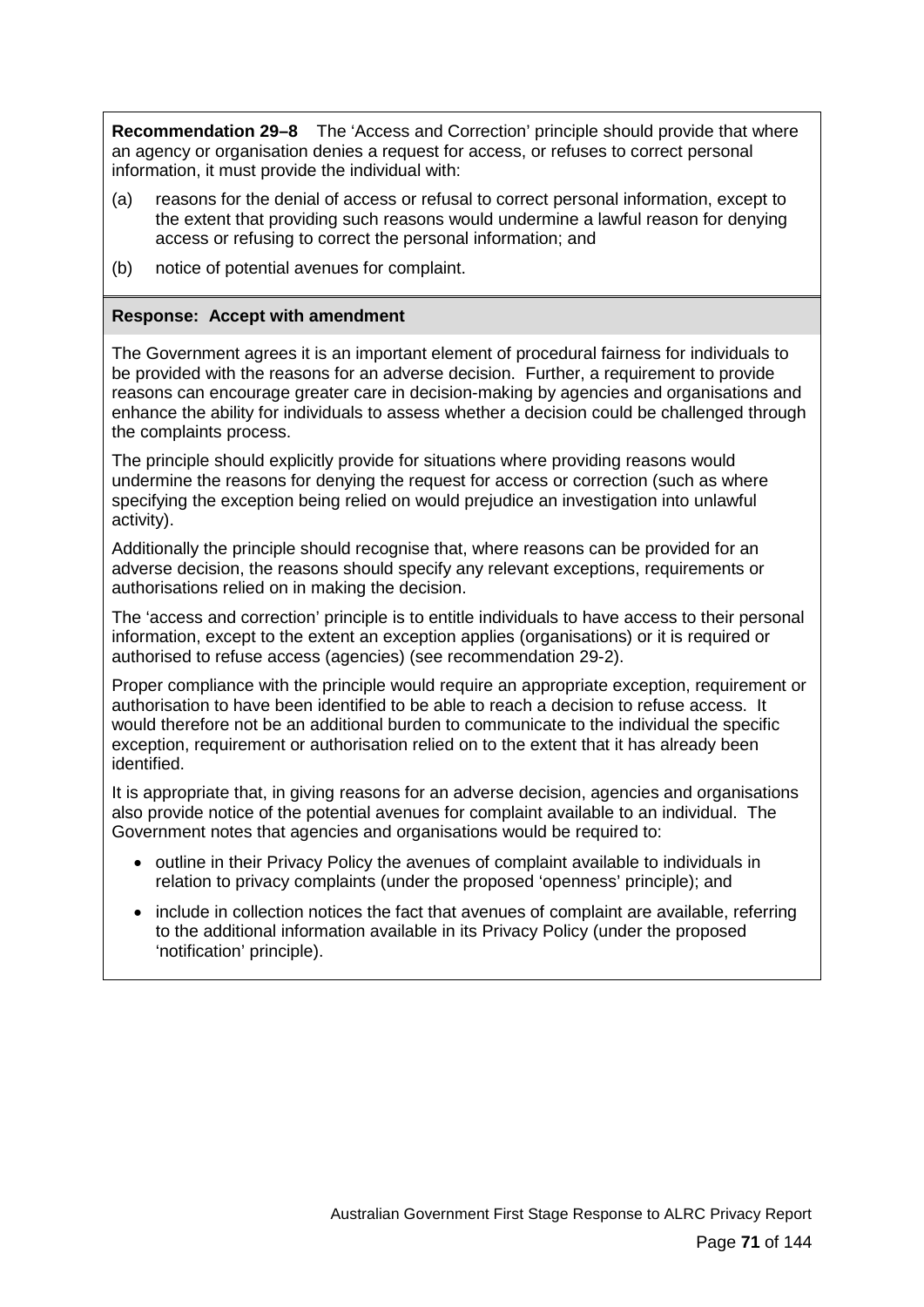**Recommendation 29–9** The Office of the Privacy Commissioner should develop and publish guidance on the 'Access and Correction' principle, including:

- (a) when personal information is 'held' by an agency or organisation;
- (b) the requirement that access to personal information should be provided to the maximum extent possible consistent with relevant exceptions;
- (c) the factors that an agency or organisation should take into account when determining what is a reasonable period of time to respond to a request for access;
- (d) the factors that an agency or organisation should take into account in determining when it would be reasonable and practicable to notify other entities to which it has disclosed personal information of a correction to this information; and
- (e) the interrelationships between access to, and correction of, personal information under the *Privacy Act* and other Commonwealth laws, in particular, those relating to freedom of information.

#### **Response: Accept**

The Government encourages the development and publication of appropriate guidance by the Office of the Privacy Commissioner, noting that the decision to provide guidance is a matter for the Privacy Commissioner.

As a number of changes to existing access and correction requirements are proposed, the Government agrees with the ALRC that agencies and organisations would benefit from clear guidance on how these changes should be applied. Guidance on the principle, and in particular the matters specified in paragraphs (a) to (e) of the recommendation, will be essential in assisting agencies and organisations to understand their obligations under this principle.

In relation to paragraph (e), the Government notes the proposed establishment of the Office of the Information Commissioner, which will co-locate the existing Privacy Commissioner and new positions of Information Commissioner and Freedom of Information Commissioner. This will provide new possibilities for the coordinated development of government information policy, including in the development of guidance on the interrelationships between different access and correction regimes under the Privacy Act and *Freedom of Information Act 1982*.

Additional matters which guidance should address, as foreshadowed by the ALRC at [29.116], are the manner in which personal information can be corrected (such as amending the information, deleting incorrect information or adding to the information), and potential conflicts between the requirements of the principle and other record-keeping obligations, including those under the *Archives Act 1983*.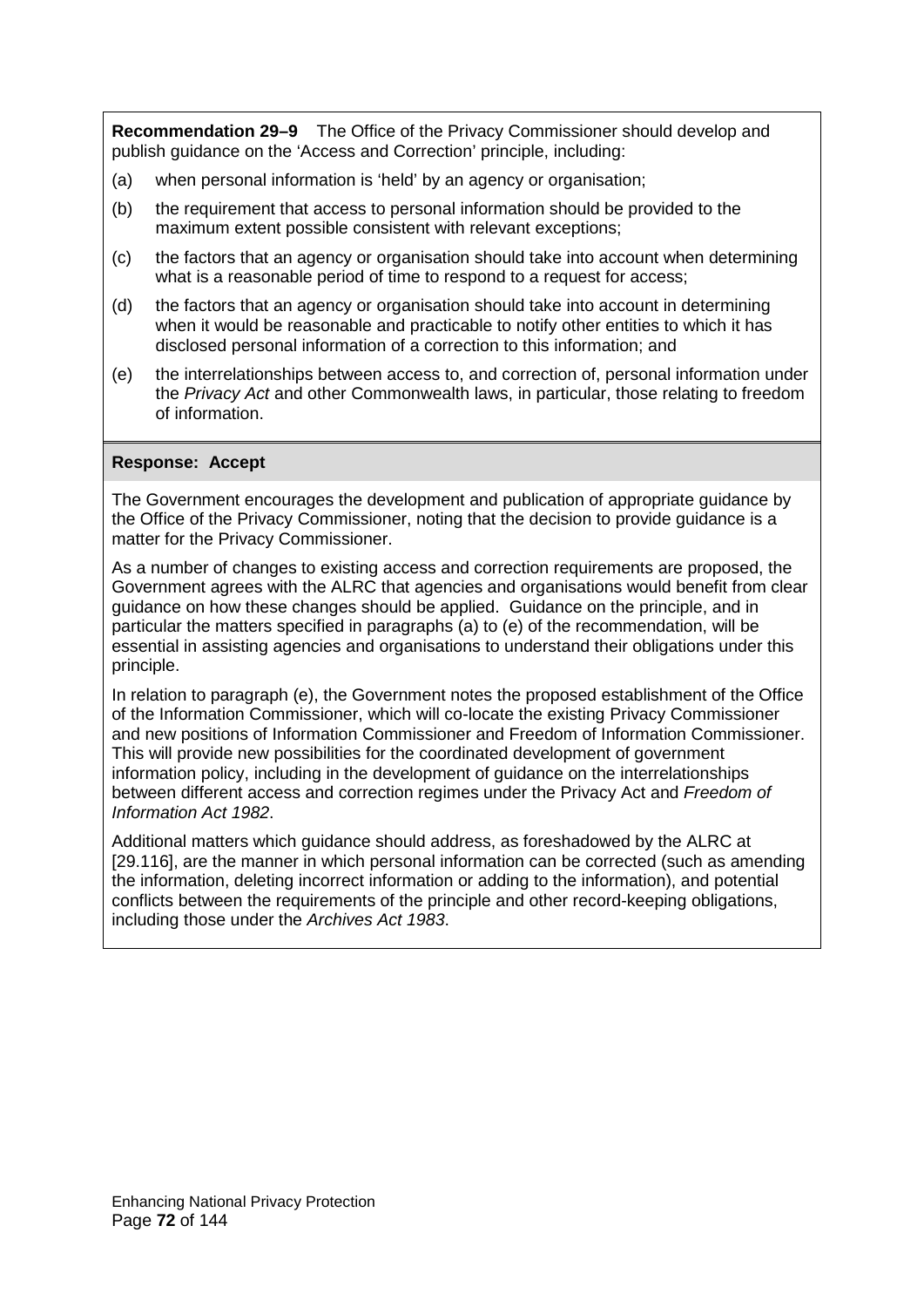## **30. Identifiers**

**Recommendation 30–1** The model Unified Privacy Principles should contain a principle called 'Identifiers' that applies to organisations.

#### **Response: Accept**

Due to the high level of reliability of Government issued identifiers to verify and identify an individual, such identifiers are effective tools for linking personal information. However, they can also be highly privacy intrusive if used inappropriately.

While it is appropriate that agencies can use and disclose identifiers in accordance with their functions to provide a public benefit (subject to appropriate regulation), there must be protections to prevent misuse of such identifiers by the private sector.

The Government agrees that identifiers issued by agencies should be subject to additional regulation with regard to how they may be handled by private sector organisations.

The Government notes that section 7A of the Privacy Act provides that acts of certain agencies are to be treated as the acts of organisations. The policy intent of section 7A is that bodies operating in the commercial sphere should operate on a level playing field. Where agencies are engaged in commercial activities, they should be required to comply with the Privacy Principles just like private sector organisations. A note should accompany the 'identifiers' principle that draws attention to the role of section 7A.

**Recommendation 30–2** The 'Identifiers' principle should include an exception for the adoption, use or disclosure by prescribed organisations of prescribed identifiers in prescribed circumstances. These should be set out in regulations made:

- (a) in accordance with the regulation-making mechanism set out in the *Privacy Act*; and
- (b) when the Minister is satisfied that the adoption, use or disclosure is for the benefit of the individual concerned.

#### **Response: Accept in principle**

The Government acknowledges that there are circumstances where the use and disclosure of a government identifier by an organisation will allow them to provide a strong benefit to an individual. A clear example of this is where an organisation uses and discloses an identifier for the purposes of verifying whether an individual should be entitled to a concession. This provides significant benefit to the individual and ensures organisations are providing benefits only to legitimate claimants.

The Government therefore agrees that there should be a mechanism which provides the flexibility to allow prescribed identifiers to be adopted, used or disclosed by organisations in prescribed circumstances. The Government will ensure that the regulation power provides sufficient scope to allow organisations to interact with agency identifiers where there is a clear benefit to the individual.

The Government intends to work with the Office of Parliamentary Counsel to enhance the value of the regulation making power. The current power has resulted in a procedural mechanism which does not require meaningful consultation between Ministers and the Office of the Privacy Commissioner.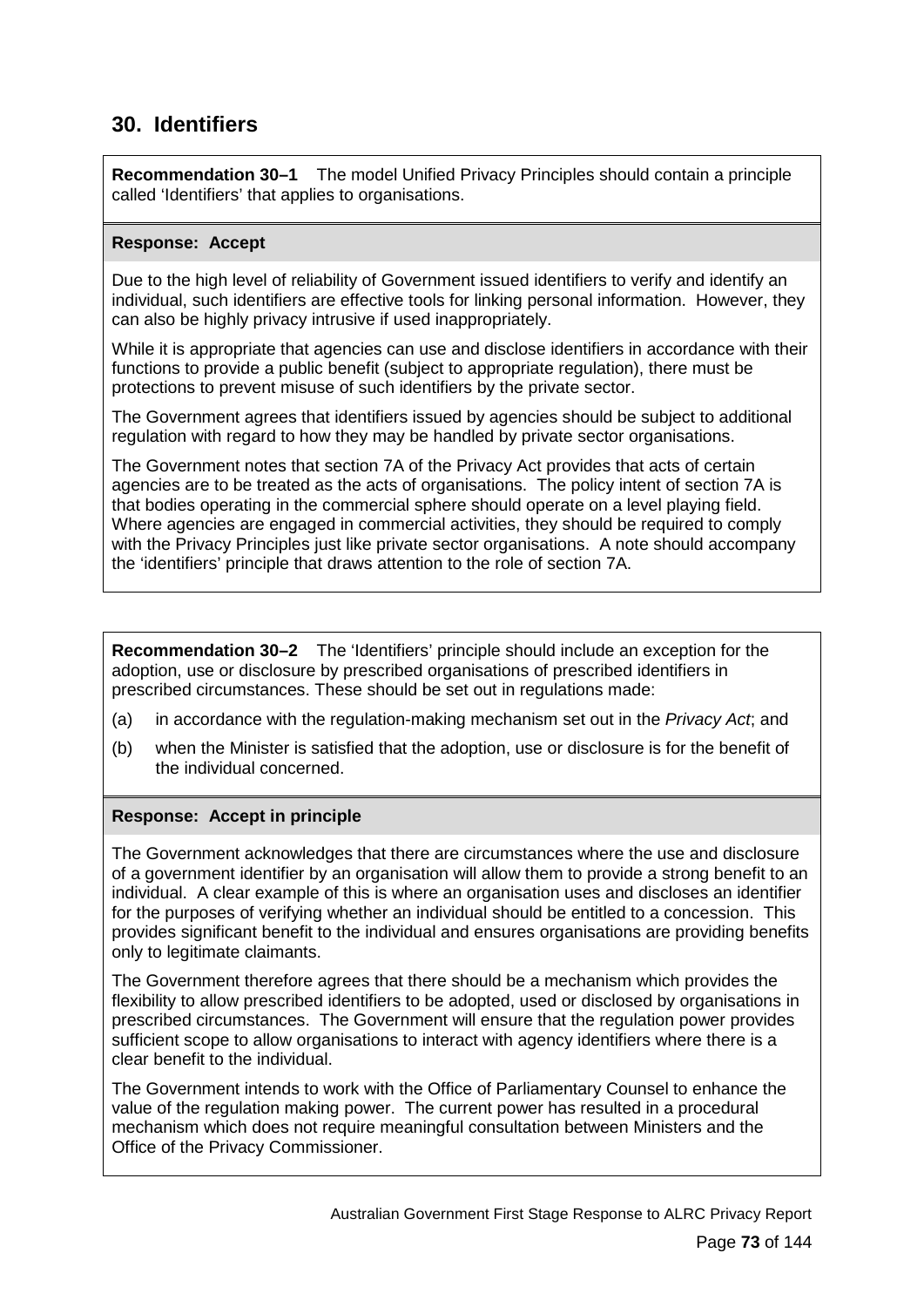Current regulation processes require individual organisations to be prescribed and this has resulted in significant delays in organisations providing much needed concessional services to individuals. The Government intends to extend the regulation power to allow a class of organisations to be prescribed. It is intended that the Government would still be required to articulate the types of organisations that can interact with agency identifiers to provide services which are for the public benefit but that this is done in a meaningful way.

The 'identifiers' principle will also include exceptions that reflect those provided in existing National Privacy Principle 7 (with amendments as proposed in the 'use and disclosure' principle). These exceptions will continue to ensure that identifiers can be used and disclosed in accordance with law, to prevent a serious threat to an individual's life, health or safety and to assist in law enforcement investigations.

**Recommendation 30–3** The 'Identifiers' principle should define 'identifier' inclusively to mean a number, symbol or biometric information that is collected for the purpose of automated biometric identification or verification that:

- (a) uniquely identifies or verifies the identity of an individual for the purpose of an agency's operations; or
- (b) is determined to be an identifier by the Privacy Commissioner.

However, an individual's name or Australian Business Number, as defined in the *A New Tax System (Australian Business Number) Act 1999* (Cth), is not an 'identifier'.

#### **Response: Not accept**

The Government does not believe that it is necessary for the 'identifiers' principle to apply to biometric information that is collected for the purpose of automated biometric identification or verification. The collection of such information by organisations will not result in the privacy risks that the 'identifiers' principle is intended to address, such as the risk of an identifier becoming widely held and applied to facilitate extensive data-matching or data-linking.

However, to future-proof the types of identifiers regulated by the principle, the Minister responsible for the Privacy Act (rather than the Privacy Commissioner) will be able to determine what a government identifier is for the purposes of the Act. This will be similar to the Minister's ability to prescribe lawful activities of organisations in relation to identifiers.

'Identifier' will be defined inclusively to mean a number or symbol that uniquely identifies or verifies the identity of an individual for the purpose of an agency's operations or is determined to be an identifier by the Minister but does not include an Australian Business Number.

**Recommendation 30–4** The 'Identifiers' principle should contain a note stating that a determination referred to in the 'Identifiers' principle is a legislative instrument for the purposes of s 5 of the *Legislative Instruments Act 2003* (Cth).

#### **Response: Accept in principle**

The Government agrees that the Minister's ability to prescribe identifiers, as outlined in recommendation 30-3, should be a legislative instrument. However, specific matters of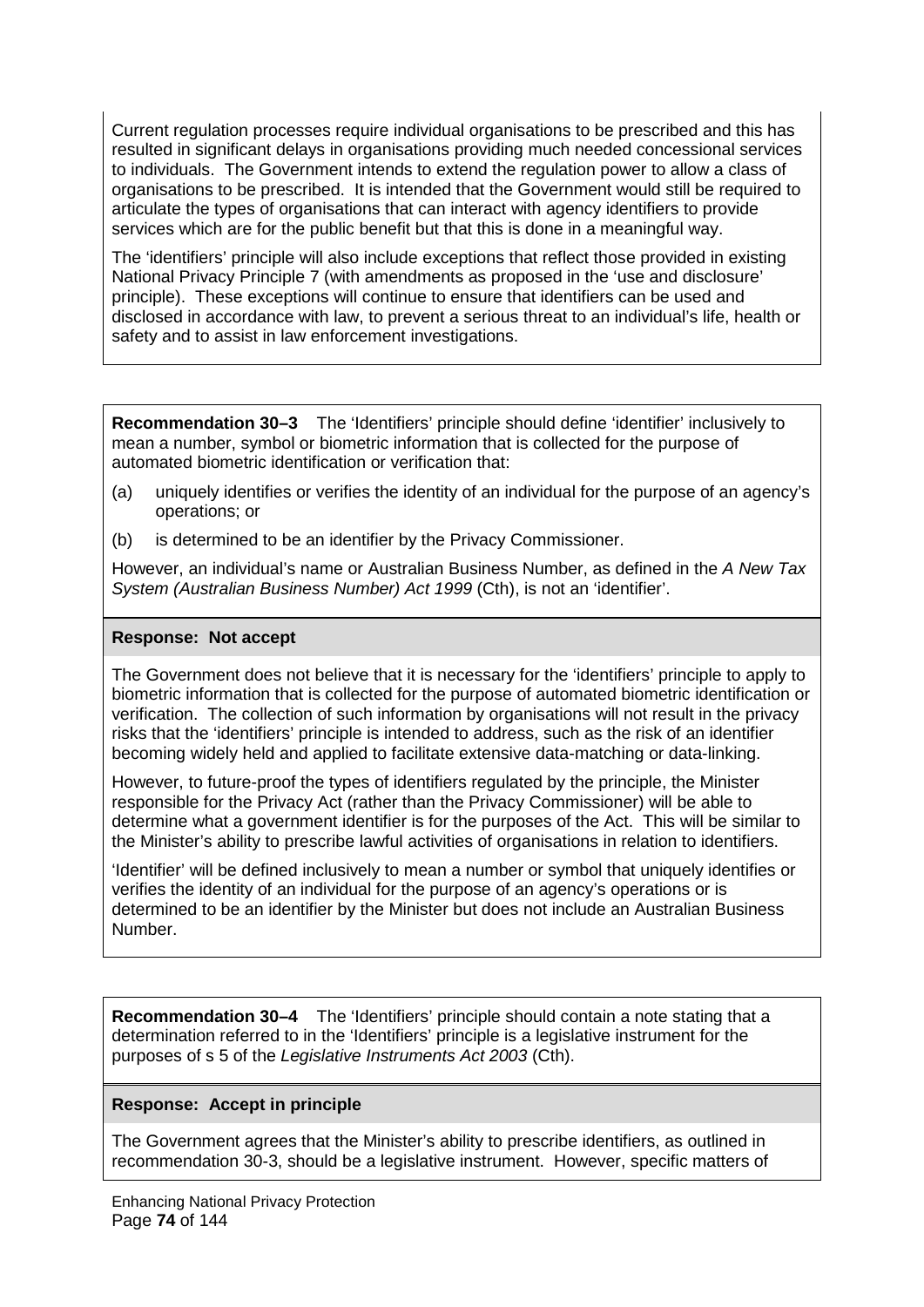drafting will be the responsibility of the Office of Parliamentary Counsel.

**Recommendation 30–5** The 'Identifiers' principle should regulate the adoption, use and disclosure by organisations of identifiers that are assigned by state and territory agencies.

#### **Response: Accept in principle**

The Government agrees that the unauthorised adoption, use and disclosure of state and territory identifiers carries the same risks to an individual's privacy as can occur with Commonwealth identifiers.

However, the Government also acknowledges the importance that state and territory identifiers play in allowing organisations to verify an individual's identity in order to prevent fraudulent or misleading transactions. The ALRC acknowledged in its report that the 'identifier' principle was not intended to restrict organisations using an identifier to verify an identity where it was necessary to their functions. The Government notes the ALRC's drafting in the model 'identifier' principle does not adequately reflect this policy intent.

The Government will ensure that the 'identifier' principle is drafted to reflect that the principle is not intended to restrict identifiers being collected, used or disclosed for the sole purpose of verifying the identity of an individual where it is relevant and necessary to the organisation's functions. This would mean that the identifier could not be used for related purposes such as data-matching and could only be used or disclosed for verification purposes which are objectively considered to be necessary to the organisation's business practices.

The Government would encourage the Privacy Commissioner to develop guidance on the appropriate use and disclosure of identifiers for verification purposes.

**Recommendation 30–6** Before the introduction by an agency of any multi-purpose identifier, the Australian Government, in consultation with the Privacy Commissioner, should conduct a Privacy Impact Assessment.

#### **Response: Accept in principle**

The Government notes the importance of understanding the effect policies will have on the privacy of individuals and recognises that Privacy Impact Assessments are a valuable tool to assist in this process (as evidenced in the acceptance of recommendation 47-4).

The Government acknowledges that the creation of any multi-purpose identifier requires strong consideration of what privacy protections are necessary to ensure individuals' information is used appropriately.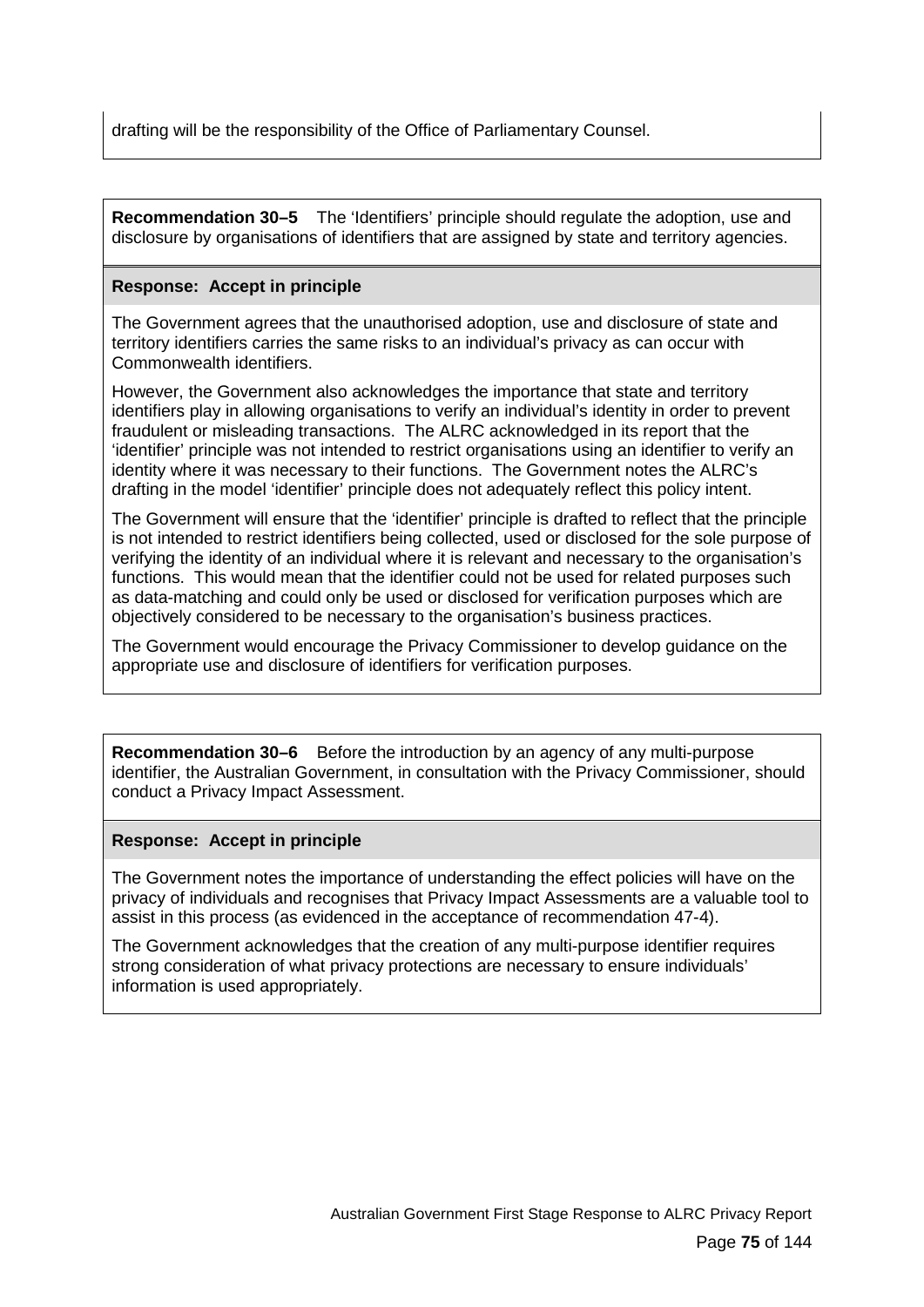**Recommendation 30–7** The Office of the Privacy Commissioner, in consultation with the Australian Taxation Office and other relevant stakeholders, should review the Tax File Number Guidelines issued under s 17 of the *Privacy Act*.

#### **Response: Accept**

The Government agrees that it would be timely and appropriate for the Office of the Privacy Commissioner to conduct a review of the Tax File Number Guidelines issued under section 17 of the Privacy Act, though it is noted that this is a decision for the Privacy Commissioner.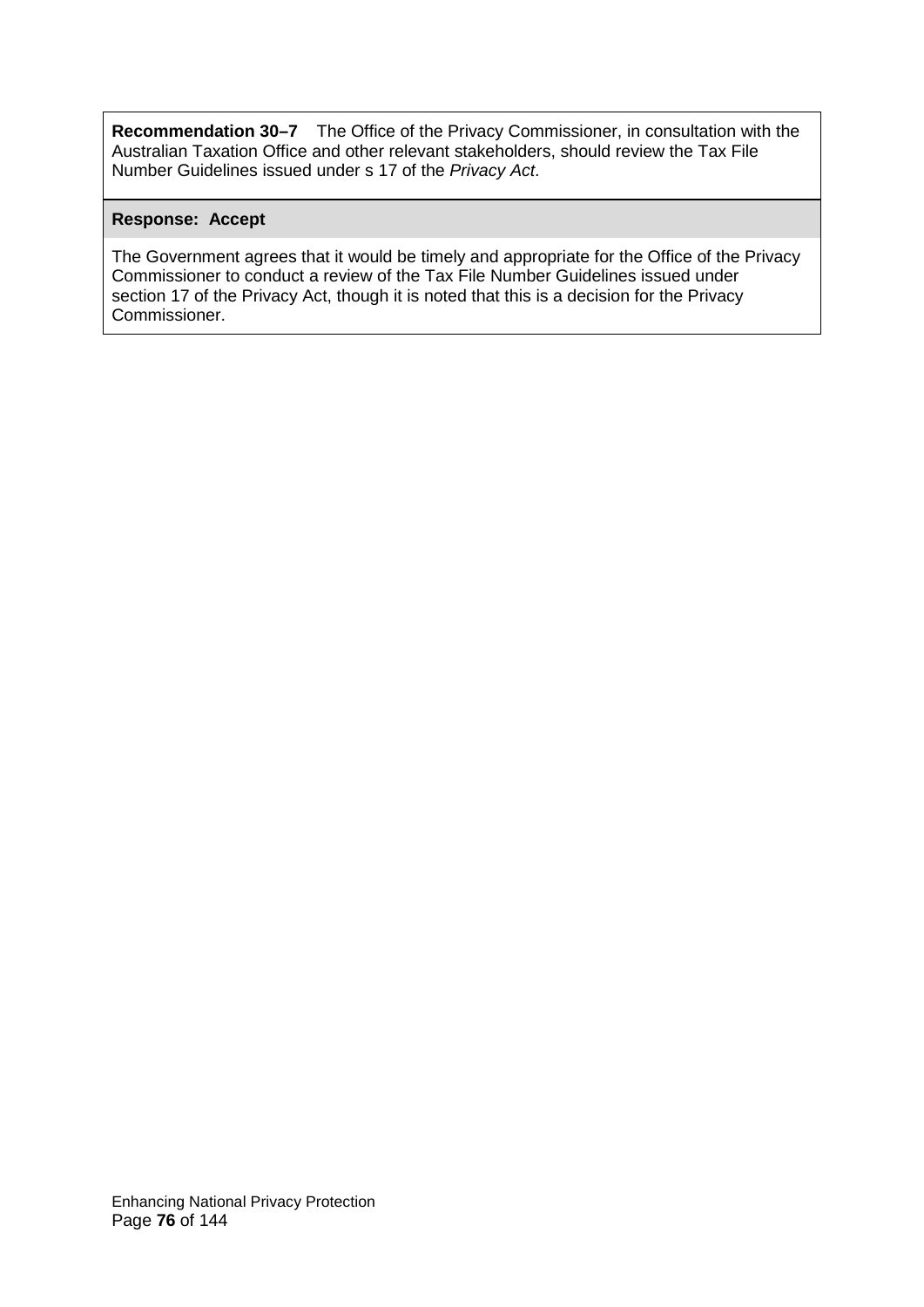# **31. Cross-border Data Flows**

**Recommendation 31–1** (a) The *Privacy Act* should be amended to clarify that it applies to acts done, or practices engaged in, outside Australia by an agency.

(b) The model Unified Privacy Principles should contain a principle called 'Cross-border Data Flows' that applies to agencies and organisations.

### **Response: Accept**

The Government agrees with the conclusions of the ALRC on the desirability of extending cross-border protections for personal information to the acts and practices of agencies.

**Recommendation 31–2** The 'Cross-border Data Flows' principle should provide that, if an agency or organisation in Australia or an external territory transfers personal information about an individual to a recipient (other than the agency, organisation or the individual) who is outside Australia or an external territory, the agency or organisation remains accountable for that personal information, unless the:

- (a) agency or organisation reasonably believes that the recipient of the information is subject to a law, binding scheme or contract which effectively upholds privacy protections that are substantially similar to the model Unified Privacy Principles;
- (b) individual consents to the transfer, after being expressly advised that the consequence of providing consent is that the agency or organisation will no longer be accountable for the individual's personal information once transferred; or
- (c) agency or organisation is required or authorised by or under law to transfer the personal information.

#### **Response: Accept with amendment**

The Government accepts this recommendation with modifications. The Government accepts the general principle that an agency or organisation should remain accountable for personal information that is transferred outside Australia. The Government accepts that there should be a limited number of exceptions to this principle whereby the agency or organisation will no longer be accountable. The Government accepts the exceptions set out in paragraphs (b) and (c) of the recommendation.

The Government considers the exception recommended by the ALRC in paragraph (a) should be modified. The exception should only apply in situations where the recipient of the personal information who is outside Australia is subject to obligations to uphold privacy protections substantially similar to the Privacy Principles and where there are accessible mechanisms for individuals to be able to take effective action to have the privacy protections enforced. The Government recognises that the application of laws or binding schemes may satisfy both these requirements. However, the Government does not consider that the application of contractual obligations on the recipient of the information provides an individual with any rights to take action under the contract. While contracts are important mechanisms for agencies and organisations to impose obligations upon recipients, they should not provide an exception from the general accountability obligations.

Consistent with this approach, the Government considers that any law or binding scheme must have effective enforcement mechanisms which can be used to protect the personal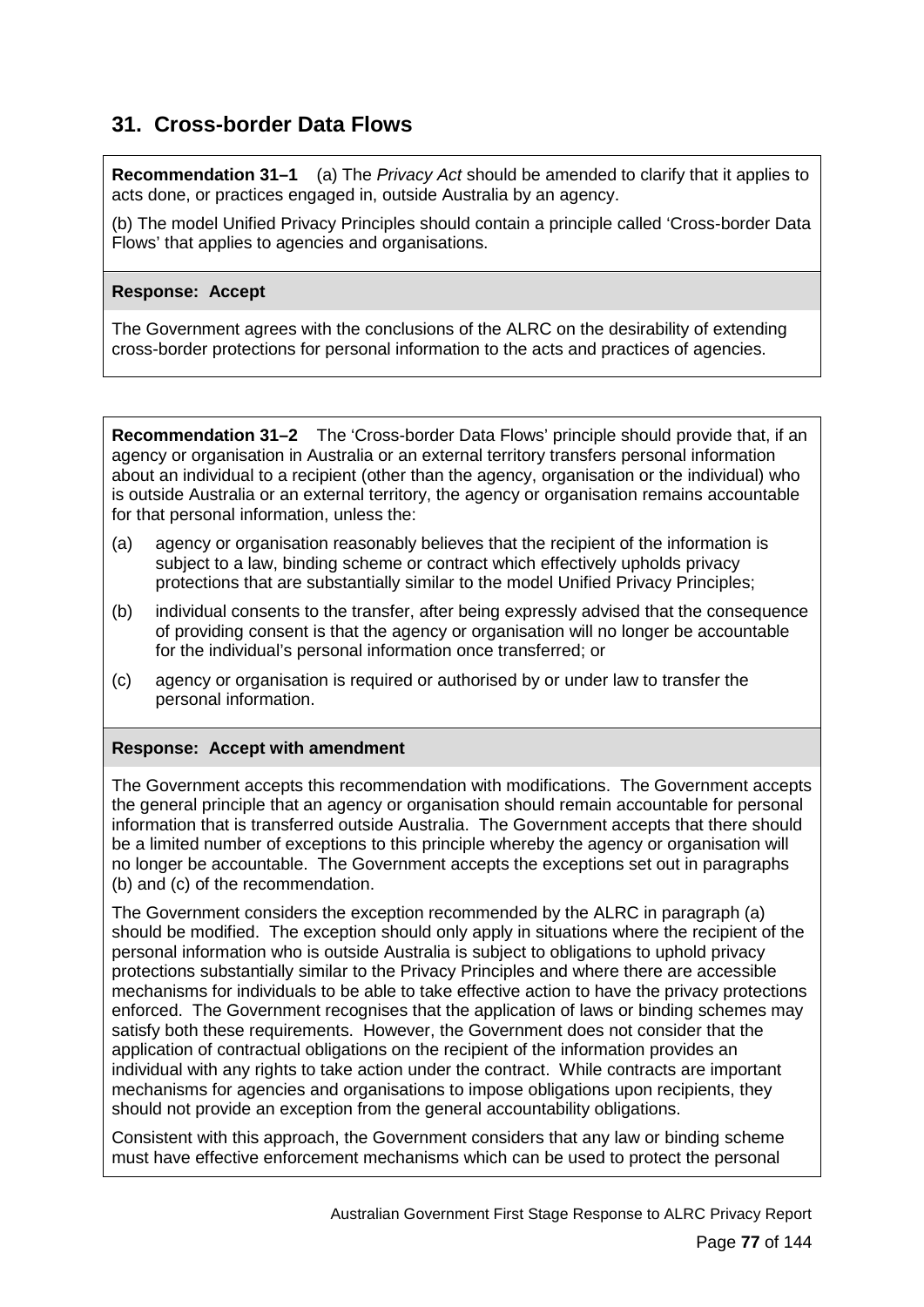information of Australians transferred into the jurisdiction to which the law or binding scheme applies. The Government notes that effective enforcement mechanisms may be expressly included in the law or binding scheme or may take effect through the operation of crossborder enforcement arrangements between the Office of the Privacy Commissioner and an appropriate regulatory authority in the foreign jurisdiction.

In addition, the Government considers that the following exceptions to the general principle of remaining accountable should also apply:

- (d) the agency or organisation reasonably believes that the disclosure is necessary to lessen or prevent a serious threat to:
	- (i) an individual's life, health or safety; or
	- (ii) public health or public safety;

where in the circumstances, it is unreasonable or impracticable to seek the individual's consent;

- (e) the agency or organisation has reason to suspect that unlawful activity or serious misconduct has been, is being or may be engaged in, and the disclosure of the personal information is a necessary part of its own investigation of the matter or in reporting its concerns to relevant persons or authorities; or
- (f) the agency or organisation reasonably believes that the disclosure is necessary for the prevention, detection, investigation, prosecution or punishment of criminal offences, breaches of a law imposing a penalty or sanction or breaches of a prescribed law.

**Recommendation 31–3** The *Privacy Act* should be amended to provide that 'accountable', for the purposes of the 'Cross-border Data Flows' principle, means that where an agency or organisation transfers personal information to a recipient (other than the agency, organisation or the individual) that is outside Australia or an external territory:

- (a) the recipient does an act or engages in a practice outside Australia or an external territory that would have been an interference with the privacy of the individual if done or engaged in within Australia or an external territory; and
- (b) the act or practice is an interference with the privacy of the individual, and will be taken to have been an act or practice of the agency or organisation.

#### **Response: Accept**

It will be important for the term 'accountable' to be defined so that the scope of the principle is clear to agencies and organisations.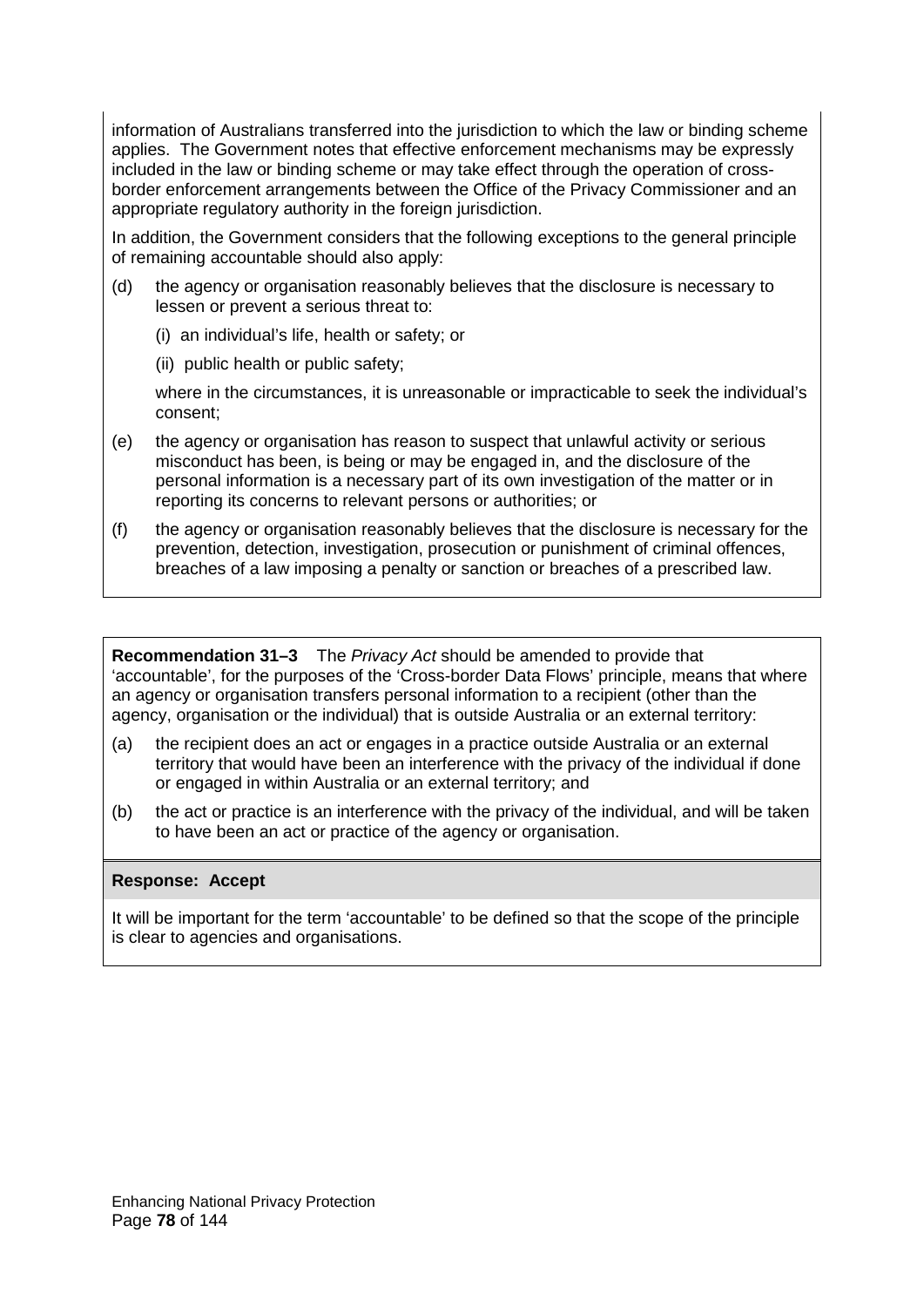**Recommendation 31–4** A note should be inserted after the:

- (a) 'Use and Disclosure' principle, cross-referencing to the 'Cross-border Data Flows' principle; and
- (b) 'Cross-border Data Flows' principle, cross-referencing to the 'Use and Disclosure' principle.

#### **Response: Accept**

This and other appropriate notes identifying cross-references will be considered in the drafting process.

**Recommendation 31–5** Section 13B of the *Privacy Act* should be amended to clarify that, if an organisation transfers personal information to a related body corporate outside Australia or an external territory, the transfer will be subject to the 'Cross-border Data Flows' principle.

#### **Response: Accept**

The Government accepts this is an appropriate clarification.

**Recommendation 31–6** The Australian Government should develop and publish a list of laws and binding schemes in force outside Australia that effectively uphold principles for the fair handling of personal information that are substantially similar to the model Unified Privacy Principles.

#### **Response: Accept**

A Government list of laws and binding schemes outside Australia which uphold Privacy Principles that are substantially similar to the Privacy Principles will provide guidance to agencies and organisations. Agencies and organisations will be able to use the list to assist them in forming a reasonable belief that, in the circumstances of their particular cross-border transfer of personal information, the recipient of the information will be accountable. This will include considering all relevant matters, such as whether the particular law or binding scheme in operation outside Australia provides exemptions or other limitations that would apply to the recipient.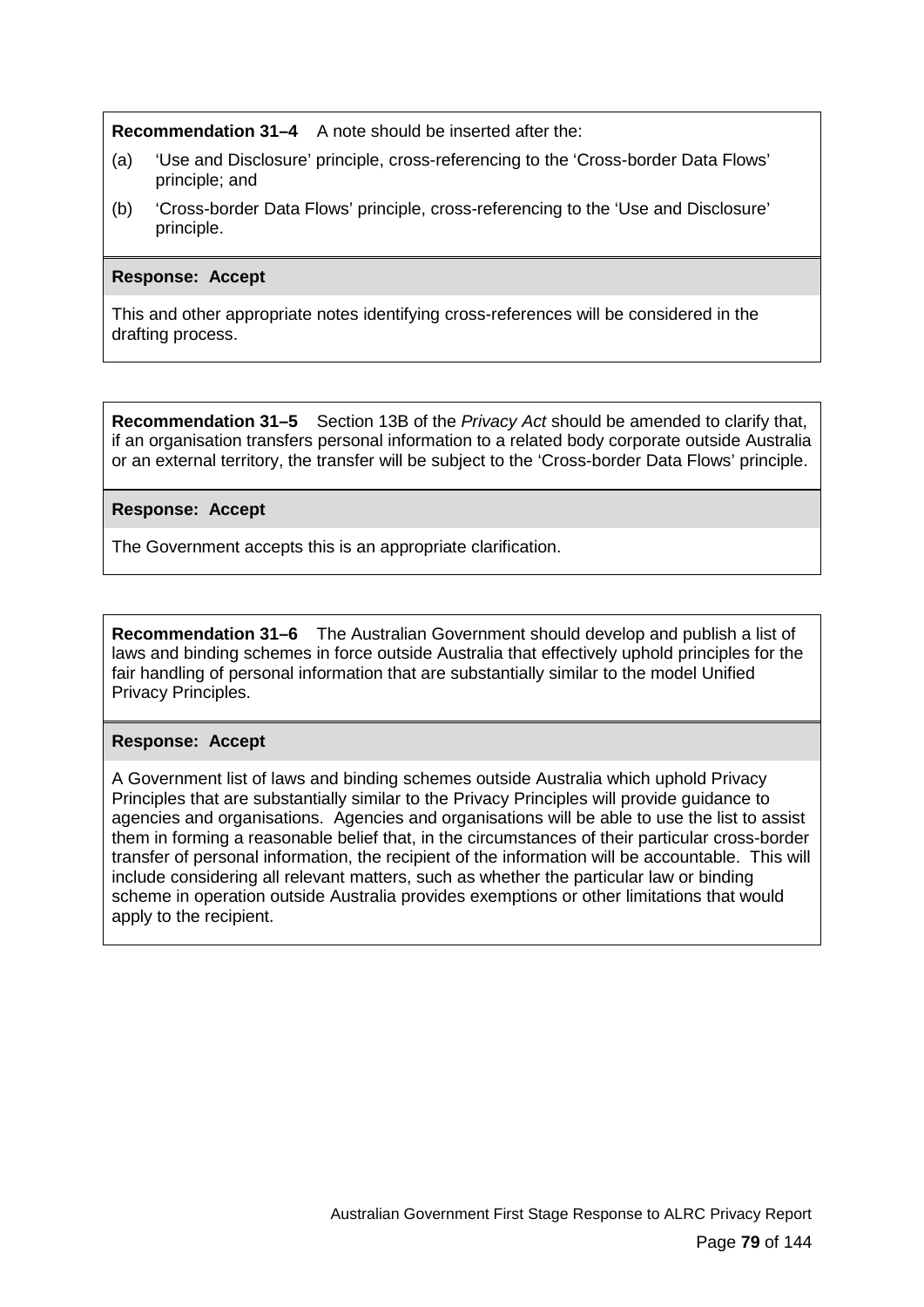**Recommendation 31–7** The Office of the Privacy Commissioner should develop and publish guidance on the 'Cross-border Data Flows' principle, including guidance on:

- (a) circumstances in which personal information may become available to a foreign government;
- (b) outsourcing government services to organisations outside Australia;
- (c) the issues that should be addressed as part of a contractual agreement with an overseas recipient of personal information;
- (d) what constitutes a 'reasonable belief';
- (e) consent to cross-border data flows, including information for individuals on the consequences of providing consent;
- (f) the establishment by agencies of administrative arrangements, memorandums of understanding or protocols with foreign governments, with respect to appropriate handling practices for personal information in overseas jurisdictions where privacy protections are not substantially similar to the model Unified Privacy Principles (for example, where the transfer is required or authorised by or under law); and
- (g) examples of circumstances which do, and do not, constitute a transfer for the purposes of the 'Cross-border Data Flows' principle.

#### **Response: Accept**

The Government encourages the development and publication of appropriate guidance by the Office of the Privacy Commissioner, noting that the decision to provide guidance is a matter for the Privacy Commissioner.

Guidance on this principle will be very important for organisations and agencies which undertake cross-border transfers of personal information. For example, providing advice on circumstances which do, and do not, constitute a transfer for the purposes of the principle will help to clarify that the principle is intended to apply to personal information accessed or stored outside Australia, but not to any personal information that may be routed or temporarily stored outside Australia. Similarly, guidance for agencies on the establishment of administrative arrangements or other understandings will be particularly important for the effective implementation of this principle.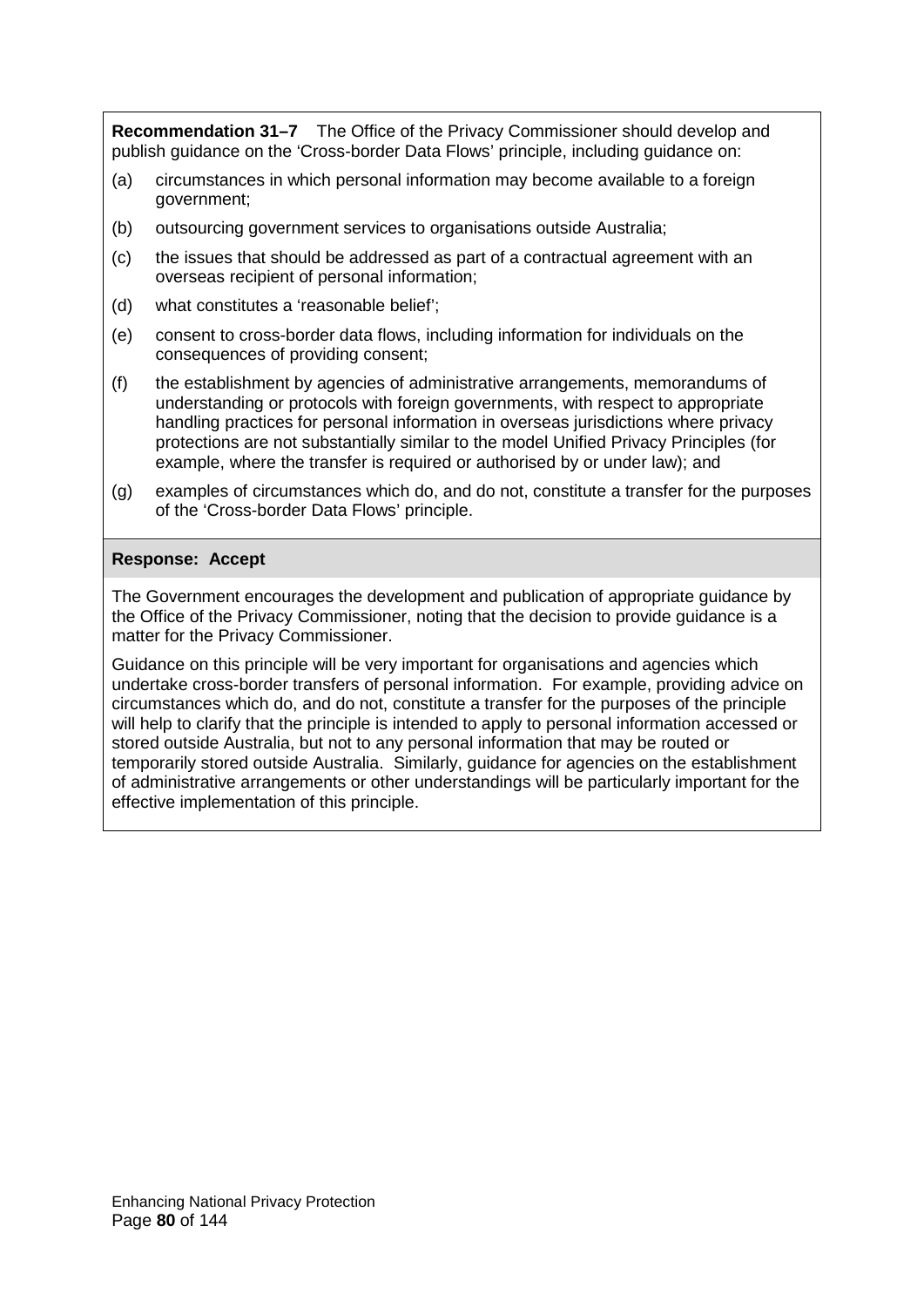**Recommendation 31–8** The Privacy Policy of an agency or organisation, referred to in the 'Openness' principle, should set out whether personal information may be transferred outside Australia and the countries to which such information is likely to be transferred.

#### **Response: Accept**

Guidance from the Office of the Privacy Commissioner on the meaning of 'transfer' will assist agencies and organisations in determining the extent of their notification requirements.

As stated in relation to recommendation 23-2, the Government notes community concern regarding the flow of personal information overseas. Accordingly, agencies and organisations should also take such steps, if any, as are reasonable in the circumstances to notify individuals if their personal information is reasonably likely to be transferred overseas and to where it may be transferred.

This requirement would be expressly stated in the 'notification' principle. The requirement would be qualified by the 'reasonable steps' test. For example, an agency or organisation would not need to include this information in a collection notice if it did not reasonably know at the time of collection whether information would be transferred overseas.

Further, it would not be reasonable to provide specific information if the organisation or agency does not reasonably know to which specific jurisdiction personal information may be transferred.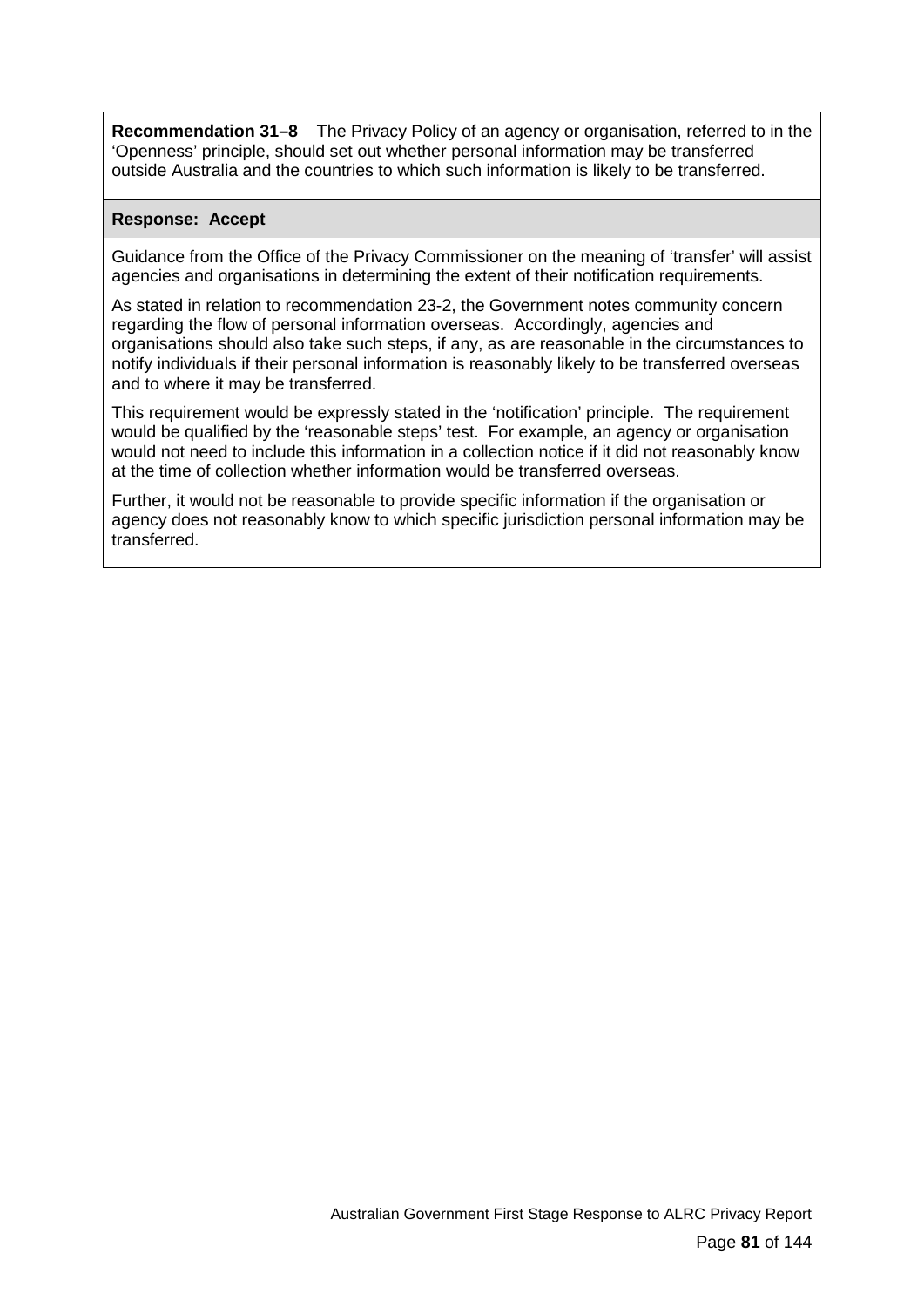# **44. New Exemptions or Exceptions (Confidential Alternative Dispute Resolution Processes)**

**Recommendation 44–1** The *Privacy Act* should be amended to provide an exception to the:

- (a) 'Collection' principle to authorise the collection of sensitive information, and
- (b) 'Use and Disclosure' principle to authorise the use and disclosure of personal information,

where the collection, use or disclosure by an agency or organisation is necessary for the purpose of a confidential alternative dispute resolution process.

### **Response: Accept**

In chapter 44 of its report, the ALRC discussed whether alternative dispute resolution (ADR) schemes should be subject to a general exemption from the Privacy Act. The ALRC decided that ADR schemes should not be subject to an exemption, though the 'collection' and 'use and disclosure' principles should each contain provision for the exchange of information for the purposes of confidential ADR schemes.

The Government has undertaken to consider matters relating to exemptions from the Privacy Act in the second stage of its response to the ALRC's recommendations. However, it is appropriate that the ALRC's recommendations for confidential ADR schemes be considered in this first stage, as they will affect the content of the relevant proposed principles.

The Government accepts that the 'collection' and 'use and disclosure' principles should include exceptions for confidential ADR schemes.

**Recommendation 44–2** The Office of the Privacy Commissioner, in consultation with the National Alternative Dispute Resolution Advisory Council, should develop and publish guidance on what constitutes a confidential alternative dispute resolution process for the purposes of the *Privacy Act*.

#### **Response: Accept**

The Government encourages the development and publication of appropriate guidance by the Office of the Privacy Commissioner, noting that the decision to provide guidance is a matter for the Privacy Commissioner.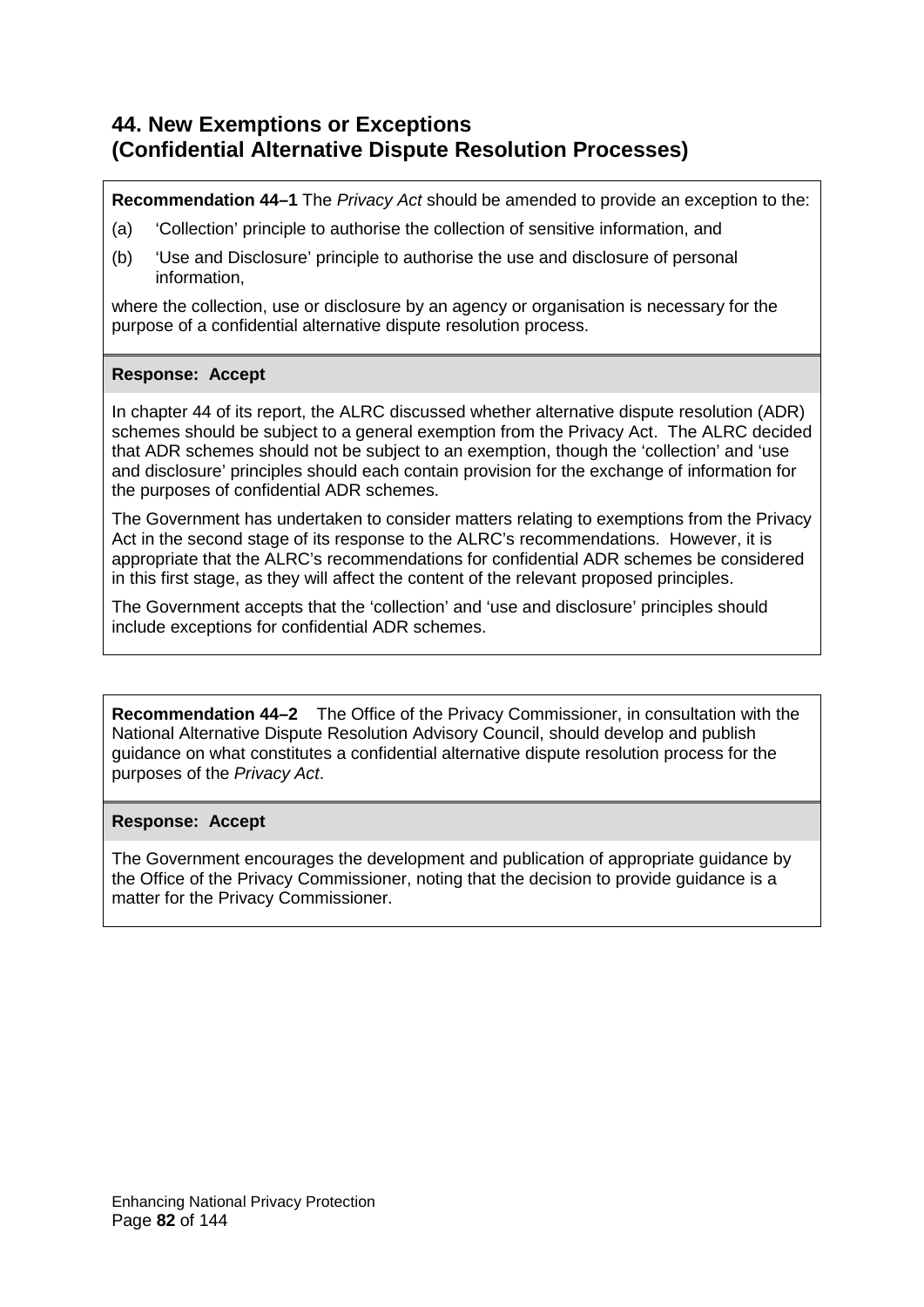# **PART F – OFFICE OF THE PRIVACY COMMISSIONER**

# **46. Structure of the Office of the Privacy Commissioner**

**Recommendation 46–1** The *Privacy Act* should be amended to change the name of the 'Office of the Privacy Commissioner' to the 'Australian Privacy Commission'.

#### **Response: Not accept**

The Government is committed to establishing the Office of the Information Commissioner which will incorporate the functions of the current Office of the Privacy Commissioner. The Privacy Commissioner will be a statutory officer within this new Office which is proposed to be established under the Information Commissioner Bill 2009.

**Recommendation 46–2** The *Privacy Act* should be amended to provide for the appointment by the Governor-General of one or more Deputy Privacy Commissioners. The Act should provide that, subject to the oversight of the Privacy Commissioner, the Deputy Commissioners may exercise all the powers, duties and functions of the Privacy Commissioner under the Act or any other enactment.

#### **Response: Not accept**

Statutory appointment of Deputy Commissioners does not align with the Office of the Information Commissioner model as proposed in the Information Commissioner Bill 2009. Statutory appointment of Deputy Commissioners will be unnecessary due to the model of three Commissioners proposed in that Bill.

**Recommendation 46–3** The *Privacy Act* should be amended to provide that the Privacy Commissioner must have regard to the objects of the Act, as set out in Recommendation 5-4, in the performance of his or her functions and the exercise of his or her powers.

#### **Response: Accept**

The Government agrees that consistent with implementing an objects clause (as agreed to in recommendation 5-4), it is important that the Privacy Commissioner have regard to these objects in undertaking functions and exercising his or her powers. This will ensure that matters that the Privacy Commissioner has regard to in the administration of the Privacy Act are in line with the objects by which the community interprets and applies the Act.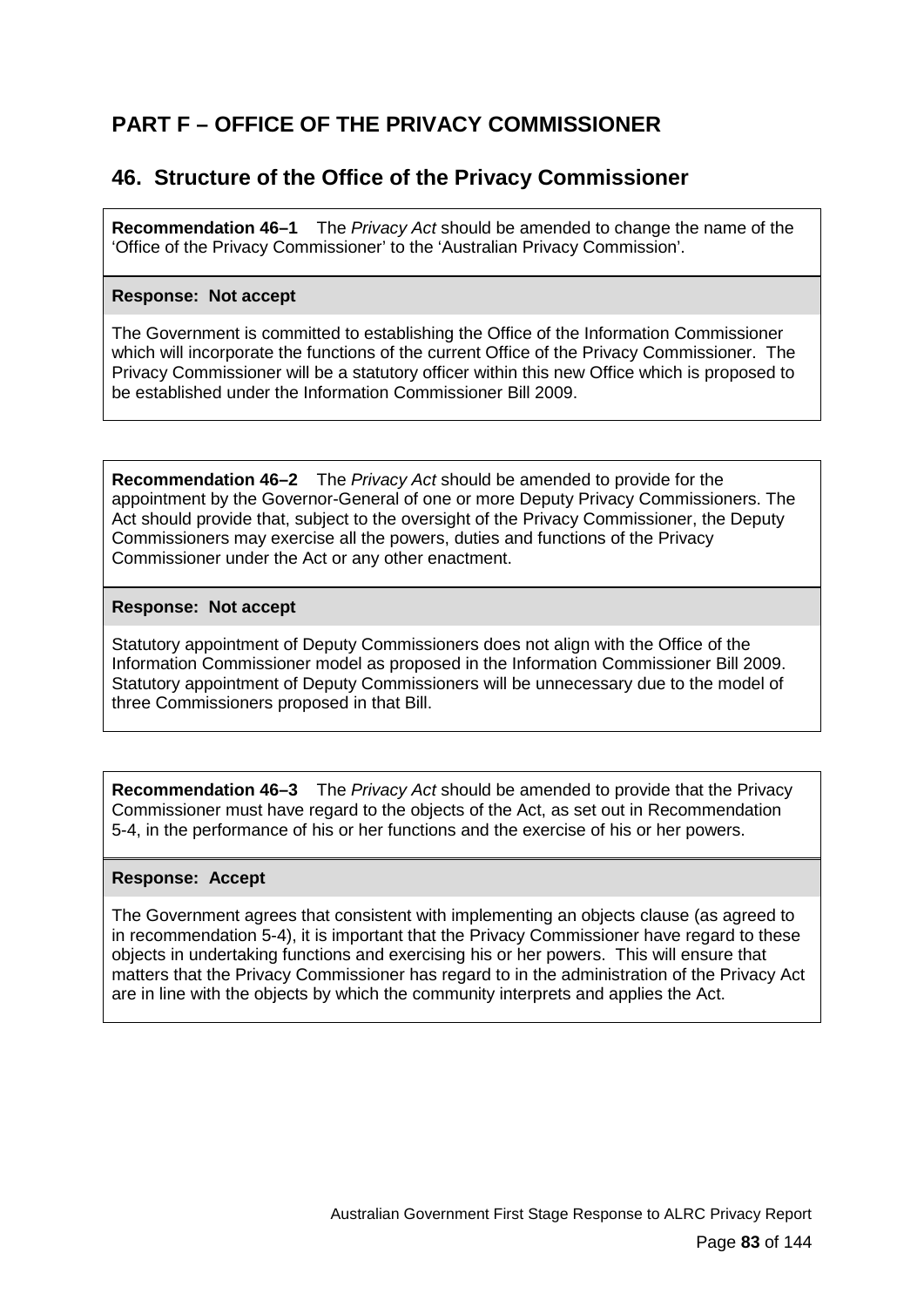**Recommendation 46–4** The *Privacy Act* should be amended to make the following changes in relation to the Privacy Advisory Committee:

- (a) expand the number of members on the Privacy Advisory Committee, in addition to the Privacy Commissioner, to not more than seven;
- (b) require the appointment of a person who has extensive experience in health privacy; and
- (c) replace 'electronic data-processing' in s 82(7)(c) with 'information and communication technologies'.

### **Response: Accept with amendment**

The Government agrees with the ALRC's recommendations to require the appointment of a person with extensive health privacy experience to the Privacy Advisory Committee (PAC) and to update section 82(7)(c).

The Government also considers that the membership criteria should be amended to separate the criteria in section 82(7)(a) to require the appointment of both a high level person in industry or commerce and a high level person in public administration or government. This will ensure that the Government has the discretion to appoint such members separately in order to fairly represent private and public sector interests. The membership of the PAC will be expanded to no more than eight members to provide the Government with the discretion to appoint a diverse cross-section of the community on the PAC.

The Government will continue to ensure that appointments made to the Committee adequately balance business, community and government interests.

**Recommendation 46–5** The *Privacy Act* should be amended to empower the Privacy Commissioner to establish expert panels, at his or her discretion, to advise the Privacy Commissioner.

#### **Response: Accept**

A broad, discretionary power to establish either temporary or permanent panels will provide the Privacy Commissioner with an explicit tool for engaging experts to assist with the Commissioner's functions. Unlike the powers to establish the Privacy Advisory Committee, this power will not be prescriptive and instead will provide a broad power to allow the Commissioner to establish advisory committees to assist in undertaking his or her functions.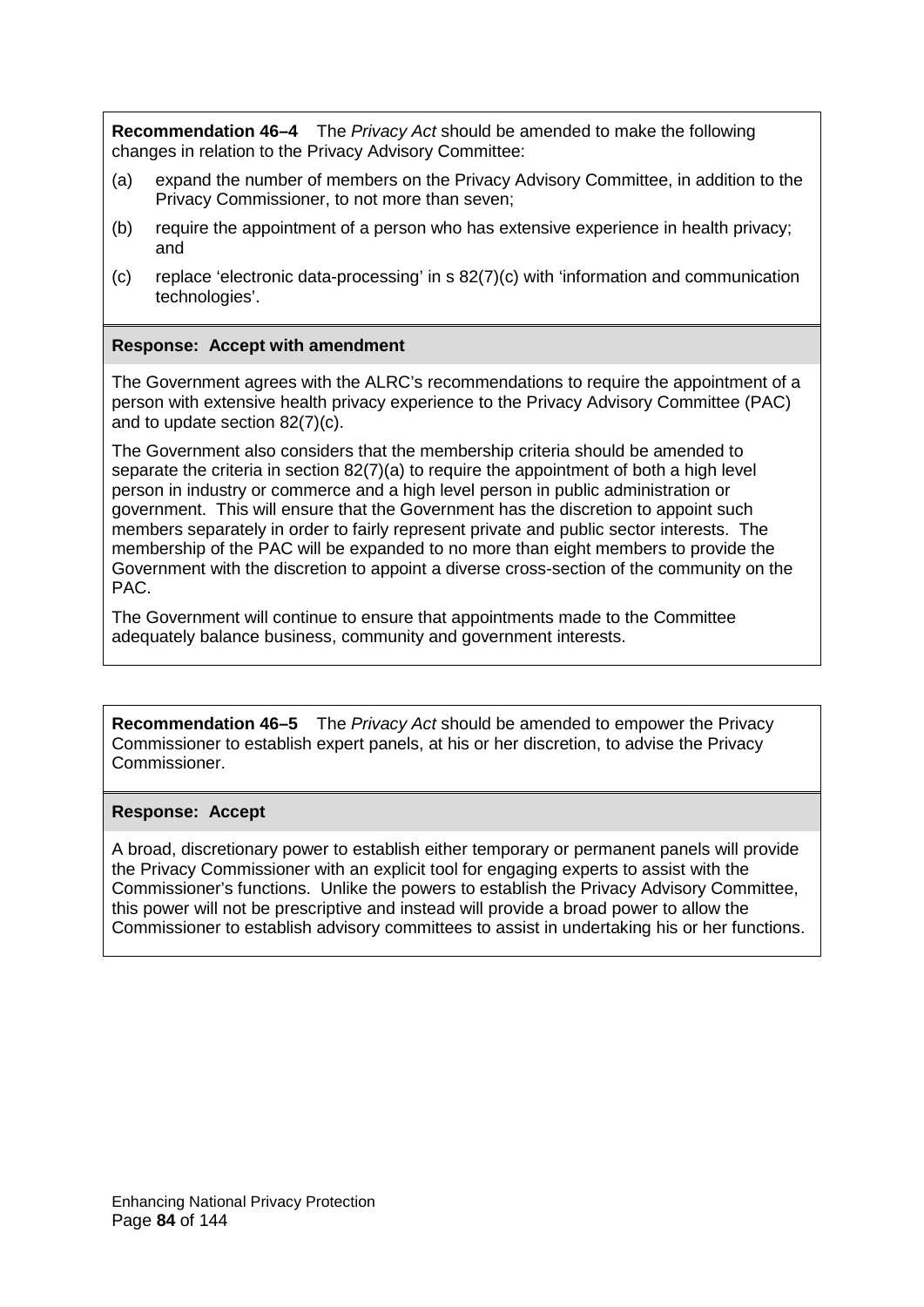# **47. Powers of the Office of the Privacy Commissioner**

**Recommendation 47–1** The *Privacy Act* should be amended to delete the word 'computer' from s 27(1)(c).

#### **Response: Accept**

The removal of 'computer' from the Privacy Commissioner's oversight functions will ensure that the research and monitoring role remains technology-neutral. This will ensure that there are no impediments to the Commissioner's ability to produce guidelines in relation to new and emerging technologies in line with the ALRC's recommendations in Part B.

**Recommendation 47–2** The *Privacy Act* should be amended to reflect that, where guidelines issued or approved by the Privacy Commissioner are binding, they should be renamed 'rules'. For example, the following should be renamed to reflect that a breach of the rules is an interference with privacy under s 13 of the *Privacy Act*:

- (a) Tax File Number Guidelines issued under s 17 of the *Privacy Act* should be renamed the *Tax File Number Rules*;
- (b) Privacy Guidelines for the Medicare Benefits and Pharmaceutical Benefits Programs (issued under s 135AA of the *National Health Act 1953* (Cth)) should be renamed the *Privacy Rules for the Medicare Benefits and Pharmaceutical Benefits Programs*;
- (c) Data-Matching Program (Assistance and Tax) Guidelines (issued under s 12 of the *Data-Matching Program (Assistance and Tax) Act 1990* (Cth)) should be renamed the *Data-Matching Program (Assistance and Tax) Rules*; and
- (d) Guidelines on the Disclosure of Genetic Information to a Patient's Genetic Relative should be renamed the *Rules for the Disclosure of Genetic Information to a Patient's Genetic Relative*.

#### **Response: Accept**

A distinction between what are binding 'rules' and non-binding 'guidelines' as issued by the Privacy Commissioner will provide clarity as to the status of different guidance under the Privacy Act.

**Recommendation 47–3** Subject to the implementation of Recommendation 24–1, requiring agencies to develop and publish Privacy Policies, the *Privacy Act* should be amended to remove the requirement in s 27(1)(g) to maintain and publish the Personal Information Digest.

#### **Response: Accept**

The Government considers that the revised 'openness' principle will place a strong onus on agencies to publicly outline how they collect, hold, use and disclose personal information. Agencies will be required to ensure that their privacy policies are updated to reflect changes in information handling practices and this will fulfil the role of the Personal Information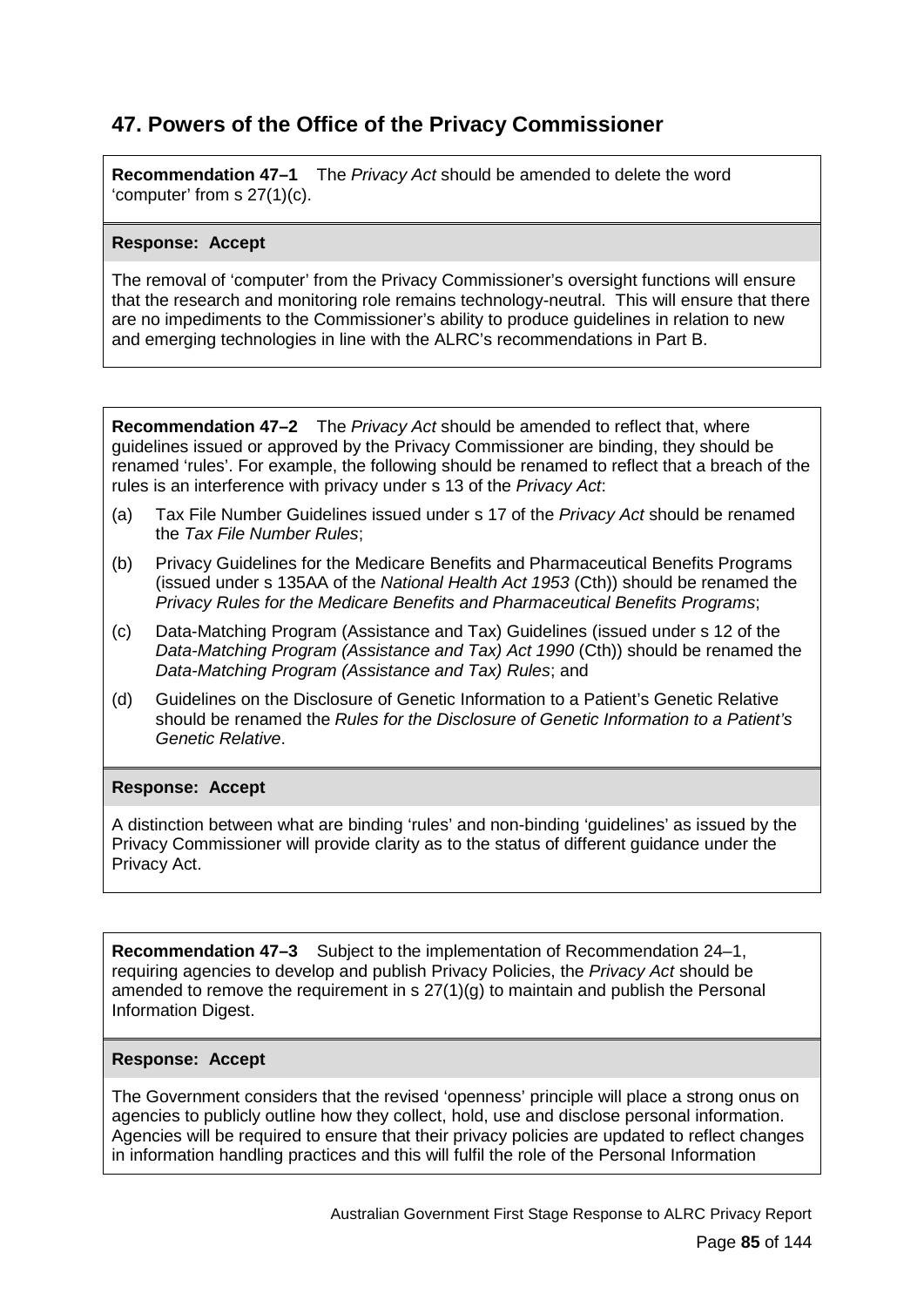Digest.

The Government notes that the 'openness' principle outlines the minimum amount of information that should be included in a privacy policy and that agencies would also be expected to provide any other information deemed necessary to express their practices, including that which is currently outlined in Information Privacy Principle 5.3.

**Recommendation 47–4** The *Privacy Act* should be amended to empower the Privacy Commissioner to:

- (a) direct an agency to provide to the Privacy Commissioner a Privacy Impact Assessment in relation to a new project or development that the Privacy Commissioner considers may have a significant impact on the handling of personal information; and
- (b) report to the ministers responsible for the agency and for administering the *Privacy Act* on the agency's failure to comply with such a direction.

### **Response: Accept**

The Government agrees that a Privacy Impact Assessment (PIA) is a best practice tool which can provide a valuable evaluation of how a project or policy may impact on an individual's privacy and possible solutions to address those issues. In line with the principles-based approach of the Privacy Act, PIAs allow agencies and organisations to consider how to best put the Privacy Principles into practice and it is appropriate that PIAs are voluntary in nature.

The Government supports this recommendation. It is important that the Privacy Commissioner have the discretion to direct an agency to undertake a PIA where it is considered that it is crucial to ensuring that a policy or project is appropriately balanced against an individual's right to privacy. This is in line with the Privacy Commissioner's role in enforcing the requirements of the Privacy Act and with the strong need to ensure that Government policy is appropriately balanced against privacy requirements.

This discretionary power is not intended to reduce the voluntary nature of PIAs nor mean that PIAs should only be conducted where there is a direction from the Privacy Commissioner. It will still be necessary for agencies to determine when developing a policy whether it will impact on privacy and whether a PIA is required. This is intrinsically linked with the agency's obligation to comply with the Privacy Principles.

**Recommendation 47–5** The Office of the Privacy Commissioner should develop and publish Privacy Impact Assessment Guidelines tailored to the needs of organisations. A review should be undertaken in five years from the commencement of the amended *Privacy Act* to assess whether the power in Recommendation 47–4 should be extended to include organisations.

#### **Response: Accept**

The Government agrees that voluntary guidelines would provide organisations with a tool to assist them in making an assessment about when a Privacy Impact Assessment (PIA) should be undertaken. The Government notes that PIAs are a valuable tool to assist an organisation to comply with its responsibilities under the Privacy Act but agrees with the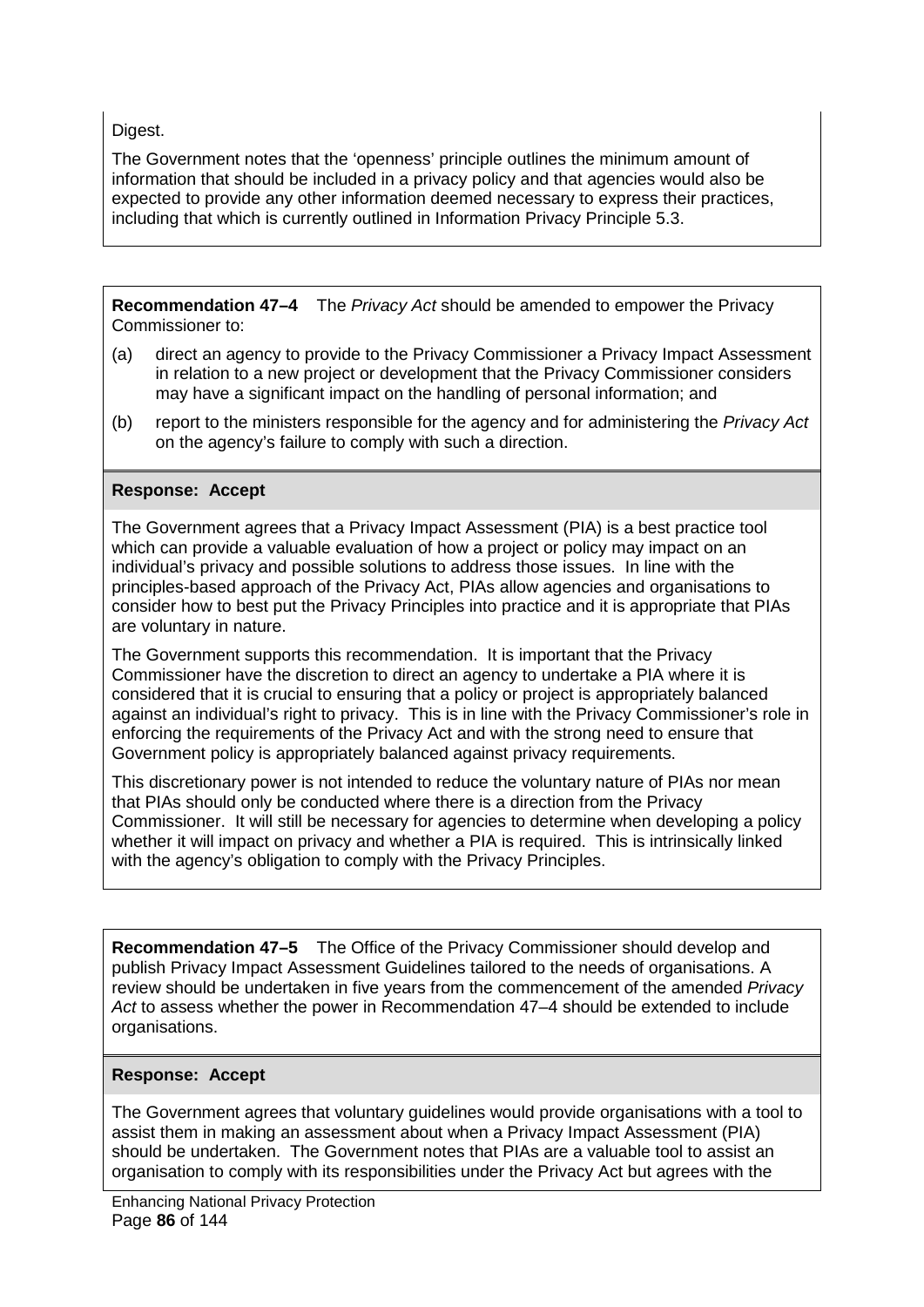ALRC that a similar power to that recommended in 47-4 for agencies should not be available in relation to organisations at this stage.

The Government encourages the development and publication of tailored guidance on PIAs for organisations by the Office of the Privacy Commissioner, noting that the decision to provide guidance is a matter for the Privacy Commissioner. Subject to the development of tailored guidelines, the Government agrees that it would be appropriate in the future to consider whether recommendation 47-4 should be extended to organisations.

**Recommendation 47–6** The *Privacy Act* should be amended to empower the Privacy Commissioner to conduct 'Privacy Performance Assessments' of the records of personal information maintained by organisations for the purpose of ascertaining whether the records are maintained according to the model Unified Privacy Principles, privacy regulations, rules and any privacy code that binds the organisation.

#### **Response: Accept**

An important role of the Privacy Commissioner is to assist organisations to comply with the Privacy Act through education and guidance. An ability to conduct Privacy Performance Assessments (PPA) would allow the Privacy Commissioner to provide one-on-one guidance for organisations without needing to resort to mandatory enforcement action. This is in line with the overall approach of the Privacy Act to encourage organisations to proactively respond to privacy regulation as a good business practice rather than enforcing compliance through sanctions.

The Government notes that the power to conduct PPAs will be distinguished from the Privacy Commissioner's ability to conduct own motion investigations. Unlike the own motion investigation power, the PPA power is not intended to be a means by which the Office of the Privacy Commissioner (OPC) can investigate and impose sanctions for contraventions of the Privacy Act.

The Government does not consider it necessary to provide legislative criteria for when a PPA could or should be conducted but considers that it would be in line with OPC's current approach to auditing agencies. OPC will retain the flexibility and discretion to conduct PPAs as necessary but these are most likely to occur where organisations or agencies are undertaking actions which significantly impact on an individual's privacy or are undertaking new ways of dealing with personal information which could impact on privacy.

**Recommendation 47–7** The Office of the Privacy Commissioner should publish and maintain on its website a list of all the Privacy Commissioner's functions, including those functions that arise under other legislation.

#### **Response: Accept**

While the Government attempts to ensure that the Privacy Commissioner's functions are clearly listed in the Privacy Act, it is often impractical for the Act to be amended each time the Privacy Commissioner is given a new function under other legislation.

The Government strongly encourages the Office of the Privacy Commissioner to clearly outline all its functions on its website. This will ensure that a complete list of the Office's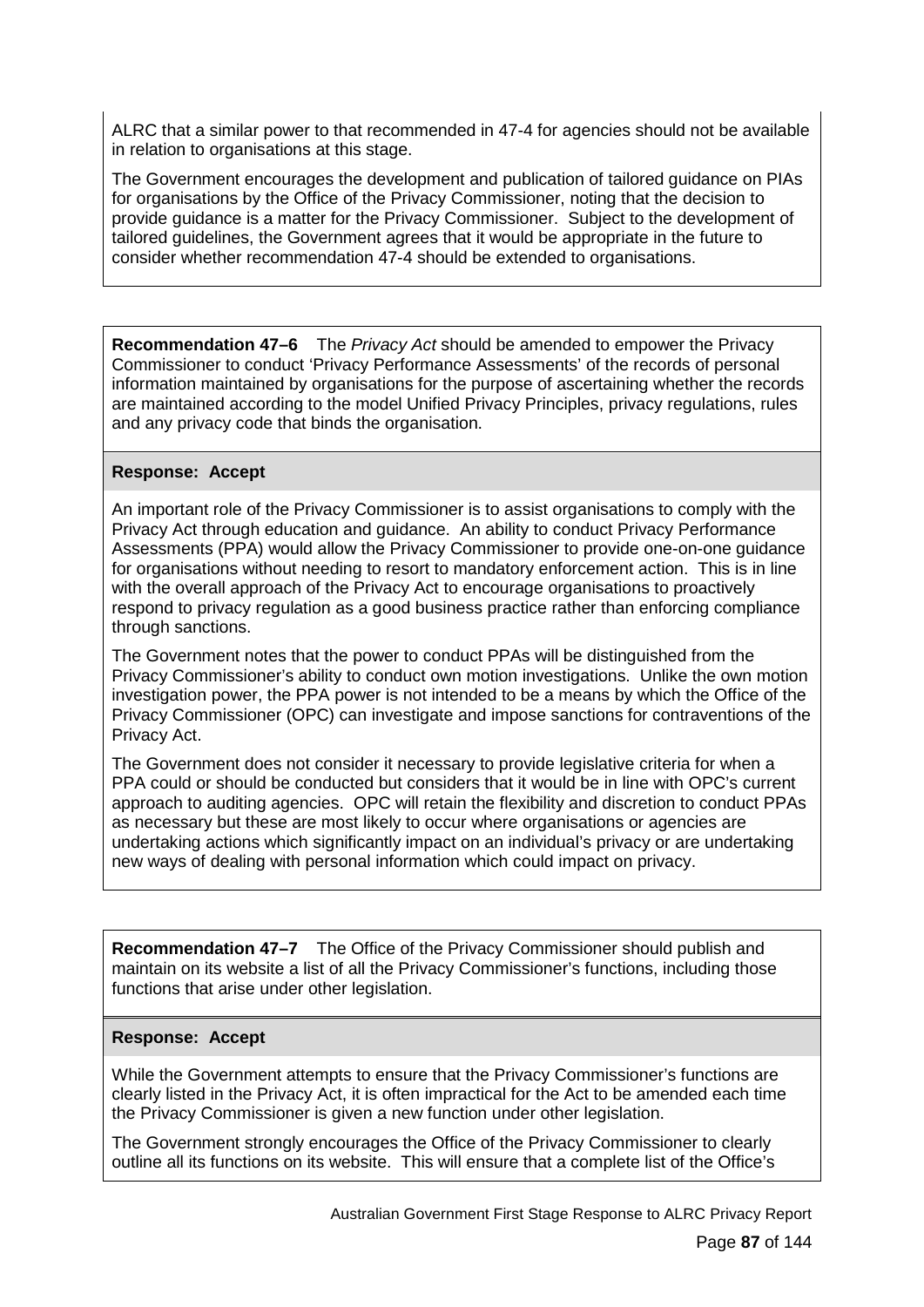functions can be obtained from one source.

**Recommendation 47–8** The *Privacy Act* should be amended to empower the Privacy Commissioner to refuse to accept an application for a Public Interest Determination where the Privacy Commissioner is satisfied that the application is frivolous, vexatious or misconceived.

#### **Response: Accept in principle**

The Government agrees with the ALRC's recommendation to set a high threshold test which the Privacy Commissioner must be satisfied of before dismissing a Public Interest Determination (PID) application outright.

To ensure consistency with similar provisions in the Freedom of Information Amendment Bill 2009 refusal of a PID application will also be allowed where the application is 'lacking in substance or not made in good faith'.

The Government encourages all future applicants to discuss their applications with the Office of the Privacy Commissioner, prior to submission and in accordance with the Office's *Public Interest Determination Procedure Guidelines 2002*, to ensure that they would not fall within the proposed dismissal criteria.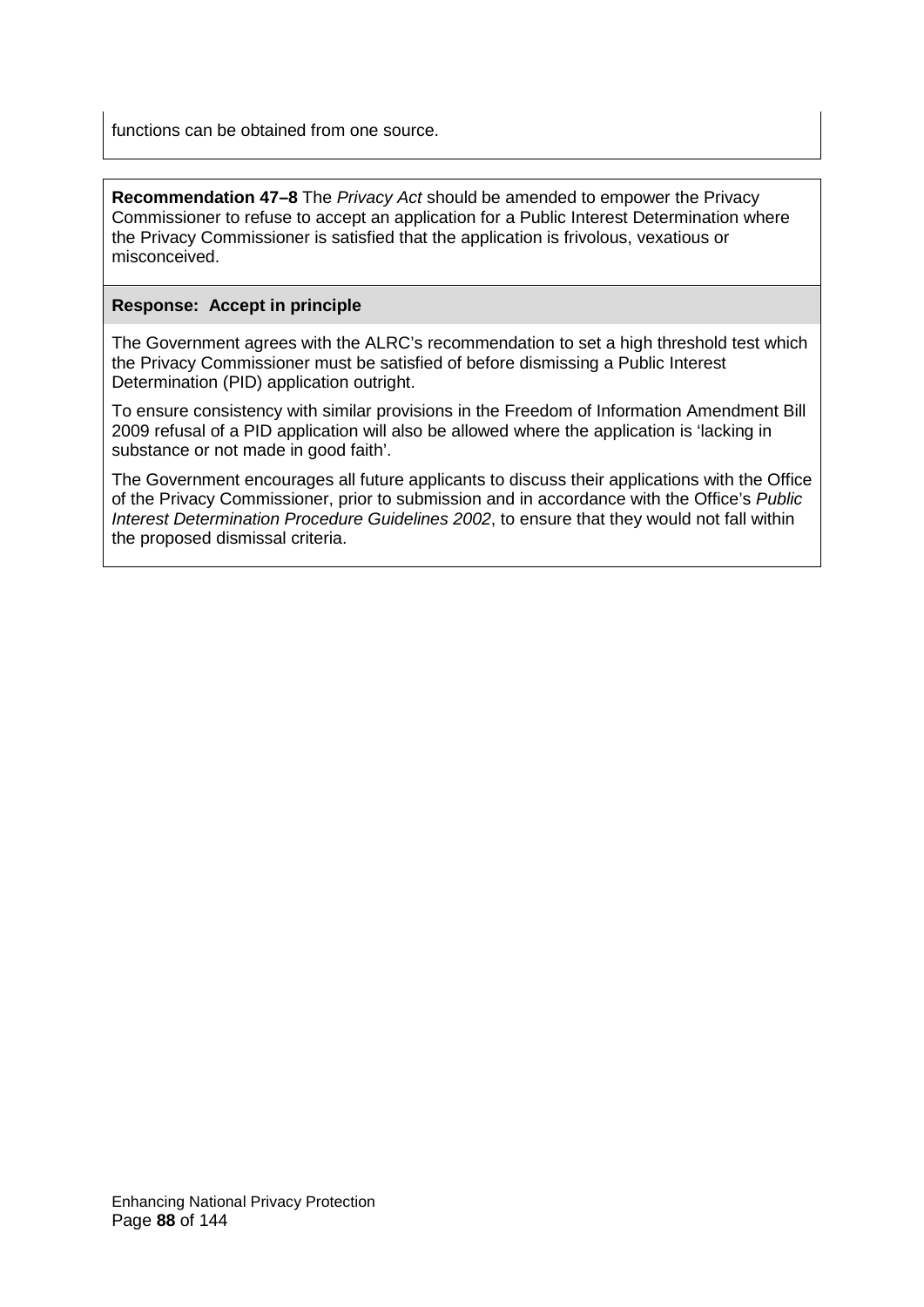# **48. Privacy Codes**

**Recommendation 48–1** Part IIIAA of the *Privacy Act* should be amended to specify that a privacy code:

- (a) approved under Part IIIAA operates in addition to the model Unified Privacy Principles (UPPs) and does not replace those principles; and
- (b) may provide guidance or standards on how any one or more of the model UPPs should be applied, or are to be complied with, by the organisations bound by the code, as long as such guidance or standards contain obligations that, overall, are at least the equivalent of all the obligations set out in those principles.

### **Response: Accept in principle**

The Government agrees that the Privacy Principles should be the base standard for privacy protection and that codes should be developed to provide guidance about how some or all of the principles apply in certain contexts.

The Government notes that it was not the ALRC's intention in paragraph (a) that the protections in the code cannot expand upon or enhance the protections in the Privacy Principles. This means that in some instances a code may 'replace' concepts in the principles to the extent the code adds to the requirements by providing for a more specific or higher standard of privacy protection. For example an organisation would be able to narrow the application of the 'use and disclosure' principle so that personal information could only be used for a primary purpose or the concept of 'reasonable' access in the 'access and correction' principle could be replaced with a prescribed fee for access.

The code power will therefore allow organisations to offer protections in excess of those offered by the privacy principle but only to the extent that these protections do not derogate from the principles.

## *Binding codes*

In addition to recommendation 48-1, the Privacy Commissioner should be given the power to request the development of a privacy code by a defined group of organisations/agencies where the Commissioner considers that the public interest would be served by the development of such a code. The defined group of organisations/agencies would be either an industry sector or a group of organisations/agencies who engage in a prescribed practice (such as using certain tools or technologies). The code would be developed by the organisations/agencies in line with recommendation 48-1 and would be approved by the Commissioner subject to the requirements of Part IIIAA. The code would be mandatory for all those organisations/agencies as defined in the code.

Where an adequate code is not developed or approved, the Privacy Commissioner would be empowered to develop and impose a privacy code that mandatorily applies to a defined group of organisations/agencies. This power would be subject to a requirement to undertake consultation with relevant stakeholders similar to that currently required for Public Interest Determinations.

This would result in a three tiered model for code development: codes voluntarily developed by organisations; mandatory codes developed at the request of the Privacy Commissioner; and where such a request is not complied with, a mandatory code developed by the Privacy Commissioner.

This model is based on Part 6 of the *Telecommunications Act 1997* (Cth) and the mandatory codes will have the same application as recommended in recommendation 48-1 and as currently applies in Part IIIAA of the Privacy Act. The codes would be distinguished from the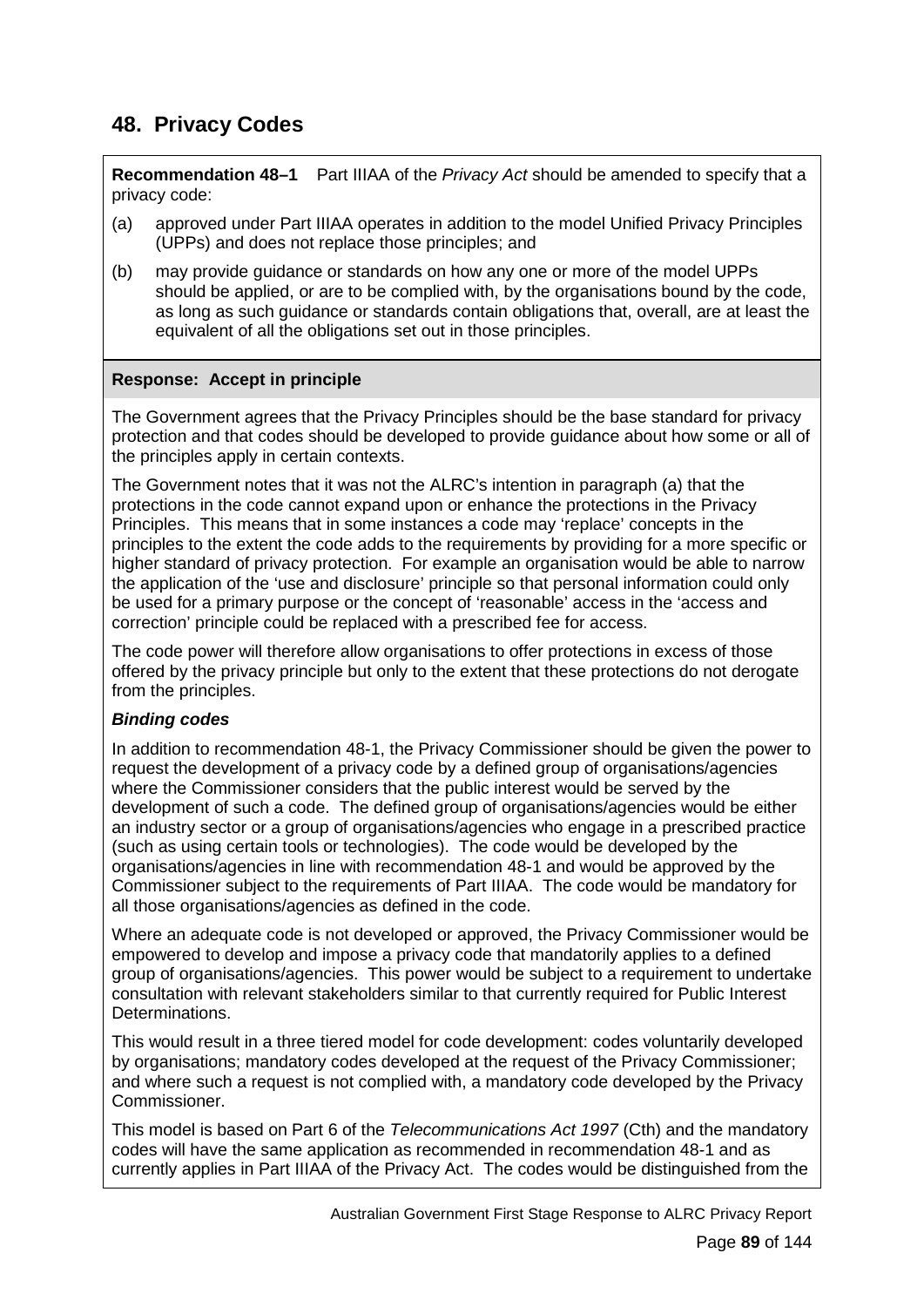telecommunications model in that they would not create standards which would attempt to derogate from the Privacy Principles but would provide more specific standards for sector groups or for specific practices. These codes may go beyond the application of the Privacy Principles to the extent that they do not derogate from the principles.

A breach of a binding code would be an interference with privacy under section 13A of the Privacy Act and would be subject to the usual enforcement mechanisms available for an interference with privacy.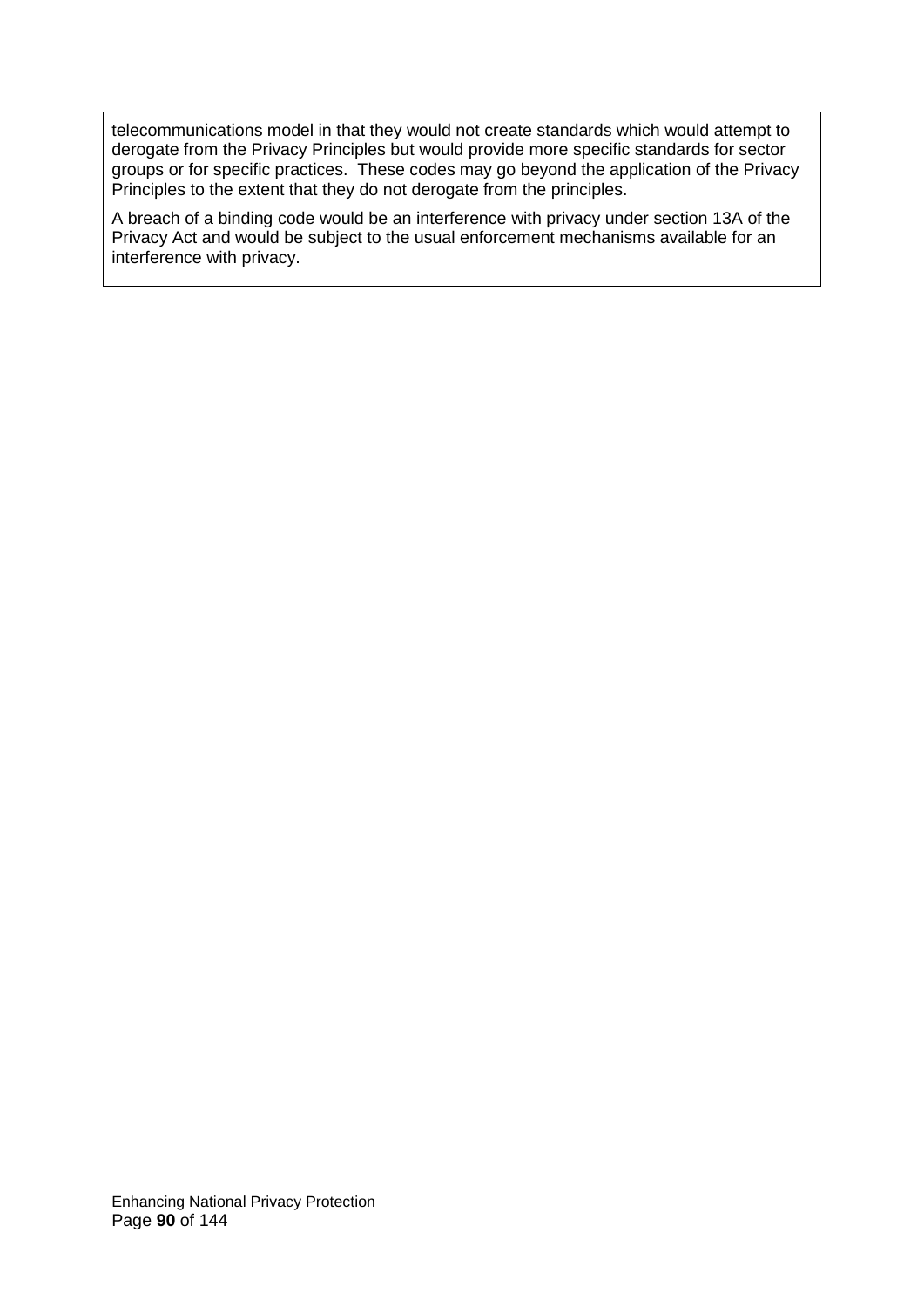# **49. Investigation and Resolution of Privacy Complaints**

**Recommendation 49–1** The *Privacy Act* should be amended to provide that, in addition to existing powers not to investigate, the Privacy Commissioner may decide not to investigate, or not to investigate further, an act or practice about which a complaint has been made, or which the Commissioner has accepted under s 40(1B), if the Commissioner is satisfied that:

- (a) the complainant has withdrawn the complaint;
- (b) the complainant has not responded to the Commissioner for a specified period following a request by the Commissioner for a response in relation to the complaint; or
- (c) an investigation, or further investigation, of the act or practice is not warranted having regard to all the circumstances.

#### **Response: Accept**

Implementation of this recommendation will allow the Office of the Privacy Commissioner to more effectively devote its resources to efficiently deal with complaints that warrant investigation.

The Government understands the concerns raised about the possible breadth of paragraph (c) of recommendation 49-1 and notes that the Office will be:

- (i) subject to the principles of administrative law (including procedural fairness) when making a decision under paragraph (c);
- (ii) expected to outline in its annual report the extent to which paragraph (c) is relied upon; and
- (iii) encouraged to provide guidance on what matters it would decline to investigate in accordance with paragraph (c).

**Recommendation 49–2** The *Privacy Act* should be amended to empower the Privacy Commissioner to decline to investigate a complaint where:

- (a) the complaint is being handled by an external dispute resolution scheme recognised by the Privacy Commissioner; or
- (b) the Privacy Commissioner considers that the complaint would be more suitably handled by an external dispute resolution scheme recognised by the Privacy Commissioner, and should be referred to that scheme.

## **Response: Accept**

The Government agrees that it is appropriate that the Privacy Commissioner should have the discretion to allow complaints to be dealt with by particular external dispute resolution (EDR) schemes which the Commissioner deems can effectively deal with complaints under the Privacy Act. These schemes would generally be those that have a mandate for dealing with privacy issues and have mechanisms in place which provide adequate dispute resolution processes and suitable remedies.

In order to assist in accountability and transparency, the Privacy Commissioner is encouraged to publish the names of the schemes it recognises and where appropriate, develop mechanisms with EDR schemes for reporting on outcomes from privacy disputes.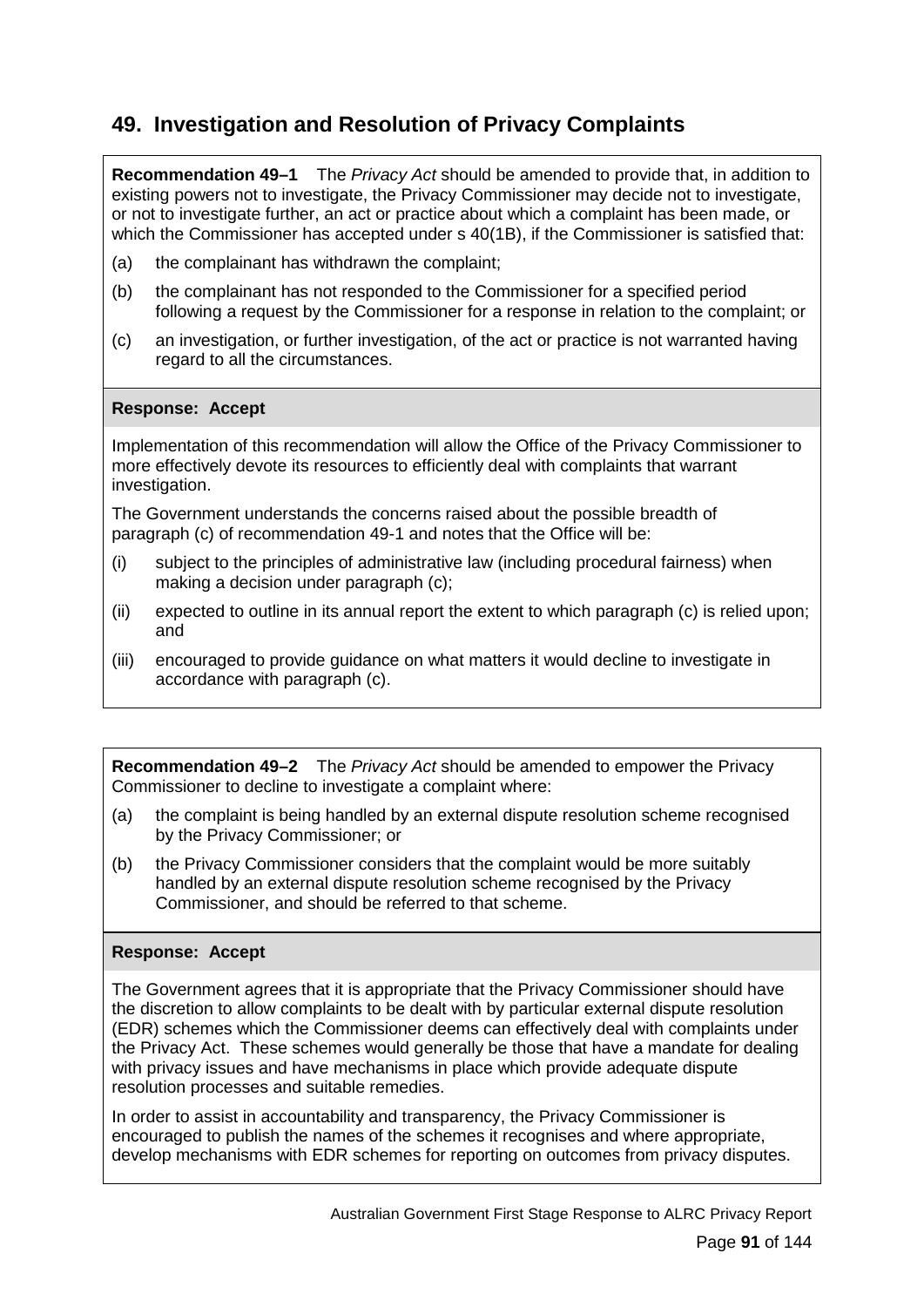In line with recommendation 49-8, it would also be expected that the Office of the Privacy Commissioner will publish its procedures for transferring disputes to EDR schemes.

**Recommendation 49–3** The *Privacy Act* should be amended to empower the Privacy Commissioner to delegate to a state or territory authority all or any of the powers in relation to complaint handling conferred on the Commissioner by the Act.

### **Response: Not accept**

The Government does not consider that this recommendation would increase the efficiency or effectiveness of the Office of the Privacy Commissioner's investigations or dispute resolution processes. Instead, any delegation of the Privacy Commissioner's powers would require strong measures to be taken to ensure consistency of decisions between the Office and other bodies, including through the development of guidelines and training.

In addition, the Government is not aware of any concerns raised by complainants or respondents to privacy disputes regarding the ability of the Privacy Commissioner to manage disputes outside those cities where the Privacy Commissioner has a physical presence.

Further, the Government notes that continuing advances in communications technologies, which enable the Privacy Commissioner to appropriately handle complaints where the parties to the complaint are located in states and territories where the Privacy Commissioner does not have a physical presence, further undermines the need for this additional power.

**Recommendation 49–4** The *Privacy Act* should be amended to clarify the Privacy Commissioner's functions in relation to complaint handling and the process to be followed when a complaint is received.

#### **Response: Accept**

A concise summary of the complaint handling functions and processes of the Privacy Commissioner will provide a clear indication to parties to a dispute how complaints are expected to be dealt with under the Privacy Act.

**Recommendation 49–5** The *Privacy Act* should be amended to include new provisions dealing expressly with conciliation. These provisions should give effect to the following:

- (a) If, at any stage after accepting the complaint, the Commissioner considers it reasonably possible that the complaint may be conciliated successfully, he or she must make reasonable attempts to conciliate the complaint.
- (b) Where, in the opinion of the Commissioner, reasonable attempts to settle the complaint by conciliation have been made and the Commissioner is satisfied that there is no reasonable likelihood that the complaint will be resolved by conciliation, the Commissioner must notify the complainant and respondent that conciliation has failed and the complainant or respondent may require that the complaint be resolved by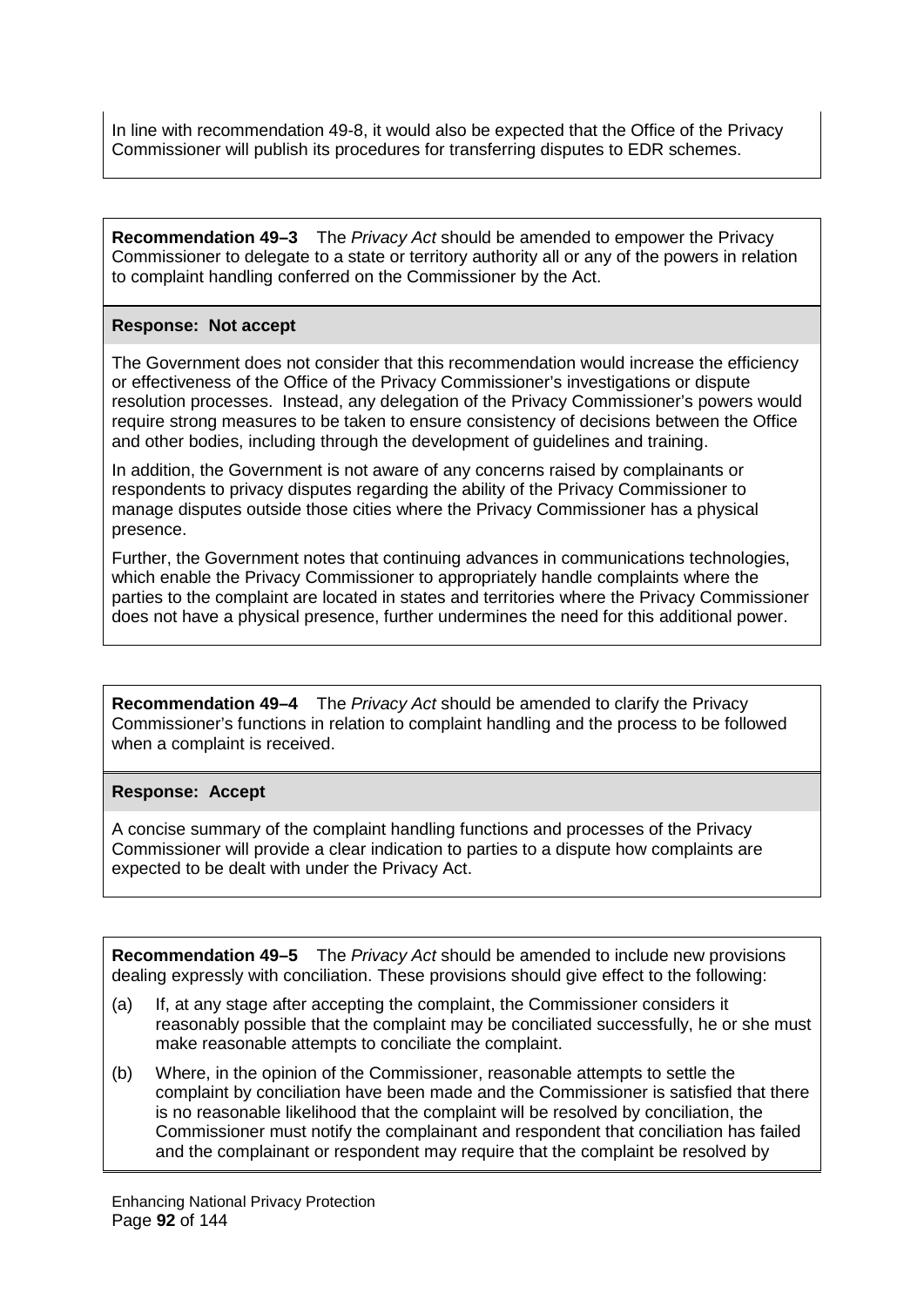determination.

- (c) Evidence of anything said or done in the course of a conciliation is not admissible in a determination hearing or any enforcement proceedings relating to the complaint, unless all parties to the conciliation otherwise agree.
- (d) Subparagraph (c) does not apply where the communication was made in furtherance of the commission of a fraud or an offence, or in the commission of an act that would render a person liable to a civil penalty.

#### **Response: Accept with amendment**

Conciliation is a fundamental part of dispute resolution under the Privacy Act and it is important that the conciliation process is clearly set out under the Act. This will provide much needed clarification for complainants and respondents about the role conciliation plays in resolving disputes under the Act and the powers of the Privacy Commissioner to give effect to conciliation.

The Government agrees with the ALRC's recommendations in paragraphs (a), (c) and (d). However it does not support the recommendation in paragraph (b) which would allow parties to a dispute to compel the Privacy Commissioner to make a determination where conciliation fails. This recommendation would fetter the Commissioner's discretion to determine the most effective way to resolve a complaint and could undermine the incentives for parties to engage actively in conciliation.

Where the Privacy Commissioner deems that conciliation has failed, in place of the requirement in paragraph (b), the Commissioner must then decide whether to decline the complaint in line with its amended powers under section 41, investigate the complaint or investigate it further, or resolve the complaint by determination. Where the Privacy Commissioner decides not to investigate or further investigate the complaint and any parties to the complaint are not satisfied with this decision, they will have the ability to make an application directly to the Federal Court alleging interference with their privacy.

The Government encourages the making of determinations by the Privacy Commissioner in appropriate instances, noting that the making of such determinations is a matter for the Privacy Commissioner.

**Recommendation 49–6** The *Privacy Act* should be amended to empower the Privacy Commissioner, in a determination, to prescribe the steps that an agency or respondent must take to ensure compliance with the Act.

#### **Response: Accept in principle**

It is the Privacy Commissioner's role to assist agencies and organisations to comply with the Privacy Act. It is appropriate that where an agency or organisation is found to have interfered with privacy under the Act, the Commissioner can outline steps which would aid compliance.

The Government notes that the steps which the Commissioner can declare an agency or organisation to take will be those that are reasonable and appropriate in the circumstances.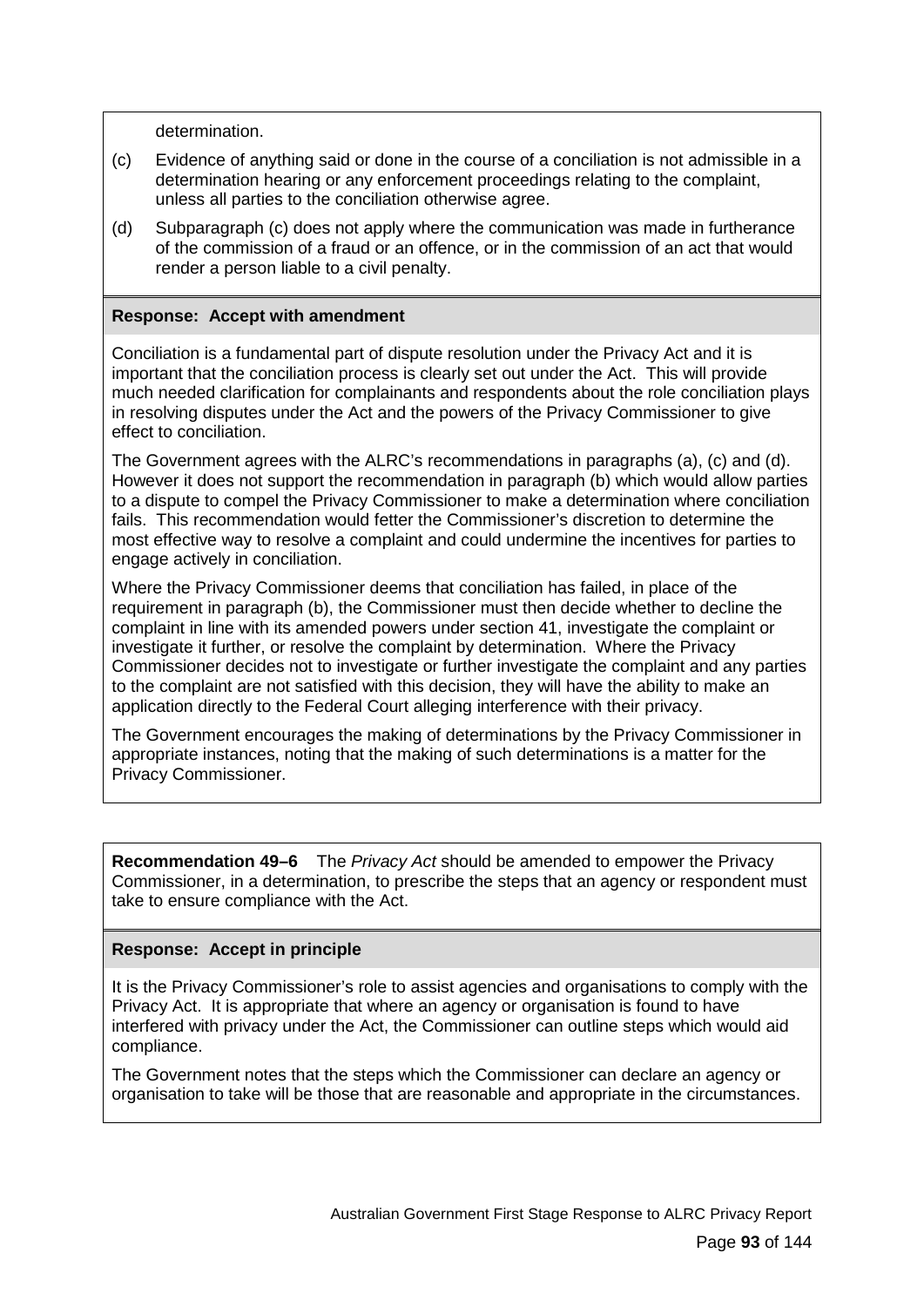**Recommendation 49–7** The *Privacy Act* should be amended to provide that a complainant or respondent can apply to the Administrative Appeals Tribunal for merits review of a determination made by the Privacy Commissioner.

#### **Response: Accept in principle**

The Government understands that enhanced review of determinations made by the Privacy Commissioner would assist in promoting transparency and accountability in the Commissioner's decisions and is consistent with the role of the Administrative Appeals Tribunal (AAT) in reviewing a Commonwealth officer's decision.

The Government will work to develop an appropriate scheme to promote merits review of determinations made by the Privacy Commissioner which is in line with the proposed operation of the Office of the Information Commissioner and within the framework of AAT review.

**Recommendation 49–8** The Office of the Privacy Commissioner should develop and publish a document setting out its complaint-handling policies and procedures.

#### **Response: Accept**

The Government encourages the development and publication of appropriate guidance by the Office of the Privacy Commissioner, noting that the decision to provide guidance is a matter for the Privacy Commissioner.

The Government agrees that consolidated guidance on the Office's complaint handling procedures would provide accessible and transparent information about the Office's approach to dealing with complaints and provide a valuable tool for complainants and respondents.

**Recommendation 49–9** The *Privacy Act* should be amended to allow a class member to withdraw from a representative complaint at any time if the class member has not consented to be a class member.

#### **Response: Accept**

An individual should have the capacity to determine whether they want their complaint to be dealt with as a representative complaint. Where they do not, an individual should have the ability to withdraw and have the opportunity to lodge an individual complaint.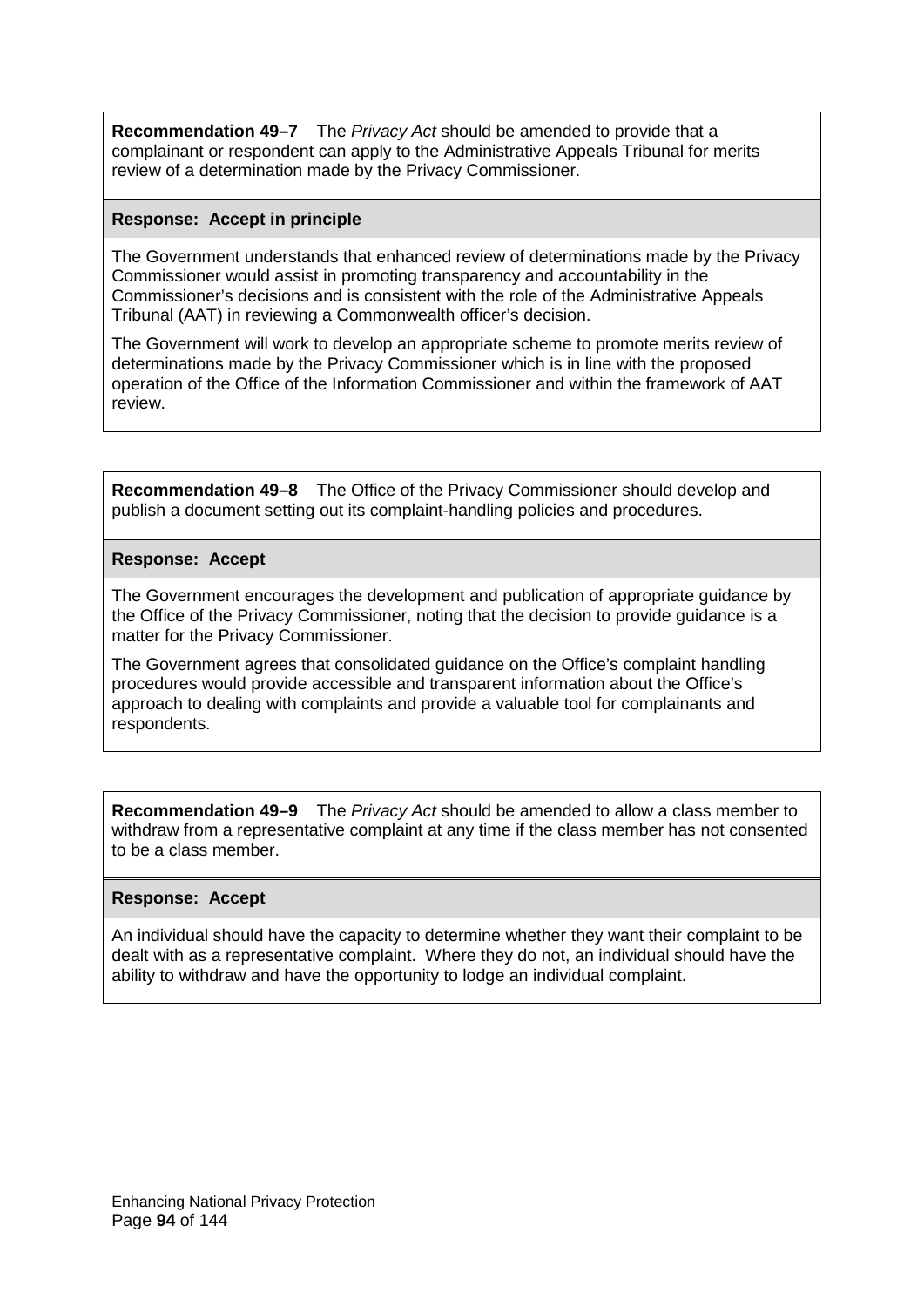**Recommendation 49–10** The *Privacy Act* should be amended to permit the Privacy Commissioner, in accepting a complaint or determining whether the Commissioner has the power to accept a complaint, to make preliminary inquiries of third parties as well as the respondent. The Privacy Commissioner should be required to inform the complainant that he or she intends to make inquiries of a third party.

#### **Response: Accept**

The Privacy Commissioner will be given the appropriate authority to obtain relevant facts about a complaint to determine as soon as practicable whether to accept and further investigate a complaint.

The Government notes that this power is only intended to be used where making inquiries with a third party will result in a more timely and efficient investigation by the Commissioner. Where information can be obtained easily from a party to a complaint, the Privacy Commissioner would be expected to do so.

### *Preliminary inquiries for Own Motion Investigations*

Section 42 will be amended to allow the Office of the Privacy Commissioner to undertake preliminary investigations prior to conducting a formal own motion investigation. This would provide the Office with the ability to make inquiries to determine whether the matter falls within the jurisdiction of the Privacy Act or not. The Office would not be required to comply with the formal requirements of an investigation until it has finalised its preliminary investigation. This is in line with a similar power provided to the Commonwealth Ombudsman.

Consistent with recommendation 49-10, this would allow the Office to make preliminary investigations of an agency or organisation and of any third parties, including those affected by the action (where information is unable to be efficiently and effectively obtained by the party under investigation).

**Recommendation 49–11** Section 46(1) of the *Privacy Act* should be amended to empower the Privacy Commissioner to compel parties to a complaint, and any other relevant person, to attend a compulsory conference.

#### **Response: Accept**

The Government agrees that there is no policy reason why section 46 is limited only to complaints concerning the public sector. This recommendation is in line with the Government's intention to promote consistency in the Privacy Act between the public and private sector.

#### *Enforcement of investigation powers*

Sections 44 and 46 of the Privacy Act will be amended to allow the Privacy Commissioner to apply to the Federal Court for an order directing a person to comply with a request to produce information/documents or to attend a conference. This will provide the Commissioner with an effective remedy where a person fails to comply with a direction under these sections.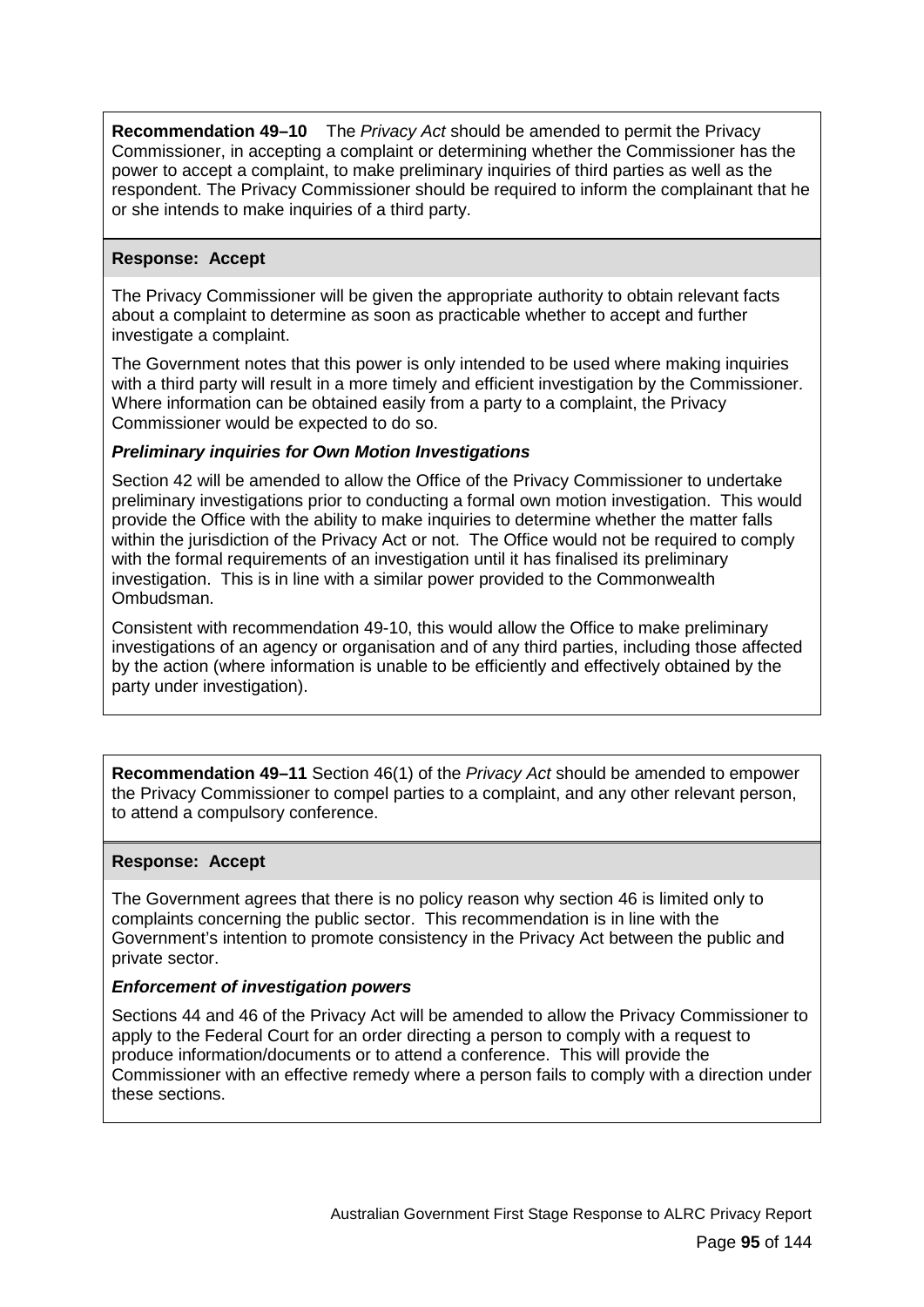**Recommendation 49–12** The *Privacy Act* should be amended to allow the Privacy Commissioner, in the context of an investigation of a privacy complaint, to collect personal information about an individual who is not the complainant.

#### **Response: Accept**

The Government will repeal section 69 in its entirety to allow the Privacy Commissioner to collect information about third parties which is relevant to the investigation of a privacy complaint. This is in line with other similar Commonwealth regulatory bodies that do not have this restriction on their investigation functions.

**Recommendation 49–13** The *Privacy Act* should be amended to provide that the Privacy Commissioner may direct that a hearing for a determination may be conducted without oral submissions from the parties if the Privacy Commissioner is satisfied that the matter could be determined fairly on the basis of written submissions by the parties.

### **Response: Accept**

The Government agrees that it is appropriate to provide the Privacy Commissioner with a discretionary power which will facilitate more efficient handling of determination proceedings. This could lead to greater use of the determination power to resolve complaints.

The requirement of 'fairness' will ensure that the Privacy Commissioner considers all the relevant circumstances of the parties in deciding whether a written submission will provide an effective consideration of the parties evidence. The Government notes that it would be valuable for the Commissioner to publicly outline the matters to be considered when deciding whether a determination on the papers is 'fair'. This could occur as part of the complaint-handing guidelines as proposed in recommendation 49-8.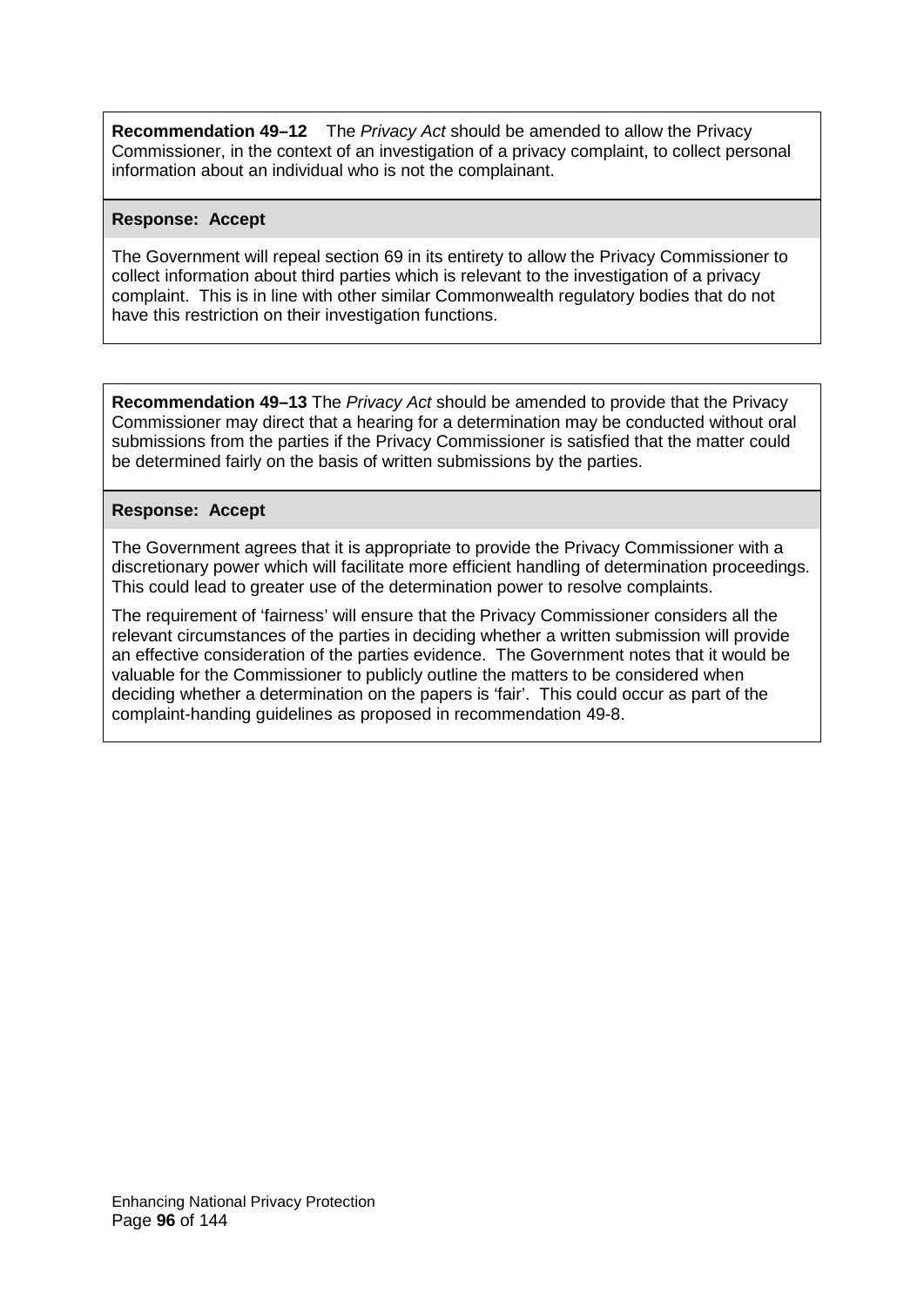# **50. Enforcing the Privacy Act**

**Recommendation 50–1** The *Privacy Act* should be amended to empower the Privacy Commissioner to:

- (a) issue a notice to comply to an agency or organisation following an own motion investigation, where the Commissioner determines that the agency or organisation has engaged in conduct constituting an interference with the privacy of an individual;
- (b) prescribe in the notice that an agency or organisation must take specified action within a specified period for the purpose of ensuring compliance with the *Privacy Act*; and
- (c) commence proceedings in the Federal Court or Federal Magistrates Court for an order to enforce the notice.

#### **Response: Accept**

The Government agrees that this recommendation recognises the importance of own motion investigations conducted by the Privacy Commissioner and that such investigations should have a similar enforcement regime as provided for complaints under section 52.

An enhanced determination power will provide the Privacy Commissioner with a suitable enforcement remedy for those own motion investigations which cannot be finalised by settlement. It would be expected that in line with current processes, the Privacy Commissioner would continue to seek to settle an own motion investigation via conciliation and only proceed to a determination where a settlement is unable to be facilitated or is inappropriate.

**Recommendation 50–2** The *Privacy Act* should be amended to allow the Privacy Commissioner to seek a civil penalty in the Federal Court or Federal Magistrates Court where there is a serious or repeated interference with the privacy of an individual.

#### **Response: Accept in principle**

The application of civil penalties, in appropriate circumstances, will complete the enforcement pyramid within the Privacy Act. It will make sanctions available for serious breaches where other compliance oriented enforcement methods are not sufficient. It will mean that appropriate penalties can be directed at those agencies or organisations that show a blatant disregard to the requirements of the Privacy Act or continually breach the Act.

The Government will determine the appropriate implementation of the proposed civil penalty in line with its policy of clearly articulating when a civil penalty will be applied.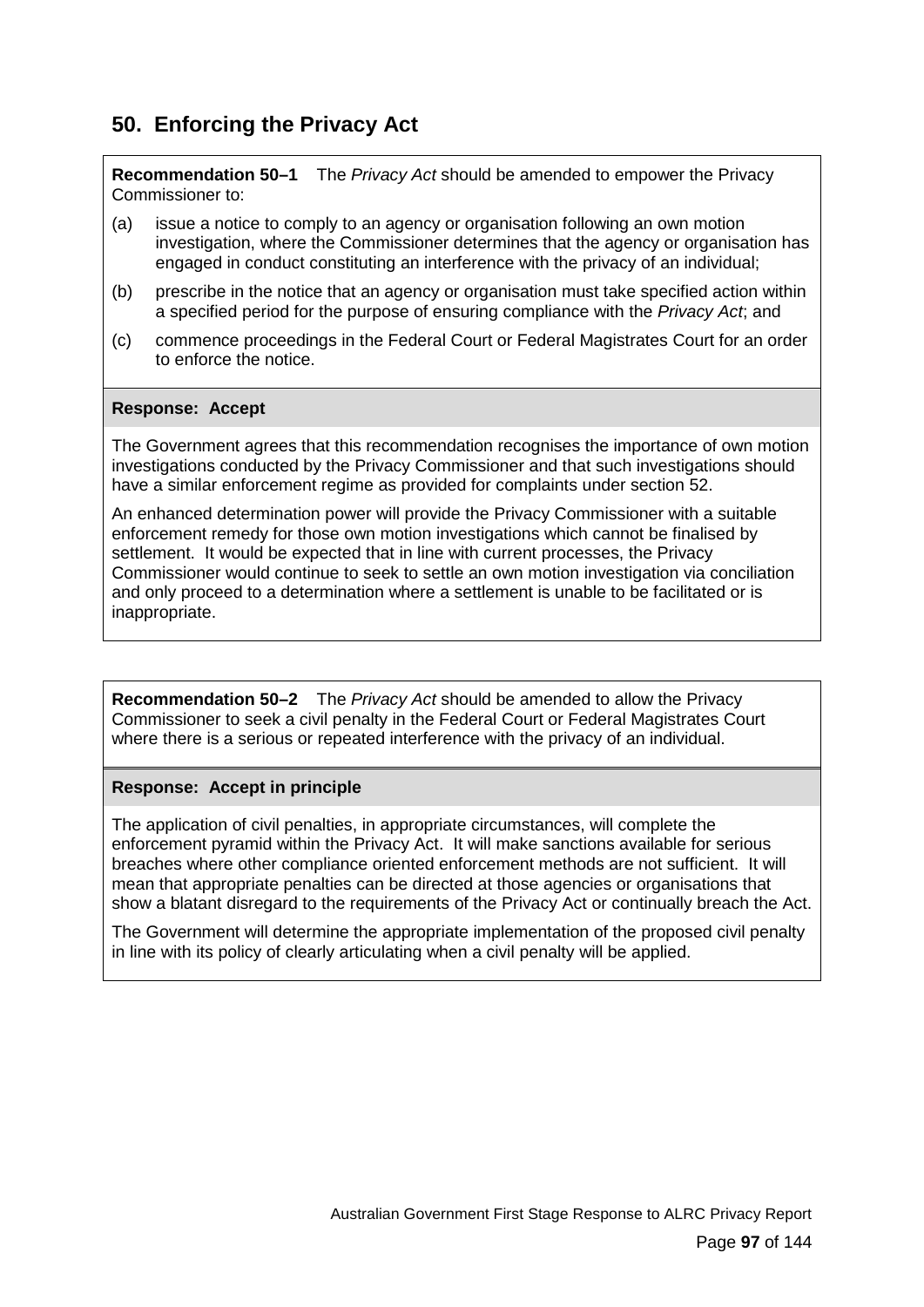**Recommendation 50–3** The Office of the Privacy Commissioner should develop and publish enforcement guidelines setting out the criteria upon which a decision to pursue a civil penalty will be made.

#### **Response: Accept**

The Government encourages the development and publication of tailored guidance on when the Office of the Privacy Commissioner would pursue a civil penalty, noting that the decision to provide guidance is a matter for the Privacy Commissioner.

The Government notes that in line with recommendation 49-8, it is important for the Office to outline its enforcement priorities and the factors it will consider in determining whether to pursue a civil remedy. This will establish transparency in the Office's procedures and in its decisions in relation to enforcement actions.

**Recommendation 50–4** The *Privacy Act* should be amended to empower the Privacy Commissioner to accept an undertaking that an agency or organisation will take specified action to ensure compliance with a requirement of the *Privacy Act* or other enactment under which the Commissioner has a power or function. Where an agency or organisation breaches such an undertaking, the Privacy Commissioner may apply to the Federal Court for an order directing the agency or organisation to comply, or any other order the court thinks appropriate.

#### **Response: Accept**

The recommendation aligns closely with the compliance-oriented approach of the Privacy Act as it will allow agencies and organisations to take active responsibility for actions which might otherwise result in a court-based outcome.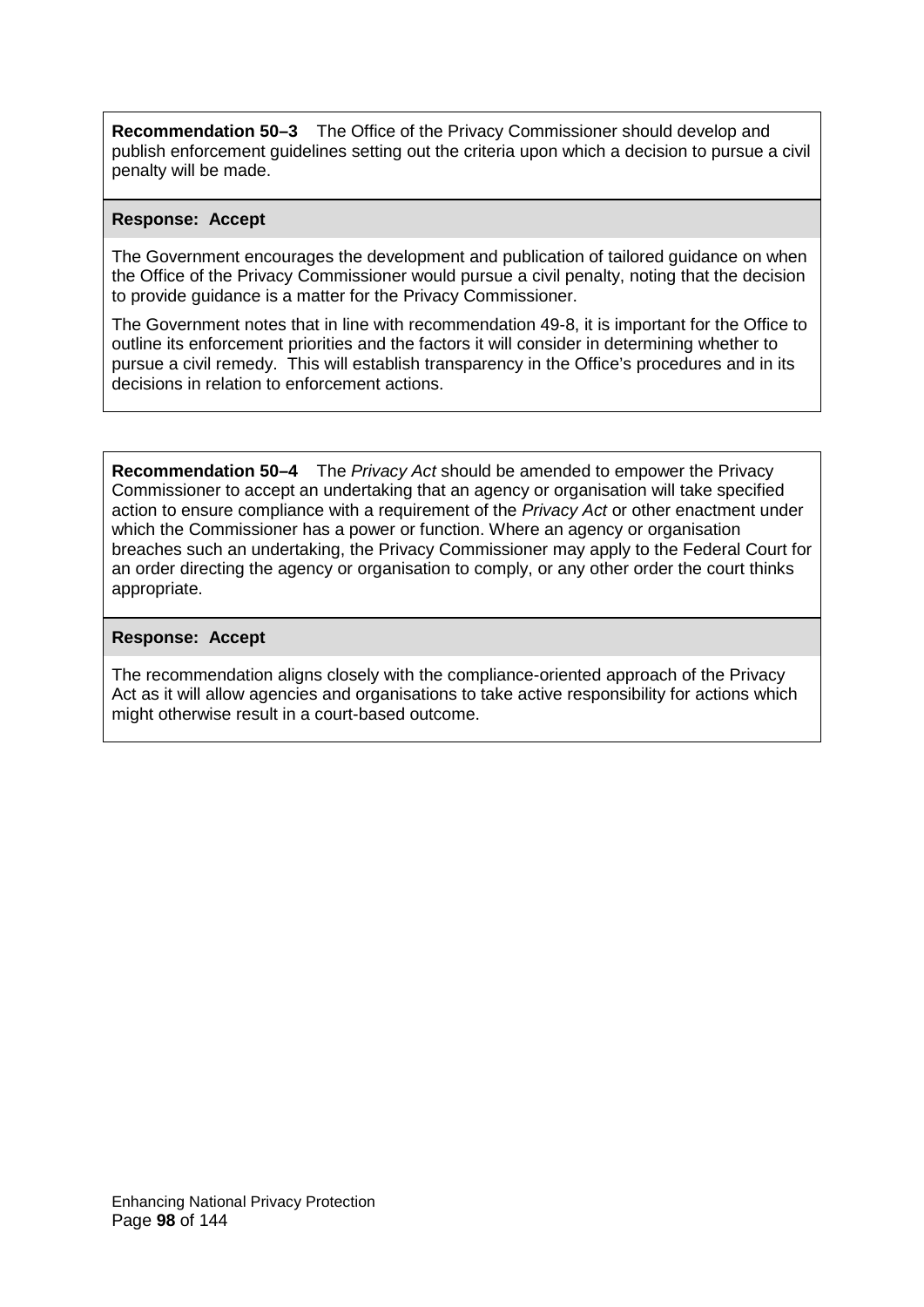# **PART G – CREDIT REPORTING PROVISIONS**

# **54. Approach to Reform**

**Recommendation 54–1** The credit reporting provisions of the *Privacy Act* should be repealed and credit reporting regulated under the general provisions of the *Privacy Act*, the model Unified Privacy Principles, and regulations under the *Privacy Act*—the new *Privacy (Credit Reporting Information) Regulations*—which impose obligations on credit reporting agencies and credit providers with respect to the handling of credit reporting information.

### **Response: Not accept**

In line with the Government's response to recommendation 5-1, the Government does not agree that it is appropriate to have a general regulation-making power that would allow modification of the Privacy Principles. The Government considers that credit reporting information should continue to be regulated primarily under the Privacy Act, with provision for specific regulations to be made where necessary. For example, it would be appropriate to set out a regulation-making power to set the minimum amount at which defaults can be listed with a credit reporting agency.

However, the Government recognises that Part IIIA of the Privacy Act is overly complex and prescriptive and should be redrafted to provide more user-friendly regulation of credit reporting in accordance with the ALRC's recommendations (where accepted).

Where an ALRC recommendation refers to the *Privacy (Credit Reporting Information) Regulations* and the Government accepts the recommendation's intent, the Government will implement that recommendation in primary legislation (the Privacy Act) unless otherwise stated.

**Recommendation 54–2** The new *Privacy (Credit Reporting Information) Regulations* should be drafted to contain only those requirements that are different or more specific than provided for in the model Unified Privacy Principles.

#### **Response: Accept**

The Government agrees that, to the extent possible, the Privacy Principles should set out the foundation for protecting credit reporting information. Regulation of credit reporting information in the Privacy Act will only set out further requirements where it is necessary for different or more specific protections to apply.

Relevant organisations will have to comply with both the Privacy Principles and the proposed credit reporting provisions. However, as the credit reporting provisions will only apply where it is necessary to have either greater or lesser privacy protection, it is intended that these provisions would set the new privacy standard for credit reporting. If there is inconsistency between the protections in the principles and the credit reporting provisions, organisations would be expected to comply with the more specific or different standards in the credit reporting provisions.

Note: In line with the Government's response to recommendation 54-1, this recommendation will be implemented in the Privacy Act, not regulations.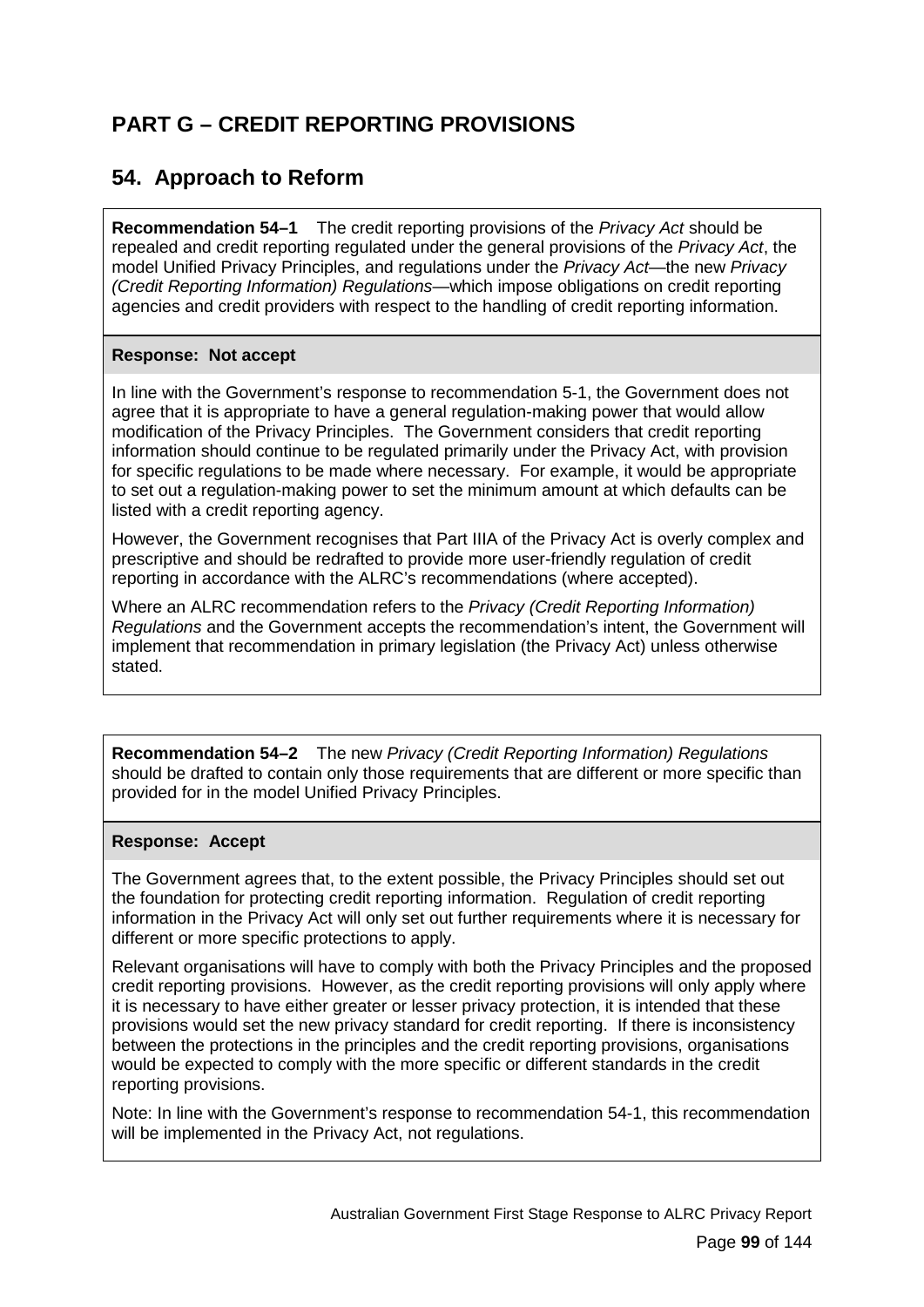**Recommendation 54–3** The new *Privacy (Credit Reporting Information) Regulations* should apply only to 'credit reporting information', defined for the purposes of the new regulations as personal information that is:

- (a) maintained by a credit reporting agency in the course of carrying on a credit reporting business; or
- (b) held by a credit provider; and
	- (i) has been prepared by a credit reporting agency; and
	- (ii) is used, has been used or has the capacity to be used in establishing an individual's eligibility for credit.

#### **Response: Accept**

The policy framework for credit reporting regulation should be to protect a subset of personal information which is maintained by credit reporting agencies and disclosed to credit providers for the purpose of assessing an individual's eligibility for credit. This framework will ensure that any personal information collected, used and disclosed within the credit reporting system will be afforded specific and appropriate protection.

The Government considers that, to the extent personal information, including publicly available information, is maintained by a credit reporting agency in order to determine eligibility for credit, such information will be covered by the specific requirements of the credit reporting provisions rather than the more general Privacy Principles. However, it is acknowledged that where credit reporting agencies collect personal information, including publicly available information, for purposes other than to assist in assessing an individual's credit risk, then they can undertake these other transactions subject to compliance with the Privacy Principles and other general obligations under the Privacy Act.

By implementing this definition of 'credit reporting information' the Government intends to streamline the credit reporting provisions in order to remove redundant definitions such as 'credit information file', 'credit report' and 'report'.

Note: In line with the Government's response to recommendation 54-1, this recommendation will be implemented in the Privacy Act, not regulations.

**Recommendation 54–4** The new *Privacy (Credit Reporting Information) Regulations* should include a simplified definition of 'credit provider' under which those agencies and organisations that are currently credit providers for the purposes of the *Privacy Act* (whether by operation of s 11B or pursuant to determinations of the Privacy Commissioner) should generally continue to be credit providers for the purposes of the regulations.

#### **Response: Accept**

The current definition ensures that an appropriate class of businesses are considered to be credit providers and the Government will work to ensure that the intent of this definition is not displaced. The Government will seek to consolidate the current definitions in the Privacy Act and the Privacy Commissioner's determinations in a clear and simple way.

The Government considers that the definition will be able to be drafted in a way which will remove the need for the Privacy Commissioner to define further the parameters of the definition. In order to avoid disjointed regulation around the definition, the Government will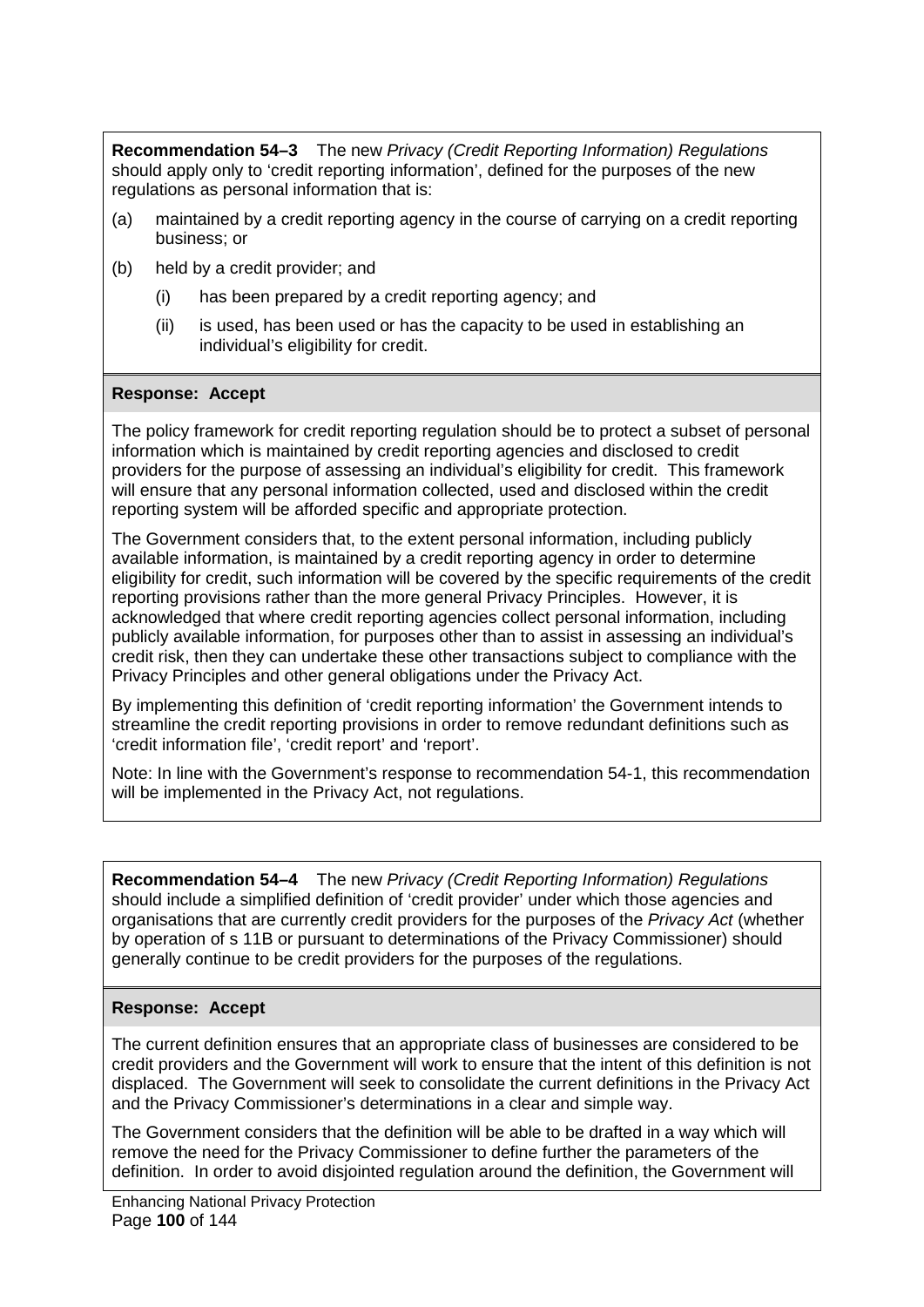remove the Privacy Commissioner's determination power in relation to the 'credit provider' definition.

## *Definition of credit*

The Government agrees with the ALRC's decision not to recommend expanding the definition of credit to include commercial credit. However, in line with the National Consumer Credit Protection Bill 2009 (NCCP Bill), the Government intends to extend the protections of the credit reporting provisions in the Privacy Act to include credit provided to purchase residential investment properties. It is appropriate to ensure that credit transactions that are afforded protection under the NCCP Bill are adequately protected under the credit reporting provisions.

## *Definition of credit reporting agency*

The Government agrees with the ALRC's view that the definition of 'credit reporting agency' in the Privacy Act should continue to apply and should be extended to include Commonwealth agencies that carry on a credit reporting business.

The Government proposes to remove the 'dominant purpose' test from the definition of 'credit reporting business' as it is concerned that any relevant business, regardless of whether credit reporting is a large or small component of its activities, should be covered by the credit reporting provisions. This would continue to allow a business to engage in other activities unrelated to credit reporting without being covered by the credit reporting provisions to the extent that the business activity is not being conducted for a credit reporting purpose.

## *Extension of the Act to small business credit providers and credit reporting agencies*

Credit providers and credit reporting agencies that are small businesses will be required to comply with the Privacy Act. This will ensure all credit providers and credit reporting agencies are subject both to the Privacy Principles and credit reporting provisions (in line with recommendation 54-2). The Government will respond to the ALRC's recommendation about removing the small business exemption in its second stage response to the ALRC's report. Any amendments to the Privacy Act made prior to the Government's second stage response will make all credit providers and credit reporting agencies subject to the Act.

Note: In line with the Government's response to recommendation 54-1, this recommendation will be implemented in the Privacy Act, not regulations.

**Recommendation 54–5** The new *Privacy (Credit Reporting Information) Regulations* should, subject to Recommendation 54–7, exclude the reporting of personal information about foreign credit and the disclosure of credit reporting information to foreign credit providers.

#### **Response: Accept**

It should be made clear in the credit reporting provisions that credit reporting agencies cannot maintain information about foreign credit and foreign credit providers or disclose credit reporting information to foreign credit providers.

This restriction is necessary as any benefit that would be obtained in creating greater transparency about an individual's credit risk would be outweighed by the inability of the Privacy Commissioner to enforce effectively the credit reporting provisions against foreign entities.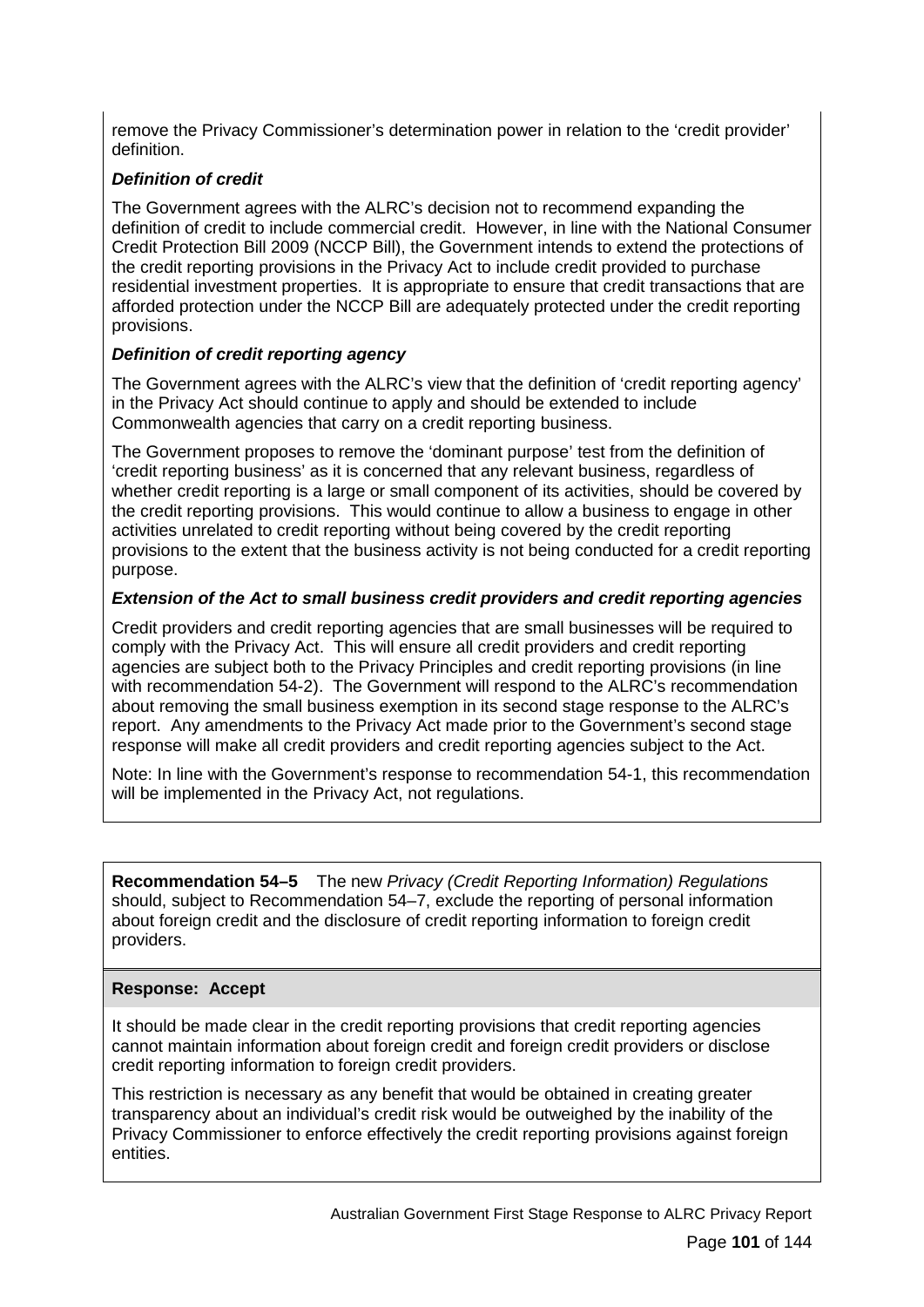Note: In line with the Government's response to recommendation 54-1, this recommendation will be implemented in the Privacy Act, not regulations.

**Recommendation 54–6** The Australian Government should include credit reporting regulation in the list of areas identified as possible issues for coordination pursuant to the *Memorandum of Understanding Between the Government of New Zealand and the Government of Australia on Coordination of Business Law* (2000).

## **Response: Accept in principle**

The Government understands the close relationship that Australian credit providers and credit reporting agencies have with their New Zealand counterparts along with the trans-Tasman consumer credit interactions that individuals have in both countries. In some instances, independent verification of credit reporting information about an individual's transactions in both countries would assist credit providers to undertake more efficient and effective assessment of an individual's credit risk.

The Government will determine whether consultation with the New Zealand Government to harmonise credit reporting provisions is necessary based on the outcome of the Government's response to recommendation 54-7. Where consultation is necessary, the appropriate forum will be determined jointly by the Australian and New Zealand Governments.

**Recommendation 54–7** The new *Privacy (Credit Reporting Information) Regulations* should empower the Privacy Commissioner to approve the reporting of personal information about foreign credit, and the disclosure of credit reporting information to foreign credit providers, in defined circumstances. The regulations should set out criteria for approval, including the availability of effective enforcement and complaint handling in the foreign jurisdiction.

## **Response: Not accept**

The ALRC identified the main motivation for making this recommendation was to allow recognition of the close relationship between the Australian and New Zealand credit reporting market. It did not specifically consider the application of this power to other jurisdictions. Therefore the Government considers that this recommendation should be tailored to allow trans-Tasman use and disclosure of credit reporting information, where necessary and appropriate.

The Government intends that the Privacy Act will be amended to exclude New Zealand, in limited circumstances, from the prohibition in recommendation 54-5. Following consultation with relevant industry and advocate stakeholders along with the Privacy Commissioner and relevant New Zealand authorities, it will be determined in what defined circumstances credit reporting information should be shared across the Tasman.

The Government understands that the main issue is for credit providers in each jurisdiction to be able to access credit reporting information from the other jurisdiction. Even if disclosure in these limited circumstances was permitted, consideration would still need to be given as to how adequate protections could be put in place to ensure that there was no inappropriate secondary use of the information outside the jurisdiction where the information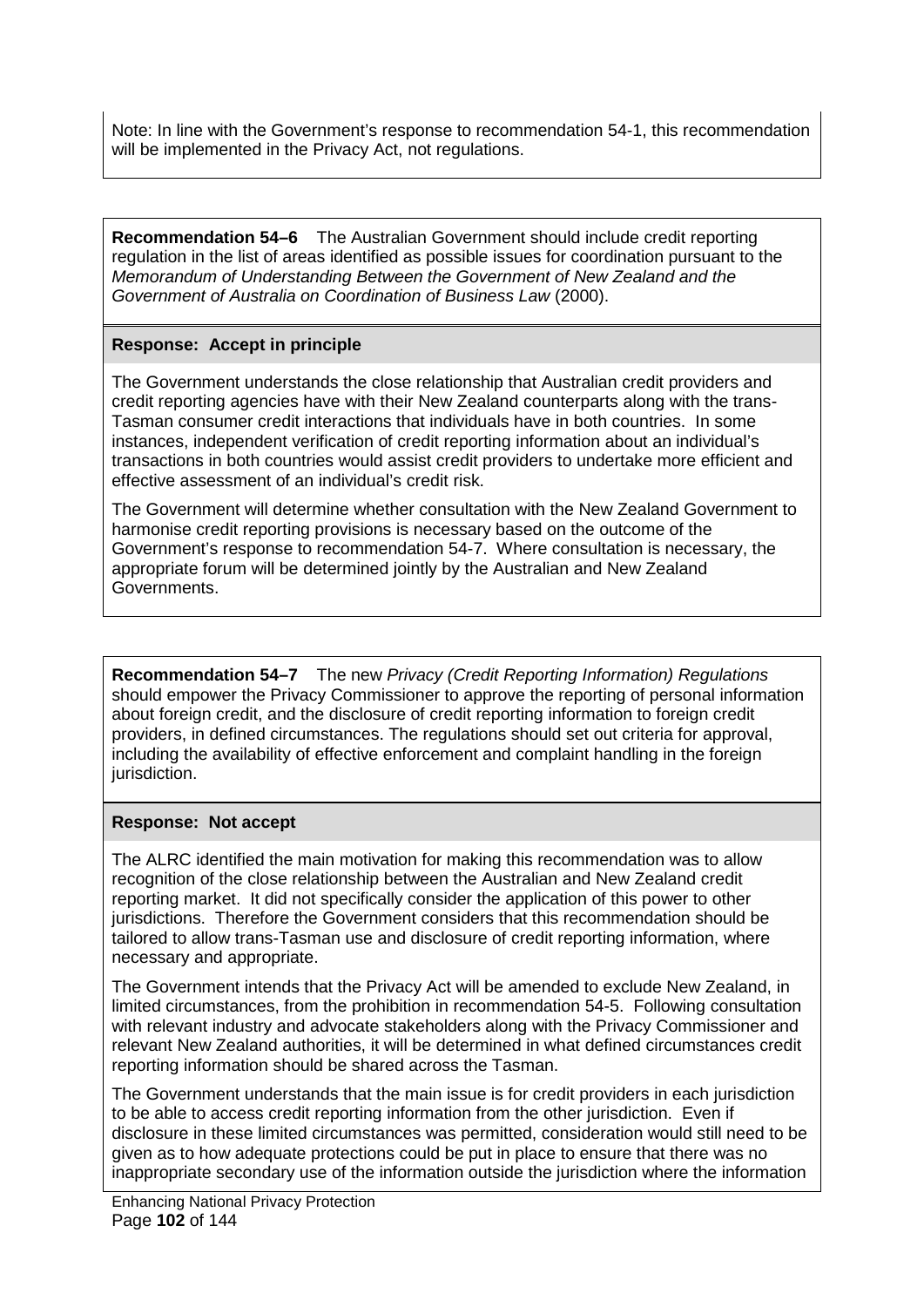was originally held. The Government will also need to ensure that there are effective enforcement mechanisms to ensure that misuse can be appropriately rectified.

The Government considers that any further exclusion to the prohibition in recommendation 54-5 would be more appropriately adopted by legislative amendments than by a determination of the Privacy Commissioner. Further exclusions to the prohibition to allow sharing of credit reporting information with other foreign jurisdictions would only be considered where a clear need arises.

**Recommendation 54–8** The Australian Government should, in five years from the commencement of the new *Privacy* (*Credit Reporting Information*) *Regulations*, initiate a review of the regulations.

#### **Response: Accept in principle**

The Government agrees that the effect of the amendments to the Privacy Act to implement its response to the ALRC's credit reporting recommendations should be reviewed within five years of commencement of the comprehensive credit reporting amendments.

**Recommendation 54–9** Credit reporting agencies and credit providers, in consultation with consumer groups and regulators, including the Office of the Privacy Commissioner, should develop a credit reporting code providing detailed guidance within the framework provided by the *Privacy Act* and the new *Privacy (Credit Reporting Information) Regulations.* The credit reporting code should deal with a range of operational matters relevant to compliance.

#### **Response: Accept with amendment**

The Government agrees that both industry and advocates require flexibility to ensure that operational procedures consistent and compliant with the Privacy Act. Matters identified by the ALRC to be placed in the credit reporting code would be more suitably placed in an industry-developed code rather than the Privacy Act.

The Government notes that it is necessary to have a clear and transparent code of practice, which is agreed to across the credit reporting industry, about how the credit reporting provisions and related issues will operate in practice. The code will ensure consistency across the industry in relation to matters such as access to information, data accuracy and complaint handling.

The Government considers that an industry code should be developed subject to satisfactory consultation requirements between the credit reporting industry, advocates and the Privacy Commissioner. The Privacy Act will broadly outline the matters to be addressed in the code (including those recommended by the ALRC). It is also intended that the code will replace the current Credit Reporting Code of Conduct developed by the Privacy Commissioner, and will address the matters outlined in that Code of Conduct to the extent they do not overlap with requirements in the redrafted Privacy Act.

The code will operate in line with the proposed binding code power as outlined in recommendation 48-1. The code will operate in addition to the credit reporting provisions and should not seek to override or apply lesser standards than are outlined in the Privacy Act. Instead the code would set out how credit reporting agencies and credit providers can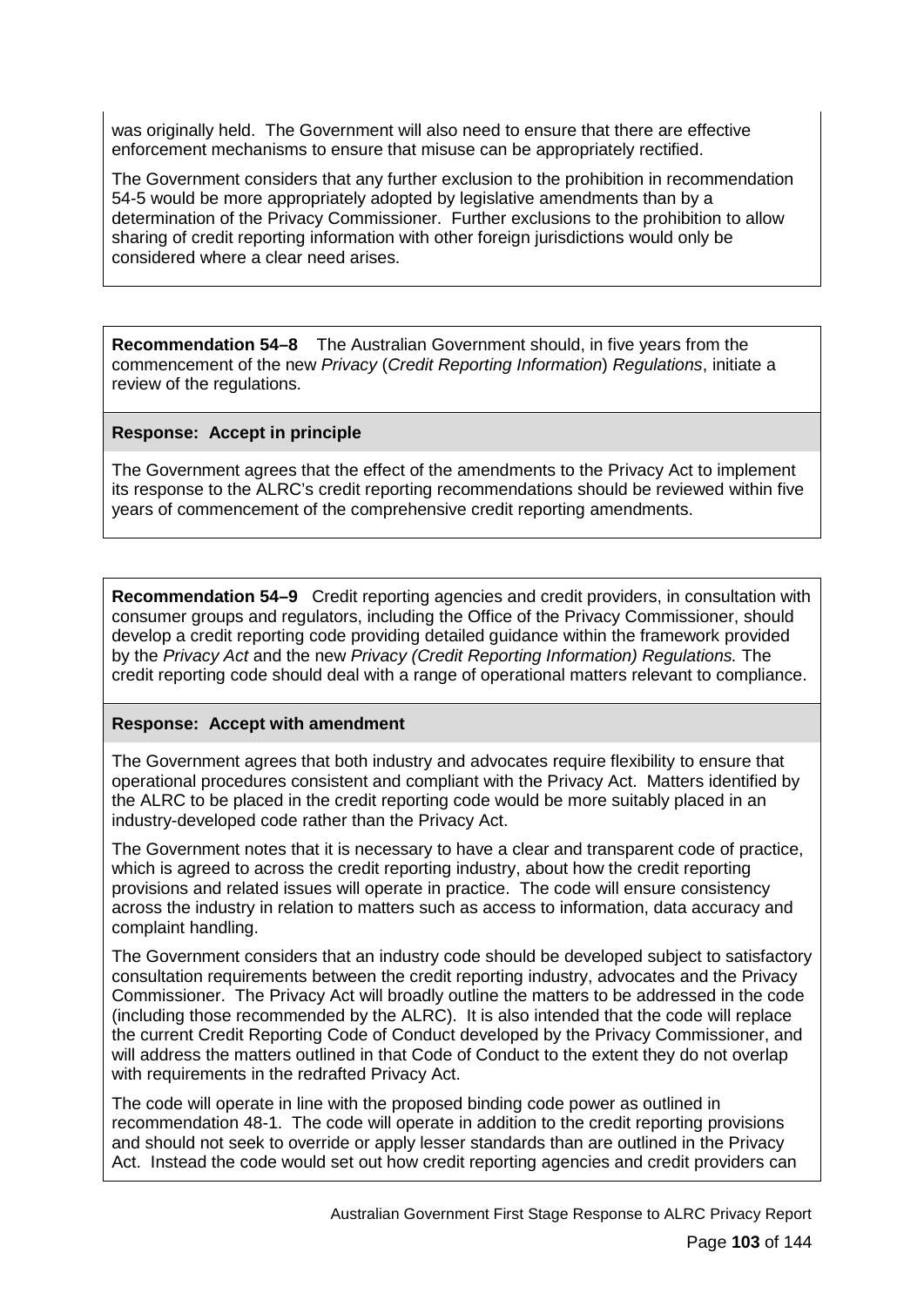practically apply the credit reporting provisions.

The Privacy Act will require that any code that is developed is to be approved by the Privacy Commissioner. The Government acknowledges that the credit reporting industry will be the main driver behind the code. However, final approval of the code by the Privacy Commissioner will ensure that the code appropriately balances the needs of industry to have efficient and effective credit reporting with the privacy needs of individuals.

Any organisation or agency (including credit providers and credit reporting agencies) that wants to participate in the credit reporting system will be required to be a member of this binding code. This will ensure consistency across the sector.

A breach of the code will be deemed to be a breach of the Privacy Act to the extent that the code provision is interpreting the application of a credit reporting provision in the Act.

The Government notes that industry may wish to outline matters in the code which are outside the jurisdiction of the Privacy Act and that these matters could be addressed through the relevant approval processes as required by the Australian Competition and Consumer Commission.

The Government will consult further with industry and advocates in drafting the appropriate provisions to establish the power to make a binding industry code in the Privacy Act.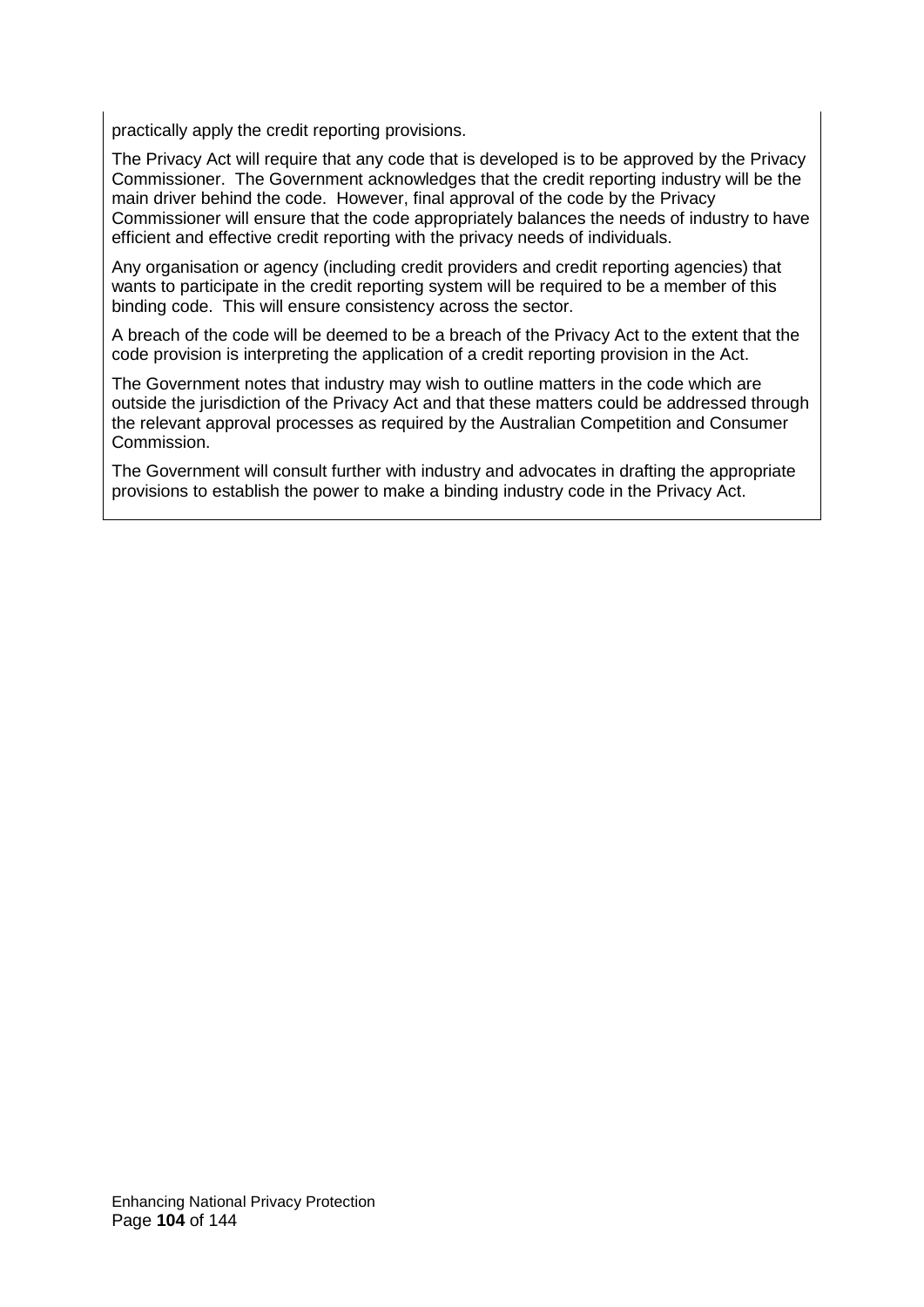# **55. More Comprehensive Credit Reporting**

**Recommendation 55–1** The new *Privacy (Credit Reporting Information) Regulations* should permit credit reporting information to include the following categories of personal information, in addition to those currently permitted in credit information files under the *Privacy Act*:

- (a) the type of each credit account opened (for example, mortgage, personal loan, credit card);
- (b) the date on which each credit account was opened;
- (c) the current limit of each open credit account; and
- (d) the date on which each credit account was closed.

### **Response: Accept**

The Government supports the introduction of comprehensive credit reporting, in line with the ALRC's recommendations, subject to sufficient privacy protections being put in place. The Government considers that the introduction of the five 'positive' data sets proposed by the ALRC in recommendations 55-1 and 55-2 will provide credit providers with an enhanced tool to establish an individual's credit worthiness. Greater access to the five data sets as proposed by the ALRC will allow more robust assessment of credit risk, which in turn could lead to lower credit default rates. On balance, comprehensive credit reporting is also likely to improve competition in the credit market, which will result in benefits to both individuals and the credit industry.

The Government understands the strong privacy and consumer credit concerns that arise with the introduction of a comprehensive credit reporting regime. The Government notes that the ALRC has based a number of recommendations for enhanced protection and dispute resolution for credit reporting information on the introduction of comprehensive credit reporting. The Government supports the introduction of effective privacy protections to ensure that the five data sets will be handled appropriately by credit providers and credit reporting agencies.

The Government notes that, in line with the ALRC's views, the four data sets outlined in this recommendation will be made available without being subject to responsible lending obligations. The Government considers that the enhanced notification, data quality and dispute resolution requirements will provide sufficient protections to prevent the misuse of this information.

The Government notes that the binding industry code (outlined in recommendation 54-9) will also be an important mechanism to ensure consistency in how the four data sets are listed with credit reporting agencies. The Government will require the credit reporting industry to develop standards around how it lists the types of credit accounts as well as when a credit account is deemed to be closed. For example, in relation to account closure, confusion exists for individuals around whether some credit products are closed after final payment or whether these are ongoing lines of credit (such as interest free accounts). The Government encourages industry to provide clear information to customers about when a credit account will be deemed to be closed.

The Government proposes that the listing of the four data sets with credit reporting agencies will be permitted to occur in relation to existing accounts open at the time that amendments to the Privacy Act take effect. The Government does not consider there is justification for the argument that listing this type of information should only occur with respect to new accounts opened after the commencement of the amendments.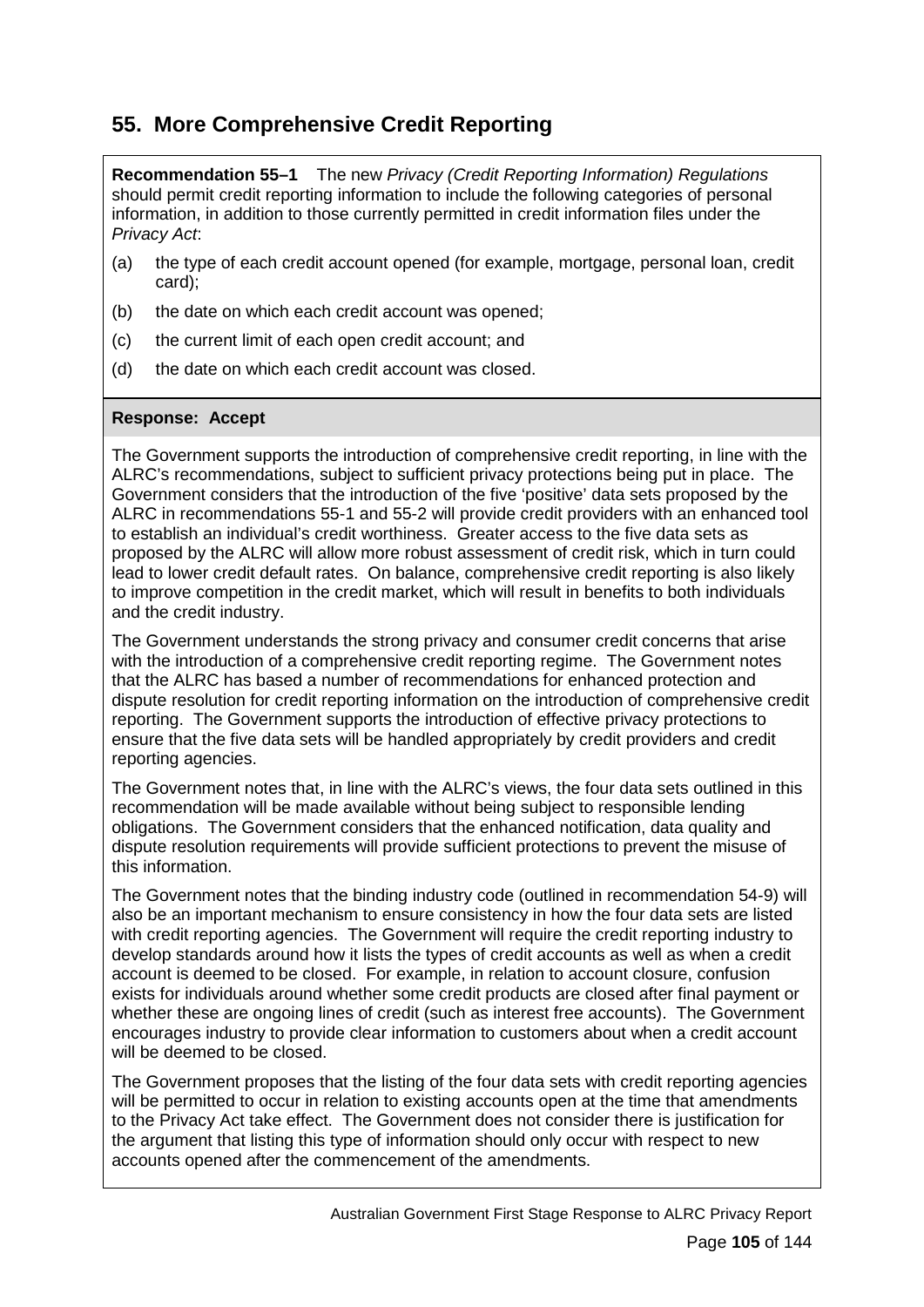Note: In line with the Government's response to recommendation 54-1, this recommendation will be implemented in the Privacy Act, not regulations.

**Recommendation 55–2** Subject to Recommendation 55–3, the new *Privacy (Credit Reporting Information) Regulations* should also permit credit reporting information to include an individual's repayment performance history, comprised of information indicating:

- (a) whether, over the prior two years, the individual was meeting his or her repayment obligations as at each point of the relevant repayment cycle for a credit account; and, if not,
- (b) the number of repayment cycles the individual was in arrears.

### **Response: Accept**

The Government notes there is significant debate over the possible effect that the inclusion of repayment history in credit reporting information could have on the provision of credit to consumers.

On balance, the ALRC found that the listing of repayment history would provide credit providers with an independent and easily obtainable source of information about an individual's willingness to repay and would also clearly demonstrate when individuals are under credit stress. The Government agrees with the ALRC's view that the predictive value of this extra data set will lead to more informed lending practices, which in turn will result in greater efficiency and effectiveness in consumer credit lending. The Government considers that the benefits this data set will provide to the Australian credit market, and in turn to individuals and credit providers, outweighs the possible adverse privacy effects.

The Government agrees to the introduction of the fifth data set of repayment history subject to the protections that the ALRC has outlined in recommendations 55-3 to 55-5. These protections will be supplemented by additional privacy protections, including in relation to data quality, which will be implemented across the credit reporting scheme.

The Government notes that, in line with recommendation 54-8, the effect of implementing recommendation 55-2 will be reviewed in due course. The review will determine whether further privacy protections are necessary to ensure that all the new comprehensive credit reporting data sets are being collected, used and disclosed appropriately.

Collection and use of repayment history information will be subject to the proposed commencement of the responsible lending obligations in the National Consumer Credit Protection Bill 2009 (see recommendation 55-3 below). However, the Government notes that some credit reporting stakeholders suggest that at the commencement of the repayment history amendments to the Privacy Act, credit reporting agencies should be able to list at least the previous 12 months' repayment history. Advocates have suggested that repayment history information should only be listed prospectively from the date these provisions commence.

The Government proposes that, in order to allow viable repayment history to be assessed from the commencement of the repayment history provisions, the period from when repayment history may be reported will commence six months after the release of this Government response. This will mean all credit consumers will be on notice that six months from the date of release of the Government's response, any repayment history on credit accounts may become available at a later date (ie when the repayment history provision commences) to a credit reporting agency and any other credit providers from which the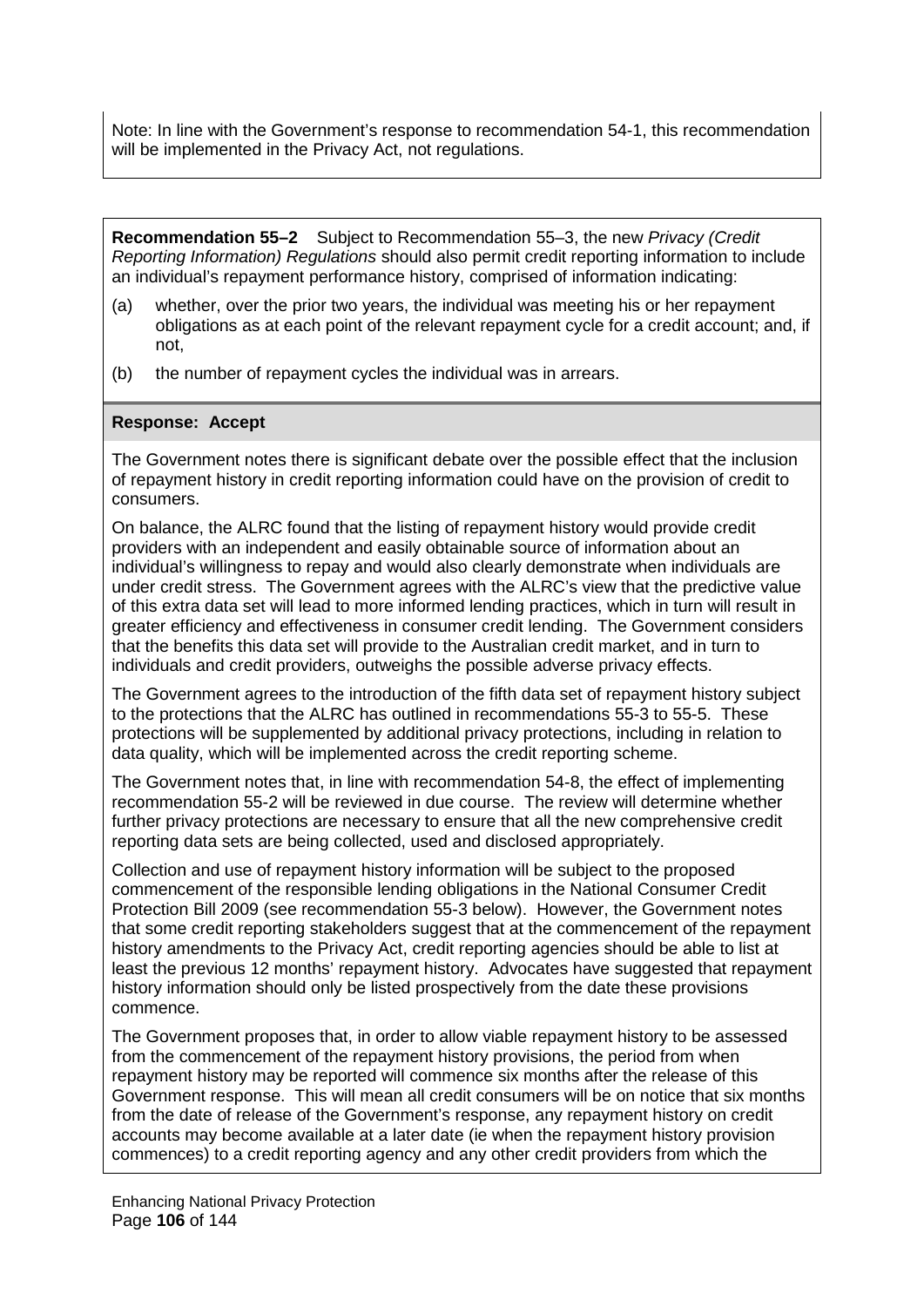individual may seek credit.

Note: In line with the Government's response to recommendation 54-1, this recommendation will be implemented in the Privacy Act, not regulations.

**Recommendation 55–3** The Australian Government should implement Recommendation 55–2 only after it is satisfied that there is an adequate framework imposing responsible lending obligations in Commonwealth, state and territory legislation.

### **Response: Accept**

The Government acknowledges that the inclusion of repayment history in credit reporting information could assist in achieving more responsible lending of consumer credit. However, without a positive obligation to lend responsibly, the provision of repayment history data could mean that credit providers also take adverse credit risks based only on this information. It is therefore necessary that the inclusion of repayment history in credit reporting information should occur alongside appropriate responsible lending obligations.

In introducing the National Consumer Credit Protection Reform Package into Parliament, the Government has made a significant commitment to establishing enhanced protection for the provision of consumer credit. As part of these reforms, the Government is requiring all licensees under the reforms to comply with a set of responsible lending conduct requirements. These obligations will require licensees to ensure that they do not provide or suggest unsuitable credit to a consumer.

The Government is satisfied that the responsible lending conduct requirements in the Reform Package will provide a suitable framework to ensure that credit providers appropriately use information about an individual's repayment history (as outlined in recommendation 55-2).

As the responsible lending obligations will only be applicable to licensees subject to the National Consumer Credit Protection Bill 2009, the Government proposes that repayment history information should only be handled by credit providers subject to the obligations in that Bill.

The Government notes that the responsible lending obligations will not commence until January 2011 and therefore commencement of provisions about the use and disclosure of repayment history information will be subject to this same commencement date. The Government will consult with stakeholders on whether the 'plus four' data sets (ie the data sets outlined in recommendation 55-1) should be shared prior to the commencement of repayment history (noting that use and disclosure of these data sets will not be dependent on the commencement of the responsible lending obligations).

**Recommendation 55–4** The credit reporting code should set out procedures for reporting repayment performance history, within the parameters prescribed by the new *Privacy (Credit Reporting Information) Regulations*.

## **Response: Accept in principle**

The Privacy Act will set out that only minimal information in relation to an individual's repayment history, in accordance with recommendation 55-2, should be collected by credit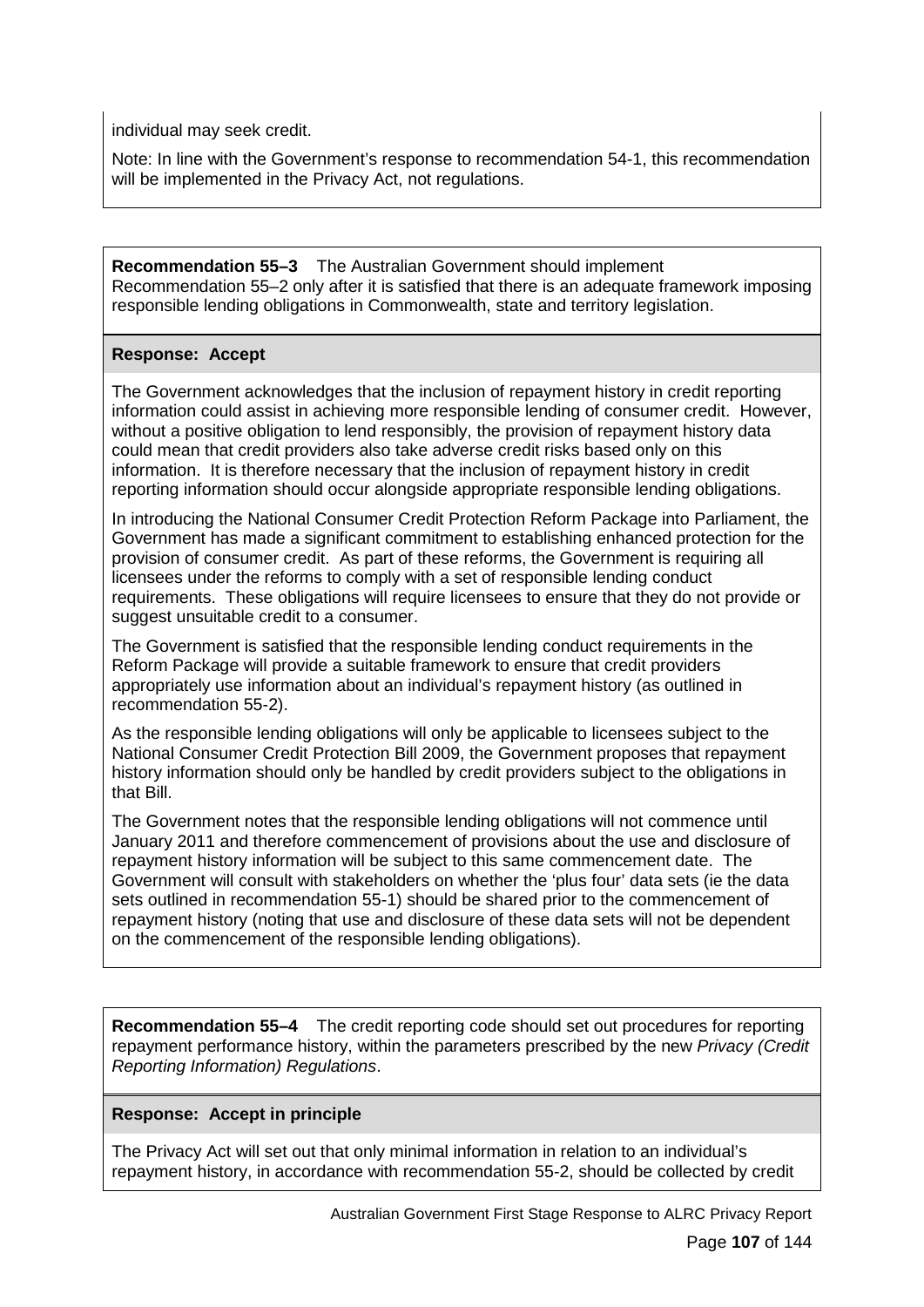reporting agencies and disclosed to credit providers. This information will not include information about account balances or specific repayment amounts.

The Government understands that the ALRC's intention in recommendation 55-2 was that a repayment would only be listed as 'missed' where the next repayment cycle had commenced and the previous payment had still not been made. The repayment cycle would be dependent on the timeframes set out in the credit contract. However, the Government notes that it may also be understood that a 'missed' payment would be deemed to occur prior to the next repayment cycle but within a defined period.

The Government notes that it should be clearly set out in the Privacy Act when a 'missed repayment' will be deemed to occur. The Government will seek further views from stakeholders about the preferred approach. If the latter approach is preferable, the Government proposes that the details of 'missed' payment timeframes should be set out in regulations.

The Government also considers that, given the significance that will be attributed to how repayment history is listed and the accompanying notices provided with this listing (see recommendation 56-11), these matters should be set out in regulations to the Privacy Act, rather than in the binding industry code. The Government proposes that the Privacy Act will set out the broad requirements applicable to listing repayment history in accordance with recommendation 55-2. Regulations would then outline issues about how and in what form the information will be listed, timing for missed payments and the notice requirements for repayment history. Regulations would also address other matters such as whether overdue payments which are re-negotiated for further scheduled payments should be listed and if so, how they should be listed.

The Government notes that the binding industry code will still play a part in determining other operational matters around repayment history that are not included in regulations, such as at what intervals a credit provider will list information with a credit reporting agency.

**Recommendation 55–5** The new *Privacy (Credit Reporting Information) Regulations* should provide for the deletion of the information referred to in Recommendation 55–1 two years after the date on which a credit account is closed.

#### **Response: Accept**

In line with the overarching aim of credit reporting regulation to ensure that information is only maintained by credit reporting agencies and used by credit providers for as long as the information remains relevant to assessing an individual's credit worthiness, the Government considers that this retention period is appropriate.

Note: In line with the Government's response to recommendation 54-1, this recommendation will be implemented in the Privacy Act, not regulations.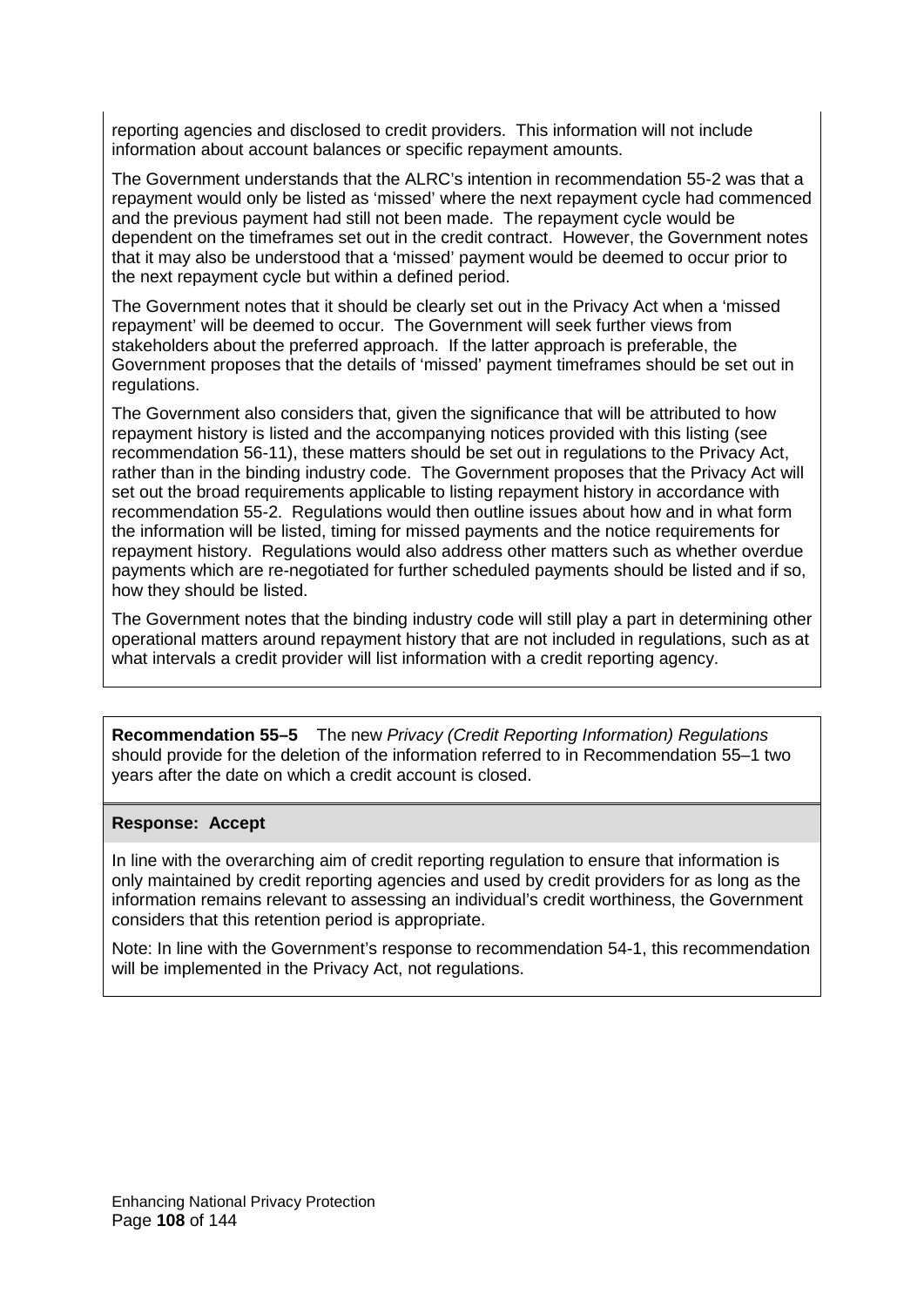## **56. Collection and Permitted Content of Credit Reporting Information**

**Recommendation 56–1** The new *Privacy (Credit Reporting Information) Regulations*  should prescribe an exhaustive list of the categories of personal information that are permitted to be included in credit reporting information. This list should be based on the provisions of s 18E of the *Privacy Act*, subject to the changes set out in Recommendations 55–1, 55–2, 56–2 to 56–4, 56–6, 56–8 and 56–9.

#### **Response: Accept**

The Government agrees that there continues to be a need to set out clearly what types of information may be collected by credit reporting agencies from credit providers and held as credit reporting information.

The categories of credit reporting information to be included in the exhaustive list will be restructured in line with the Government's response to the relevant ALRC recommendations. The list will be set out in amendments to the Privacy Act and will not be subject to change through regulations or determination by the Privacy Commissioner. The Government notes that the ALRC has undertaken a thorough review of what should be included as credit reporting information and that little justification has been provided to suggest that changes to the list should occur outside the Privacy Act.

Note: In line with the Government's response to recommendation 54-1, this recommendation will be implemented in the Privacy Act, not regulations.

**Recommendation 56–2** The new *Privacy (Credit Reporting Information) Regulations* should provide that credit reporting agencies are not permitted to list overdue payments of less than a prescribed amount.

#### **Response: Accept**

Regulations made under the Privacy Act will prescribe the minimum amount at which a credit reporting agency can list an overdue payment (ie a default). The amount should be based on balancing the need for credit providers to assess adequately the credit risk of an individual against the disproportionate consequences of listing less significant debts. It is necessary to prescribe this amount in regulations in order for it to be changed from time to time based on changing circumstances.

The Government proposes that, in line with current practices and in balancing the views of industry and advocate stakeholders, the prescribed amount should be \$100. Any defaults under this amount will not be able to be listed as credit reporting information.

The Government also proposes to consolidate the steps that must be taken to list a default (as outlined in the Credit Reporting Code of Conduct and the Privacy Act) and provide a simplified process in the Privacy Act.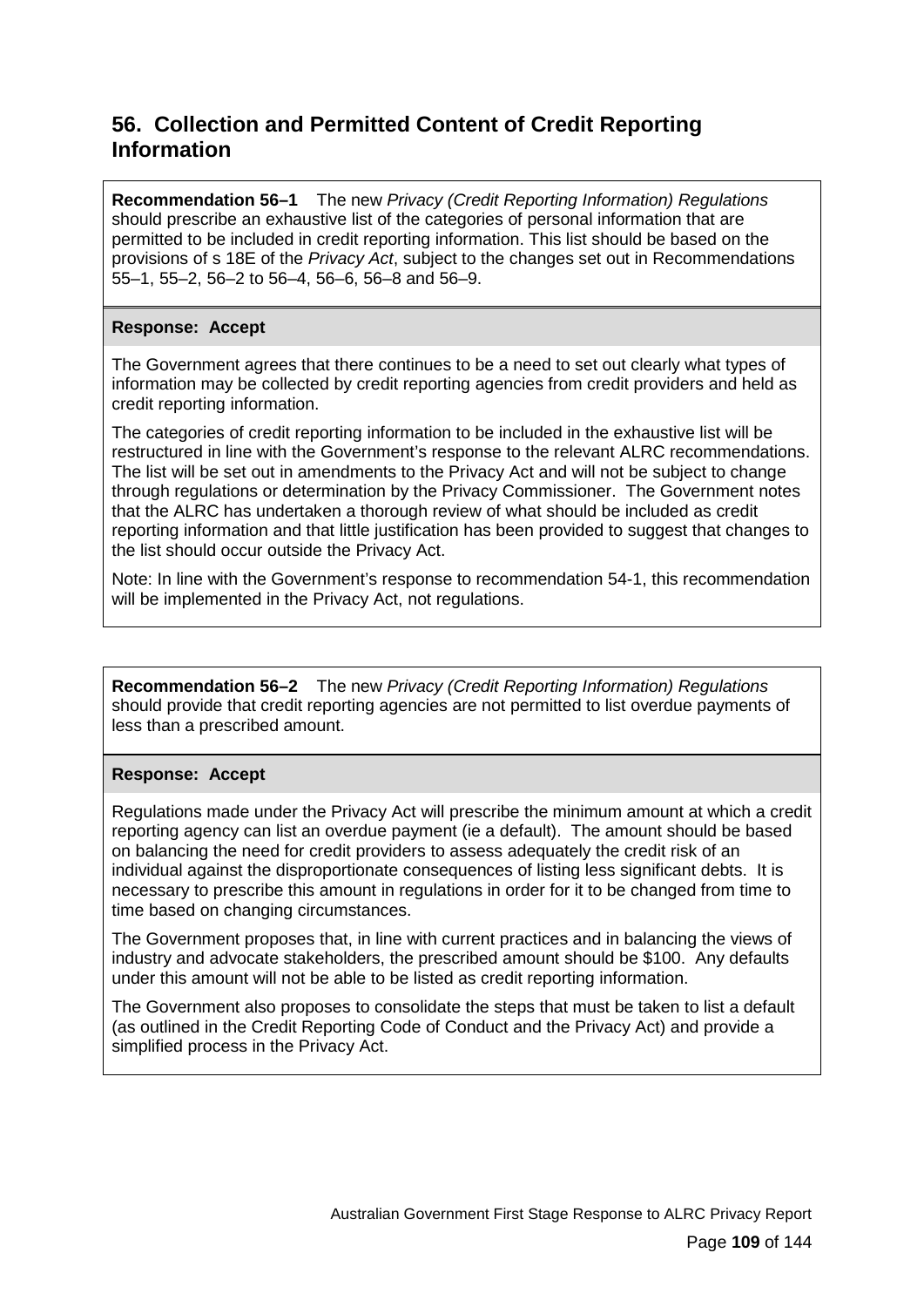**Recommendation 56–3** The new *Privacy (Credit Reporting Information) Regulations* should not permit credit reporting information to include information about presented and dishonoured cheques.

#### **Response: Accept**

Information about presented and dishonoured cheques will not be included in the list of permitted contents allowed to be retained by credit reporting agencies as the information does not have a clear link to the assessment of credit and is increasingly irrelevant as a payment mechanism.

Note: In line with the Government's response to recommendation 54-1, this recommendation will be implemented in the Privacy Act, not regulations.

**Recommendation 56–4** The new *Privacy (Credit Reporting Information) Regulations* should permit credit reporting information to include personal insolvency information recorded on the National Personal Insolvency Index administered under the *Bankruptcy Regulations 1966* (Cth).

#### **Response: Accept in principle**

The Government acknowledges that it is important for credit providers to be able to identify whether an individual has entered bankruptcy administration so that the actual credit risk of the individual can be assessed more accurately. The Government notes that there is uncertainty about what can currently be listed as credit reporting information from the National Personal Insolvency Index (NPII) and strongly agrees that clarification is required.

The Government notes that, in accordance with its proposed reforms to ensure bankruptcy laws provide consumers with appropriate avenues for remedying indebtedness, credit reporting information should only include information that will provide an accurate picture of the individual's bankruptcy status.

The Government agrees that the following four categories of information about bankruptcy administration should be allowed to be included in credit reporting information:

- (i) a sequestration order by the Federal Court following the presentation of the debtor's petition;
- (ii) the acceptance of a debtor's petition by the Official Receiver, in lieu of a court order;
- (iii) a voluntary debt agreement; and
- (iv) a voluntary insolvency agreement.

These categories of information will provide clear advice to the credit provider as to whether the insolvent individual has entered a voluntary or mandatory bankruptcy administration, and the processes and procedures of that administration.

The Government also agrees that information about a proposal to make a debt agreement may be included in credit reporting information, as it would provide a credit provider with notice of the potential risks of lending to an individual. However, the Government considers that it would be appropriate to require information about the proposal to be removed from the individual's credit reporting information where the proposal was unsuccessful. Unlike finalised agreements or orders, information about proposed action on the NPII should only be retained for as long as that information remains valid (rather than the proposed retention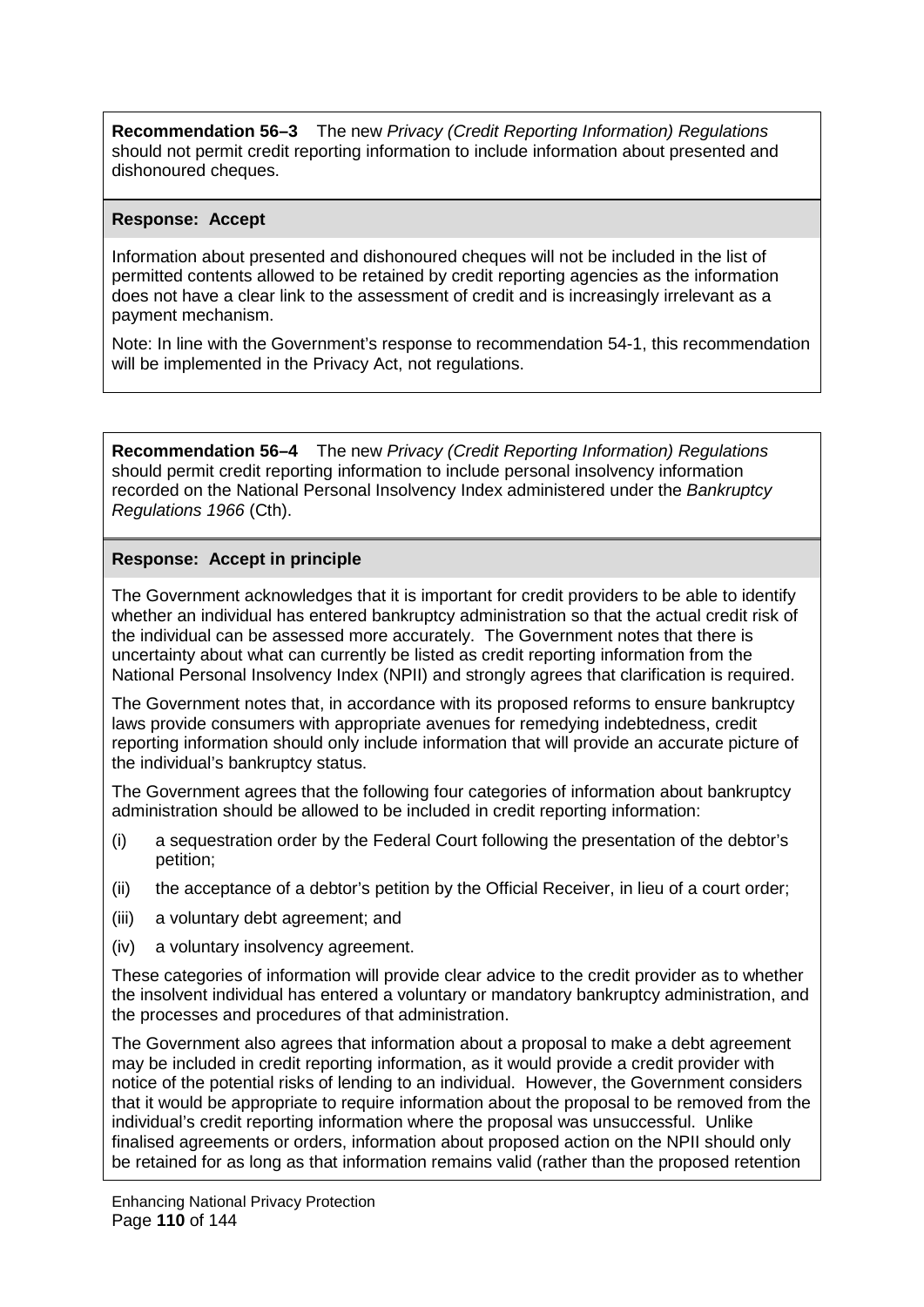periods for finalised orders or agreements). This approach would be in line with recommendation 56-5.

Note: In line with the Government's response to recommendation 54-1, this recommendation will be implemented in the Privacy Act, not regulations.

**Recommendation 56–5** Credit reporting agencies should ensure that credit reports adequately differentiate the forms of administration identified on the National Personal Insolvency Index (NPII); and accurately reflect the relevant information recorded on the NPII, as updated from time to time.

#### **Response: Accept**

In order to assess appropriately the credit risk of an individual, it is important to clearly distinguish the type of bankruptcy administration to which the individual has been subject (ie whether it is mandatory or voluntary).The Government agrees it is important to ensure that this information is accurately reflected in credit reporting information.

The Government also agrees that as the National Personal Insolvency Index (NPII) is not a static document, credit reporting agencies should be under an obligation to ensure that information which is reported on from the NPII is up-to-date and accurately reflects the NPII's content. This would include ensuring that any information that is directly related to an order or agreement and which provides greater information about an individual's current credit risk is also included. For example, where a bankruptcy annulment occurs, it would be important that this is accurately reflected in the credit reporting information.

Note: In line with the Government's response to recommendation 54-1, this recommendation will be implemented in the Privacy Act, not regulations.

**Recommendation 56–6** The new *Privacy (Credit Reporting Information) Regulations* should allow for the listing of a 'serious credit infringement' based on the definition currently set out in s 18E(1)(b)(x) of the *Privacy Act*, amended so that the credit provider is required to have taken reasonable steps to contact the individual before reporting a serious credit infringement under s  $18E(1)(b)(x)(c)$ .

#### **Response: Accept**

The Government agrees that a credit provider should be required to demonstrate that it has taken reasonable steps to contact the individual where it intends to list a serious credit infringement based on a reasonable suspicion of non-compliance. This will ensure that a serious credit infringement can only be listed where there is a clear intent by the individual to avoid credit obligations, which would be demonstrated by the credit provider being unable to contact the individual after taking reasonable steps.

It is noted that this requirement would only apply to an activity defined under paragraph (c) of the definition of 'serious credit infringement' in subsection 6(1) of the Privacy Act. The Government considers that where a serious credit infringement is based on fraudulent activity, this activity alone is sufficient to justify listing a serious credit infringement.

Note: In line with the Government's response to recommendation 54-1, this recommendation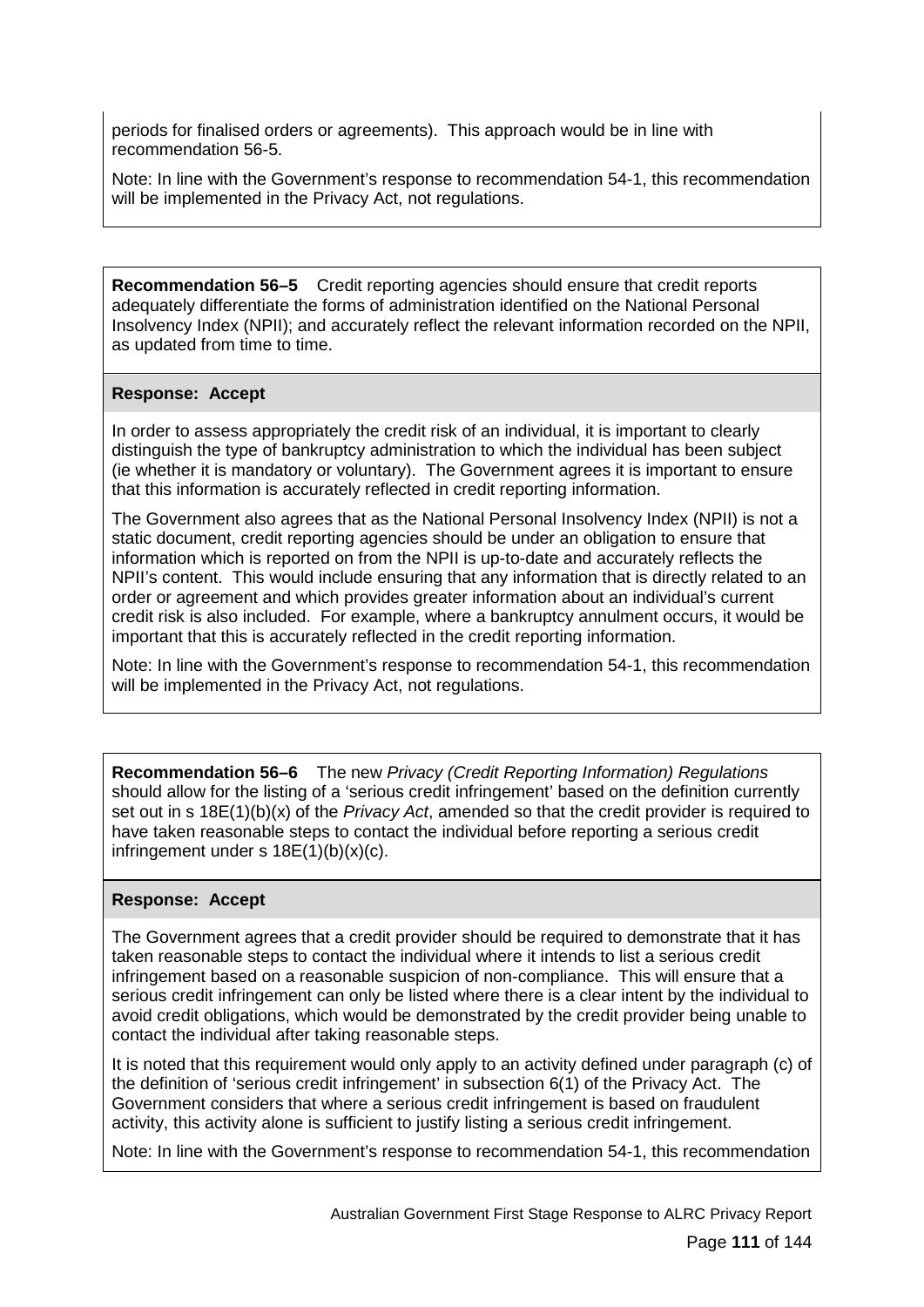will be implemented in the Privacy Act, not regulations.

**Recommendation 56–7** The Office of the Privacy Commissioner should develop and publish guidance on the criteria that need to be satisfied before a serious credit infringement may be listed, including:

- (a) how to interpret 'serious' (for example, in terms of the individual's conduct, and the period and amount of overdue payments);
- (b) how to establish whether reasonable steps to contact the individual have been taken;
- (c) whether a serious credit infringement should be listed where there is a dispute between the parties that is subject to dispute resolution; and
- (d) the obligations on credit providers and individuals in proving or disproving that a serious credit infringement has occurred.

#### **Response: Accept in principle**

The Government considers that it would be preferable given the level of concern over the application of a 'serious credit infringement' listing, that the elements outlined above be required by the Privacy Act to be addressed in the binding industry code. This will allow for the guidance to be binding on all those parties subject to the code and would provide a greater opportunity for industry, privacy and consumer advocates, and the Privacy Commissioner to work together to develop appropriate standards for the listing of serious credit infringements.

The Government notes that the Credit Reporting Code of Conduct as issued by the Privacy Commissioner provides guidance on the definition of 'serious credit infringement' and provides a useful model on how this could be addressed in the binding industry code.

**Recommendation 56–8** The new *Privacy (Credit Reporting Information) Regulations* should prohibit the collection in credit reporting information of 'sensitive information', as defined in the *Privacy Act*.

#### **Response: Accept**

The Government agrees that in order to create greater consistency in the Privacy Act, it would be sensible to place a prohibition on collecting sensitive information for credit reporting purposes in place of the current prohibition in section 18E(2).

Note: In line with the Government's response to recommendation 54-1, this recommendation will be implemented in the Privacy Act, not regulations.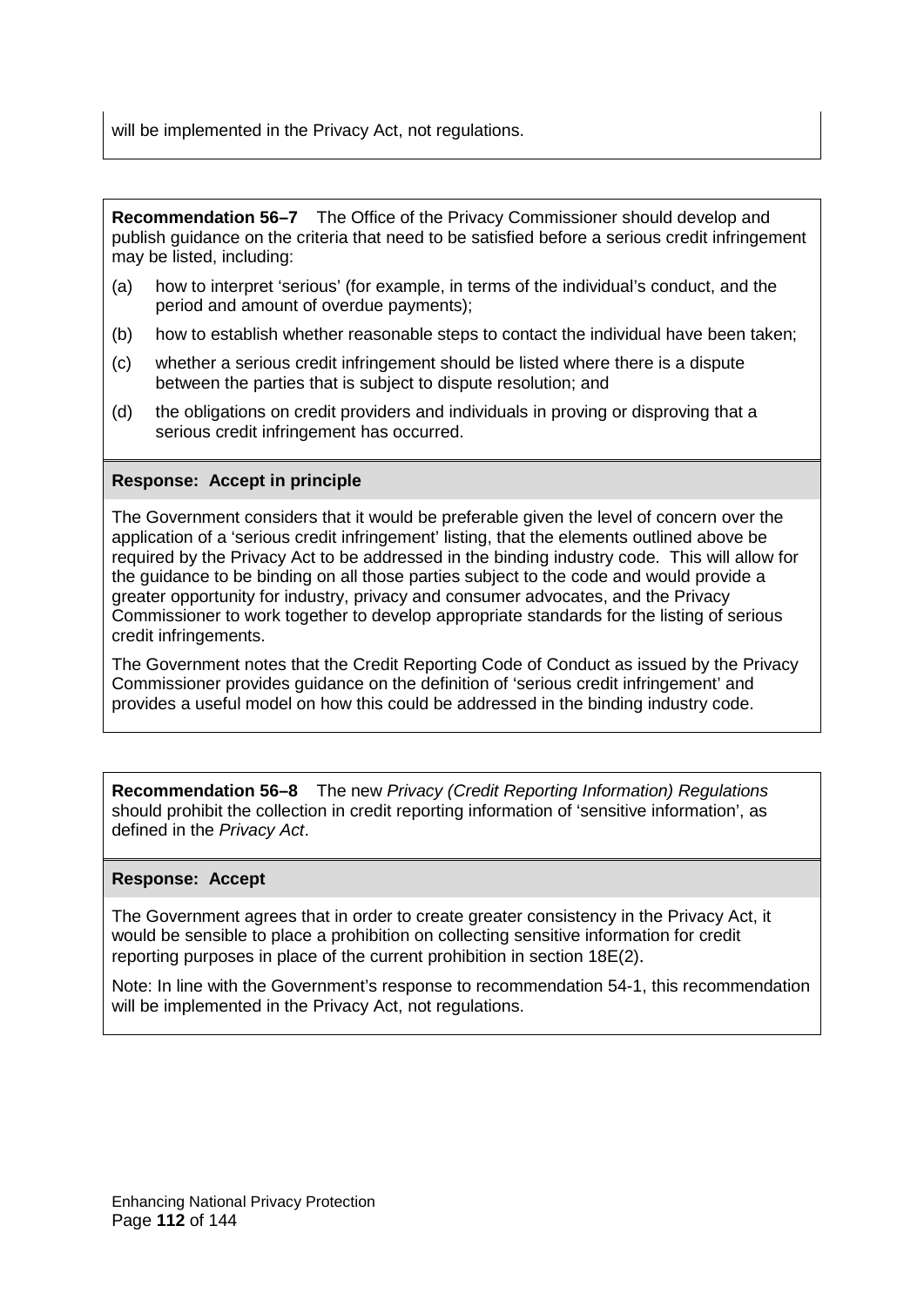**Recommendation 56–9** The new *Privacy (Credit Reporting Information) Regulations* should prohibit the collection of credit reporting information about individuals who the credit provider or credit reporting agency knows, or reasonably should know, to be under the age of 18.

#### **Response: Accept**

The Government acknowledges that there should be appropriate protections around the provision of credit to individuals under the age of 18 and that this protection should also be afforded in relation to credit reporting.

The Government is satisfied that on balance the enhanced protections that individuals under the age of 18 will receive in prohibiting the listing of their information with credit reporting agencies overrides the limited concerns raised that this may affect their ability to gain credit.

The Government would encourage guidance on when a credit provider or credit reporting agency would know or should reasonably know an individual's age as part of the binding industry code.

The effect of this prohibition will be that credit reporting information can only be recorded from the date when an individual turns 18. However where repayment history is recorded once the individual turns 18, information about when the account was opened (if it occurred before the individual turned 18) would be permitted to be recorded.

Note: In line with the Government's response to recommendation 54-1, this recommendation will be implemented in the Privacy Act, not regulations.

**Recommendation 56–10** The new *Privacy (Credit Reporting Information) Regulations* should provide, in addition to the other provisions of the 'Notification' principle, that at or before the time personal information to be disclosed to a credit reporting agency is collected about an individual, a credit provider must take such steps as are reasonable, if any, to ensure that the individual is aware of the:

- (a) identity and contact details of the credit reporting agency;
- (b) rights of access to, and correction of, credit reporting information provided by the regulations; and
- (c) actual or types of organisations, agencies, entities or persons to whom the credit reporting agency usually discloses credit reporting information.

#### **Response: Accept**

The Government agrees that more specific 'notification' requirements should be placed on credit providers to provide notice to individuals about not only the credit providers own information handling practices but also about specific practices of a credit reporting agency. The Government considers it is appropriate that this notification should occur at or before the time of the collection of the personal information to be disclosed to the credit reporting agency (ie at the time of applying for credit) rather than at any other time.

These 'notification' requirements will ensure that individuals are fully aware of how their information will be utilised in the credit reporting system. Notice of credit reporting agencies' practices is important given that individuals will most often not receive this information directly from credit reporting agencies.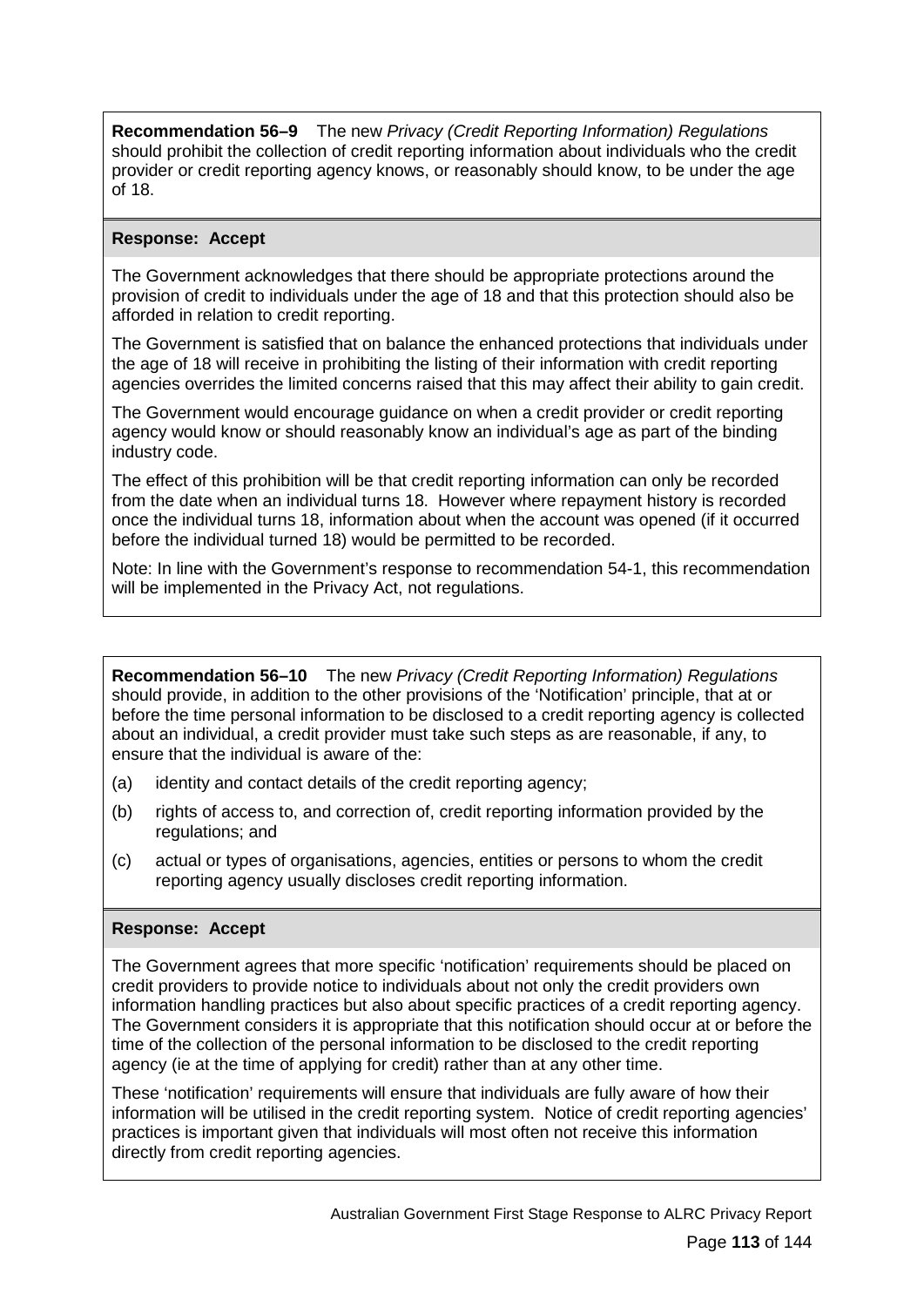The Government considers that these further notification requirements are reasonable and should not place an overly burdensome obligation on credit providers.

Note: In line with the Government's response to recommendation 54-1, this recommendation will be implemented in the Privacy Act, not regulations.

**Recommendation 56–11** The new *Privacy (Credit Reporting Information) Regulations* should provide that a credit provider, before disclosing overdue payment information to a credit reporting agency, must have taken reasonable steps to ensure that the individual concerned is aware of the intention to report the information. Overdue payment information, for these purposes, means the information currently referred to in s 18E(b)(1)(vi) of the *Privacy Act*.

#### **Response: Accept with amendment**

The Government understands that there is confusion about when an individual should be notified that a default payment will be listed in their credit reporting information, and that often individuals are unaware that a default has been listed until they attempt to apply for new credit. Given the negative impacts that default listings have on an individual's credit worthiness, it is important that they be made aware that this information will be provided by a credit provider to a credit reporting agency.

The Government notes that the ALRC's proposed 'reasonable steps' test is intended to align with industry best practice that notification should occur just prior to a default being listed. This test does not attempt to dictate at what stage notice should be given as this would be dependent on the practices of each credit provider and any other notice obligations they are required to comply with in relation to consumer credit (for example, in relation to a default notice under the National Consumer Credit Protection Bill 2009). However, it is expected that any notice would be sufficiently connected in time to when the default is intended to be listed.

The Government also proposes, subject to further consultation with stakeholders, that this notification obligation would apply to credit providers who propose to list repayment history information which details 'missed' payments. The Government notes that the listing of 'missed' payments as part of repayment history will have a similar effect to default listings and so there should be appropriate notification to individuals that this information will be listed.

It is understood that generally credit providers will provide notification in overdue payment reminders that a default may be listed with a credit reporting agency where the payment remains overdue. In line with this approach, it is likely that any requirement to also notify about the potential listing of a 'missed' payment would not be overly burdensome for credit providers. It would be appropriate that procedural requirements around the notification of 'missed payments' would be outlined in greater detail in proposed regulations as set out in recommendation 55-4.

Note: In line with the Government's response to recommendation 54-1, this recommendation will be implemented in the Privacy Act, not regulations.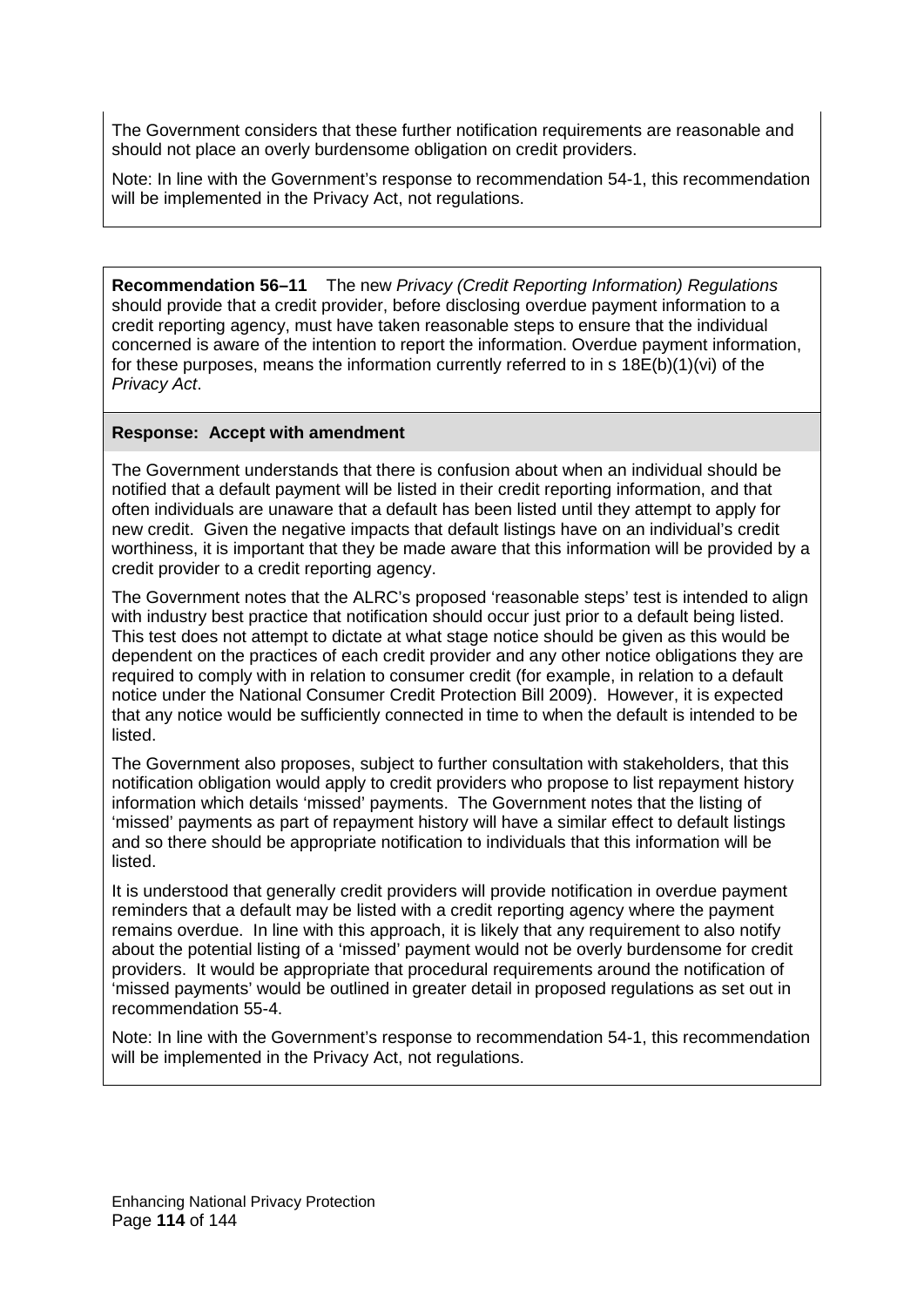# **57. Use and Disclosure of Credit Reporting Information**

**Recommendation 57–1** The new *Privacy (Credit Reporting Information) Regulations* should provide a simplified list of circumstances in which a credit reporting agency or credit provider may use or disclose credit reporting information. This list should be based on the provisions of Part IIIA of the *Privacy Act*, which currently authorise the use and disclosure by credit reporting agencies and credit providers of personal information contained in credit information files, credit reports and reports relating to credit worthiness (ss 18L, 18K and 18N).

## **Response: Accept**

The Government agrees that the current drafting in Part IIIA of the Privacy Act in relation to the way that credit providers and credit reporting agencies can use and disclose credit reporting information is overly complicated and confusing. The Government is committed to redrafting the use and disclosure provisions to continue to allow the current practices of credit reporting agencies, credit providers, mortgage and trade insurers and debt collectors. These permitted uses and disclosures will be outlined in a clearer and more consistent way.

However, the Government considers that it is still necessary to have clearly defined uses and disclosures in relation to credit reporting information which would be narrower than those allowed under the 'use and disclosure' principle. This is important to ensure that credit reporting information does not become increasingly used for purposes unrelated to assessing credit applications or managing a credit account as currently outlined in Part IIIA. It is intended that any revised provisions will provide sufficient detail to ensure that information handling practices in relation to credit reporting information do not extend beyond uses and disclosures as currently defined in the Privacy Act.

Note: In line with the Government's response to recommendation 54-1, this recommendation will be implemented in the Privacy Act, not regulations.

**Recommendation 57–2** The new *Privacy (Credit Reporting Information) Regulations* should provide that a credit reporting agency or credit provider may use or disclose credit reporting information for a secondary purpose related to the assessment of an application for credit or the management of an existing credit account, where the individual concerned would reasonably expect such use or disclosure.

## **Response: Not accept**

The Government does not support the ALRC's recommendation as it would allow credit reporting information to be used and disclosed for a number of unknown purposes. This in turn would significantly reduce the value of the credit reporting provisions to promote transparency and consistency for individuals concerning appropriate uses and disclosures of credit reporting information. In effect, the ALRC's recommendation would be contrary to the requirement to have defined uses and disclosures as outlined in recommendation 57-1 and would undermine the purpose of having specific provisions which operate in addition to the general 'use and disclosure' principle. While the ALRC proposed to limit the discretion in relation to secondary uses and disclosures by specifically defining the primary purpose, the Government is not convinced that greater use or disclosure of credit reporting information should be subject to a broad discretion exercised by credit providers or credit reporting agencies.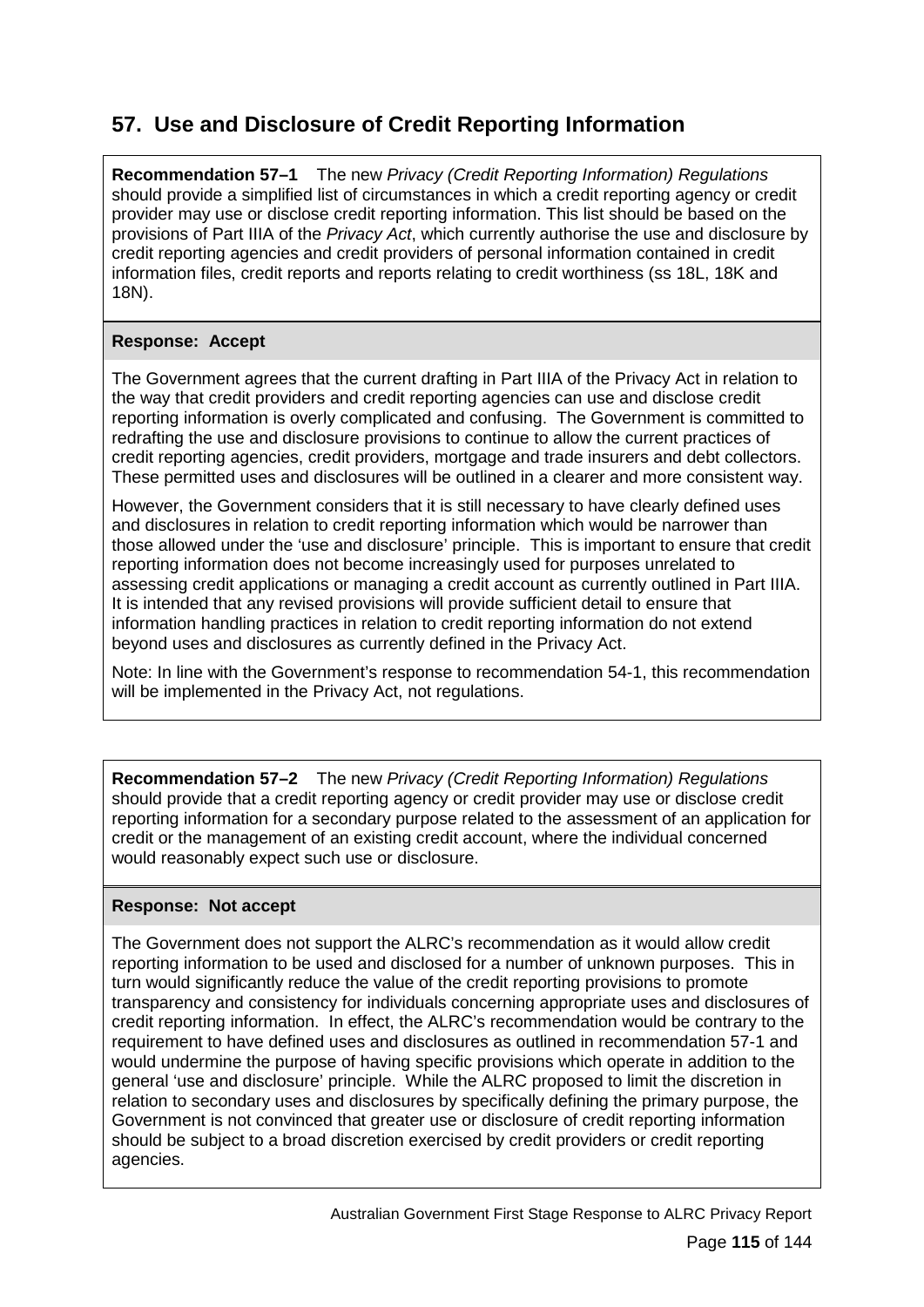However, the Government accepts that there may be circumstances where the use or disclosure of credit reporting information goes beyond the purposes agreed to in recommendation 57-1 and notes that amendments to the Privacy Act would not necessarily allow efficient recognition of those uses or disclosures. In order to permit additional uses and disclosures in a timely yet transparent way, the Government will provide that regulations can prescribe additional uses and disclosures to those in recommendation 57-1.

Additional uses and disclosures of credit reporting information will be permitted where the use or disclosure can be shown to be in the public interest as well as being for the benefit of the individuals whose credit reporting information will be used and disclosed. The Government's consideration of these issues would be subject to appropriate public consultation with the credit reporting industry, consumer and privacy advocates and the Privacy Commissioner. Where the Government considers that the use or disclosure is justified in these circumstances, it could prescribe that credit reporting information may be used and/or disclosed for a prescribed purpose by either specified credit providers or credit reporting agencies or any credit provider or credit reporting agency.

The Government understands that a key concern for both credit reporting agencies and credit providers in supporting recommendation 57-2 was that it would provide an ability to conduct research (including statistical modelling and data analysis) in relation to credit reporting information where it related to the assessment or management of credit and was for the benefit of the public.

In addition to the permitted uses and disclosures under recommendation 57-1, the Government will also allow for credit providers or credit reporting agencies to use and disclose de-identified credit reporting information for research purposes that are deemed to be in the public interest and have a sufficient connection to the credit reporting system. Research would also be required to be conducted in accordance with rules developed by the Privacy Commissioner.

Such rules would detail requirements on notifying affected individuals and the public about the research, steps to ensure that the research does not unjustifiably impact on an individual's privacy (including where consent should be obtained) and how the research can be used and disclosed.

**Recommendation 57–3** The new *Privacy (Credit Reporting Information) Regulations* should prohibit the use or disclosure of credit reporting information for the purposes of direct marketing, including the pre-screening of direct marketing lists.

## **Response: Accept in part**

The Government agrees that, even in light of its response to recommendation 57-2, it is important to make clear that credit reporting information should not be used or disclosed in any circumstances for the purposes of direct marketing. This will ensure that the permitted uses and disclosures of credit reporting information are interpreted in line with this prohibition.

The Government acknowledges the ALRC's views on the use or disclosure of credit reporting information for the purpose of pre-screening direct marketing lists. However, the Government considers that, on balance, the use or disclosure of credit reporting information for the purposes of pre-screening should be expressly permitted, but only for the purpose of excluding adverse credit risks from marketing lists. Pre-screening would be subject to specific requirements including the following: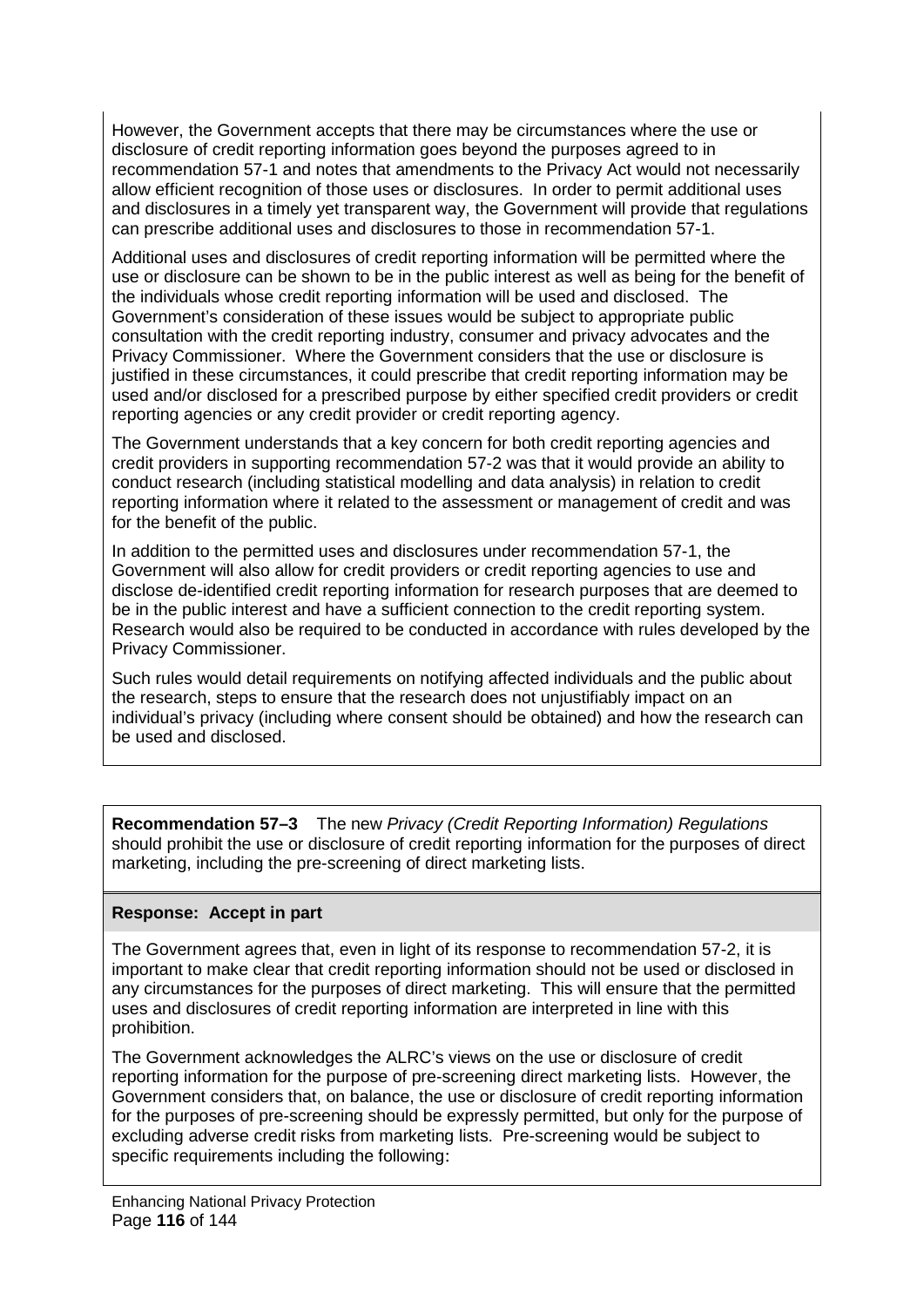- (i) only negative credit reporting information can be used or disclosed for the purpose of pre-screening direct marketing lists;
- (ii) individuals must be given specific notice at the time of collection of their personal information that it may be used for pre-screening;
- (iii) individuals must be given the opportunity to opt-out of having their credit reporting information used for pre-screening;
- (iv) individuals removed from direct marketing lists by pre-screening cannot be specifically identified for other direct marketing;
- (v) credit providers, credit reporting agencies, mailing houses, or any other organisation involved in pre-screening must maintain auditable evidence to verify compliance with the pre-screening restrictions;
- (vi) credit reporting agencies must maintain evidence that is available to individuals which records the actual use, if any, of their credit reporting information for the purposes of pre-screening;
- (vii) pre-screening must only be available to credit providers as defined under Part IIIA of the Act and who are subject to the National Consumer Credit Protection Bill 2009; and
- (viii) any organisations involved in pre-screening must be subject to the general requirements of the Privacy Act, if they are not already so covered.

The Government recognises the importance of any organisation involved in pre-screening (including mailing houses) maintaining adequate evidence to demonstrate compliance with the pre-screening requirements. The Government considers that this evidence must be made available for auditing by the Office of the Privacy Commissioner as required. The Government encourages the Office to provide guidance to organisations involved in pre-screening on compliance with this requirement.

Note: In line with the Government's response to recommendation 54-1, this recommendation will be implemented in the Privacy Act, not regulations.

**Recommendation 57–4** The use and disclosure of credit reporting information for electronic identity verification purposes to satisfy obligations under the *Anti-Money Laundering and Counter-Terrorism Financing Act 2006* (Cth) (AML/CTF Act) should be authorised expressly under the AML/CTF Act.

#### **Response: Accept in principle**

The Government agrees that, subject to adequate privacy protections being put in place, credit reporting agencies should be allowed to use and disclose credit reporting information for the purposes of identity verification under the AML/CTF Act. The Attorney-General's Department has undertaken consultations to determine how this recommendation can be implemented in the most privacy enhancing way.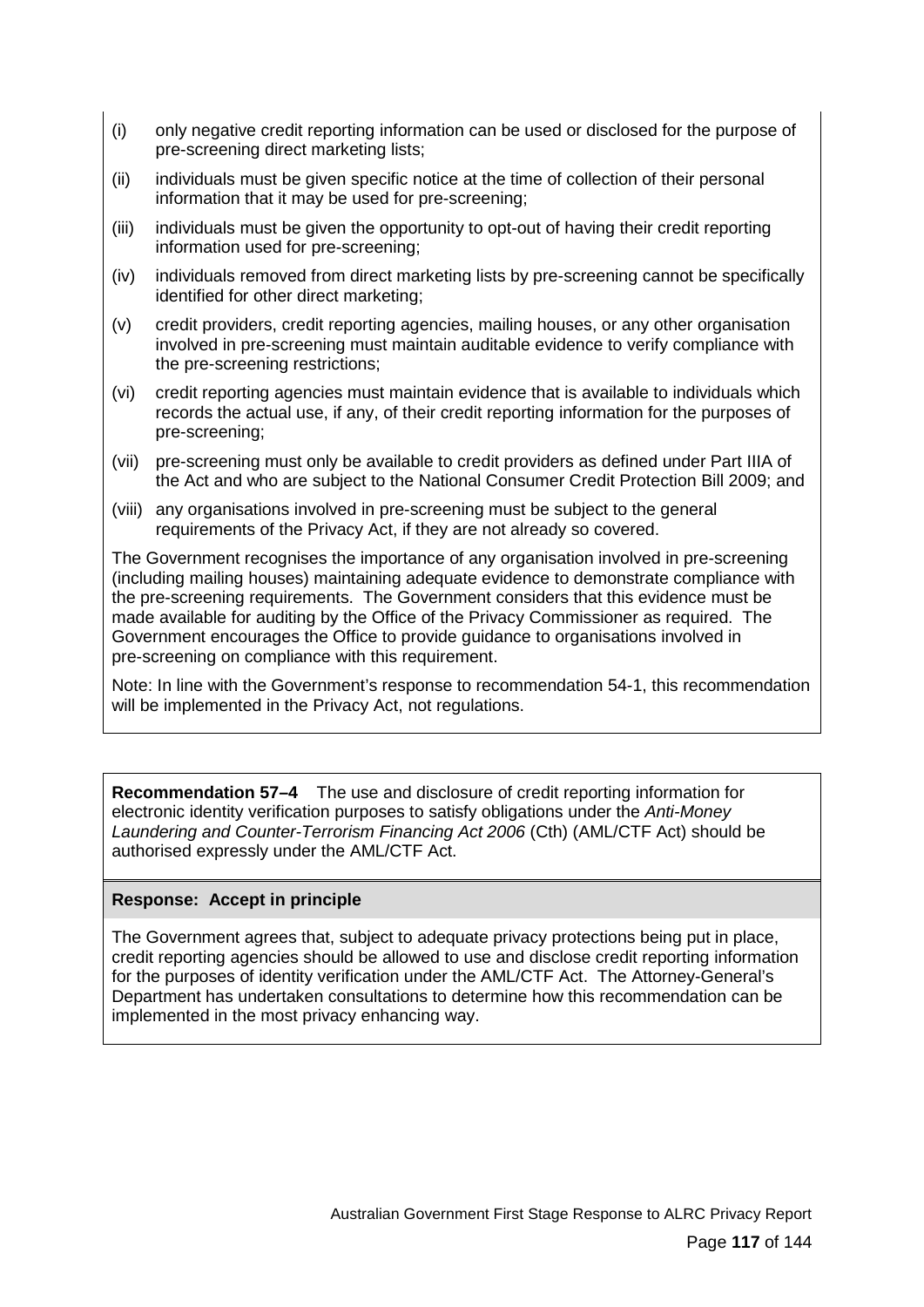**Recommendation 57–5** The new *Privacy (Credit Reporting Information) Regulations* should provide individuals with a right to prohibit for a specified period the disclosure by a credit reporting agency of credit reporting information about them without their express authorisation.

#### **Response: Accept**

The Government strongly agrees that there should be measures in place to allow individuals to highlight to potential credit providers in their credit reporting information that they are a victim of fraud, including identity theft. These measures could assist in preventing credit reporting information from being used to perpetuate fraud.

The Government agrees that the Privacy Act should allow individuals, who have a reasonable belief that they are or are about to be victims of fraud, to request that a credit reporting agency restrict access to their credit reporting information. Where credit providers seek access to credit reporting information that has been restricted, credit reporting agencies would be required to advise the credit provider that they are unable to release information due to the individual's concerns about fraud. An individual would be able to consent to their credit reporting information being released where it is for legitimate purposes.

The Government agrees with the ALRC's proposal that, where a credit provider provides credit during the period that access is restricted and it is shown that the credit was provided for illegitimate purposes, the credit provider would be prohibited from listing a default or serious credit infringement that occurs as a result of that provision of credit.

The onset of fraud, particularly identity theft, often requires immediate action and the Government notes that it may be difficult for individuals to demonstrate to credit reporting agencies their reasonable belief that fraud has or is likely to occur. The Government therefore proposes that the credit reporting agency should restrict access to the individual's credit reporting information immediately at the individual's request and that the access restriction should remain in place for a period of 14 days. In order to extend the restriction beyond this initial period, an individual would be required to demonstrate to the credit reporting agency that they have a reasonable belief that fraud has or is likely to occur. This would not necessarily require court-based evidence, but could include a statutory declaration by the individual or advice from the individual's financial institution.

The extension of the access restriction beyond this initial period would be subject to reasonable periods as determined within the binding industry code. The code should also set out other procedural requirements about notifying the individual of the effect of restricting access, the initial period in which access will be restricted, subsequent notifications that an access restriction period is ending, and how a credit provider should be informed of why the access restriction is in place.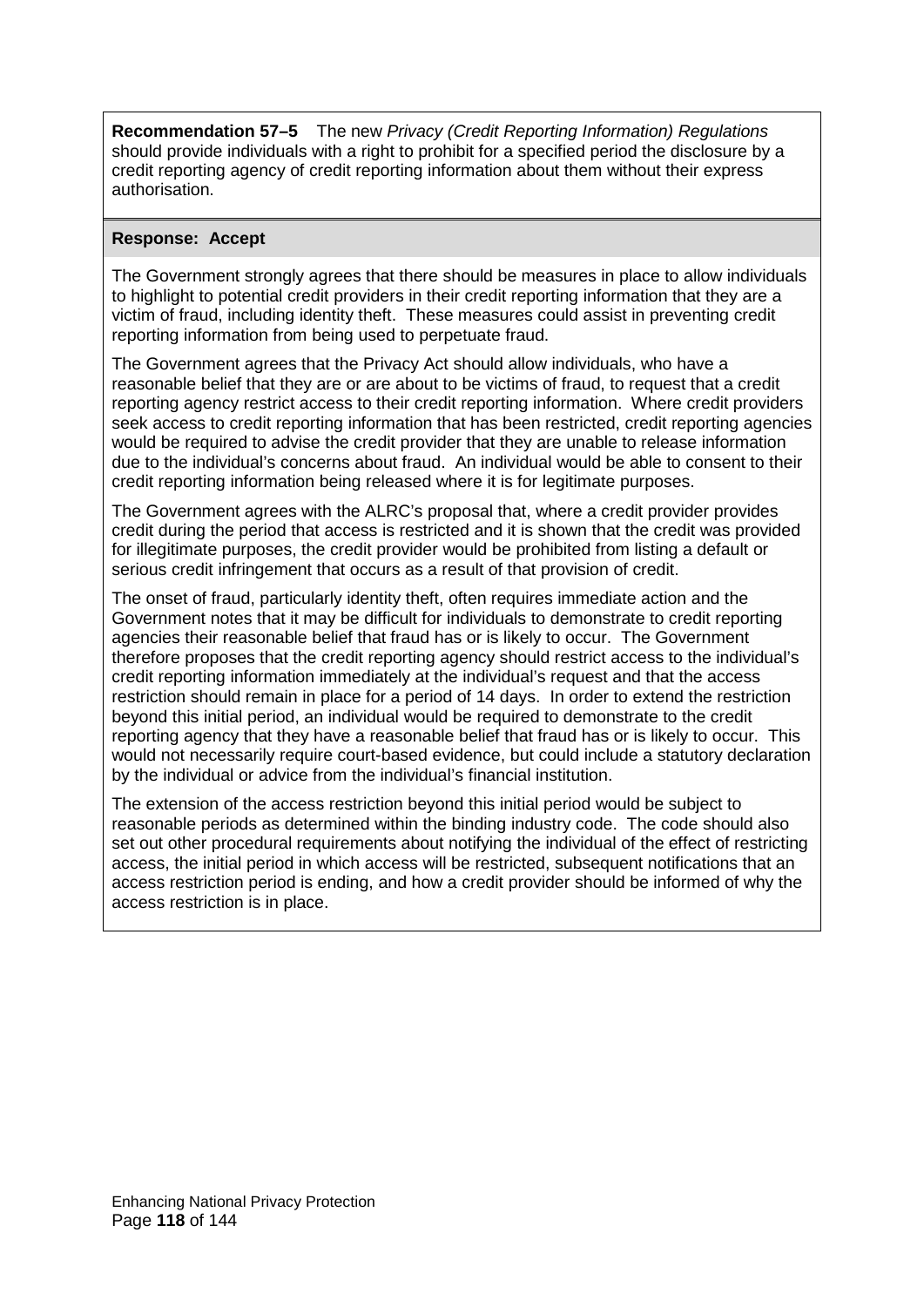**Recommendation 57–6** There should be no equivalent in the new *Privacy (Credit Reporting Information) Regulations* of s 18N of the *Privacy Act*, which limits the disclosure by credit providers of personal information in 'reports' related to credit worthiness. The use and disclosure limitations should apply only to 'credit reporting information' as defined for the purposes of the new regulations.

#### **Response: Not accept**

Credit providers should continue to be restricted from disclosing 'credit worthiness' information in accordance with the protections in section 18N of the Privacy Act. This is particularly important in relation to information which is similar to that maintained by credit reporting agencies or which directly relates to an individual's existing credit account. The Government considers that there should be consistency around how this information is disclosed and assurances for individuals that it will not be disclosed in an inappropriate way. For example, the Government considers that information that relates to an individual's repayment history or credit account limit or balance should only be disclosed by a credit provider to another credit provider where an individual specifically consents to this disclosure.

The Government acknowledges that the current definition of a report about an individual's 'credit worthiness' is too broad and covers information that would be adequately protected by the general 'use and disclosure' privacy principle. The definition will therefore be revised to only apply to information that is similar to information maintained by a credit reporting agency (in accordance with recommendation 56-1) or information that is about an individual's credit accounts. It is not intended to cover information about an individual's income or employment details.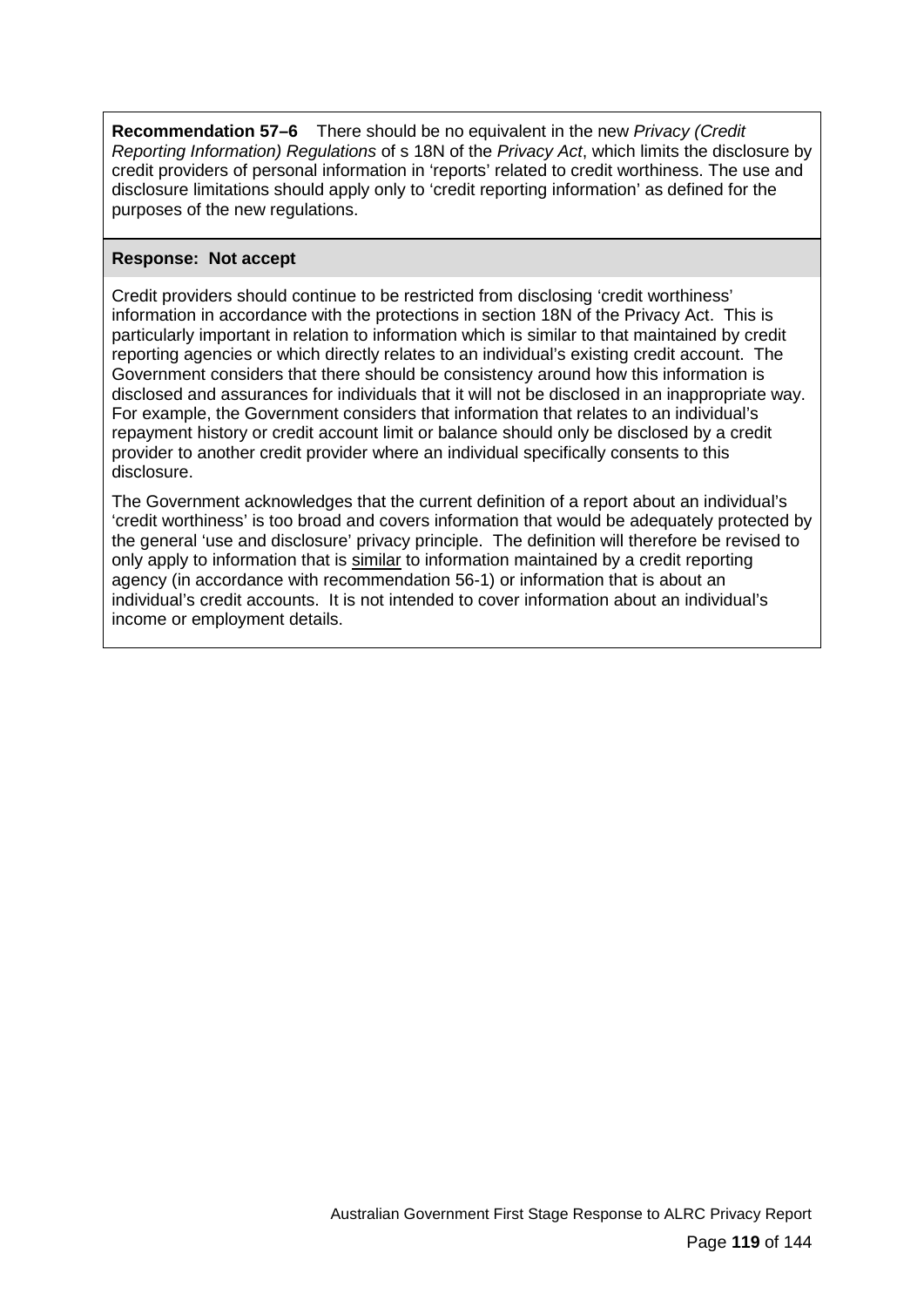# **58. Data Quality and Security**

**Recommendation 58–1** The new *Privacy (Credit Reporting Information) Regulations* should prohibit expressly the listing of any overdue payment where the credit provider is prevented under any law of the Commonwealth, a state or a territory from bringing proceedings against the individual to recover the amount of the overdue payment; or where any relevant statutory limitation period has expired.

#### **Response: Accept**

Allowing the listing in credit reporting information of a default payment that is otherwise unrecoverable would be inconsistent with the public policy of providing legal protection against the recovery of debt in certain circumstances. It should be made clear that statute-barred debts should not be allowed to be listed in credit reporting information.

Note: In line with the Government's response to recommendation 54-1, this recommendation will be implemented in the Privacy Act, not regulations.

**Recommendation 58–2** The new *Privacy (Credit Reporting Information) Regulations* should provide that where the individual has entered into a new arrangement with a credit provider to repay an existing debt—such as by entering into a scheme of arrangement with the credit provider—an overdue payment under the new arrangement may be listed and remain part of the individual's credit reporting information for the full five-year period permissible under the regulations.

## **Response: Accept**

The Government considers it is appropriate that, where a default or serious credit infringement has been listed in an individual's credit reporting information and the individual enters a new scheme of arrangement relating to that listing, any future default under that arrangement may be listed separately. This will provide evidence that an individual continues to be under credit stress and put credit providers on notice.

This will apply to schemes of arrangement as currently defined in the Office of the Privacy Commissioner's guidance to the Credit Reporting Code of Conduct and will only apply to schemes that are as a result of a previous default or serious credit infringement listing.

The Government notes that the listing of a default that occurs under a new scheme of arrangement will be subject to the same requirements that apply to the listing of defaults more generally. For example, the same notification requirements would apply as outlined in recommendation 56-11.

It is also intended to make clear in the Privacy Act that notes about schemes of arrangements can be in included in credit reporting information (in line with the provisions in the Credit Reporting Code of Conduct).

The Government has indicated that it will also be considering the application of schemes of arrangement in relation to the listing of repayment history when making regulations to clarify the application of that data set (see recommendation 55-4).

Note: In line with the Government's response to recommendation 54-1, this recommendation will be implemented in the Privacy Act, not regulations.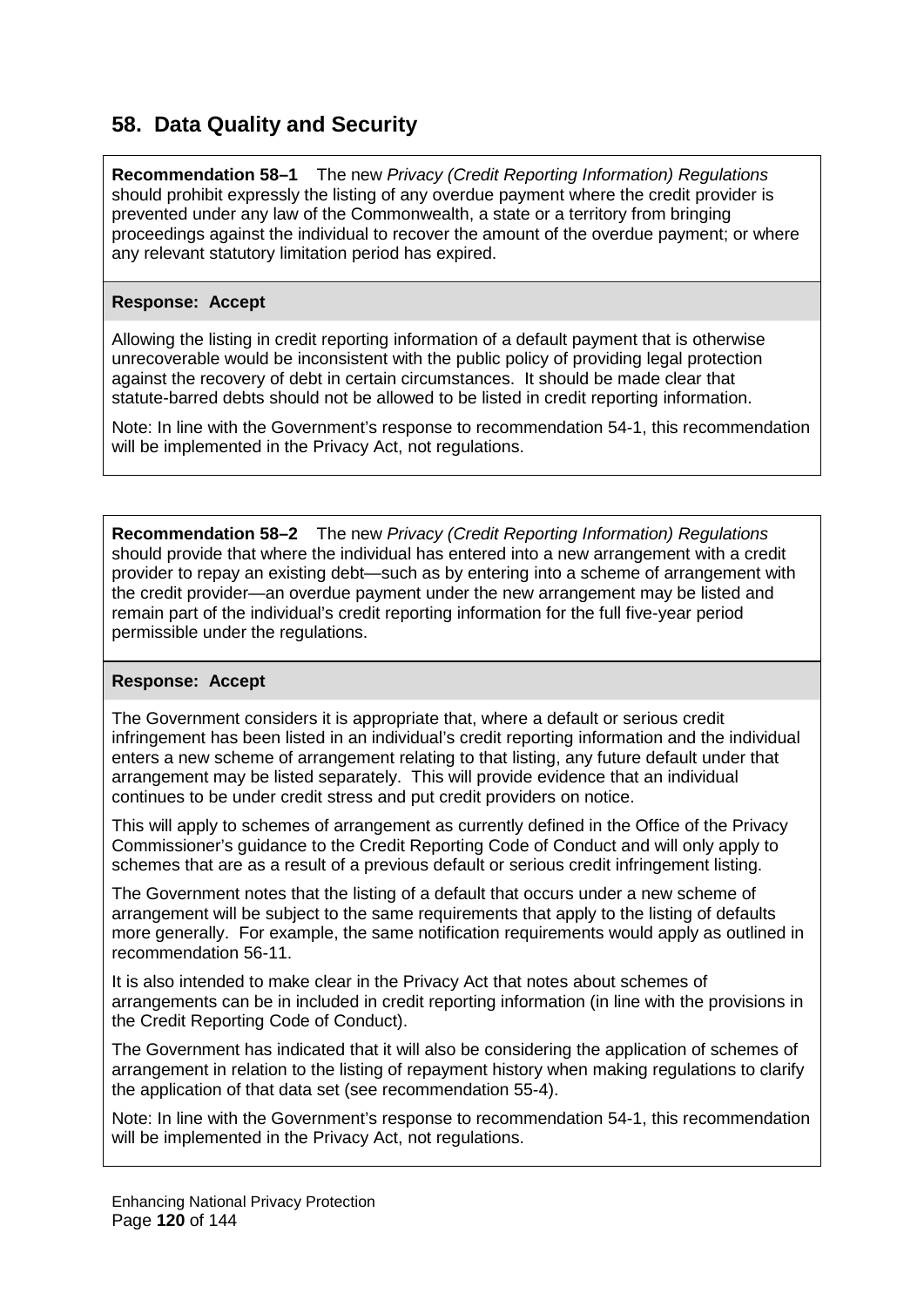**Recommendation 58–3** The credit reporting code should promote data quality by setting out procedures to ensure consistency and accuracy of credit reporting information. These procedures should deal with matters including:

- (a) the timeliness of the reporting of credit reporting information;
- (b) the calculation of overdue payments for credit reporting purposes;
- (c) obligations to prevent the multiple listing of the same debt;
- (d) the updating of credit reporting information; and
- (e) the linking of credit reporting information relating to individuals who may or may not be the same individual.

#### **Response: Accept**

The Government understands that there are concerns about the differing approaches that members of the credit reporting industry are taking to ensure data quality of credit reporting information. In particular, the ALRC expressed strong concerns about inconsistency in the practices relating to the listing of default payments.

The Government agrees that operational issues in relation to ensuring data quality should be addressed by industry, in consultation with consumer and privacy groups and the Privacy Commissioner, in the binding industry code.

**Recommendation 58–4** The new *Privacy (Credit Reporting Information) Regulations* should provide that credit reporting agencies must:

- (a) enter into agreements with credit providers that contain obligations to ensure the quality and security of credit reporting information;
- (b) establish and maintain controls to ensure that only credit reporting information that is accurate, complete and up-to-date is used or disclosed;
- (c) monitor data quality and audit compliance with the agreements and controls; and
- (d) identify and investigate possible breaches of the agreements and controls.

#### **Response: Accept**

It is important for both credit reporting agencies and credit providers to take proactive steps to establish practices which maintain the data quality and security of credit reporting information. Given that credit reporting agencies play a key role in managing credit reporting information it is appropriate that they be charged with the responsibility to develop appropriate agreements.

The Government expects that the agreements established by credit reporting agencies and credit providers will expand upon the procedures which are outlined in relation to 'accuracy of information' in the current Credit Reporting Code of Conduct. The Government notes that these aspects of the Code of Conduct should be included in the binding industry code, where necessary.

The Government notes that this recommendation will supplement credit providers' and credit reporting agencies' compliance with the general Privacy Principles in relation to 'data quality' and 'data security'. These principles overlap with paragraphs 18G(a) and (b) of the Privacy Act and these paragraphs will not need to be repeated in the revised credit reporting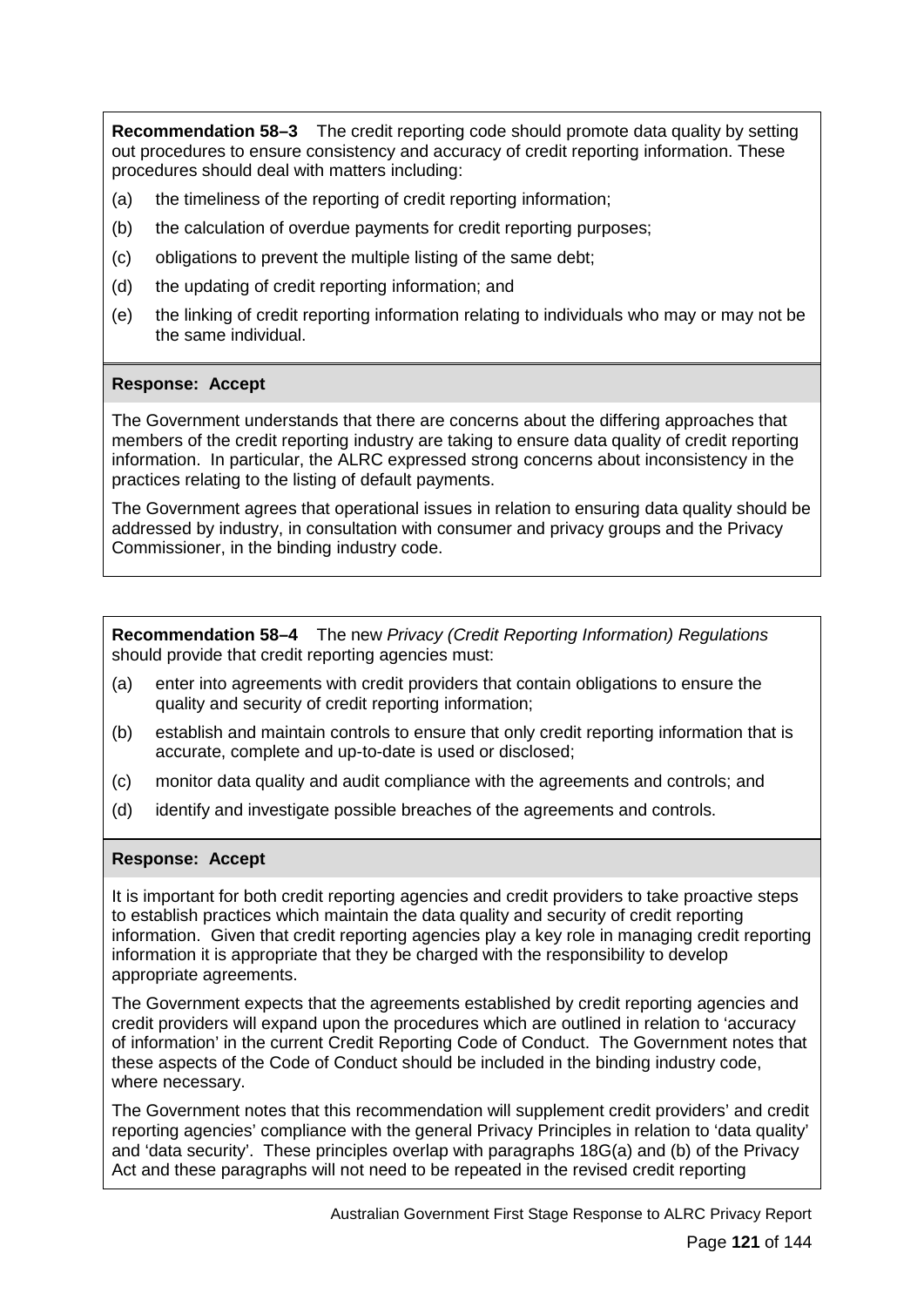provisions. However, the Privacy Act will continue to require separately that credit providers and credit reporting agencies take reasonable steps in accordance with paragraph 18G(c) to prevent unauthorised use or disclosure of credit reporting information where provided to a third party.

Note: In line with the Government's response to recommendation 54-1, this recommendation will be implemented in the Privacy Act, not regulations.

**Recommendation 58–5** The new *Privacy (Credit Reporting Information) Regulations* should provide for the deletion by credit reporting agencies of different categories of credit reporting information after the expiry of maximum permissible periods, based on those currently set out in s 18F of the *Privacy Act*.

## **Response: Accept**

The Government agrees that the current retention periods for retaining and disclosing certain credit reporting information remain valid. The Government's response to recommendation 58-6 should also be noted.

Note: In line with the Government's response to recommendation 54-1, this recommendation will be implemented in the Privacy Act, not regulations.

**Recommendation 58–6** The new *Privacy (Credit Reporting Information) Regulations* should provide for the deletion by credit reporting agencies of information about voluntary arrangements with creditors under Parts IX and X of the *Bankruptcy Act 1966* (Cth) five years from the date of the arrangement as recorded on the National Personal Insolvency Index.

## **Response: Accept with amendment**

The Government agrees that, in line with its reforms to modernise the *Bankruptcy Act 1966* to ensure that individuals can effectively access a fresh start to their financial affairs, the five-year retention period for information about voluntary arrangements is sufficient. This adequately balances the need to ensure that individuals who have faced financial difficulty are able to re-engage in the economy with the need for industry to assess credit risk.

However, the Government is not convinced that there is sufficient justification to warrant a difference in reporting periods between voluntary arrangements or bankruptcy by creditor's petition (ie a bankruptcy 'order'). Insolvent individuals should not be discriminated against on the basis that they have elected for the most appropriate method to remedy their financial circumstances. These individuals should be afforded an opportunity to rectify their financial circumstances equal to that enjoyed by those that entered voluntary arrangements.

The Government therefore proposes that all bankruptcy information should be listed for the same period of five years. This period would be capable of being extended in line with the period of an individual's bankruptcy administration. For example, where bankruptcy is extended for up to eight years it could be listed in an individual's credit reporting information for that period. A bankruptcy 'order' would therefore be able to be listed for five years or the ordered period of bankruptcy, whichever is greater.

The Government also considers that where an individual successfully completes a voluntary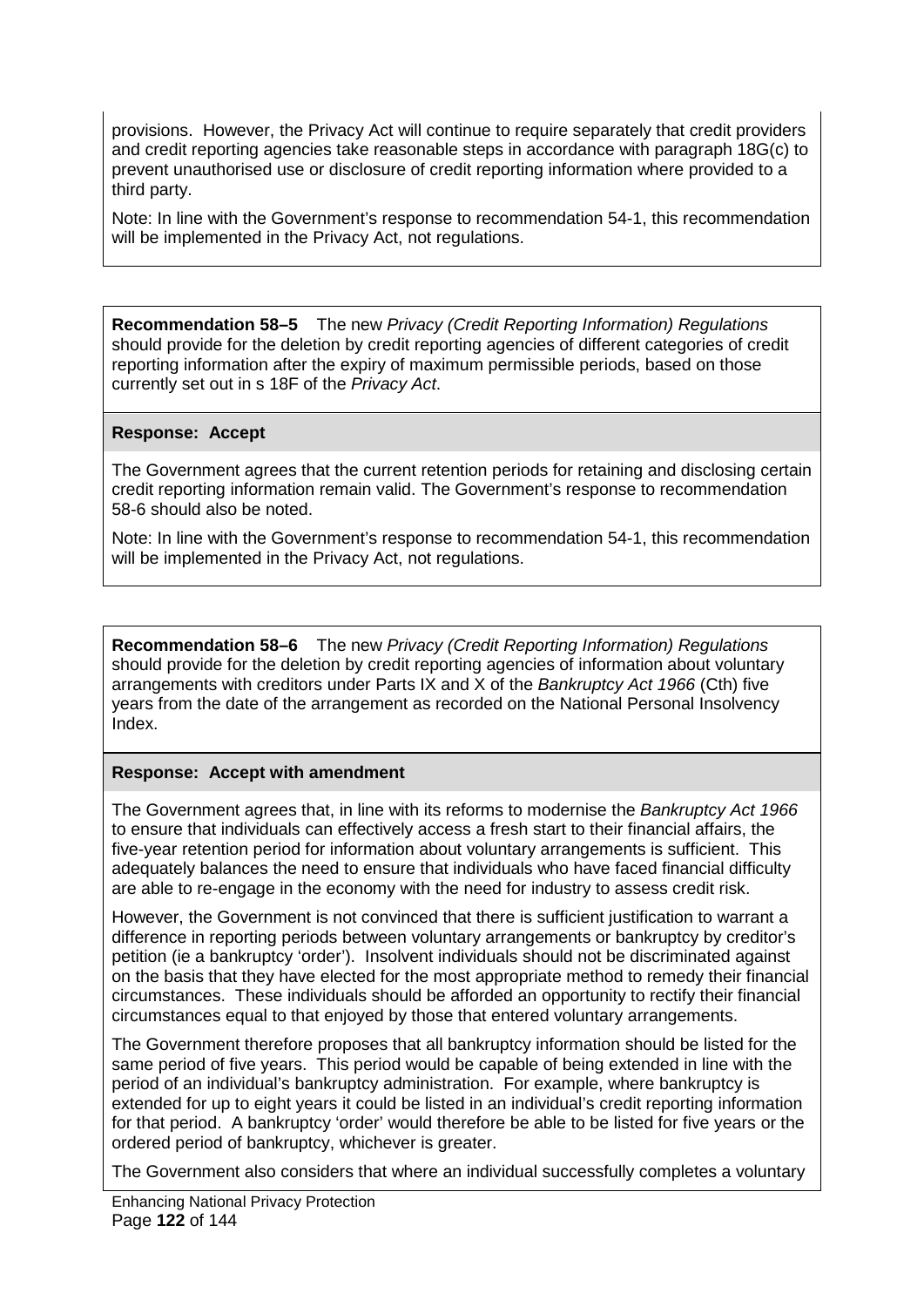arrangement early, they should have the ability to request that a credit reporting agency attach a note to the listing of the arrangement to reflect this fact.

Note: In line with the Government's response to recommendation 54-1, this recommendation will be implemented in the Privacy Act, not regulations.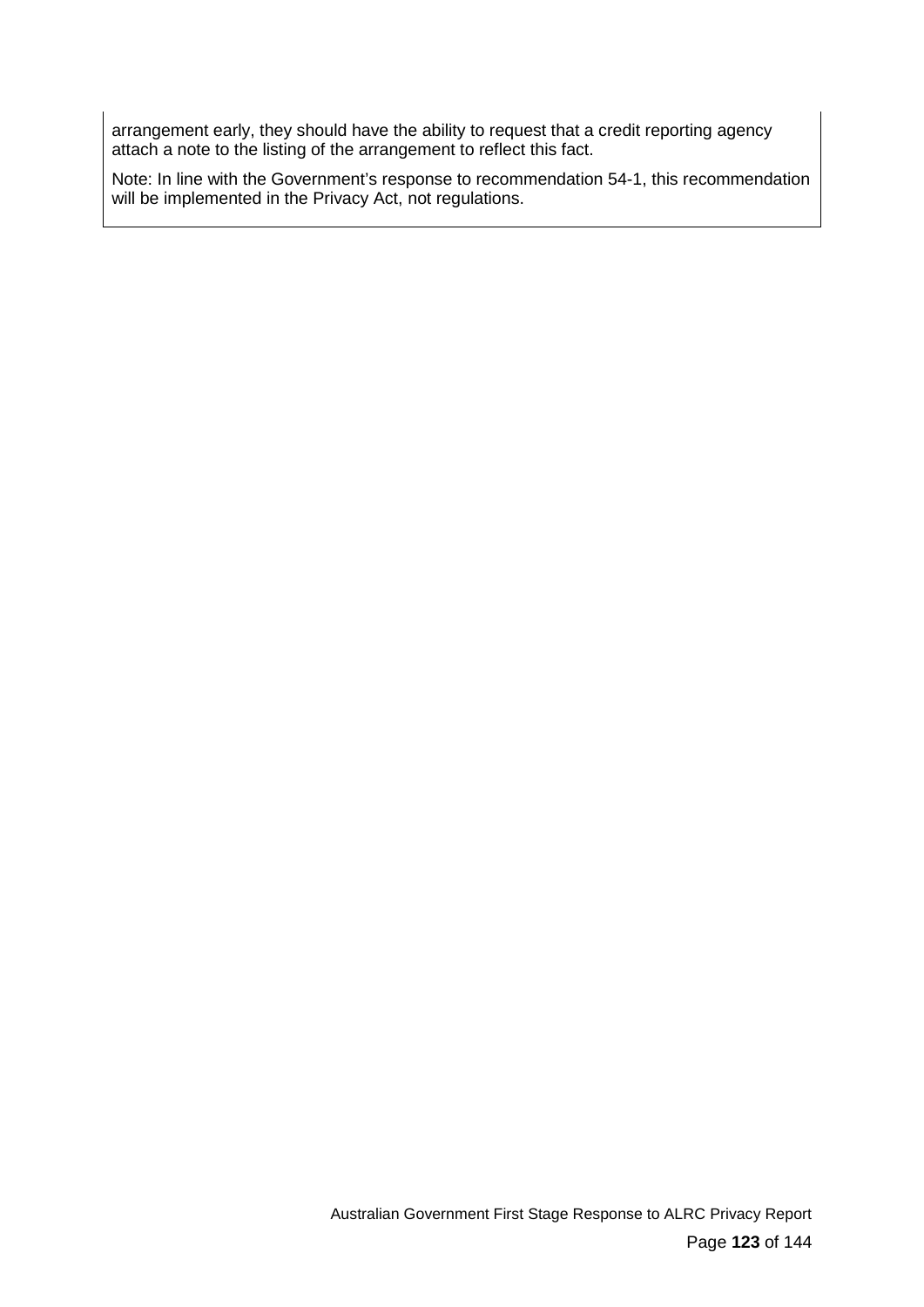# **59. Access and Correction, Complaint Handling and Penalties**

**Recommendation 59–1** The new *Privacy (Credit Reporting Information) Regulations* should provide individuals with a right to obtain access to credit reporting information based on the provisions currently set out in s 18H of the *Privacy Act*.

## **Response: Accept**

This is in line with the approach that the credit reporting provisions in the Privacy Act should only set out those requirements that are different or more specific to the general Privacy Principles. The access rights set out in section 18H should be replicated in amendments to the Act, as it is not appropriate for the exceptions in the general 'access and correction' principle to apply to credit reporting information.

The correction rights in the general 'access and correction' principle closely align with the current requirements in section 18J. Therefore it will be appropriate that credit reporting agencies and credit providers are only subject to the general correction requirements in the 'access and correction' principle.

The Government notes that currently the Credit Reporting Code of Conduct sets out more detailed requirements in terms of when credit reporting agencies and credit providers should provide access to, and correct, credit reporting information. These matters should continue to be outlined as necessary in the binding industry code. The Privacy Act will require that the code set out matters in relation to when and how access and correction should be provided for and the timeliness of the transactions.

Note: In line with the Government's response to recommendation 54-1, this recommendation will be implemented in the Privacy Act, not regulations.

**Recommendation 59–2** The new *Privacy (Credit Reporting Information) Regulations* should provide that credit reporting agencies must provide individuals, on request, with one free copy of their credit reporting information annually.

## **Response: Accept in principle**

It is important to ensure that individuals have a statutory right to receive, on request and within a reasonable timeframe, a free copy of their credit reporting information from a credit reporting agency. The Government understands that currently individuals have the ability to gain a free copy of their credit reporting information and that this practice should be mandated.

The Government considers that the binding industry code should set out the appropriate timeframes in which free copies should be provided to individuals. This will allow industry to determine in consultation with privacy and consumer advocates what is deemed a reasonable timeframe based on factors such as the urgency of a request (for example, where a dispute arises) along with the costs associated in providing a free copy. The Government notes that it may be appropriate to set out different timeframes for accessing a free copy based on the reason for the access request and whether it is reasonable that individuals will always receive a free copy in certain circumstances. These are all matters which it would be appropriate for the credit reporting industry to determine.

The binding industry code should also set out the form in which access should be given. The Government strongly encourages credit reporting agencies to take reasonable steps to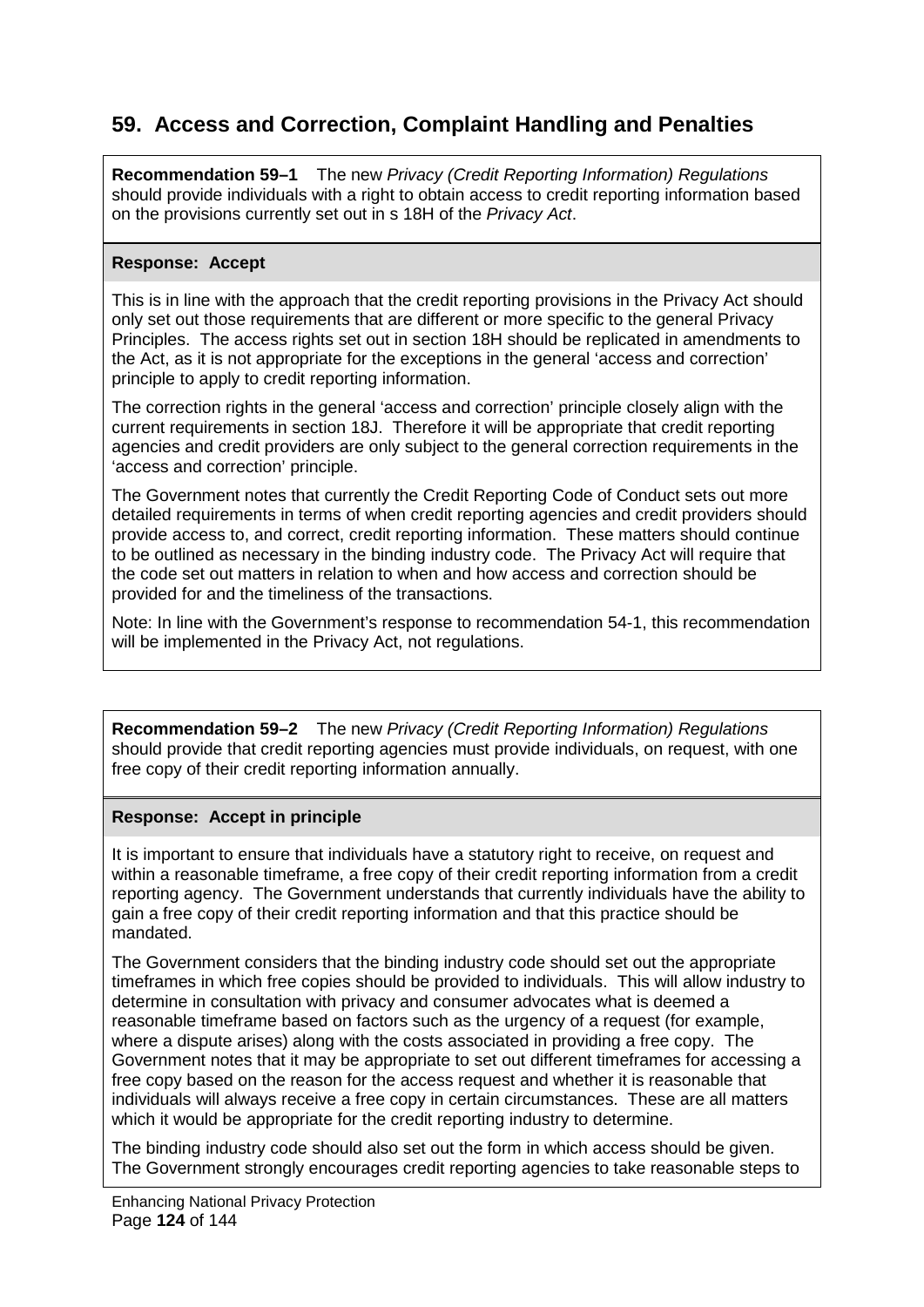provide access to credit reporting information, including free copies, electronically.

Note: In line with the Government's response to recommendation 54-1, this recommendation will be implemented in the Privacy Act, not regulations.

**Recommendation 59–3** The new *Privacy (Credit Reporting Information) Regulations* should provide an equivalent of s 18H(3) of the *Privacy Act*, so that an individual's rights of access to credit reporting information may be exercised for a credit-related purpose by a person authorised in writing.

#### **Response: Accept**

The Government agrees that it is necessary to continue to adopt this stringent approach to restricting third party access to credit reporting information. This will assist in ensuring that credit reporting information does not become accessed for non-credit related purposes which would in turn undermine the role of credit reporting regulation.

The Government notes that this recommendation is not intended to place onerous restriction on those third parties who are assisting individuals to communicate with a credit reporting agency or a credit provider (such as through a translator or the National Relay Service). The Government would encourage the Office of the Privacy Commissioner to provide guidance on appropriate third party access to credit reporting information.

Note: In line with the Government's response to recommendation 54-1, this recommendation will be implemented in the Privacy Act, not regulations.

**Recommendation 59–4** The new *Privacy (Credit Reporting Information) Regulations* should provide that, where a credit provider refuses an application for credit based wholly or partly on credit reporting information, it must notify an individual of that fact. These notification requirements should be based on the provisions currently set out in s 18M of the *Privacy Act*.

#### **Response: Accept**

The notification requirement in section 18M of the Privacy Act plays an important role in developing transparency around the operation of the credit reporting system. Its continued application will ensure that individuals are aware of all the relevant issues to assist them in understanding how they can access their credit reporting information and which elements of the information may have led to the refusal of credit.

Note: In line with the Government's response to recommendation 54-1, this recommendation will be implemented in the Privacy Act, not regulations.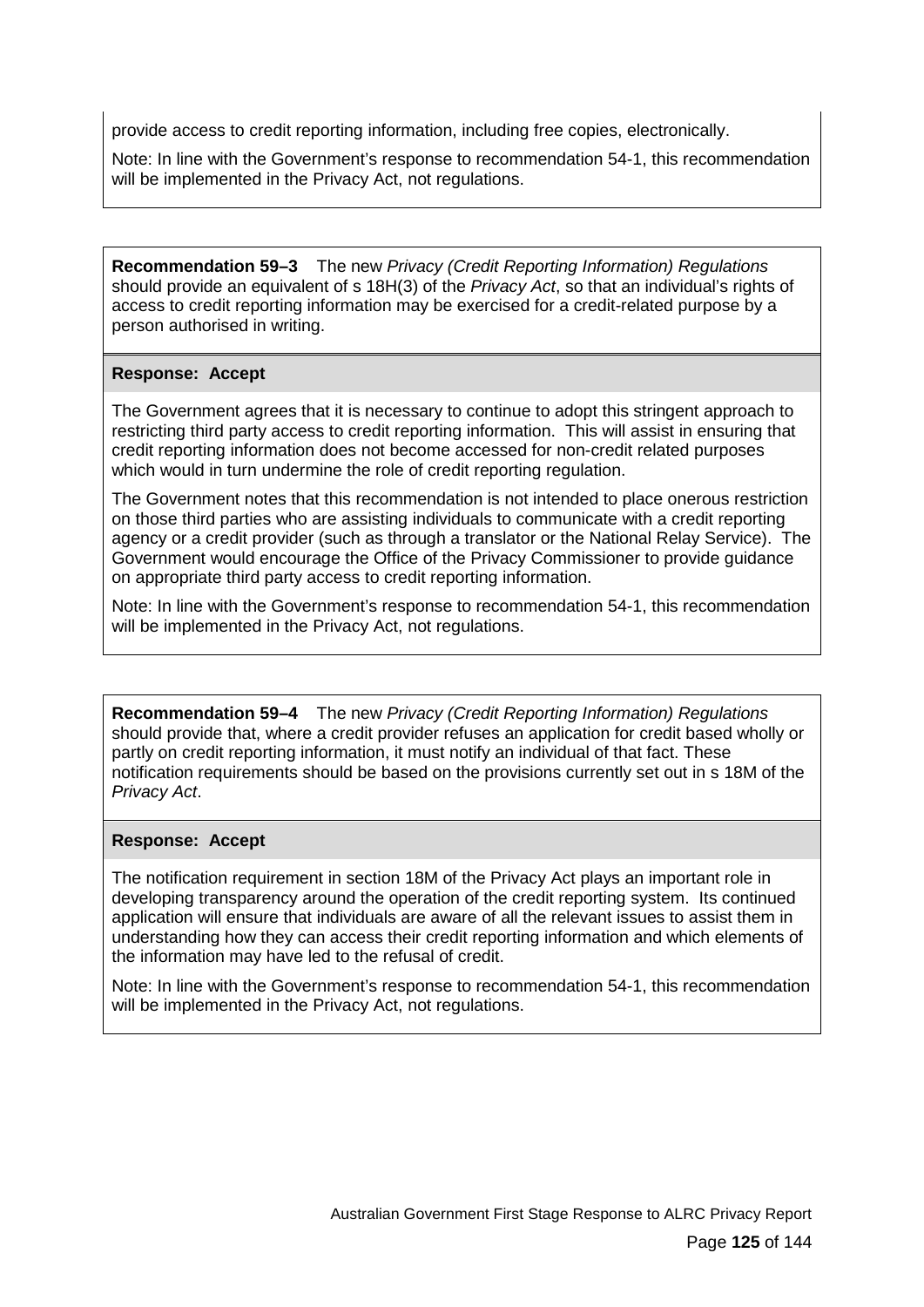**Recommendation 59–5** The new *Privacy (Credit Reporting Information) Regulations* should provide that:

- (a) credit reporting agencies and credit providers must establish procedures to deal with a request by an individual for resolution of a credit reporting complaint in a fair, efficient and timely manner;
- (b) a credit reporting agency should refer to a credit provider for resolution complaints about the content of credit reporting information provided to the agency by that credit provider; and
- (c) where a credit reporting agency or credit provider establishes that it is unable to resolve a complaint, it must inform the individual concerned that it is unable to resolve the complaint and that the individual may complain to an external dispute resolution scheme or to the Privacy Commissioner.

#### **Response: Accept in part**

Given that an individual is likely to deal with a number of organisations when trying to resolve a dispute about credit reporting information, the Government strongly agrees there should be clear requirements about who should take responsibility to attempt to resolve the dispute.

In this recommendation the ALRC has reversed the obligation for resolving disputes and placed the onus on the relevant credit provider who is likely to have sufficient access to information in order to deal with the dispute. However, the Government is concerned that this approach could still result in an individual having to take several steps before ownership of the dispute settles with the credit provider. This would occur particularly where the individual relies on details from a notice provided under recommendation 59-4 to contact the credit reporting agency at first instance.

The Government considers that a more balanced approach is that the obligation for attempting to resolve the dispute should lie with whichever party the individual first makes a complaint (whether it be the credit provider to which the listing relates or the credit reporting agency). This will place a clear onus on the first contacted party to take measures to resolve the dispute and will ensure that the individual themselves is not required to go back and forth between the parties.

Either party would then be required to take the necessary steps to attempt to resolve the complaint, including liaising with and obtaining information from the other relevant body (ie the credit reporting agency would be required to consult with the credit provider and would need to take reasonable steps to obtain information to resolve the dispute). Either party could act as the intermediary for the individual to assist them, to the extent possible, to resolve the dispute. The party would then need to advise all other relevant parties, including the individual, of the outcome of the investigation and the further steps the individual could take through either external dispute resolution (see recommendation 59-7) or by making a complaint to the Privacy Commissioner if they are not satisfied with the outcome.

The Government notes that where a credit reporting agency or credit provider determines that corrections need to be made to the individual's credit reporting information, they should take steps to advise the other party, along with other relevant credit reporting agencies who may have listed the information, of the corrections. This will be in accordance with the general 'access and correction' principle.

The Privacy Act will outline these overarching requirements. However, this approach to dispute resolution will only work effectively where there are robust procedures established between credit providers and credit reporting agencies to deal with initial complaints they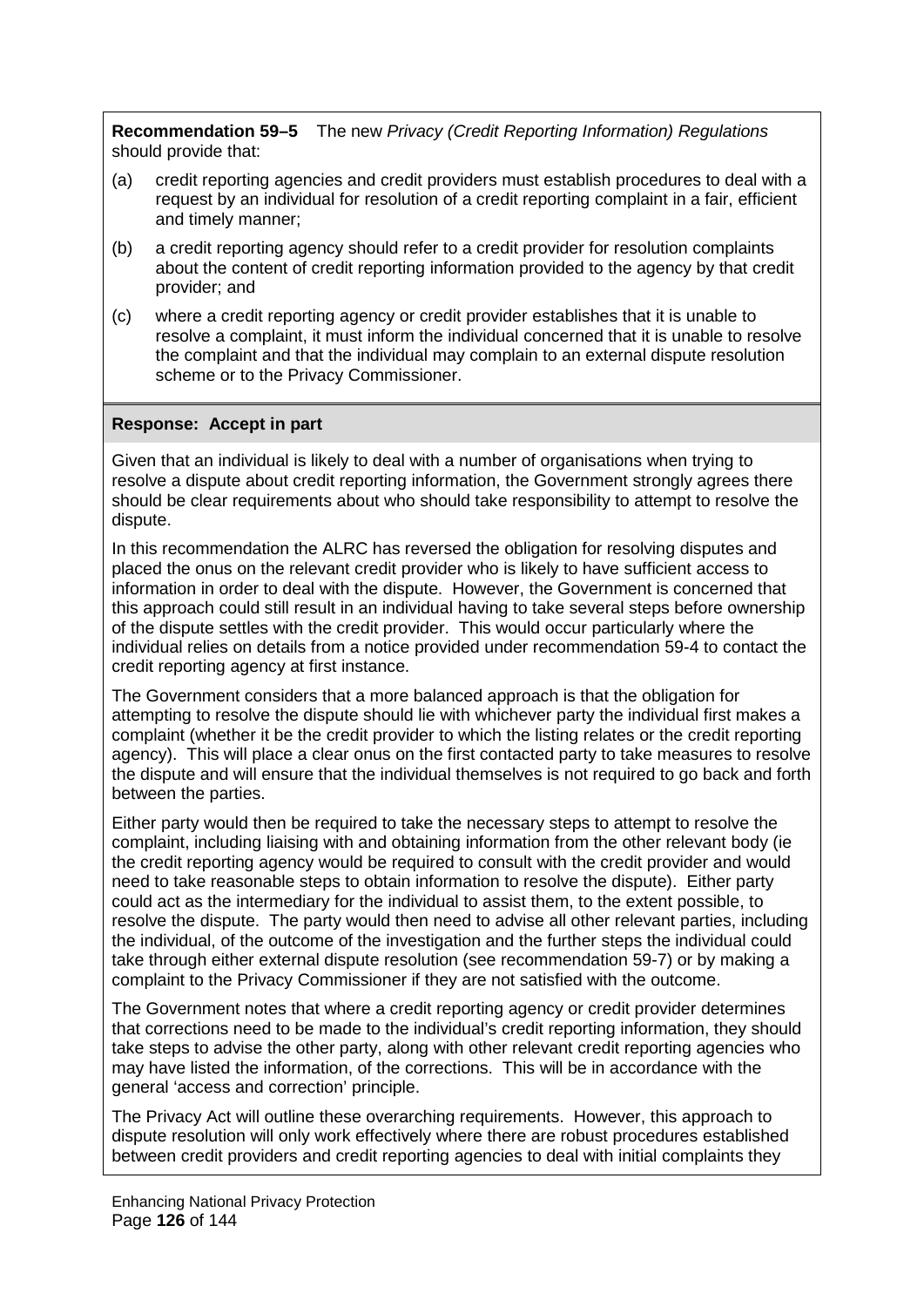receive. The Government considers that the binding industry code should play an important part in formalising these procedures across the industry. The code would set out matters such as when a 'dispute' has been raised by an individual, the timeliness in responding to the individual, providing information about the party responsible for considering the dispute, procedures for establishing appropriate contact officers in credit reporting agencies and credit providers, and information sharing procedures.

Note: In line with the Government's response to recommendation 54-1, this recommendation will be implemented in the Privacy Act, not regulations.

**Recommendation 59–6** The new *Privacy (Credit Reporting Information) Regulations* should provide that the information to be given, if an individual's application for credit is refused based wholly or partly on credit reporting information, should include the avenues of complaint available to the individual if he or she has a complaint about the content of his or her credit reporting information.

#### **Response: Accept**

The Government agrees that in addition to the requirements in recommendation 59-4, the individual should also be provided with short form advice on the mechanisms available if they have a complaint about their credit reporting information. This would include noting that either the relevant credit provider or credit reporting agency should be contacted at first instance prior to making a complaint to the Privacy Commissioner.

The Government notes that it would be appropriate for the binding industry code to outline what type of information should be provided to the individual.

Note: In line with the Government's response to recommendation 54-1, this recommendation will be implemented in the Privacy Act, not regulations.

**Recommendation 59–7** The new *Privacy (Credit Reporting Information) Regulations* should provide that credit providers only may list overdue payment or repayment performance history where the credit provider is a member of an external dispute resolution scheme recognised by the Privacy Commissioner.

#### **Response: Accept with amendment**

The Government considers that there is significant justification to extend the requirement to be a member of a recognised external dispute resolution (EDR) scheme to all credit reporting agencies and credit providers that list any information about an individual in credit reporting information.

With the introduction of comprehensive credit reporting and the possible adverse impacts that other information such as the listing of serious credit infringements can have on an individual, the Government considers it would be more consistent to apply this requirement to all those credit providers that actively list information. This will ensure that individuals who have concerns that information is incorrectly listed will have access to efficient external dispute resolution.

The Government notes that credit providers and credit reporting agencies will be able to be members of any EDR scheme that is recognised by the Privacy Commissioner. In line with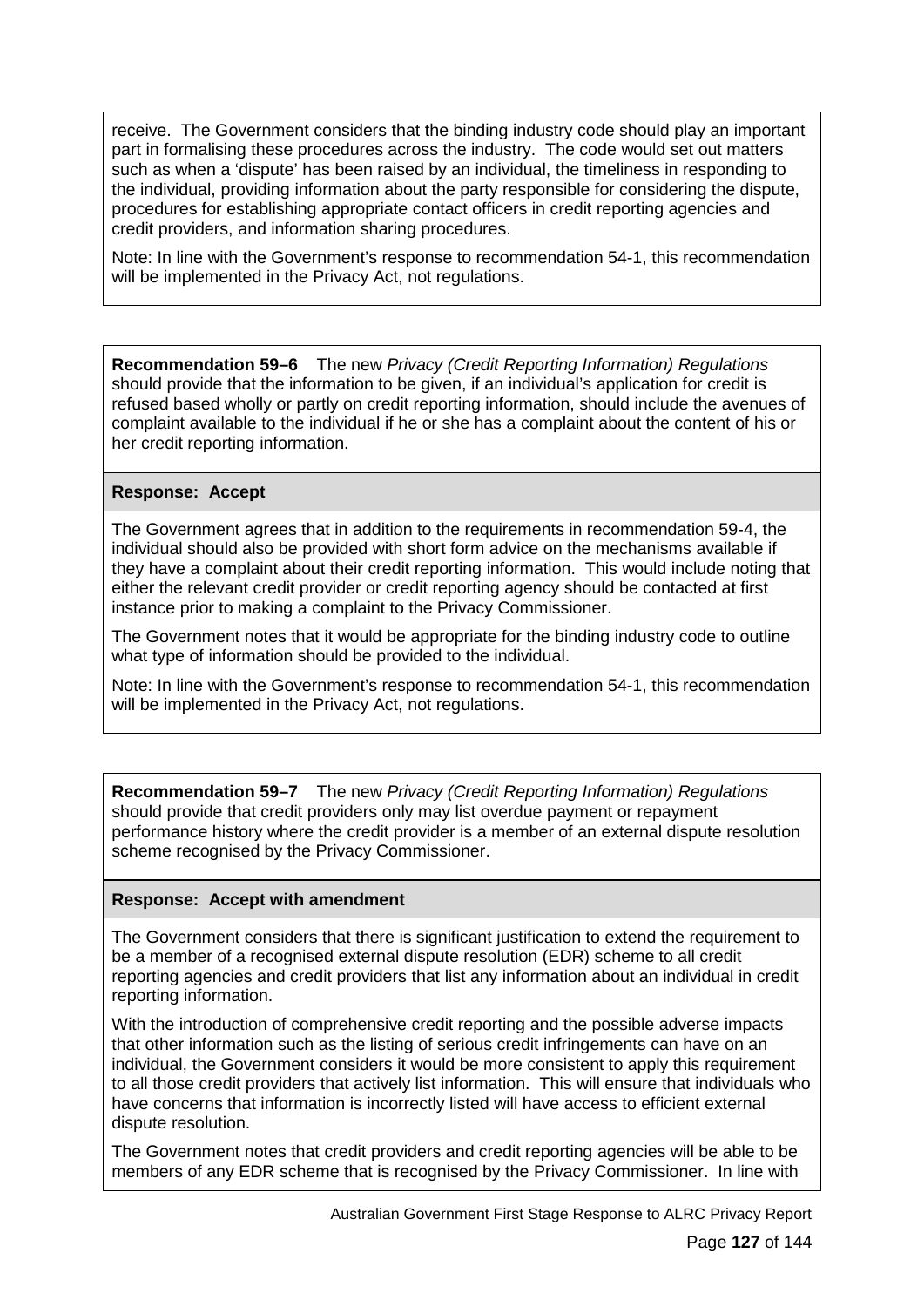recommendation 49-2, the Privacy Commissioner will have a broad discretion to recognise a number of EDR schemes that are officially established under legislation, approval by the Australian Securities and Investments Commission or through other independent and accountable processes. It is expected that many credit providers and credit reporting agencies will already be members of an applicable EDR scheme and that this should not result in an overly onerous burden for the industry.

Note: In line with the Government's response to recommendation 54-1, this recommendation will be implemented in the Privacy Act, not regulations.

**Recommendation 59–8** The new *Privacy (Credit Reporting Information) Regulations* should provide that, within 30 days, evidence to substantiate disputed credit reporting information must be provided to the individual, or the matter referred to an external dispute resolution scheme recognised by the Privacy Commissioner. If these requirements are not met, the credit reporting agency must delete or correct the information on the request of the individual concerned.

#### **Response: Accept**

This recommendation will ensure that the onus of proving the accuracy or appropriateness of a listing in an individual's credit reporting information lies with credit providers and credit reporting agencies. It is also likely to assist in encouraging the credit reporting industry to resolve disputes as quickly and efficiently as possible.

The Government understands that mechanisms will need to be put in place to determine at what point in time a complaint will be deemed to have been made and the appropriate notice that should be provided to the individual about the dispute process. In line with recommendation 59-5, these matters should be addressed as part of the binding industry code. The Government will consider other matters, such as the interaction of this recommendation with frivolous or vexatious complaints, as part of making this amendment to the Privacy Act.

The Government notes the concern that even where subject to an external dispute resolution (EDR) process, the disputed listing could continue to remain in the individual's credit reporting information. To ensure there is sufficient transparency around the fact that the listing is in dispute, it will be a requirement that where a dispute is referred to an EDR scheme, a note to this effect is associated with the disputed listing.

Note: In line with the Government's response to recommendation 54-1, this recommendation will be implemented in the Privacy Act, not regulations.

**Recommendation 59–9** The *Privacy Act* should be amended to remove the credit reporting offences and allow a civil penalty to be imposed as provided for by Recommendation 50–2.

#### **Response: Accept**

The Government agrees that civil offences are more appropriate for the breach of any provisions in relation to credit reporting.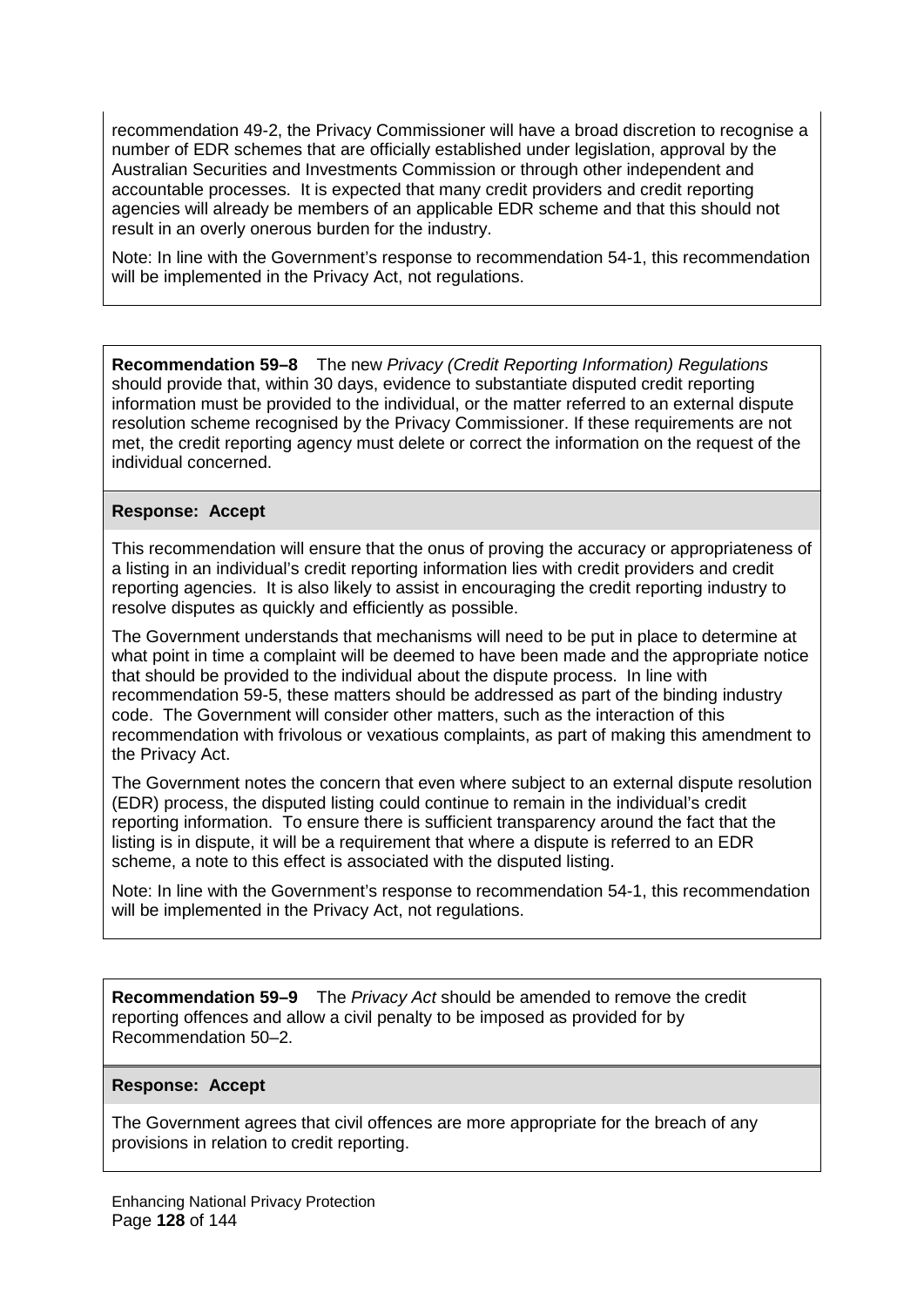# **PART H – HEALTH SERVICES AND RESEARCH**

# **60. Regulatory Framework for Health Information**

**Recommendation 60–1** Health information should be regulated under the general provisions of the *Privacy Act*, the model Unified Privacy Principles (UPPs), and regulations under the *Privacy Act*—the new *Privacy (Health Information) Regulations*. The new *Privacy (Health Information) Regulations* should be drafted to contain only those requirements that are different or more specific than provided for in the model UPPs.

#### **Response: Not accept**

In line with the Government's response to recommendation 5-1, the Government believes that the substantive rights and obligations in relation to the handling of health information, and other personal information, should be set out in the primary legislation.

Where an ALRC recommendation refers to the *Privacy (Health Information) Regulations* and the Government accepts the recommendation's intent, the Government will implement that recommendation in the primary legislation (the Privacy Act) unless otherwise stated.

There should also be provision for specific regulations to be made where necessary. For example, in recommendation 62-2 the Government proposes including a power to exclude certain entities from the definition of 'health service' in regulation.

The ALRC has made several other recommendations in relation to the content of the suggested *Privacy (Health Information) Regulations*. The Government response to those recommendations should be read subject to its response not to accept this recommendation (60-1).

**Recommendation 60–2** The Office of the Privacy Commissioner should publish a document bringing together the model Unified Privacy Principles (UPPs) and the additions set out in the new *Privacy (Health Information) Regulations*. This document should contain a complete set of the model UPPs as they relate to health information.

#### **Response: Not accept**

This recommendation is not accepted as the Government does not accept recommendation 60-1.

**Recommendation 60–3** The Office of the Privacy Commissioner—in consultation with the Department of Health and Ageing and other relevant stakeholders—should develop and publish guidelines on the handling of health information under the *Privacy Act* and the new *Privacy (Health Information) Regulations*.

## **Response: Accept in principle**

The Government encourages the development and publication of appropriate guidance by the Office of the Privacy Commissioner, noting that the decision to provide guidance is a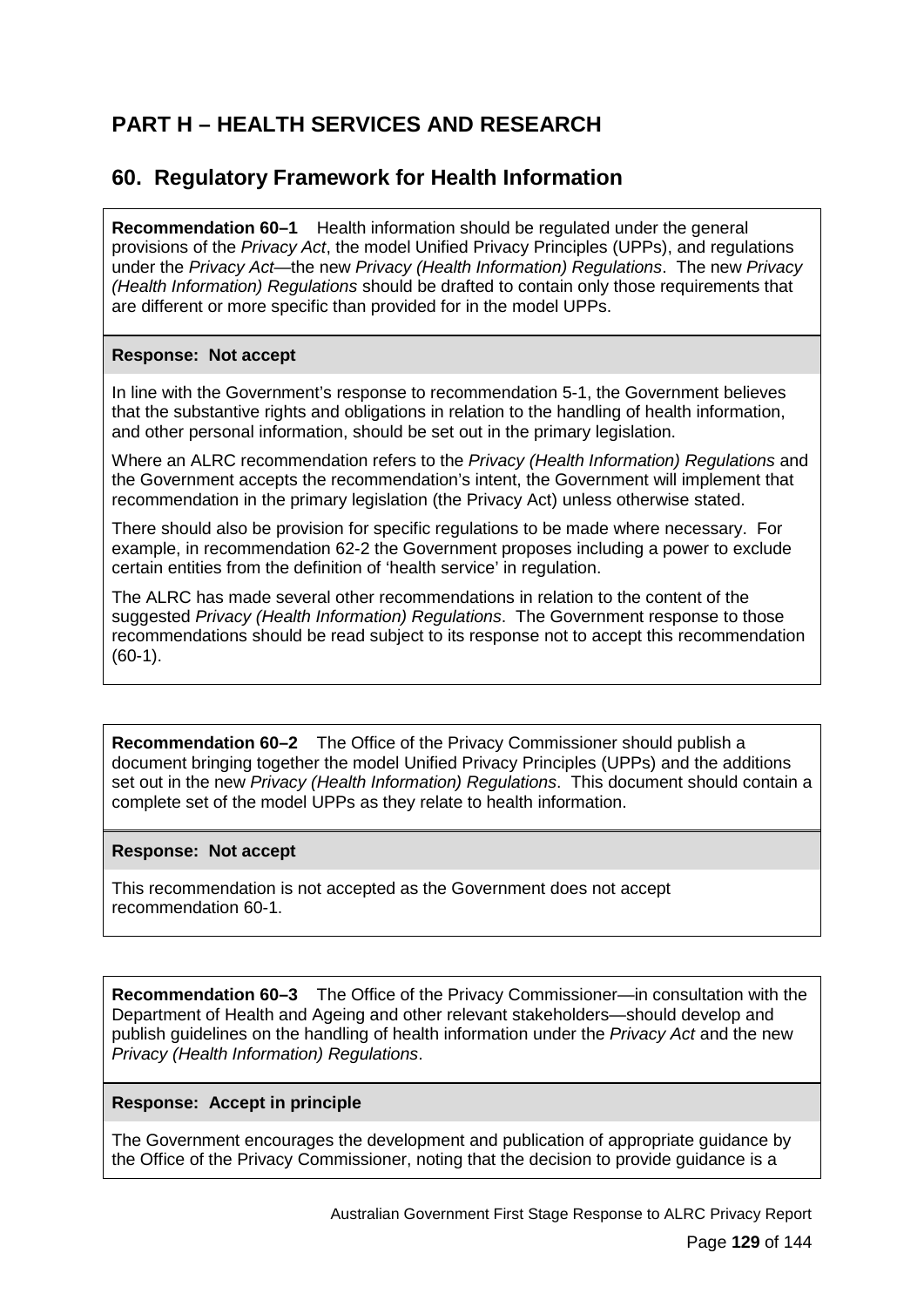matter for the Privacy Commissioner.

As the Government does not accept recommendation 60-1, such guidance would be on the application of the Privacy Act and the Privacy Principles to health information, rather than on health privacy regulations (as proposed by the ALRC).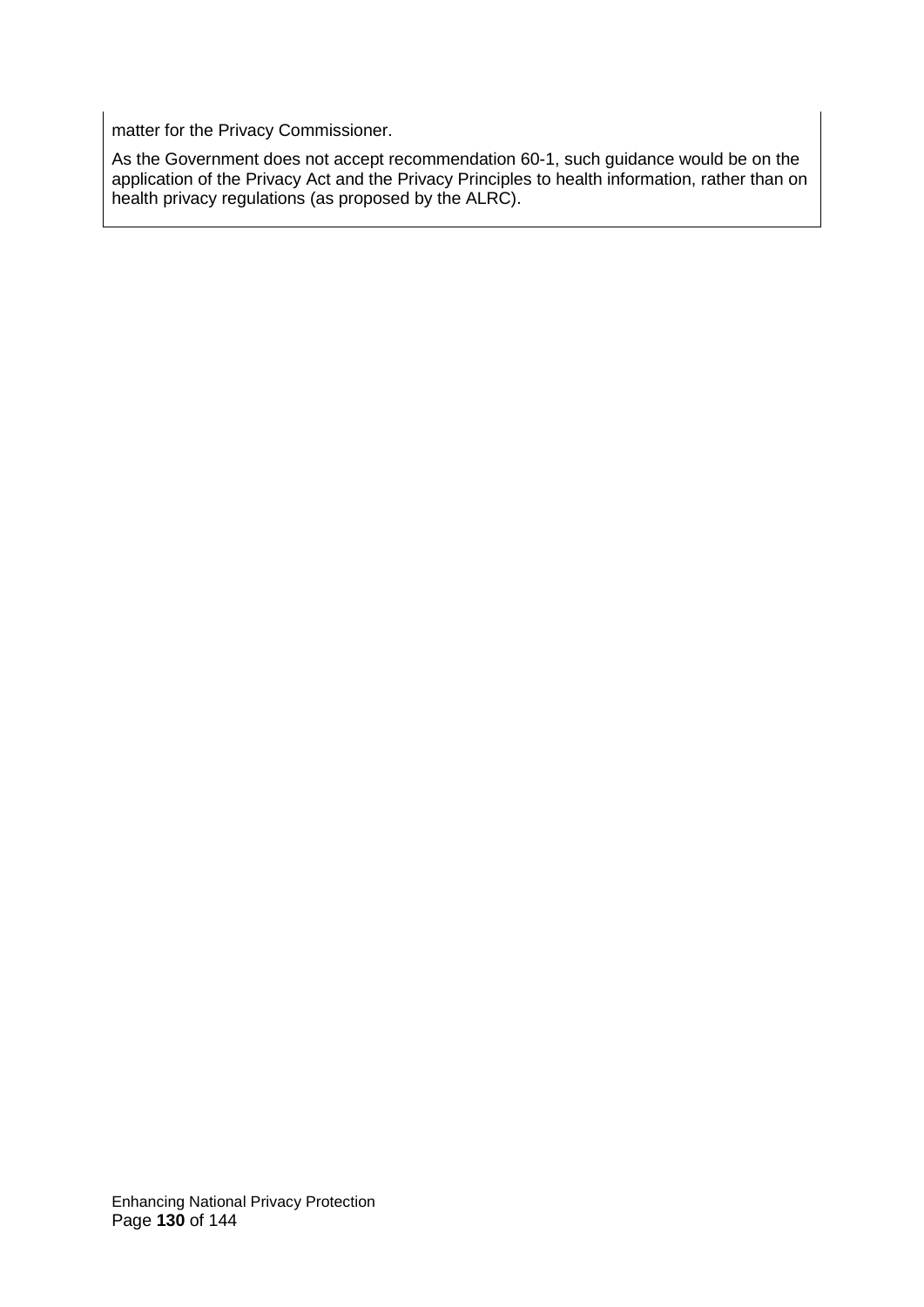# **61. Electronic Health Information Systems**

**Recommendation 61–1** If a national Unique Healthcare Identifiers (UHIs) or a national Shared Electronic Health Records (SEHR) scheme goes forward, it should be established under specific enabling legislation. This legislation should address information privacy issues, such as:

- (a) the nomination of an agency or organisation with clear responsibility for managing the respective systems, including the personal information contained in the systems;
- (b) the eligibility criteria, rights and requirements for participation in the UHI and SEHR schemes by health consumers and health service providers, including consent requirements;
- (c) permitted and prohibited uses and linkages of the personal information held in the systems;
- (d) permitted and prohibited uses of UHIs and sanctions in relation to misuse; and
- (e) safeguards in relation to the use of UHIs, including providing that it is not necessary to use a UHI in order to access health services.

#### **Response: Accept in principle**

The Australian Health Ministers' Conference (AHMC) announced in its 5 March 2009 communiqué that, consistent with the Council of Australian Governments (COAG) agreement that all Australian residents will be allocated an Individual Healthcare Identifier (IHI), Health Ministers have agreed to continuing consultations on privacy protections that will be necessary to underpin this important health initiative.

The AHMC announced the start of public consultations on the IHI and health privacy protections in its 13 July 2009 communiqué. A report on the outcomes will be provided to COAG later in 2009.

The Government agrees with the necessity of privacy protections for any national Unique Healthcare Identifiers (UHIs) or national Shared Electronic Health Records (SEHR) scheme. The substance of these protections and details of matters to be addressed in legislation, such as those matters outlined by the ALRC in paragraphs (a) to (e) of its recommendation, should be subject to specific future consultation as any UHI or SEHR scheme goes forward.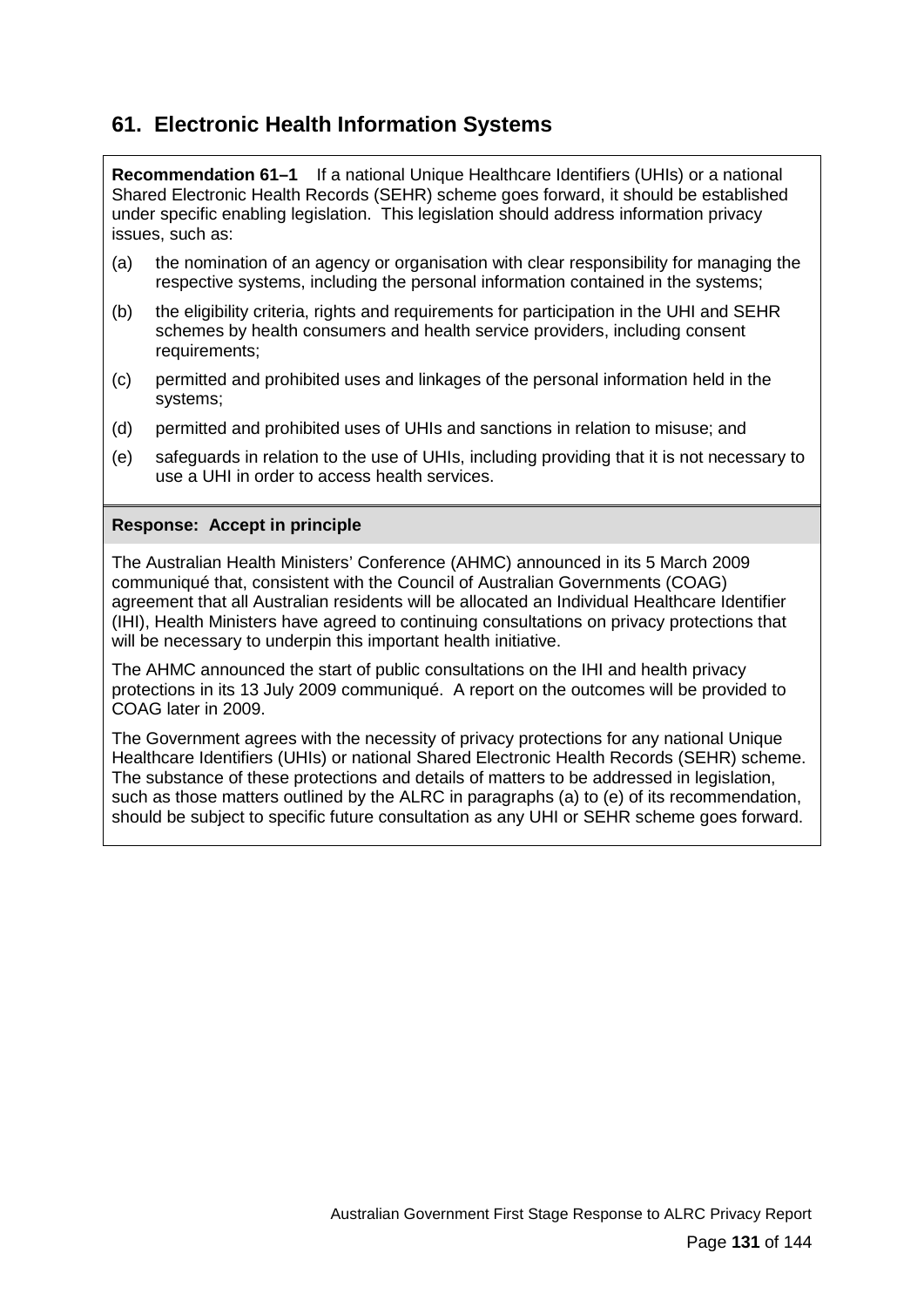# **62. The Privacy Act and Health Information**

**Recommendation 62–1** The definition of 'health information' in the *Privacy Act* should be amended to make express reference to the *physical, mental or psychological* health or disability of an individual.

### **Response: Accept**

The Government agrees that the definition of 'health information' should be amended to make clear that it includes information in relation to physical, mental and psychological health.

**Recommendation 62–2** The Privacy Act should be amended to define a 'health service' as:

- (a) an activity performed in relation to an individual that is intended or claimed (expressly or otherwise) by the individual or the service provider to:
	- (i) assess, predict, maintain or improve the individual's physical, mental or psychological health or status;
	- (ii) diagnose the individual's illness, injury or disability; or
	- (iii) prevent or treat the individual's illness, injury or disability or suspected illness, injury or disability;
- (b) a health-related disability, palliative care or aged care service;
- (c) a surgical or related service; or
- (d) the dispensing on prescription of a drug or medicinal preparation by a pharmacist.

#### **Response: Accept with amendment**

The definition of 'health service' should also expressly exclude activities performed for reasons other than care or treatment, such as life, health or other forms of insurance.

The Privacy Act should also be amended to provide that the Governor-General may make regulations, consistent with the Act, to exclude, whether specifically or by class, organisations or agencies from the definition of providing a 'health service', where it is not appropriate for those entities to be included in the definition.

These amendments will give further effect to the policy intent of the 'health service' definition proposed by the ALRC.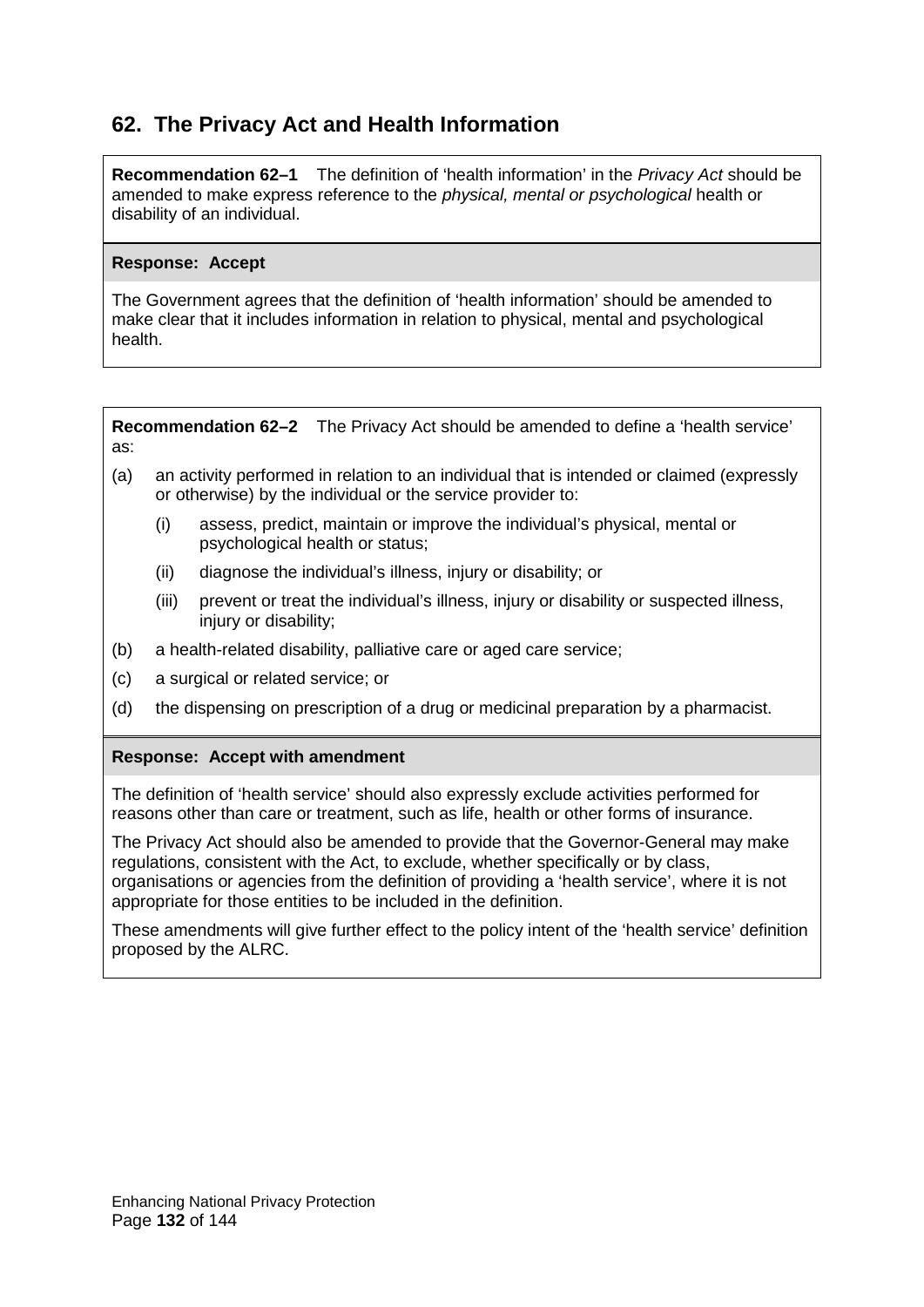# **63. Privacy (Health Information) Regulations (Health-specific reforms to the Privacy Principles)**

**Recommendation 63–1** The new *Privacy (Health Information) Regulations* should provide that, in addition to the other provisions of the 'Collection' principle, an agency or organisation that provides a health service may collect health information from an individual, or a person responsible for the individual, about third parties when:

- (a) the collection of the third party's information is necessary to enable the health service provider to provide a health service directly to the individual; and
- (b) the third party's information is relevant to the family, social or medical history of that individual.

#### **Response: Accept**

This amendment would overcome the need for the Privacy Commissioner to make further Public Interest Determinations (PIDs) on this matter (currently PIDs 10 and 10A). Given the likelihood that there will remain a strong public interest in such collections being permitted, it is appropriate that a permanent authority be established for this practice.

Note: In line with the Government's response to recommendation 60-1, this recommendation will be implemented in the Privacy Act, not regulations.

**Recommendation 63–2** The new *Privacy (Health Information) Regulations* should provide that, in addition to the other provisions of the 'Collection' principle, an agency or organisation that is a health service provider may collect health information about an individual if the information is necessary to provide a health service to the individual and the individual would reasonably expect the agency or organisation to collect the information for that purpose.

#### **Response: Accept**

This amendment would provide an authority for collection that effectively mirrors the existing authority to disclose health information for directly related purposes that are within individuals' reasonable expectations (currently National Privacy Principle 2.1(a), proposed Unified Privacy Principle 5.1(a)).

Note: In line with the Government's response to recommendation 60-1, this recommendation will be implemented in the Privacy Act, not regulations.

**Recommendation 63–3** National Privacy Principles (NPPs) 2.4 to 2.6—dealing with the disclosure of health information by a health service provider to a person who is responsible for an individual—should be moved to the new *Privacy (Health Information) Regulations*. The new regulations should provide that, in addition to the other provisions of the 'Use and Disclosure' principle, an agency or organisation that provides a health service to an individual may disclose health information about the individual to a person who is responsible for the individual, if the individual is incapable of giving consent to the disclosure and all the other circumstances currently set out in NPP 2.4 are met. In addition, the new regulations should: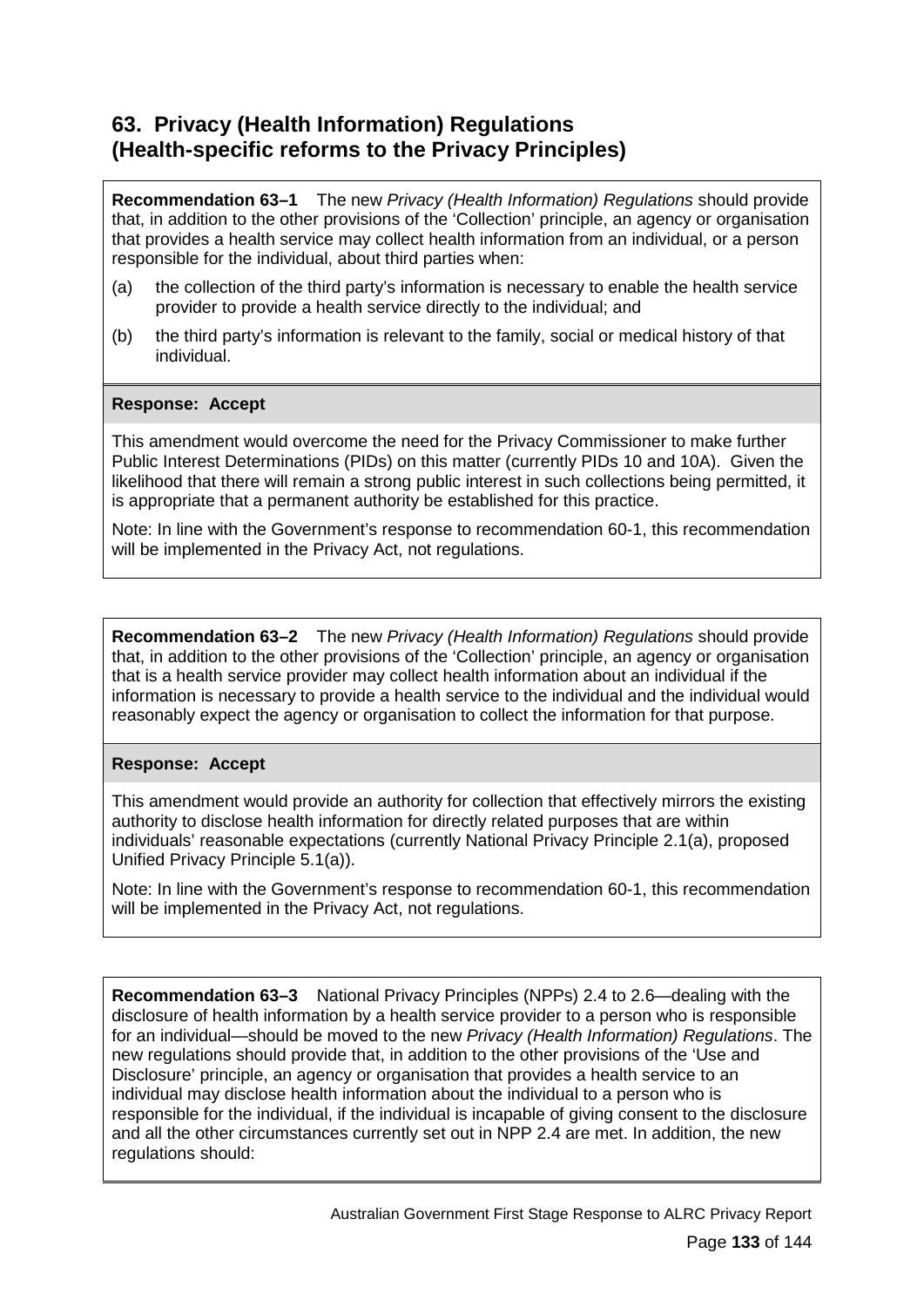- (a) be expressed to apply to both agencies and organisations;
- (b) not refer to a health service provider who may make a disclosure under these provisions as a 'carer'; and
- (c) define 'a person who is responsible for an individual' as:
	- (i) a parent, child or sibling of the individual;
	- (ii) a spouse or de facto partner of the individual;
	- (iii) a relative of the individual who is a member of the individual's household;
	- (iv) a substitute decision maker authorised by a federal, state or territory law to make decisions about the individual's health;
	- (v) a person who has an intimate personal relationship with the individual;
	- (vi) a person nominated by the individual to be contacted in case of emergency; or
	- (vii) a person who is primarily responsible for providing support or care to the individual.

In considering whether to disclose an individual's health information to a person who is responsible for an individual and who is under the age of 18, a health service provider should consider, on a case-by-case basis, that person's maturity and capacity to understand the information.

#### **Response: Accept with amendment**

To address potential confusion around the meaning of 'incapable of giving consent', the Government proposes that this should be clarified to cover circumstances where an individual is incapable of:

- (i) understanding the general nature and effect of disclosing the information; or
- (ii) indicating whether he or she agrees to the disclosure.

To reflect the diversity of individuals' carer arrangements, the Government considers that paragraph (c)(vii) should not be limited to the person 'primarily' responsible for support or care only. Guidance will be important to assist in the application in practice of the definition of 'a person who is responsible for an individual'.

Note: In line with the Government's response to recommendation 60-1, this recommendation will be implemented in the Privacy Act, not regulations.

**Recommendation 63–4** The *Privacy Act* should be amended to provide a definition of 'de facto partner' in the following terms: 'de facto partner' means a person in a relationship as a couple with another person to whom he or she is not married.

#### **Response: Not accept**

Following amendments to both Acts in 2008, the Privacy Act imports the definition of 'de facto partner' as provided in the *Acts Interpretation Act 1901*. To maintain consistency across legislation, the Government does not propose to change the existing definition.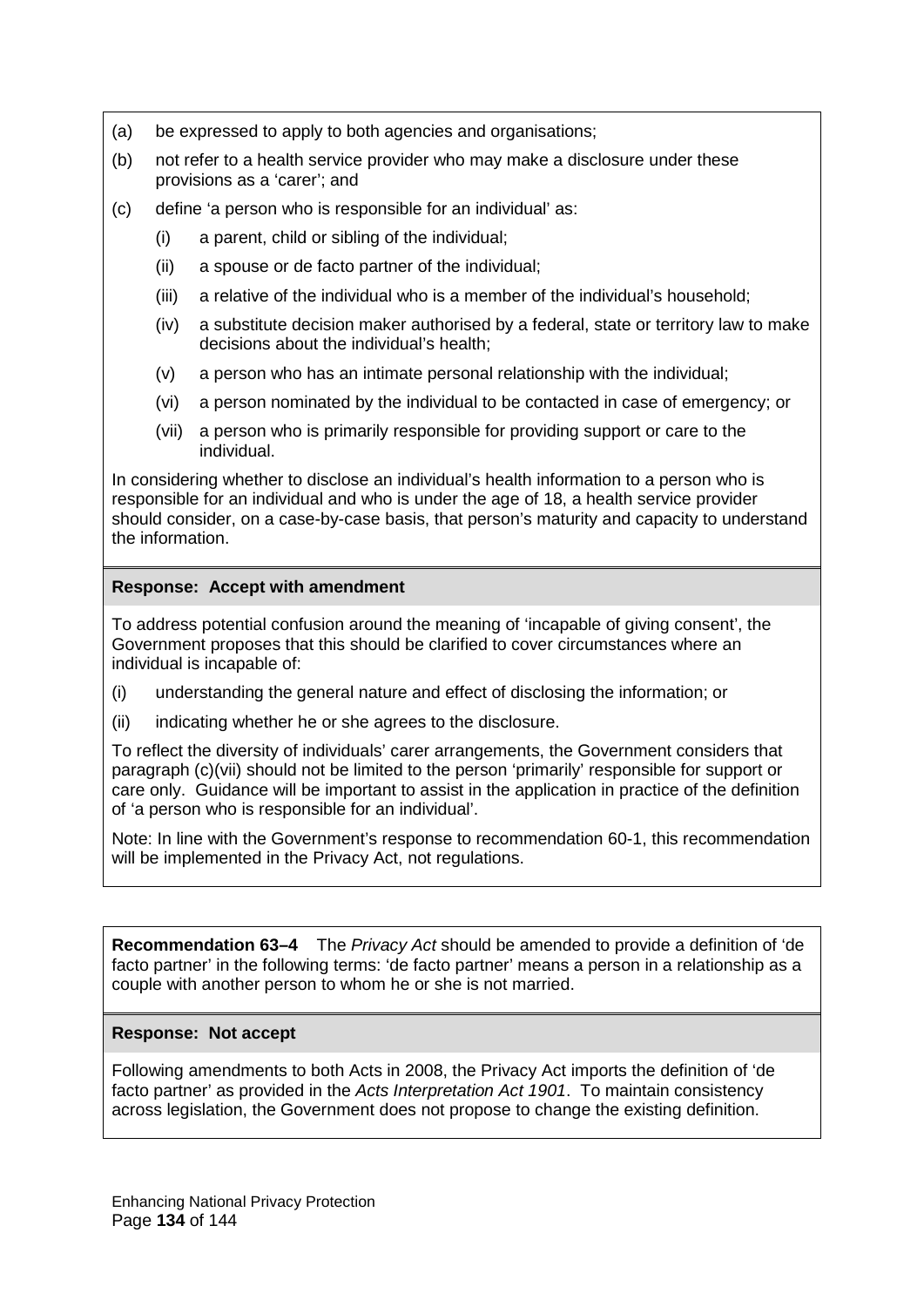**Recommendation 63–5** The new *Privacy (Health Information) Regulations* should include provisions similar to those set out in National Privacy Principle 2.1(ea) on the use and disclosure of genetic information where necessary to lessen or prevent a serious threat to the life, health or safety of a genetic relative. These regulations should apply to both agencies and organisations. Any use or disclosure under the new regulations should be in accordance with rules issued by the Privacy Commissioner.

## **Response: Accept with amendment**

The Government agrees that the Privacy Act should continue to include an equivalent exception to National Privacy Principle (NPP) 2.1(ea) on genetic disclosures, which would apply to agencies and organisations that provide a health service.

Given the specialist clinical and privacy expertise likely to be required in developing rules on genetic disclosures, the Government believes that the current framework should be retained, whereby the National Health and Medical Research Council (NHMRC) issues the rules, to be approved by the Privacy Commissioner before becoming operational.

To facilitate such disclosures, the Privacy Act should be amended (such as by way of specific exceptions) to permit a 'health service' provider to:

- collect the contact details of a patient's genetic relatives (which may constitute 'health information'); or
- use those contact details when that information is already in the health practitioner's possession

where that information is necessary in order to disclose genetic information about the patient to the relatives in accordance with the NPP 2.1(ea) equivalent provision (or where the patient has consented to the disclosure).

As noted in the response to recommendation 25-3, the Government considers that, for consistency, a 'serious threat' should refer to 'life, health or safety'.

Note: In line with the Government's response to recommendation 60-1, this recommendation will be implemented in the Privacy Act, not regulations.

**Recommendation 63–6** The new *Privacy (Health Information) Regulations* should provide that, in addition to the other provisions of the 'Access and Correction' principle, if an individual is denied access to his or her own health information by an agency on the basis that providing access would, or could reasonably be expected to, endanger the life or physical safety of any person, or by an organisation on the basis that providing access would be reasonably likely to pose a serious threat to the life or health of any individual:

- (a) the agency or organisation must advise the individual that he or she may nominate a suitably qualified health service provider ('nominated health service provider') to be given access to the health information;
- (b) the individual may nominate a health service provider and request that the agency or organisation provide the nominated health service provider with access to the information;
- (c) if the agency or organisation does not object to the nominated health service provider, it must provide the nominated health service provider with access to the health information within a reasonable period of time; and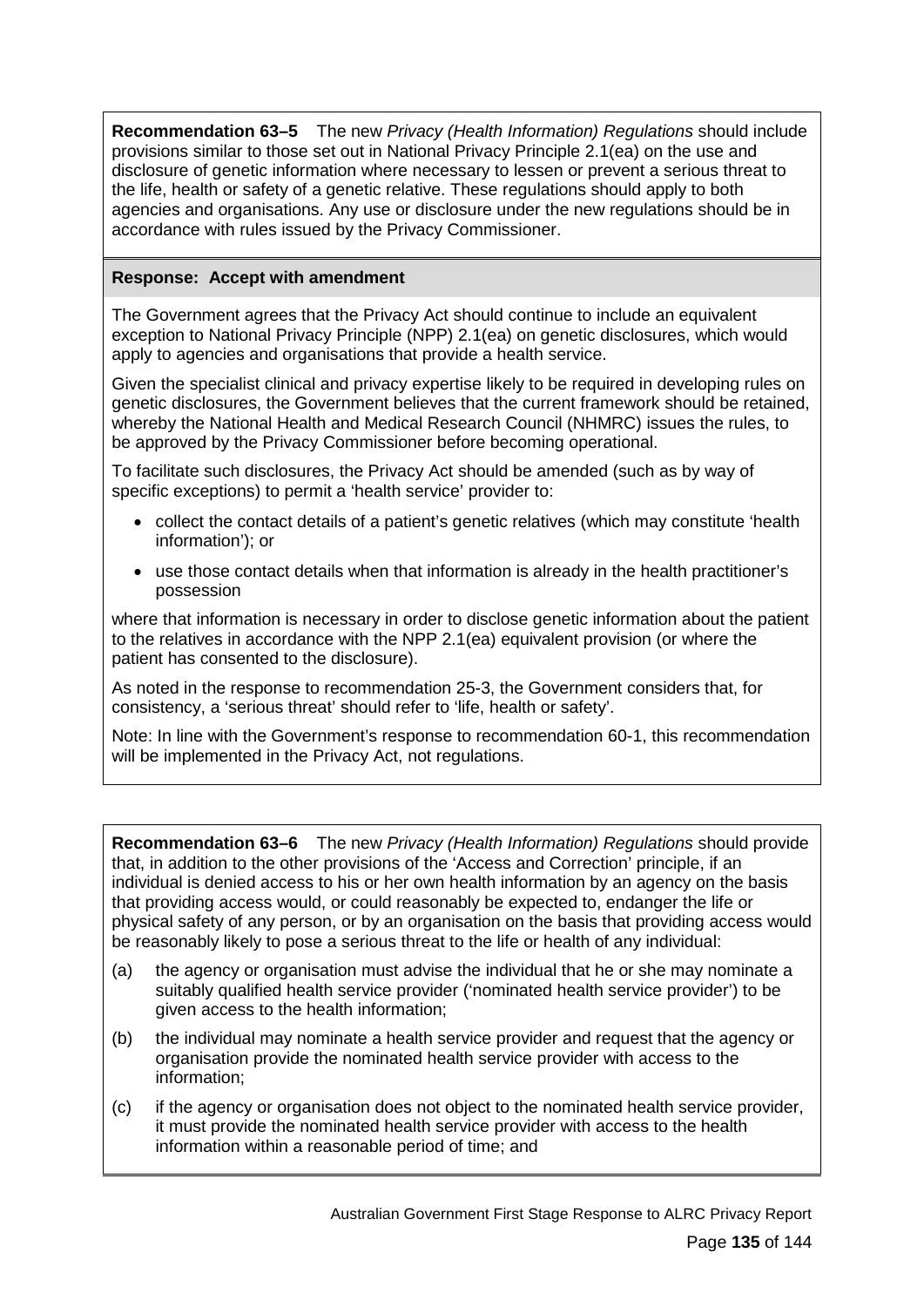(d) the nominated health service provider may assess the grounds for denying access to the health information and may provide the individual with access to the information to the extent that the nominated health service provider is satisfied that to do so, in the case of an agency, would not, or could not be reasonably expected to, endanger the life or physical safety of any person and, in the case of an organisation, would not be reasonably likely to pose a serious threat to the life or health of any individual.

If the agency or organisation objects to the nominated health service provider and refuses to provide the nominated health service provider with access to the information, the individual may nominate another suitably qualified health service provider, or may lodge a complaint with the Privacy Commissioner alleging an interference with privacy.

#### **Response: Accept with amendment**

Under paragraph (a) above, the nominated health service provider should be 'suitably qualified and appropriate' for the purposes of being an intermediary in the given instance. This is intended to avoid conflicts of interest and other circumstances where an intermediary is qualified, but not appropriate.

As noted in the response to recommendation 25-3, the Government considers that, for consistency, a 'serious threat' should refer to 'life, health or safety'.

The ALRC's recommendations use different terminology for agencies and organisations, due to existing exceptions to deny access under the *Freedom of Information Act 1982* (FOI Act). Where practicable and appropriate the Government will emphasise ongoing consistency of phrasing in the Privacy Act and FOI Act.

Note: In line with the Government's response to recommendation 60-1, this recommendation will be implemented in the Privacy Act, not regulations.

**Recommendation 63–7** The new *Privacy (Health Information) Regulations* should provide that, in addition to the other provisions of the 'Data Security' principle, where an agency or organisation that provides a health service is sold, amalgamated or closed down, and an individual health service provider will not be providing health services in the new agency or organisation, or an individual health service provider dies, the provider, or the legal representative of the provider, must take reasonable steps to:

- (a) make individual users of the health service aware of the sale, amalgamation or closure of the health service, or the death of the health service provider; and
- (b) inform individual users of the health service about proposed arrangements for the transfer or storage of individuals' health information.

## **Response: Accept with amendment**

These obligations should also apply to health services where a partnership dissolves, or a practice otherwise de-merges or disaggregates.

Note: In line with the Government's response to recommendation 60-1, this recommendation will be implemented in the Privacy Act, not regulations.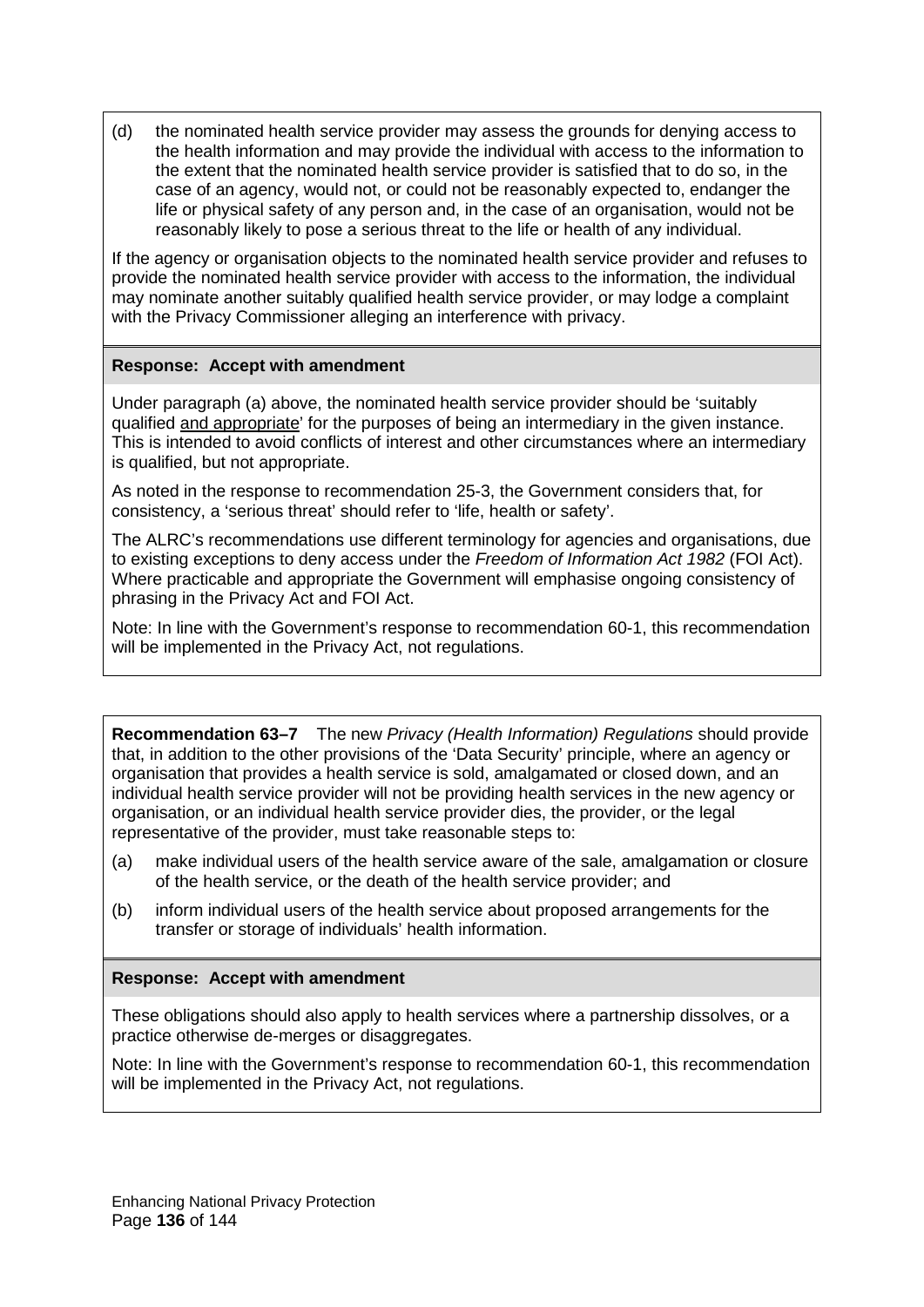**Recommendation 63–8** (a) The new *Privacy (Health Information) Regulations* should provide that, in addition to the other provisions of the 'Access and Correction' principle, where an individual requests that an agency or organisation that is a health service provider transfers the individual's health information to another health service provider, the agency or organisation must respond within a reasonable time and transfer the information.

(b) Other elements of the 'Access and Correction' principle relating to access should apply to a request for transfer from one health service provider to another, amended as necessary.

#### **Response: Accept**

The 'other elements' referred to in paragraph (b) of the recommendation include:

- exceptions permitting the denial of access (modified as necessary to refer to denial of information transfer);
- permitting charges for transfer, provided they are not excessive (and do not merely relate to the act of making the request to transfer); and
- transferring health information in the manner requested by the individual (including summary form).

Note: In line with the Government's response to recommendation 60-1, this recommendation will be implemented in the Privacy Act, not regulations.

**Recommendation 63–9** The new *Privacy (Health Information) Regulations* should provide that, in addition to the other provisions of the 'Collection' principle and the 'Use and Disclosure' principle, an agency or organisation may collect, use or disclose health information where necessary for the funding, management, planning, monitoring, or evaluation of a health service where:

- (a) the purpose cannot be achieved by the collection, use or disclosure of information that does not identify the individual or from which the individual would not be reasonably identifiable;
- (b) it is unreasonable or impracticable for the agency or organisation to seek the individual's consent before the collection, use or disclosure; and
- (c) the collection, use or disclosure is conducted in accordance with rules issued by the Privacy Commissioner.

#### **Response: Accept with amendment**

The term 'planning' (of a health service) should be omitted.

Paragraph (a) should be accepted.

In paragraph (b), the word 'unreasonable' should be omitted, as it may unnecessarily and unintentionally broaden the effect of the exception. If the impact of seeking consent to the collection, use or disclosure would unduly prejudice the objective of an appropriate management activity, then seeking consent could be considered 'impracticable'. (This is consistent with the requirements for research under recommendation 65-5.)

In relation to paragraph (c), the relevant rules should be made by the National Health and Medical Research Council (NHMRC) and subject to the Privacy Commissioner's approval by legislative instrument. The NHMRC has relevant clinical expertise and is well placed to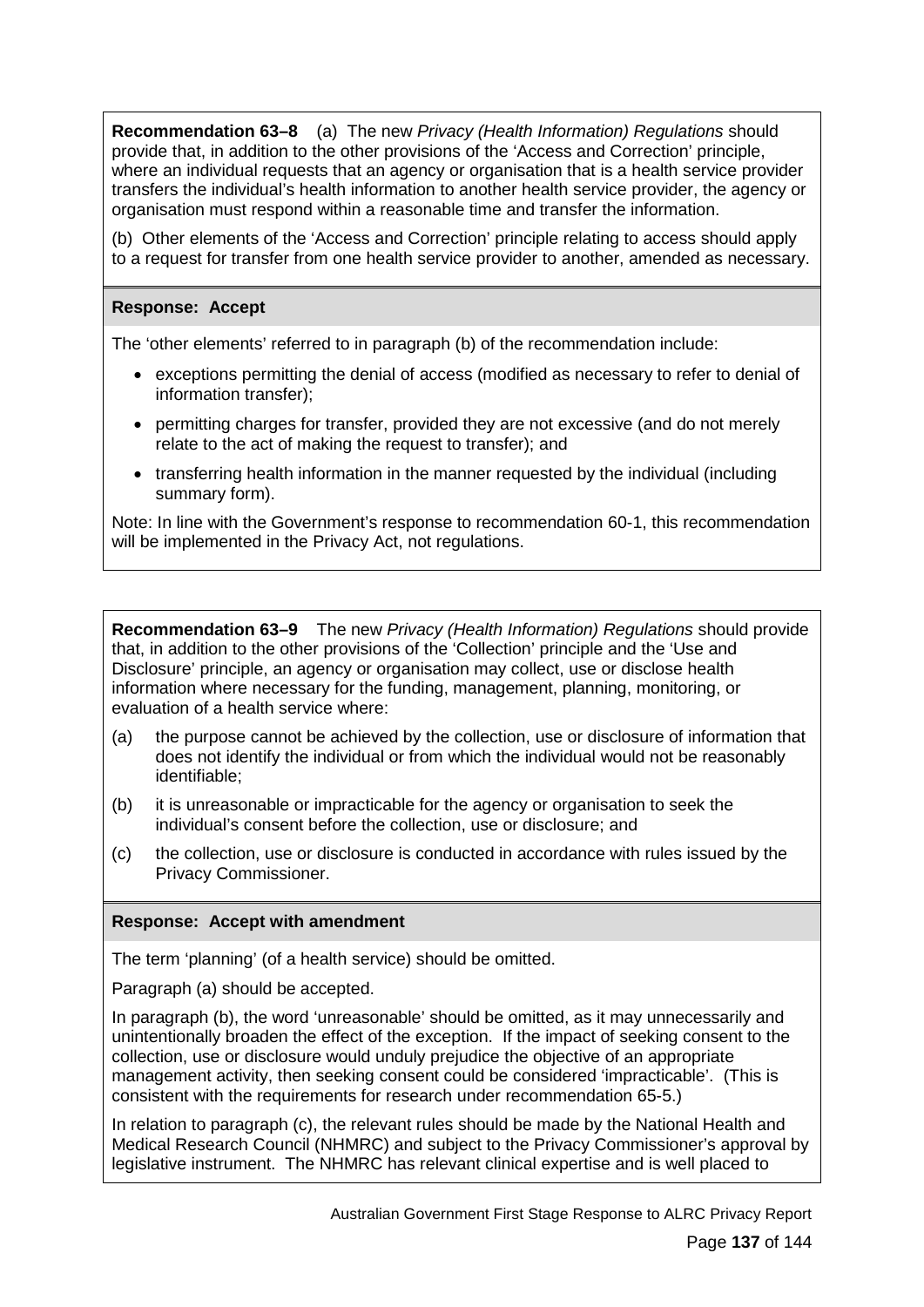develop such rules. The role of the Privacy Commissioner ensures an appropriate balance between clinical matters and privacy.

Note: In line with the Government's response to recommendation 60-1, this recommendation will be implemented in the Privacy Act, not regulations.

**Recommendation 63–10** The *Privacy Act* should be amended to empower the Privacy Commissioner to issue rules in relation to the handling of personal information for the funding, management, planning, monitoring, or evaluation of a health service.

#### **Response: Not accept**

As in recommendation 63-9, these rules should be made by the National Health and Medical Research Council (in consultation with relevant stakeholders) and approved by the Privacy Commissioner. The approval should be in the form of a legislative instrument.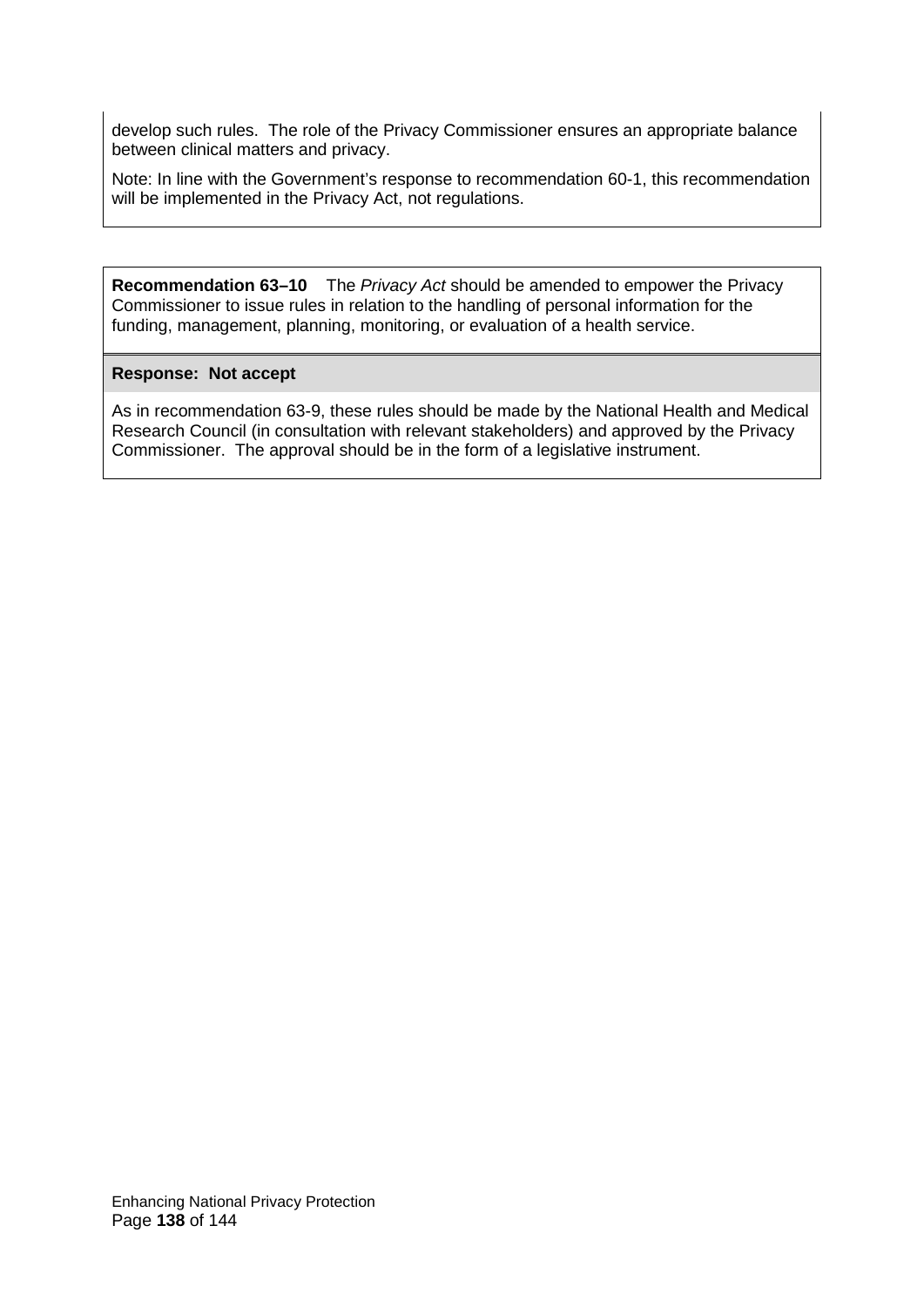## **65. Research: Recommendations for Reform**

**Recommendation 65–1** (a) The Privacy Commissioner should issue one set of rules under the research exceptions to the 'Collection' principle and the 'Use and Disclosure' principle to replace the *Guidelines under Section 95 of the Privacy Act 1988* and the *Guidelines Approved under Section 95A of the Privacy Act 1988*.

(b) The Privacy Commissioner should consult with relevant stakeholders in developing the rules to be issued under the research exceptions to the 'Collection' and 'Use and Disclosure' principles—that is, the 'Research Rules'.

(c) Those elements of the *National Statement on Ethical Conduct in Human Research* dealing with privacy should be aligned with the Privacy Act and the Research Rules to minimise confusion for institutions, researchers and Human Research Ethics Committees.

#### **Response: Accept with amendment**

One set of research rules should be issued, though these should be made by the National Health and Medical Research Council in conjunction with other appropriate bodies such as the Australian Research Council and Universities Australia, rather than by the Privacy Commissioner.

The Privacy Commissioner should have an approval function for the research rules. That approval should be in the form of a legislative instrument.

Paragraph (c) of this recommendation should be accepted.

**Recommendation 65–2** The *Privacy Act* should be amended to extend the arrangements relating to the collection, use or disclosure of personal information without consent in the area of health and medical research to cover the collection, use or disclosure of personal information without consent in human research more generally.

#### **Response: Accept**

Forms of human research beyond those relating to health and medical research can serve important public interests. Provided that appropriate protections are adopted, the Privacy Act should permit the collection, use and disclosure of personal information without consent for the purpose of important human research in certain circumstances.

Appropriate protections should include:

- that the exception may only be relied upon where consent is impracticable;
- the activity is subject to institutional ethical oversight of research proposals; and
- the public interest in a research proposal substantially outweighs the public interest in protecting privacy.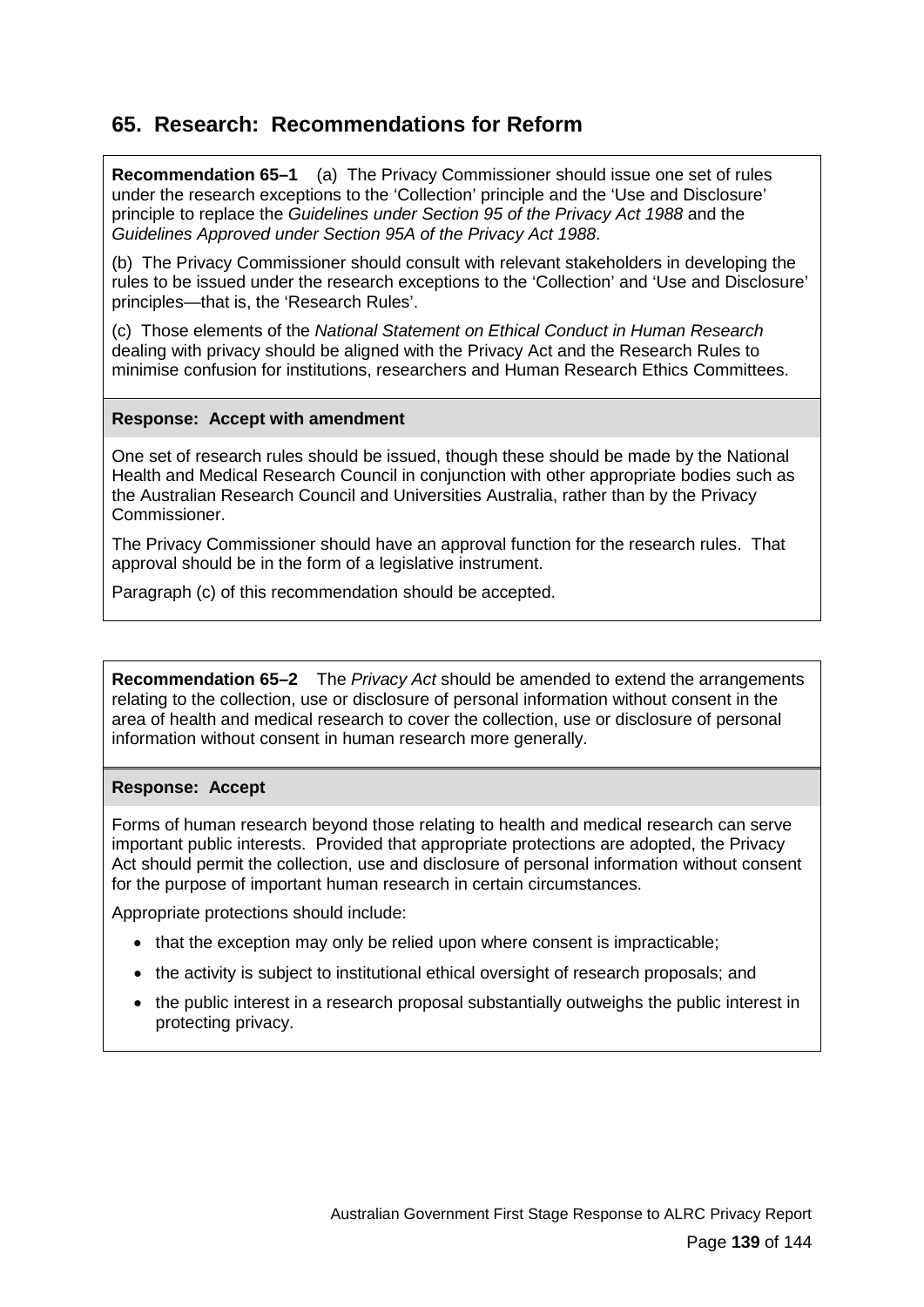**Recommendation 65–3** The *Privacy Act* should be amended to provide that 'research' includes the compilation or analysis of statistics.

#### **Response: Accept**

This provides a simplified form of the wording which is more appropriate for use in the Privacy Principles.

**Recommendation 65–4** The research exceptions to the 'Collection' principle and the 'Use and Disclosure' principle should provide that, before approving an activity that involves the collection, use or disclosure of sensitive information or the use or disclosure of other personal information without consent, Human Research Ethics Committees must be satisfied that the public interest in the activity outweighs the public interest in maintaining the level of privacy protection provided by the *Privacy Act*.

#### **Response: Accept with amendment**

The test should be that the Human Research Ethics Committee is satisfied that the public interest in the research activity *substantially* outweighs the public interest in maintaining the level of privacy. The requirement of substantiality ensures that there is a clear balance in favour of the research activity progressing. Such clarity is appropriate in circumstances where individuals' personal information will be handled without their consent.

**Recommendation 65–5** The research exceptions to the 'Collection' principle and the 'Use and Disclosure' principle should include a provision stating that it must be 'unreasonable or impracticable' to seek consent from individuals to the collection, use or disclosure of their personal information before that information may be used without consent for the purposes of research.

#### **Response: Accept in part**

The term 'unreasonable' should be omitted, as it may unnecessarily and unintentionally broaden the effect of the exception. If seeking consent to the collection, use or disclosure would unavoidably and substantially prejudice the research objective, to the extent of rendering the research invalid, then seeking consent could be considered 'impracticable'.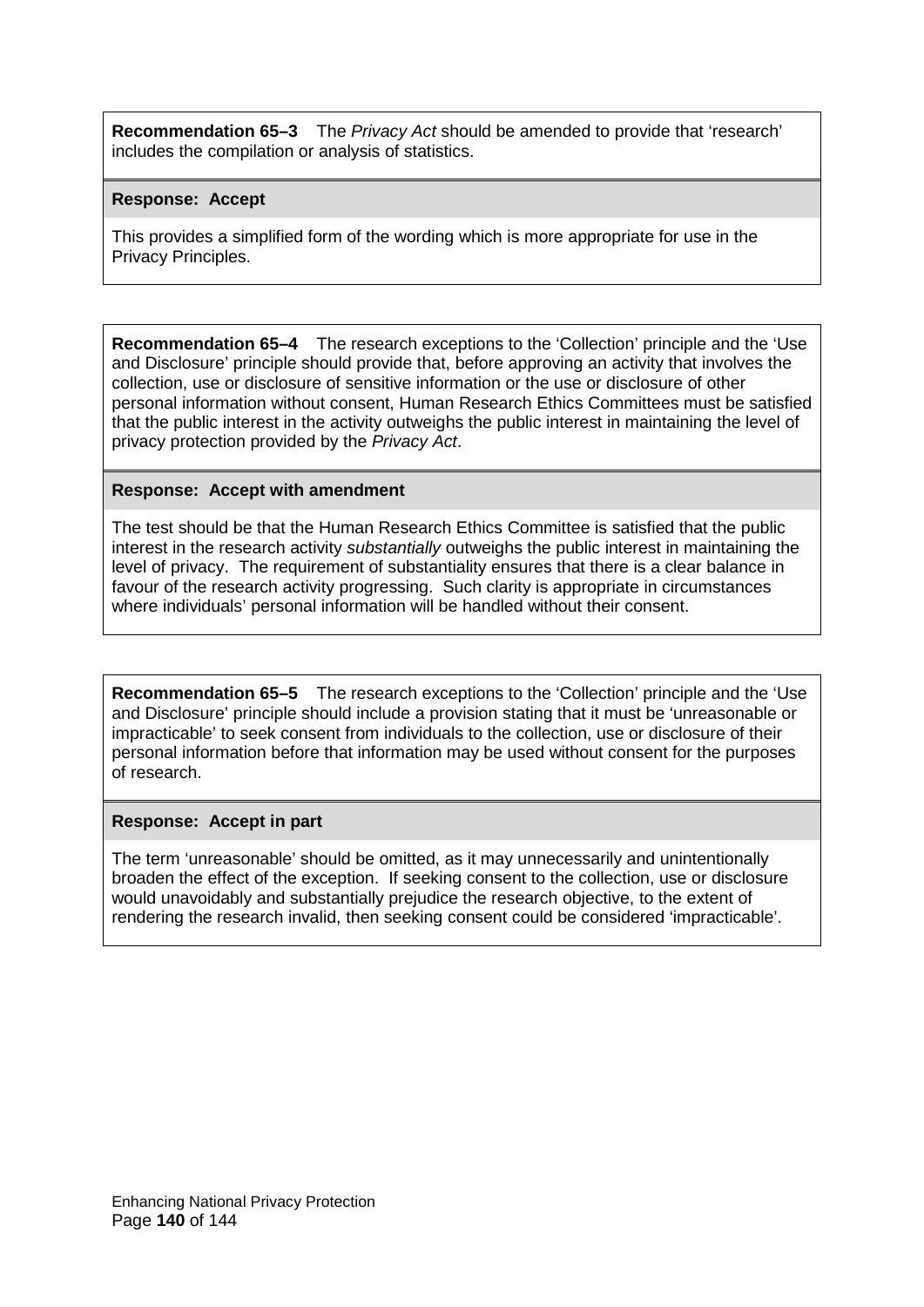**Recommendation 65–6** The National Health and Medical Research Council, the Australian Research Council and Universities Australia should amend the *National Statement on Ethical Conduct in Human Research* to state that, where a research proposal seeks to rely on the research exceptions in the *Privacy Act,* it must be reviewed and approved by a Human Research Ethics Committee.

#### **Response: Accept**

A research activity that involves the collection, use or disclosure of sensitive information or the use or disclosure of other personal information without consent, should be assessed by a Human Research Ethics Committee, properly constituted in accordance with the *National Statement on Ethical Conduct in Human Research.*

This would provide important assurance that the proposed research mechanism is not being used for unintended purposes.

**Recommendation 65–7** The Privacy Commissioner, in consultation with relevant stakeholders, should review the reporting requirements imposed under the *Privacy Act* on the Australian Health Ethics Committee and Human Research Ethics Committees. Any new reporting mechanism should aim to promote the objects of the *Privacy Act*, have clear goals and impose the minimum possible administrative burden to achieve those goals.

#### **Response: Accept**

The reporting obligations contained in the research rules should serve a clear purpose.

The Government has agreed that the relevant research rules should be made by the National Health and Medical Research Council and other appropriate expert bodies and approved by the Privacy Commissioner (see the Government's response to recommendation 65-1).

Accordingly, consultation is encouraged between those entities in order to review the reporting requirements for research activities under the Privacy Act. The form of this consultation and review is a matter for those entities.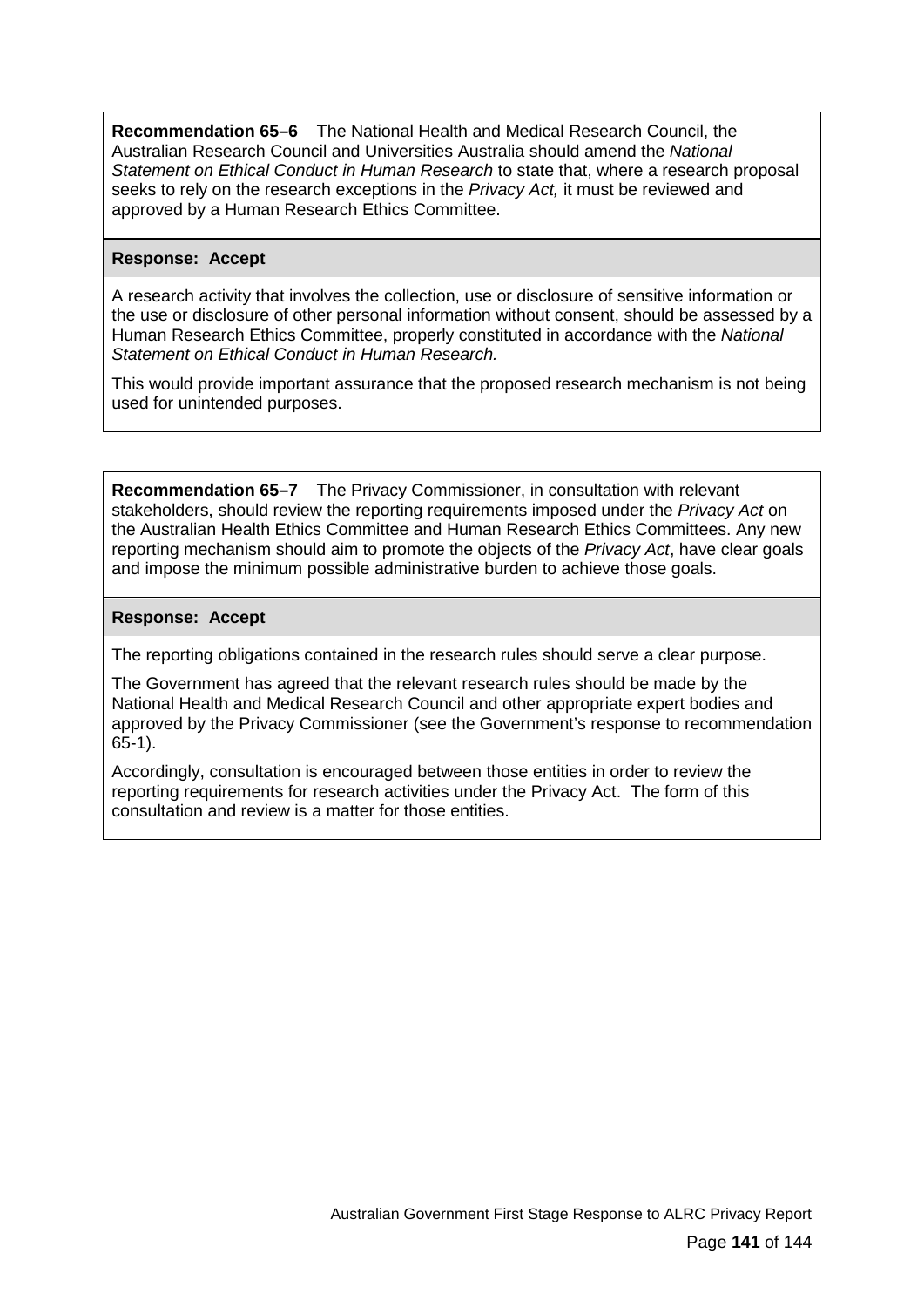**Recommendation 65–8** The research exception to the 'Collection' principle should provide that an agency or organisation may collect personal information, including sensitive information, about an individual where all of the following conditions are met:

- (a) the collection is necessary for research;
- (b) the purpose cannot be served by the collection of information that does not identify the individual;
- (c) it is unreasonable or impracticable for the agency or organisation to seek the individual's consent to the collection;
- (d) a Human Research Ethics Committee—constituted in accordance with, and acting in compliance with, the National Statement on Ethical Conduct in Human Research as in force from time to time—has reviewed the proposed activity and is satisfied that the public interest in the activity outweighs the public interest in maintaining the level of privacy protection provided by the Privacy Act; and
- (e) the information is collected in accordance with the Research Rules, to be issued by the Privacy Commissioner.

Where an agency or organisation collects personal information about an individual under this exception, it must take reasonable steps to ensure that the information is not disclosed in a form that would identify the individual or from which the individual would be reasonably identifiable.

## **Response: Accept with amendment**

In regard to paragraph (c), 'unreasonable' should be omitted (see the response to recommendation 65-5).

In regard to paragraph (d), the public interest in the proposed activity should be required to 'substantially outweigh' the public interest in maintaining privacy protections (see the response to recommendation 65-4).

The research rules referred to in paragraph (e) should be made by the National Health and Medical Research Council and other relevant bodies, and approved by the Privacy Commissioner (see the response to recommendation 65-1).

**Recommendation 65–9** The research exception to the 'Use and Disclosure' principle should provide that an agency or organisation may use or disclose personal information where all of the following conditions are met:

- (a) the use or disclosure is necessary for research;
- (b) it is unreasonable or impracticable for the agency or organisation to seek the individual's consent to the use or disclosure;
- (c) a Human Research Ethics Committee—constituted in accordance with, and acting in compliance with, the National Statement on Ethical Conduct in Human Research as in force from time to time—has reviewed the proposed activity and is satisfied that the public interest in the activity outweighs the public interest in maintaining the level of privacy protection provided by the Privacy Act;
- (d) the information is used or disclosed in accordance with the Research Rules, to be issued by the Privacy Commissioner; and
- (e) in the case of disclosure—the agency or organisation reasonably believes that the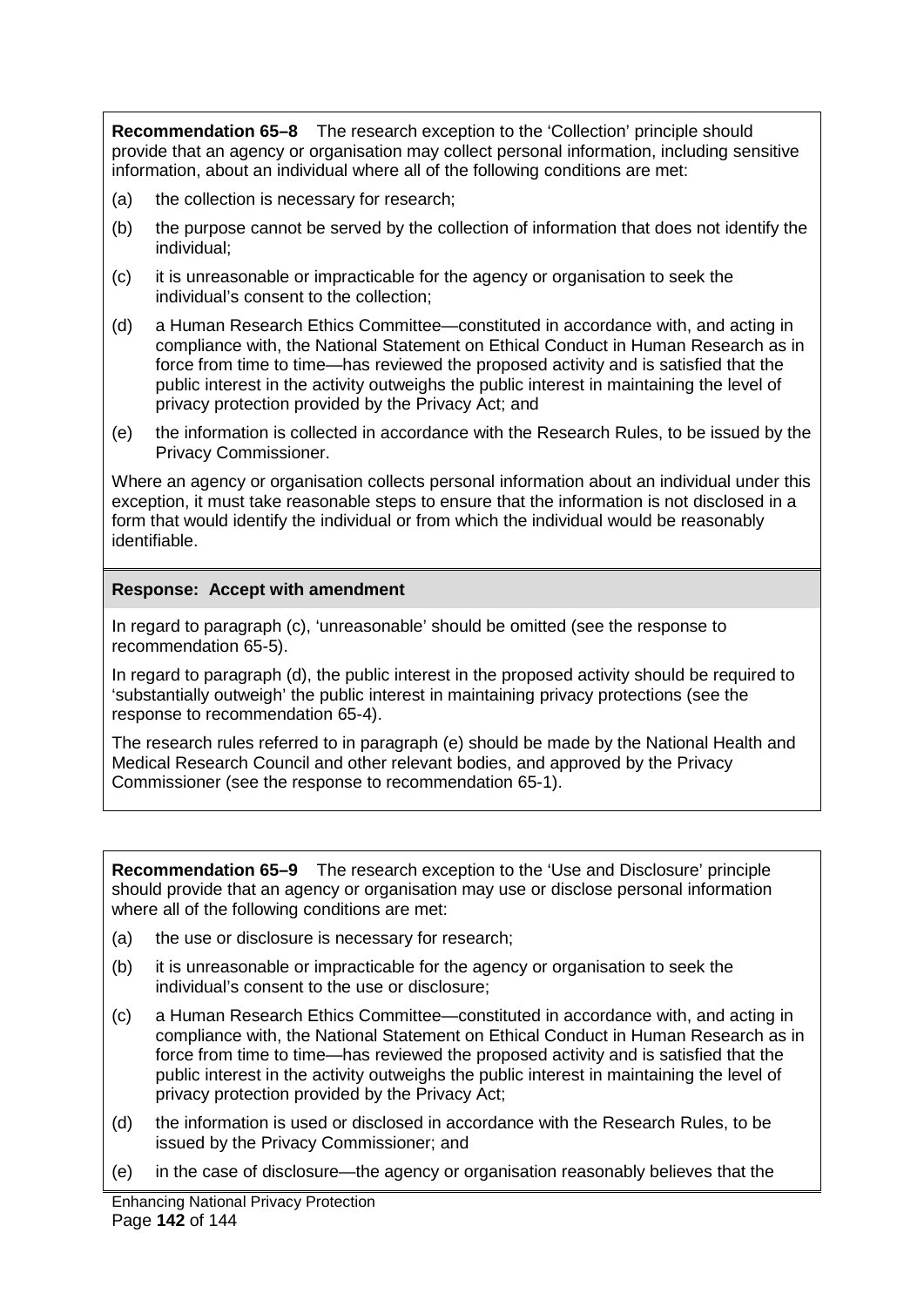recipient of the personal information will not disclose the information in a form that would identify the individual or from which the individual would be reasonably identifiable.

#### **Response: Accept with amendment**

In regard to paragraph (b), 'unreasonable' should be omitted (see the response to recommendation 65-5).

In regard to paragraph (c), the public interest in the proposed activity should be required to 'substantially outweigh' the public interest in maintaining privacy protections (see the response to recommendation 65-4).

The research rules referred to in paragraph (d) should be made by the National Health and Medical Research Council and other relevant bodies, and approved by the Privacy Commissioner (see the response to recommendation 65-1).